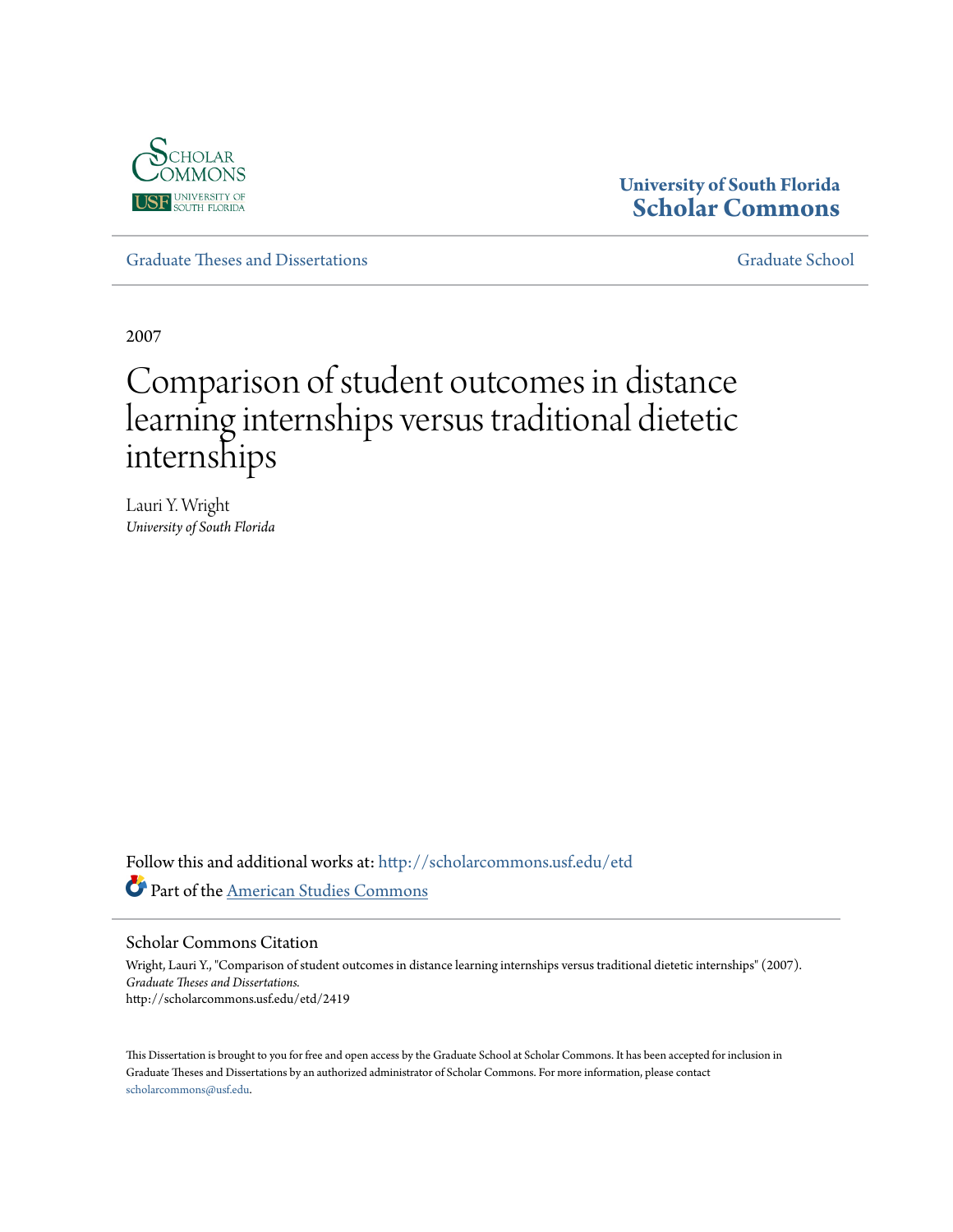Comparison of Student Outcomes in Distance Learning Internships versus Traditional

Dietetic Internships

by

Lauri Y. Wright

A dissertation submitted in partial fulfillment of the requirements for the degree of Doctor of Philosophy Department of Adult, Career and Higher Education College of Education University of South Florida

Co-Major Professor: Michael Mills, Ph.D. Co-Major Professor: Jan Ignash, Ph.D. Deidre Cobb-Roberts, Ph.D. Preston Mercer, Ph.D.

> Date of Approval: October 29, 2007

Keywords: education, nutrition, residency, training, professional development

© Copyright 2007 , Lauri Y. Wright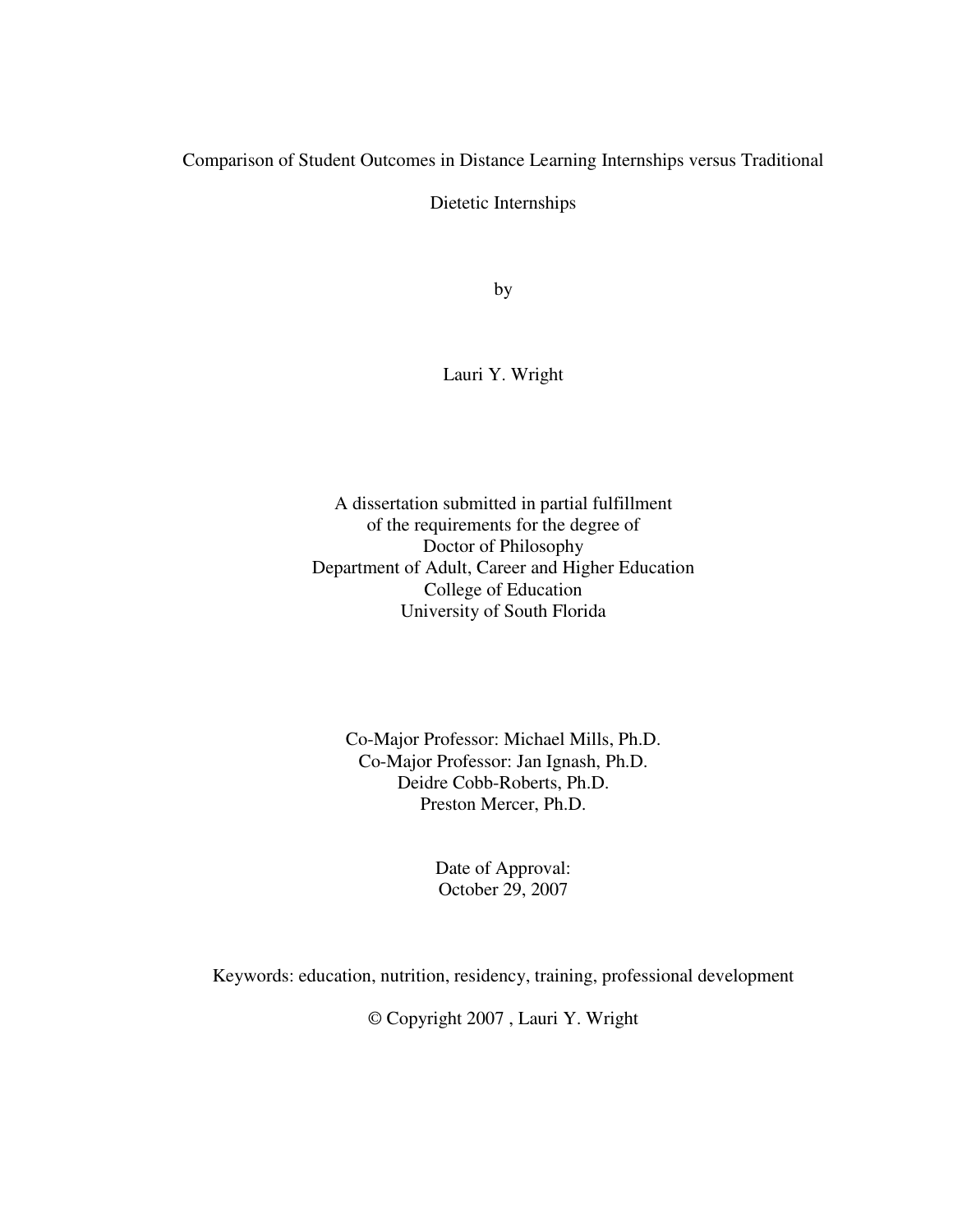#### Dedication

I would first like to thank God for all his gifts and blessings. Thanks to my parents, Don and Ellie Ysseldyke, for their support during this process. From babysitting to moral support, my mom was always there. Dad instilled in me goal-setting and the drive to see each goal through to completion. Thanks to you both for all you have done to get me here.

I would also like to express my gratitude to my husband, Britton. You have supported my dream of a doctorate from the very beginning. You never stopped encouraging or believing in me. Thank you.

This dissertation is truly dedicated to my daughters – Meghan, Molly, and Addie. My girls who had to endure night classes, lots of frozen dinners, late pickups from dance, and long hours of mom locked in the study. Your beautiful faces always inspired me on. I hope that my example, in turn, will inspire you to fulfill your dreams and never give up.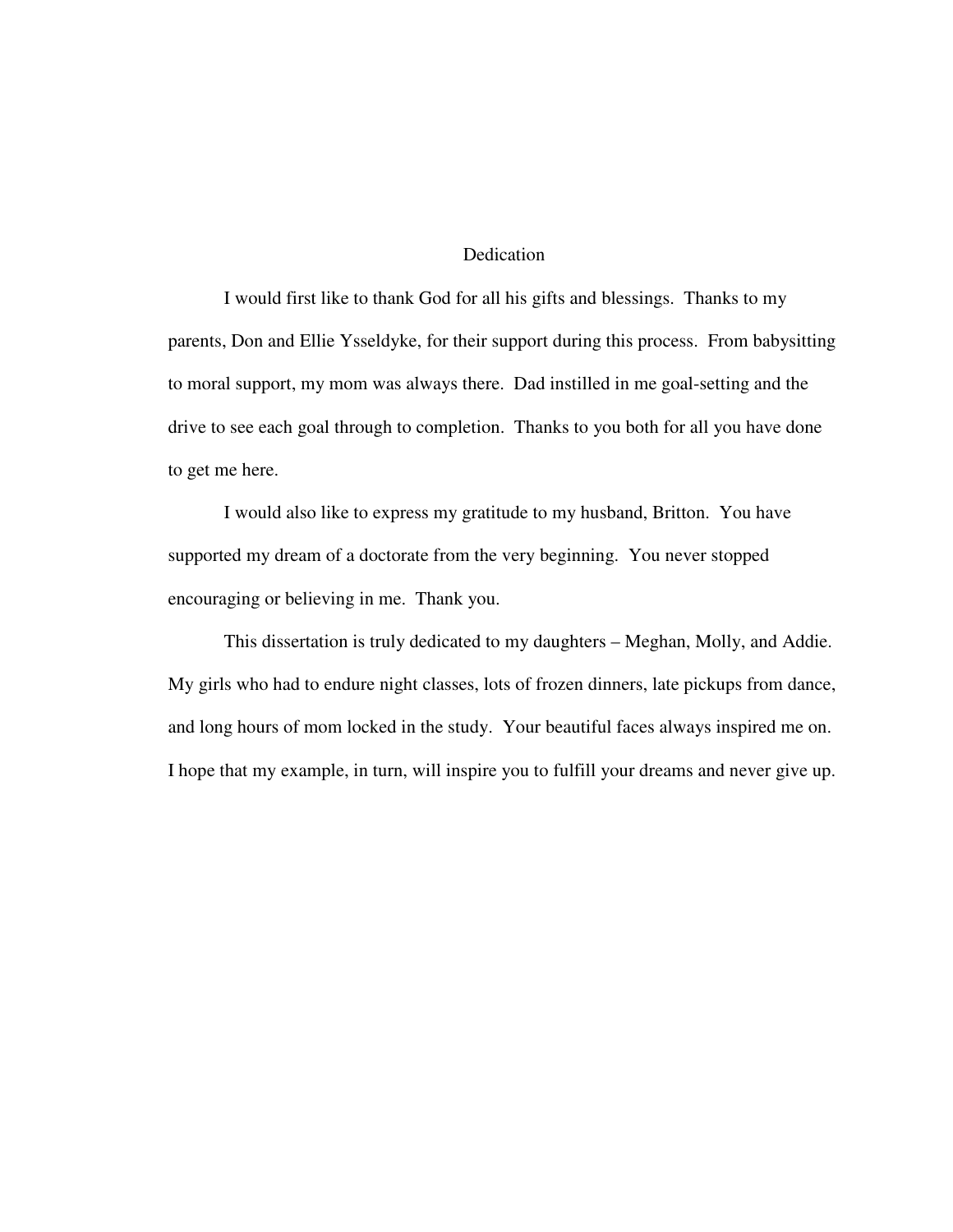#### Acknowledgements

There are many people without whom this project would not have been successfully completed. I would first like to thank my major professors, Dr. Michael Mills and Dr. Jan Ignash. Without your guidance, encouragement, and patience, I would never have made it. I would also like to acknowledge the other members of my committee - Dr. Mercer and Dr. Cobb-Roberts. Thank you for all the advice and support.

I would also like to thank my supporters at work – Sherri, Martha, Lynn, Anne, Mila, Kadie, Cheri, Steve and many others. From changing my schedule, allowing me to present my latest class project, to never allowing me to quit, your encouragement helped me through this process.

Finally, I would like to thank the graduates, supervisors, and program directors that participated in the study. I learned so much from each of you and truly appreciate your time and willingness. I would also like to acknowledge the Commission on Accreditation for Dietetics Education for their support of my education and research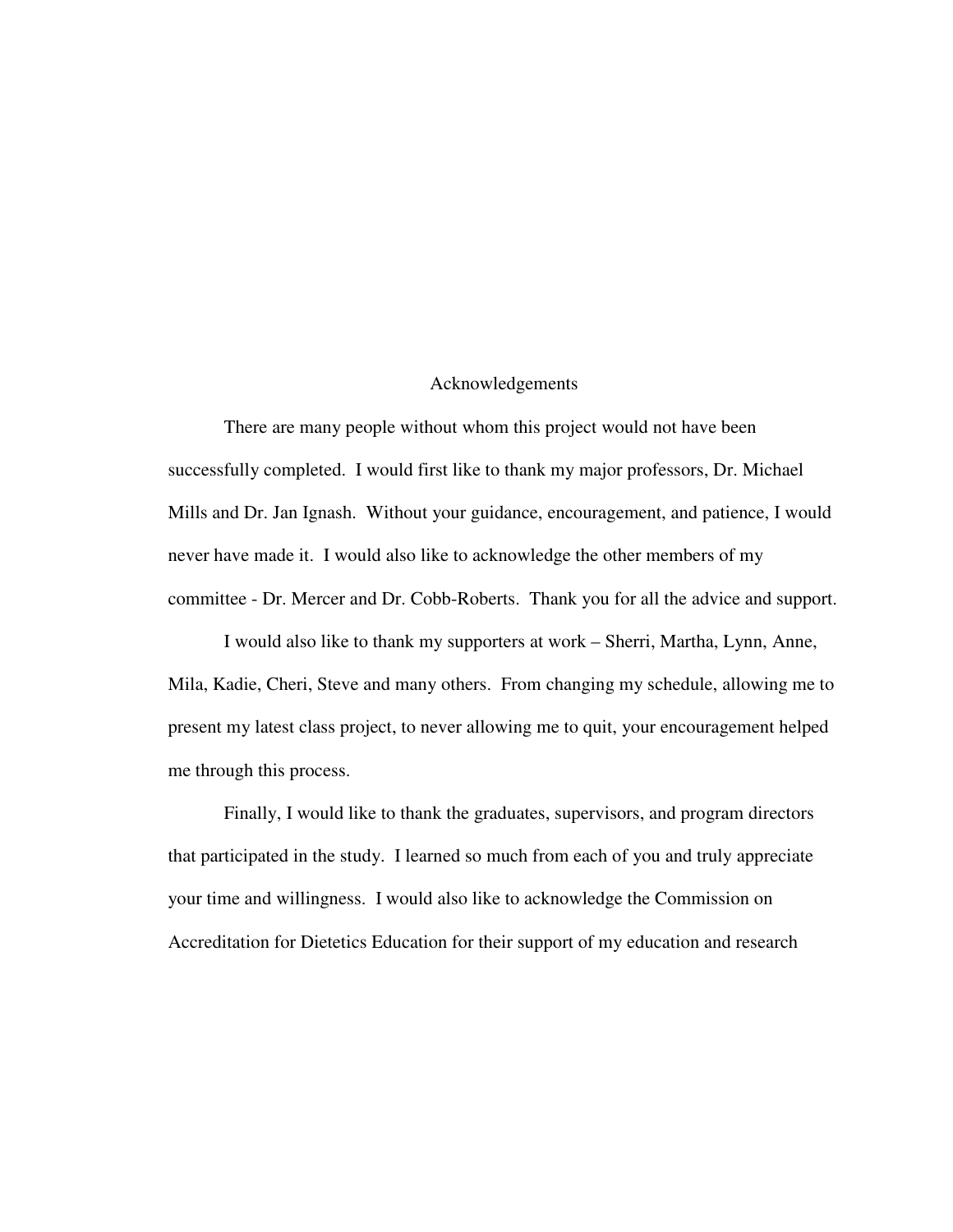# Table of Contents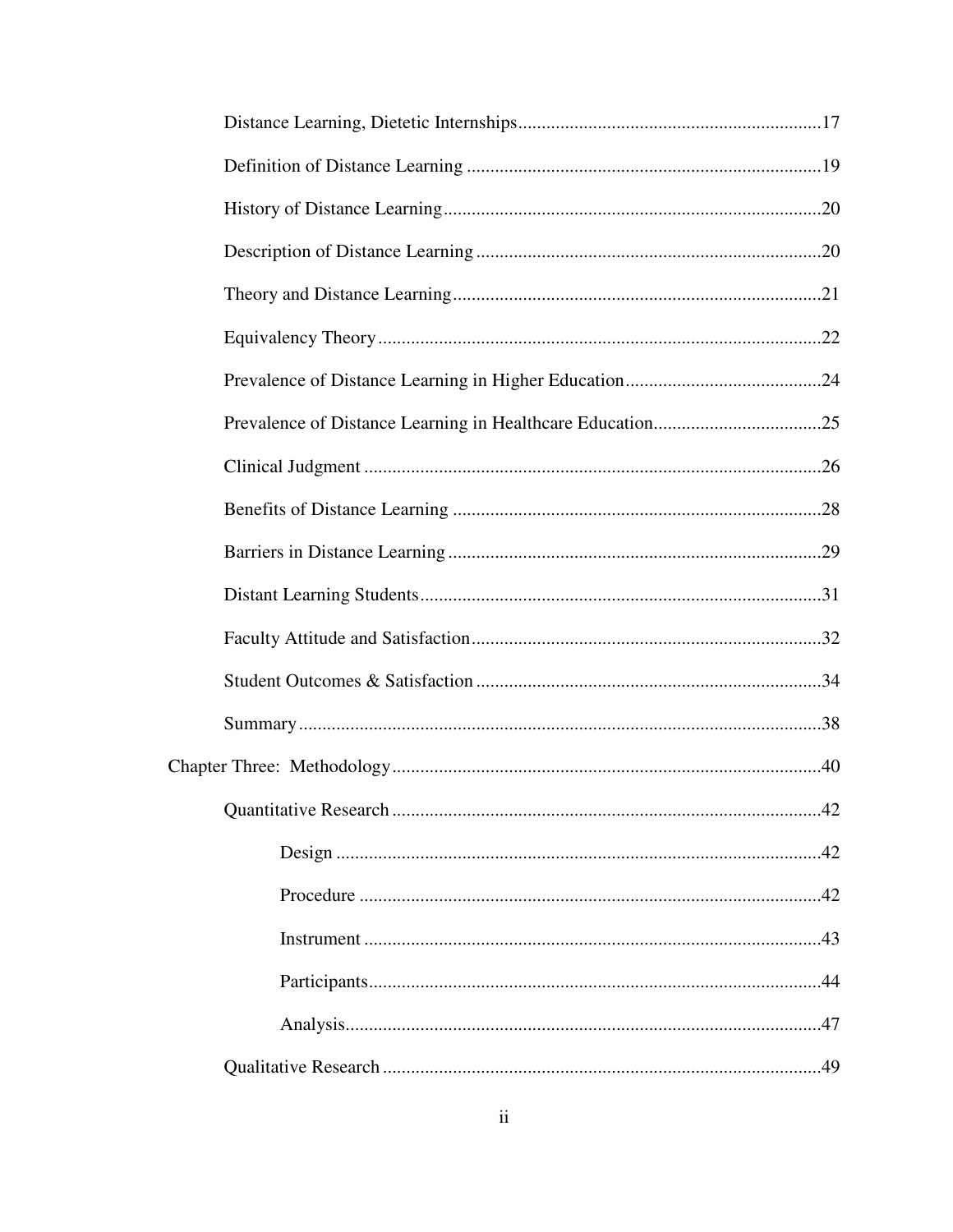| Traditional and Distance Learning Graduate Interviews74            |  |
|--------------------------------------------------------------------|--|
| Traditional and Distance Learning Program Directors Interviews83   |  |
| Traditional and Distance Learning Graduate Supervisor Interviews87 |  |
|                                                                    |  |
|                                                                    |  |
|                                                                    |  |
|                                                                    |  |
|                                                                    |  |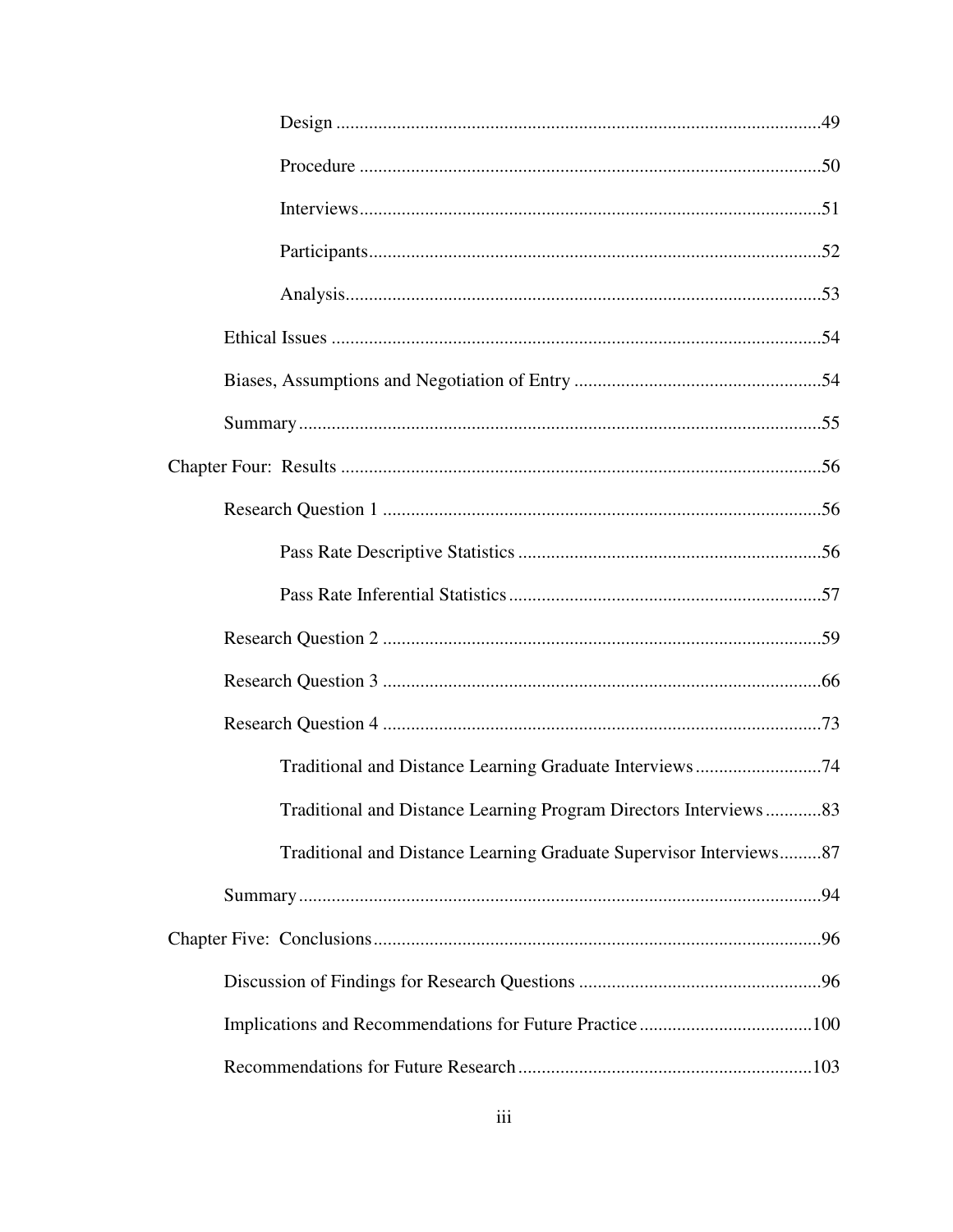| Appendix A: Program Information and Registration Exam Pass Rate Review115 |
|---------------------------------------------------------------------------|
|                                                                           |
|                                                                           |
|                                                                           |
|                                                                           |
|                                                                           |
|                                                                           |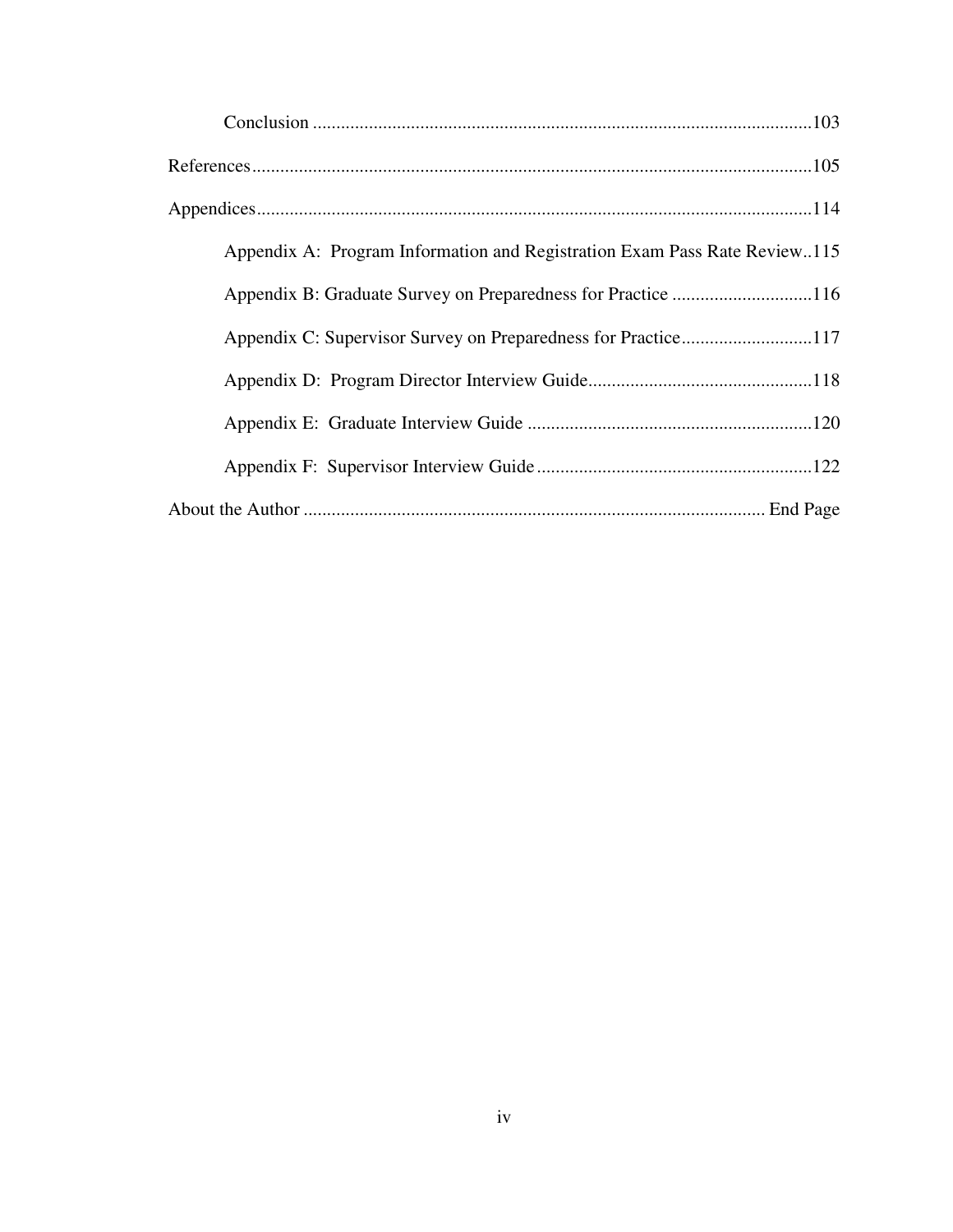## List of Tables

| Table 7. Parametric t-test Results for Survey Results in Distance Graduates versus   |
|--------------------------------------------------------------------------------------|
|                                                                                      |
| Table 8. Parametric t-test Results for Survey Results in Distance Supervisors versus |
|                                                                                      |
|                                                                                      |
|                                                                                      |
|                                                                                      |
|                                                                                      |
|                                                                                      |
|                                                                                      |
|                                                                                      |
|                                                                                      |
|                                                                                      |
|                                                                                      |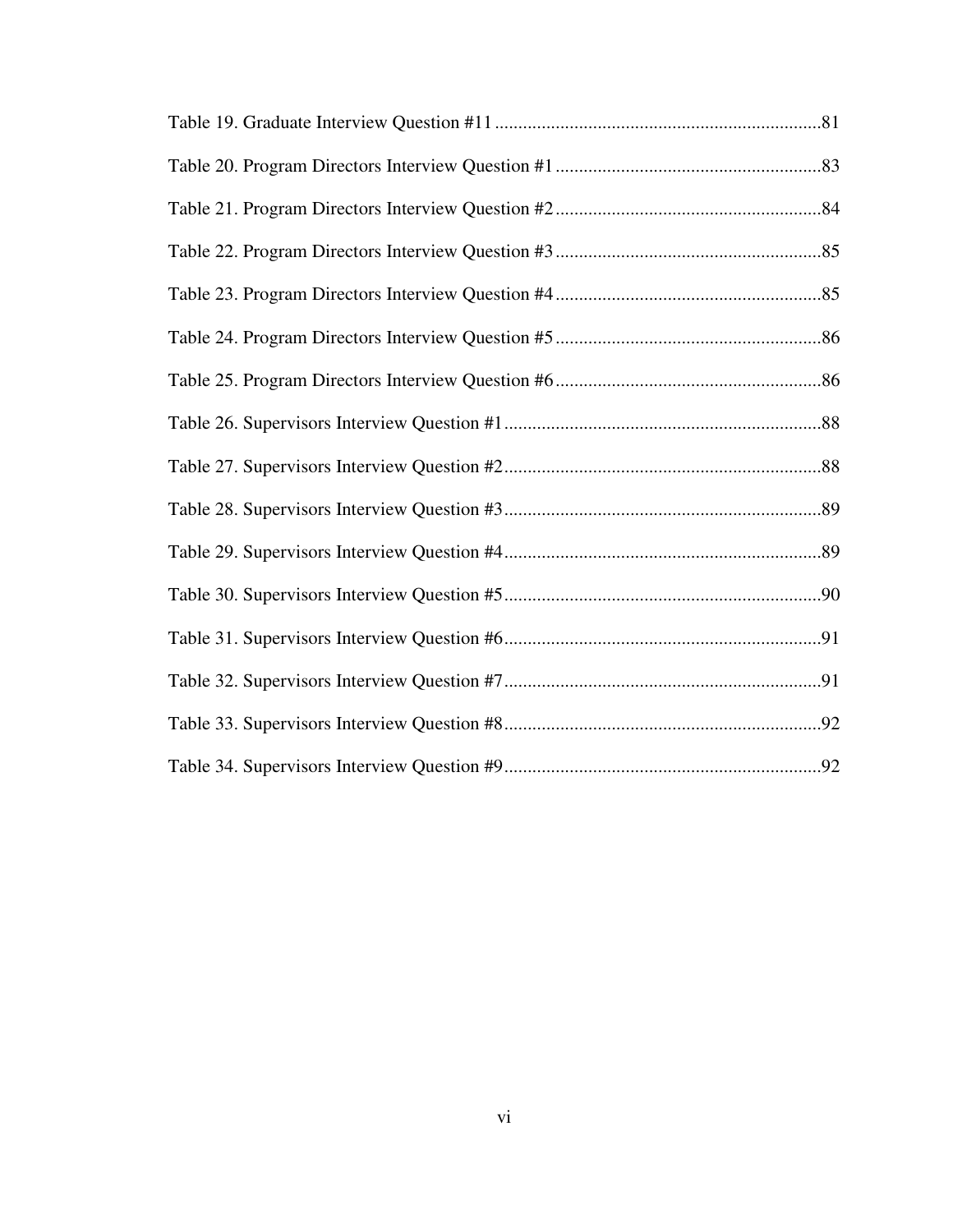# List of Figures

|--|--|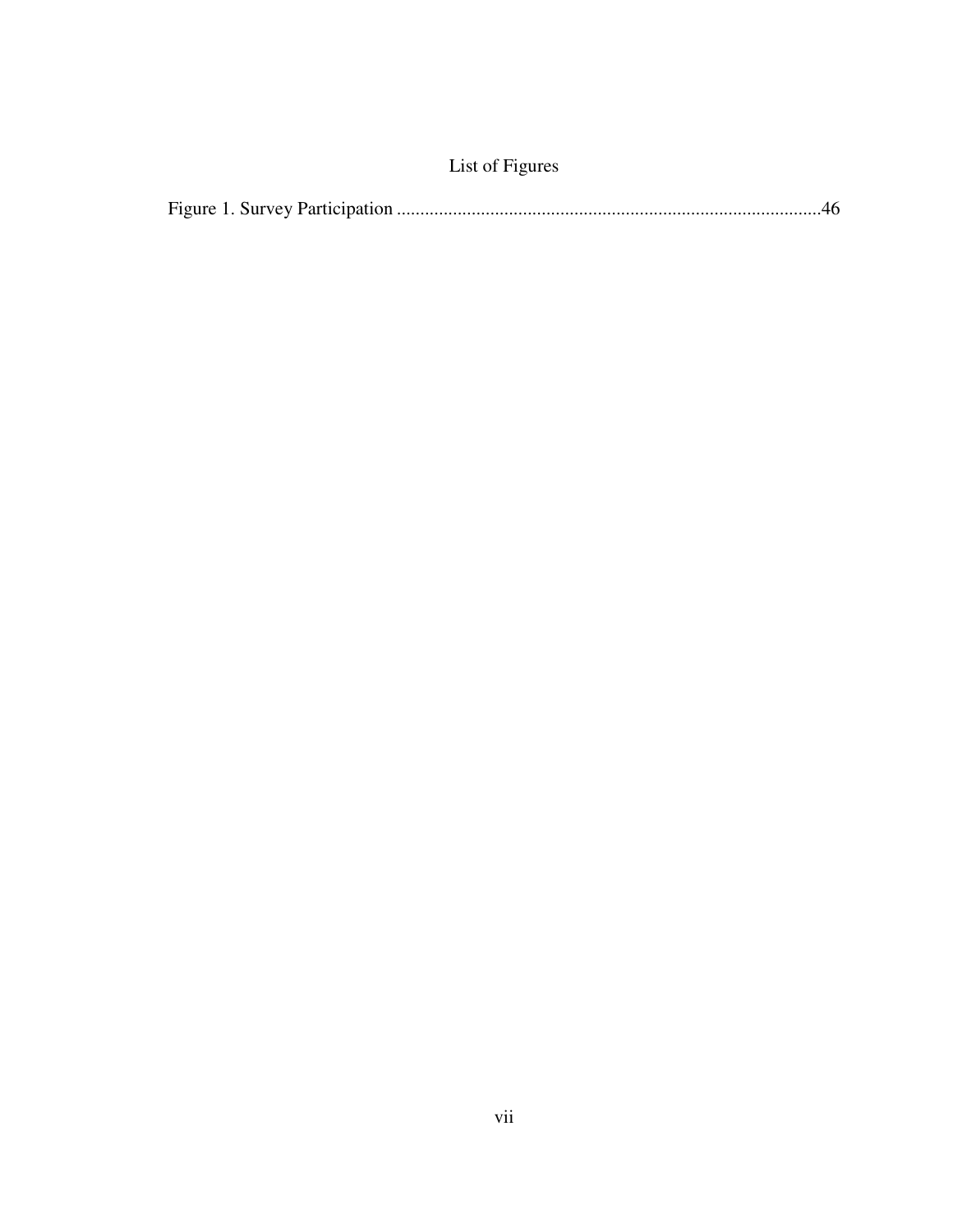#### Comparison of Student Outcomes in Distance Learning versus Traditional Dietetic

#### Internships

#### Lauri Wright

#### ABSTRACT

One way in which higher education is responding to technology advances, demographics changes, and economic pressures is through the development of distance learning. Distance learning represents one of the most prominent trends in higher education today. Understanding the impact of this technologically driven change on student outcomes is unmistakably important. One example of this trend in higher education is the distance learning internship in dietetic training programs. The purpose of this study was to compare student outcomes in distance learning dietetic internships to student outcomes in traditional dietetic internships. The pass rate of the registration exam for dietitians, levels of perceived preparation for practice, and evaluation of curricular experiences were compared. The study was divided into three phases. The first phase of the study was the recruitment of dietetic internship directors and program information, including registration exam pass rate. The second phase of the study consisted of surveys on preparedness for practice to the graduates and supervisors. The third phase of the study involved interviews of traditional and distance program graduates, their supervisors, and internship directors on curricular experience and preparation. No significant difference was found in pass rates for the registration exam. Significant differences were found in constructs of dietetic practice based on surveys with graduates and their supervisors. Common themes from interviews with graduates, their supervisors,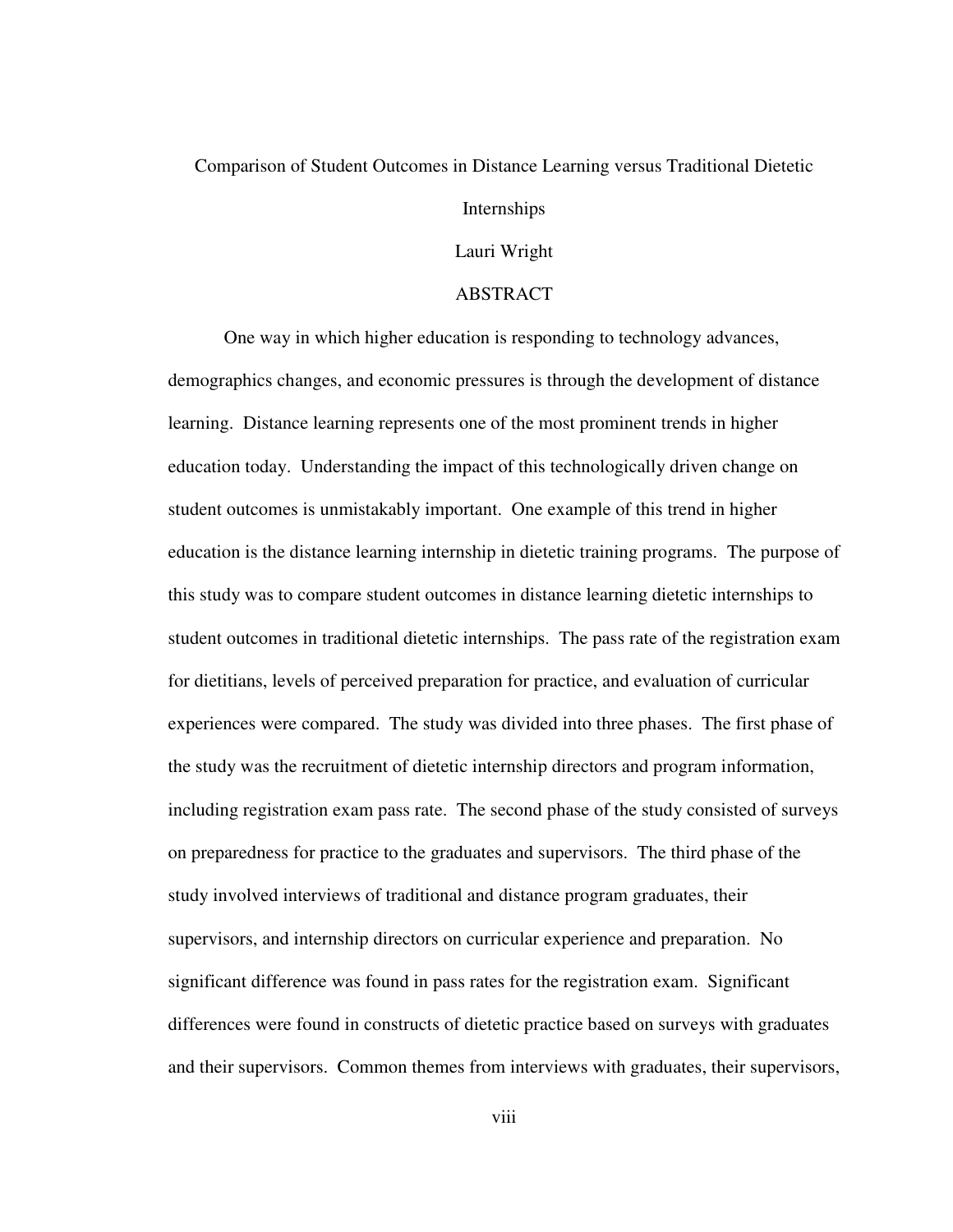and program directors confirmed survey results showing graduates of traditional dietetic internship were prepared at a higher level of practice, competence and clinical judgment. The results of this research do not support equivalency in preparation for practice between distance and traditional dietetic internships.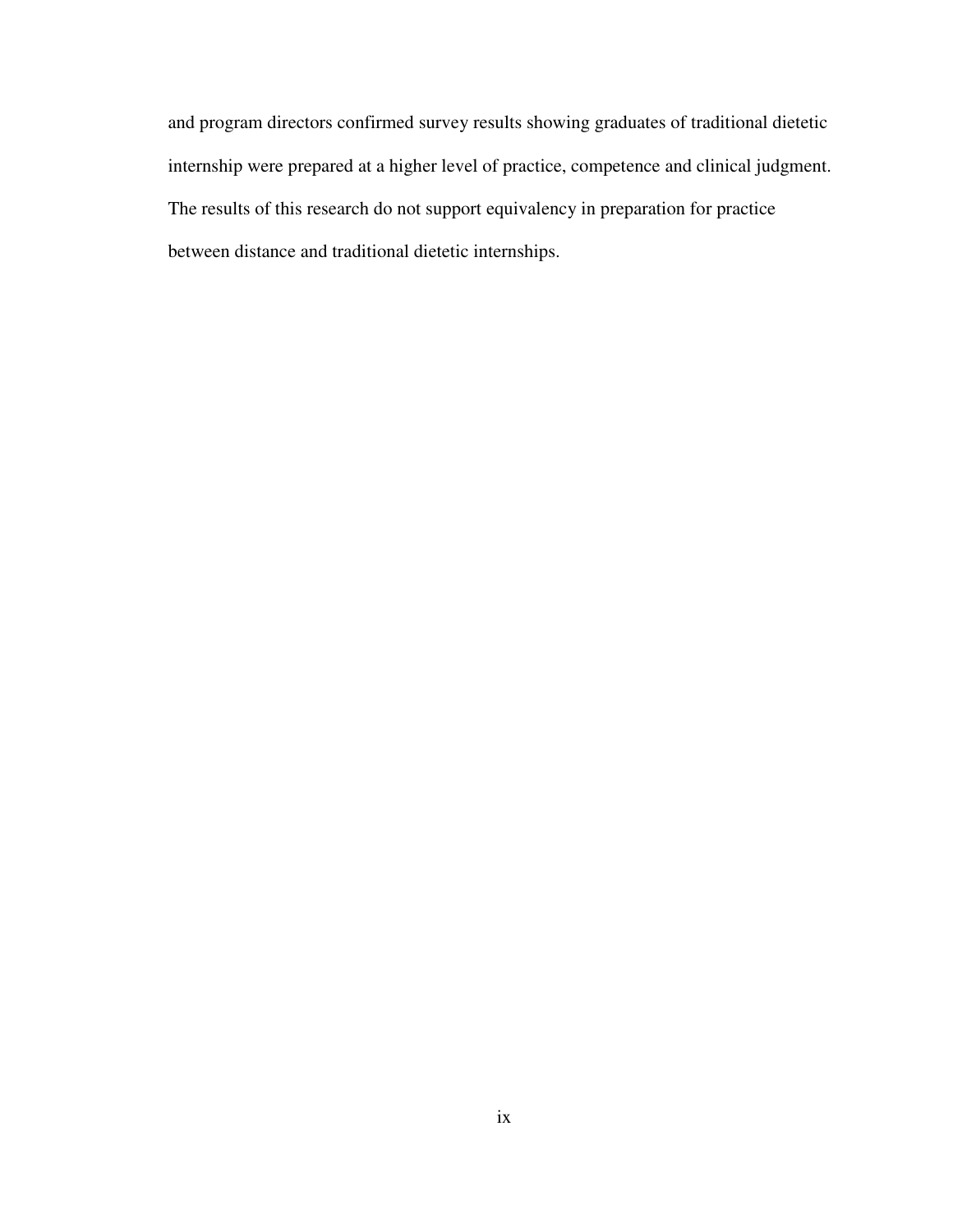#### Chapter One

#### **Introduction**

 One way in which higher education is responding to technology advances, demographics changes, and economic pressures is through the development of distance learning. Distance learning, in fact, represents one of the most prominent trends in higher education today. With over one-half of all institutions of higher education providing some form of distance learning, our traditional concepts of education are being challenged. Distance learning represents a change in the fundamental orientation of the learning environment (Allen et al, 2004). Understanding the impact of this technologically driven change on student outcomes is unmistakably important. However, it is still unclear what the outcomes of distance learning are.

One example of this trend in higher education is the distance learning internship in dietetic training programs. Traditionally controlled on-site at hospitals and universities, dietetic internships are now being provided at a distance. No comparative data is available on the effectiveness of this new version of dietetics education against its traditional counterpart. This study compares student outcomes in distance learning dietetic internships to student outcomes in traditional dietetic internships.

#### *Statement of the Problem*

Higher education is facing many complex challenges from the external environment. Within the societal context of rapid technological change and shifting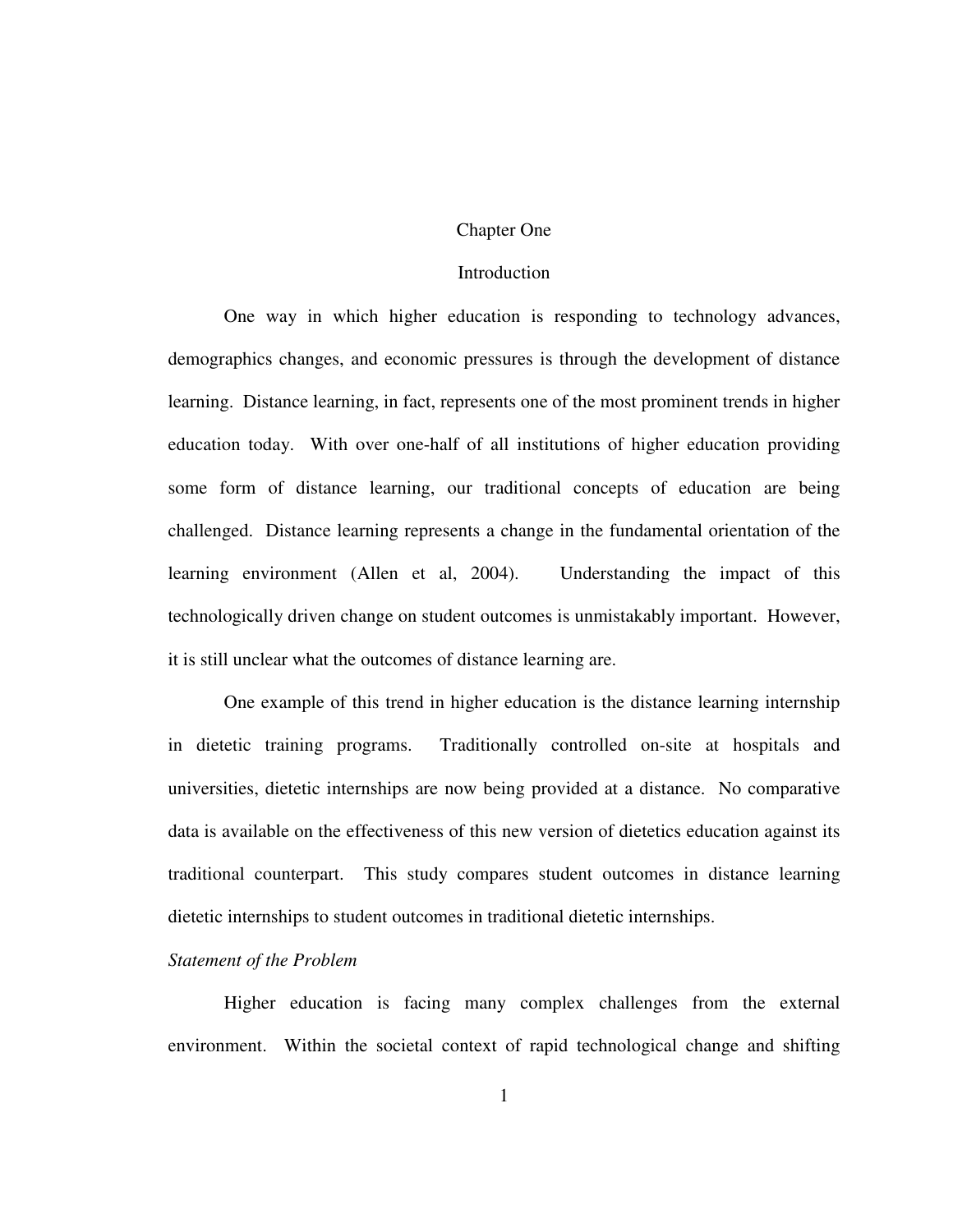market conditions, higher education is being asked to increase education opportunities, to improve the quality of student learning, and to contain or reduce the rising costs of instruction (Twigg, 2003). Many educational institutions are answering these challenges by developing distance learning courses and programs. While educators are rapidly developing courses and programs, there is limited knowledge about student outcomes in distance education (Woo & Kimmick, 2000).

According to the U.S. Department of Education's "Projections of Education Statistics to 2012," enrollment in degree-granting colleges and universities is projected to increase more than 15% by 2012 (DiMaria, 2003). Furthermore, tuition at public fouryear colleges rose 9.6% in 2002, the highest rate in a decade, and is expected to continue to rise at a rate greater than the rate of inflation (Young, 2002). Tuition increases reflect the budget difficulties colleges are facing as a result of the nation's economic setbacks and continued reduction in state appropriations for higher education. In addition, there has been an unprecedented call by government, society, and taxpayers for more accountability in the higher education system. Consequently, higher education is being asked to provide increased access without an increased budget and to demonstrate the quality of the education provided.

With the advancement of computer technology, specifically with the availability and extensive usage of the Internet, there has been a dramatic change in the way our society delivers information. These advances in information technology and telecommunication have also brought significant changes to higher education. Distance learning has become an important alternative to traditional methods of education. In a recent survey, the National Center for Education Statistics found that over one-half of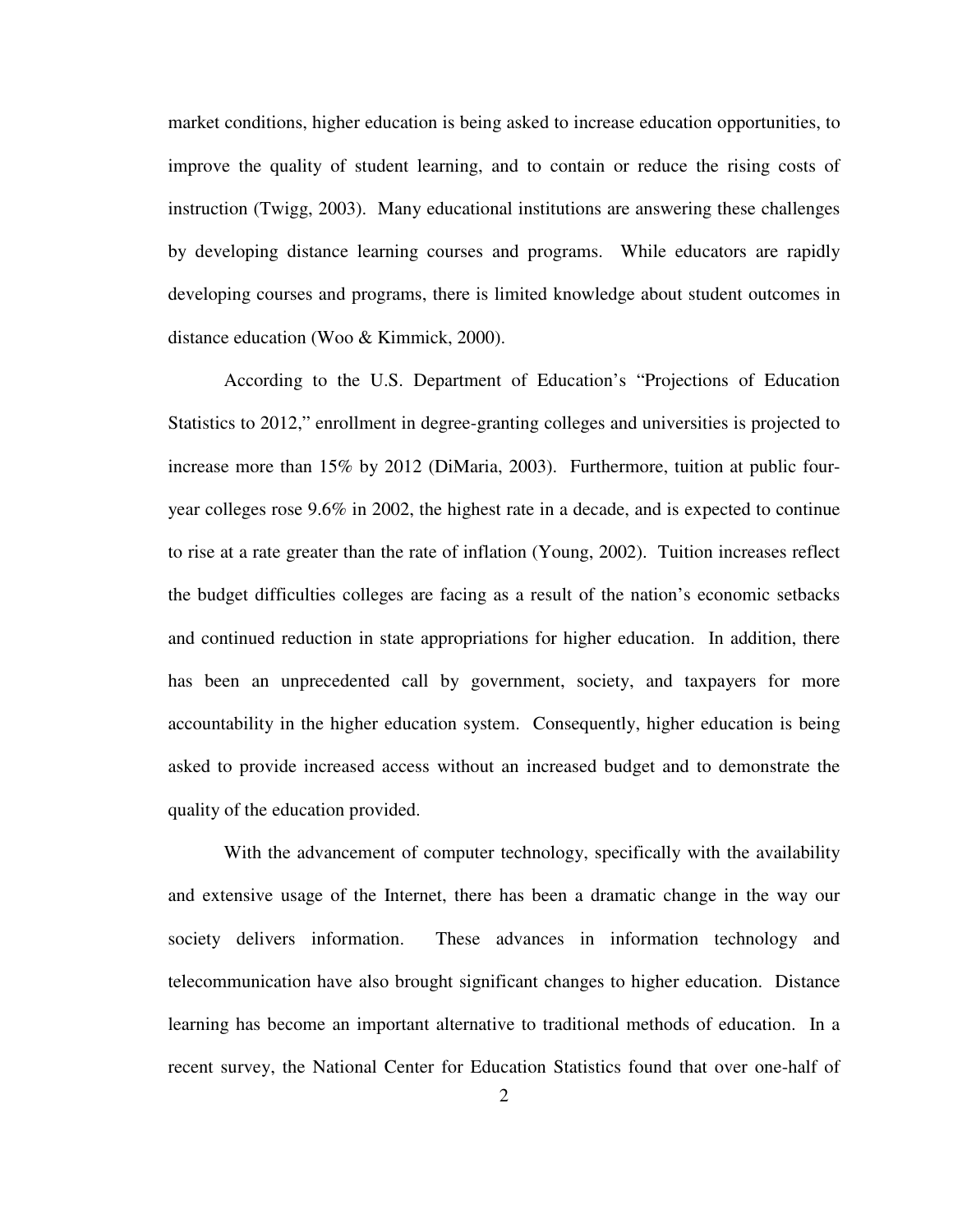higher education institutions now offer distance education courses (National Center for Education Statistics, 2003). Distance learning expands the ability of institutions to reach students and, in turn, provides convenience and flexibility to students. Although this new mode of education is in its relative infancy, it holds enormous promise for students and institutions. There is much dispute, however, about how well distance learning works and under what conditions it may provide similar or superior instructional results to more traditional teaching modes.

Dietetic education mirrors this trend in higher education. Thirty-three percent of undergraduate programs in dietetics offer some coursework via distance education (Commission on Accreditation for Dietetics Education, 2005). Thirteen of the 264 dietetic internship programs are now offered at a distance, with this number expected to increase. The dietetic internship is a post-graduate clinical practicum required for eligibility to sit for the registration exam for dietitians. Supervised clinical practice is critical in the dietetic education model, providing an opportunity for students to apply scientific principles, develop clinical judgment, and to gain confidence in performing skills (Skipper & Lewis, 2005). The Commission on Accreditation for Dietetics Education (CADE) establishes the required outcomes for the internship in the form of core competencies. Dietetic internships are traditionally based in hospitals and clinical settings. Interns complete their required practice hours in the accredited hospital with an internship director developing and overseeing the learning experiences in coordination with the CADE core competencies. Distance learning dietetic internships differ from traditional dietetic internships in that interns develop their own learning experiences at affiliate hospitals geographically distanced from the accredited institution and internship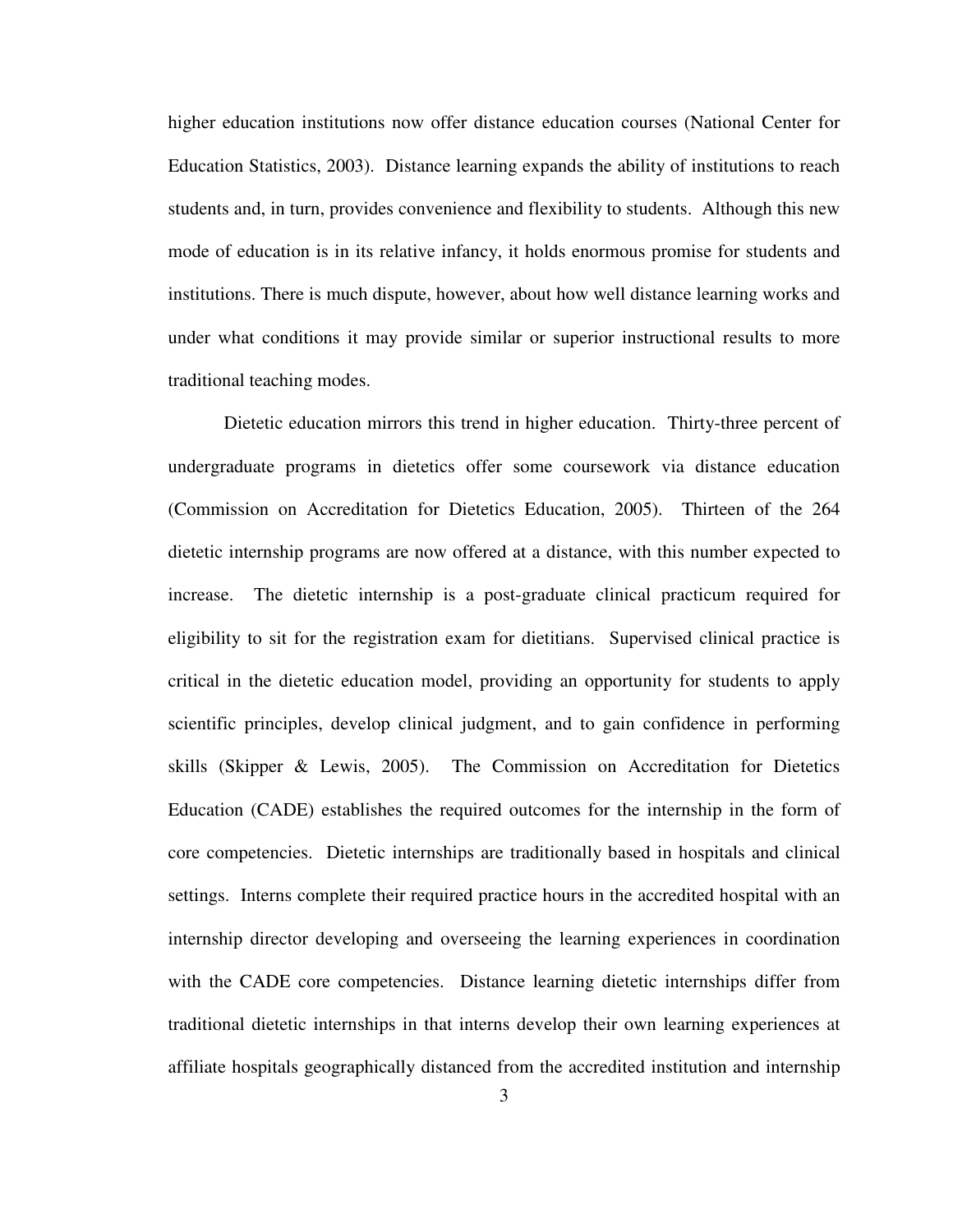director. The distance learning dietetic internships have enjoyed immense popularity with students, but there has been no collective evaluation of student outcomes in this new type of program.

#### *Conceptual Framework*

 Apple (1991, p. 75) observed that "new technology is not just an assemblage of machines and their accompanying software. It embodies a form of thinking that orients a person to approach the world in a particular way." Therefore, distance learning does not simply represent replacing traditional classrooms with computers and software. Rather, technology must coincide with teaching practices based on how students learn best (National Council for Accreditation of Teacher Education [NCATE] Task Force on Professional Development, 1997).

The conceptual framework for this research study is the Equivalency Theory. It may be premature to consider the Equivalency Theory a theory yet, but the ultimate goals do align with the goals of this research. This theory advocates designing a collection of equivalent and appropriate learning experiences for distance and local learners with the goal of facilitating equivalent learning outcomes for each student (Keegan, 1995 and Simonson, 1995). The more equivalent the learning experiences of distant learners are to those of local learners, the more equivalent will be the outcomes of the educational experiences for all learners. The more equivalent the outcomes of distance learning, the more acceptance distance education will have from teachers, learners, and the public. This theory aligns most closely with the purpose of this study and the goals of distance dietetics education.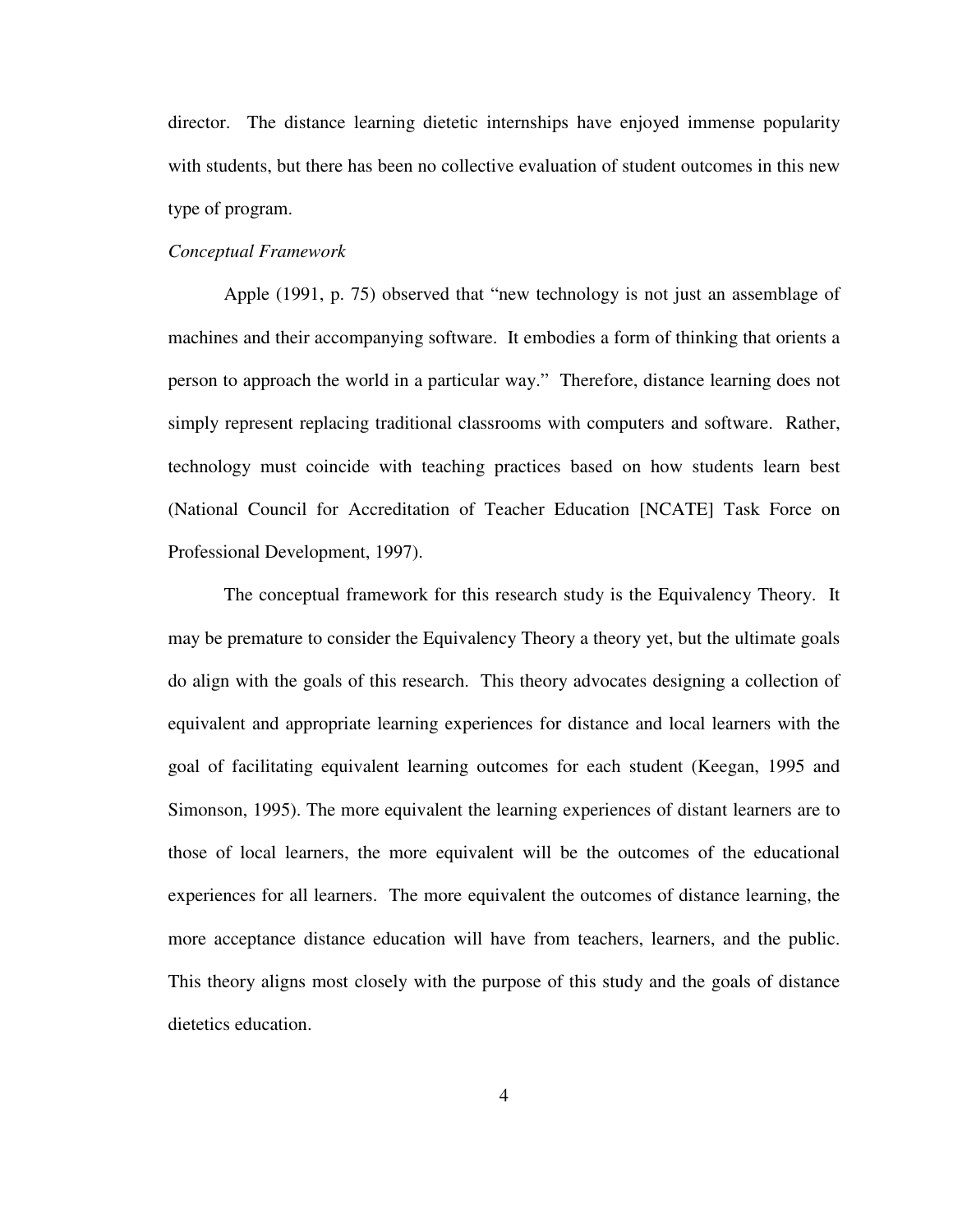#### Purp*ose of the Study*

With the formation of this new type of dietetic internship, it was important to examine educational processes and outcomes. Therefore, the purpose of this study is to compare outcomes in distance learning dietetic internships to traditional dietetic internships. Specifically, the pass rate of the registration exam for dietitians and levels of perceived preparation for practice was compared in the quantitative portion of this study. Graduates' and supervisors' perception of students' preparation for practice and graduates' curricular experiences was further evaluated in the qualitative portion of this study. A pragmatic framework was chosen for this study. A pragmatic framework supports the use of both qualitative and quantitative research methods in the same research study (Tashakkori & Teddlie, 2003, p. 21). The rationale for choosing a pragmatic framework is that "methods should be mixed in a way that has complementary strengths and non-overlapping weaknesses," (Tashakkori & Teddlie, 2003, p. 299).

#### *Research Questions*

The following research questions were addressed in the quantitative portion of this study:

- 1. Does the registration exam pass rate differ between distance learning and traditional dietetic internships?
- 2. Do graduates of distance learning and traditional dietetic internships differ in their assessment of graduates' preparation for practice?
- 3. Do supervisors of graduates of distance learning and traditional dietetic internships differ in their assessment of graduates' preparation for practice?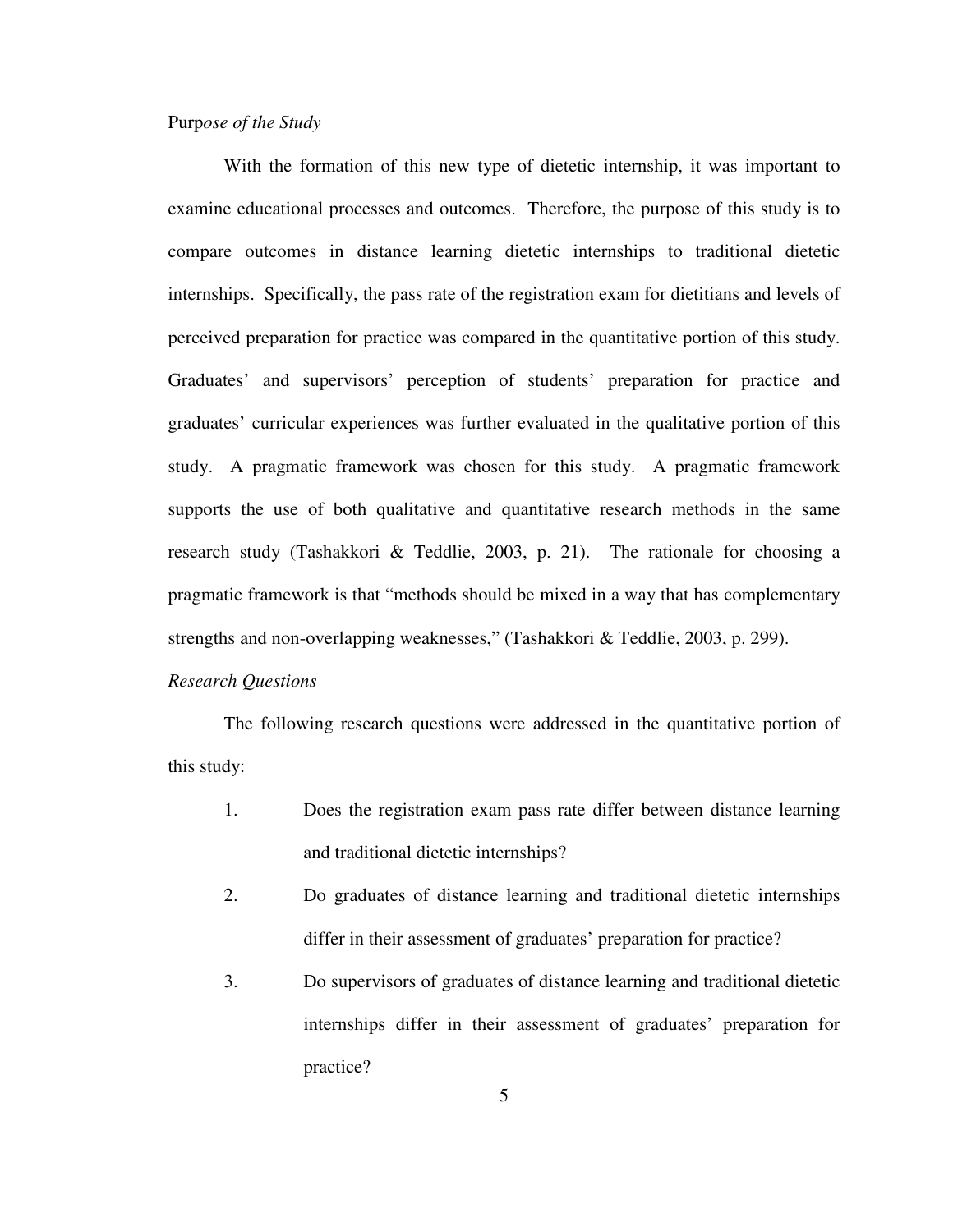In the qualitative portion of this study, the following research question was addressed:

1. How do graduates, their supervisors, and program directors of dietetic internships evaluate interns' curricular experience and preparation for practice?

#### *Hypotheses*

 It was hypothesized that there is no significant difference in registration exam pass rates between students who complete distance learning dietetic internships and students who complete traditional dietetic internships. Additionally, it was hypothesized that there is no significant difference in perceived levels of preparation between graduates of distance learning internships and graduates of traditional dietetic internships. Finally, it was hypothesized that there is no significant difference in supervisors' perceived level of preparation between students who completed distance learning dietetic internships and students who completed traditional dietetic internships.

H1: There is no significant difference in registration exam pass rates between students who complete distance learning dietetic internships and students who complete traditional dietetic internships.

H2: There is no significant difference in graduates' perceived levels of preparation between those completing a distance learning internships and those completing a traditional dietetic internship.

H3: There is no significant difference in supervisors' perceived level of preparation between students who completed distance learning dietetic internships and students who completed traditional dietetic internships.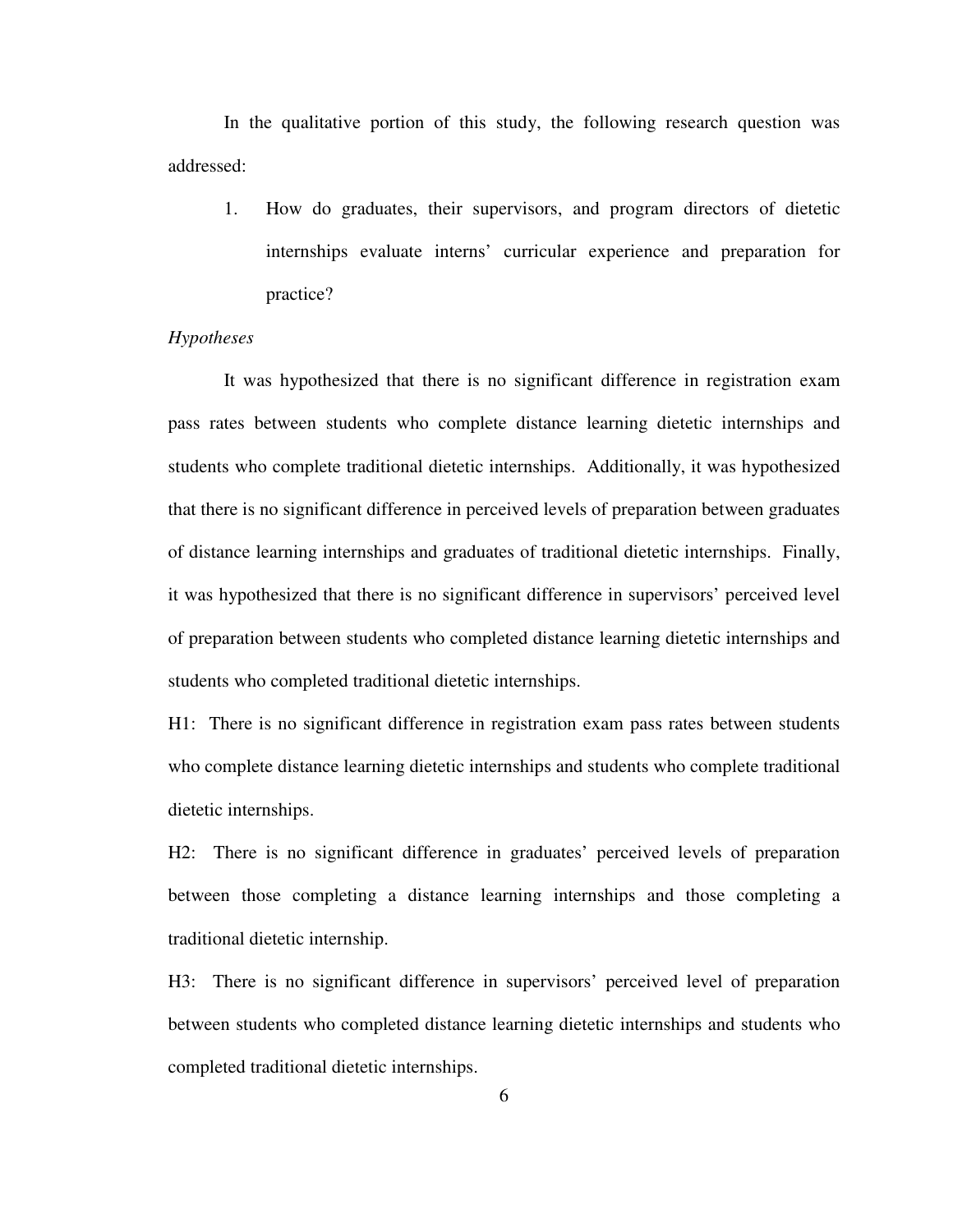#### *Significance of the Study*

 Distance learning is among the fastest growing trends in higher education today (Siegel, Jennings, & Conklin, 1998). Distance learning provides education to students not otherwise attainable by traditional methods for social, professional, economic, and geographic reasons. There is also some research that suggests distance learning may reduce the cost of education (Mattheos, N., Schittek, M., Attstrom, R., and Lyon, H. C., 2001). More than one-half of the institutions of higher education in the United States offer distance learning courses and programs, and this figure is expected to rise (National Center for Education Statistics, 2003). Case reports on distance learning outcomes have been enthusiastic, but controlled studies are needed to better evaluate the effectiveness of distance learning courses and programs, and the type of educational experiences and environments in which distance learning is at least equivalent in outcome to traditional forms. Distance learning is being utilized in dietetics education as well. Thirty-three percent of undergraduate dietetic programs offer distance learning courses (CADE, 2005). No studies are currently available on the effectiveness of this new type of dietetics education component. Therefore, the proposed study will add to the body of literature on distance learning, particularly as an educational methodology in dietetics education and for internships. The study will also aid the field and accrediting body of The American Dietetic Association to determine the effectiveness and appropriateness of this new form of internship.

#### *Delimitations of the Study*

 Delimitations are factors used to intentionally narrow the scope of a study (Creswell, 1998). All studies contain delimitations. This study is limited to one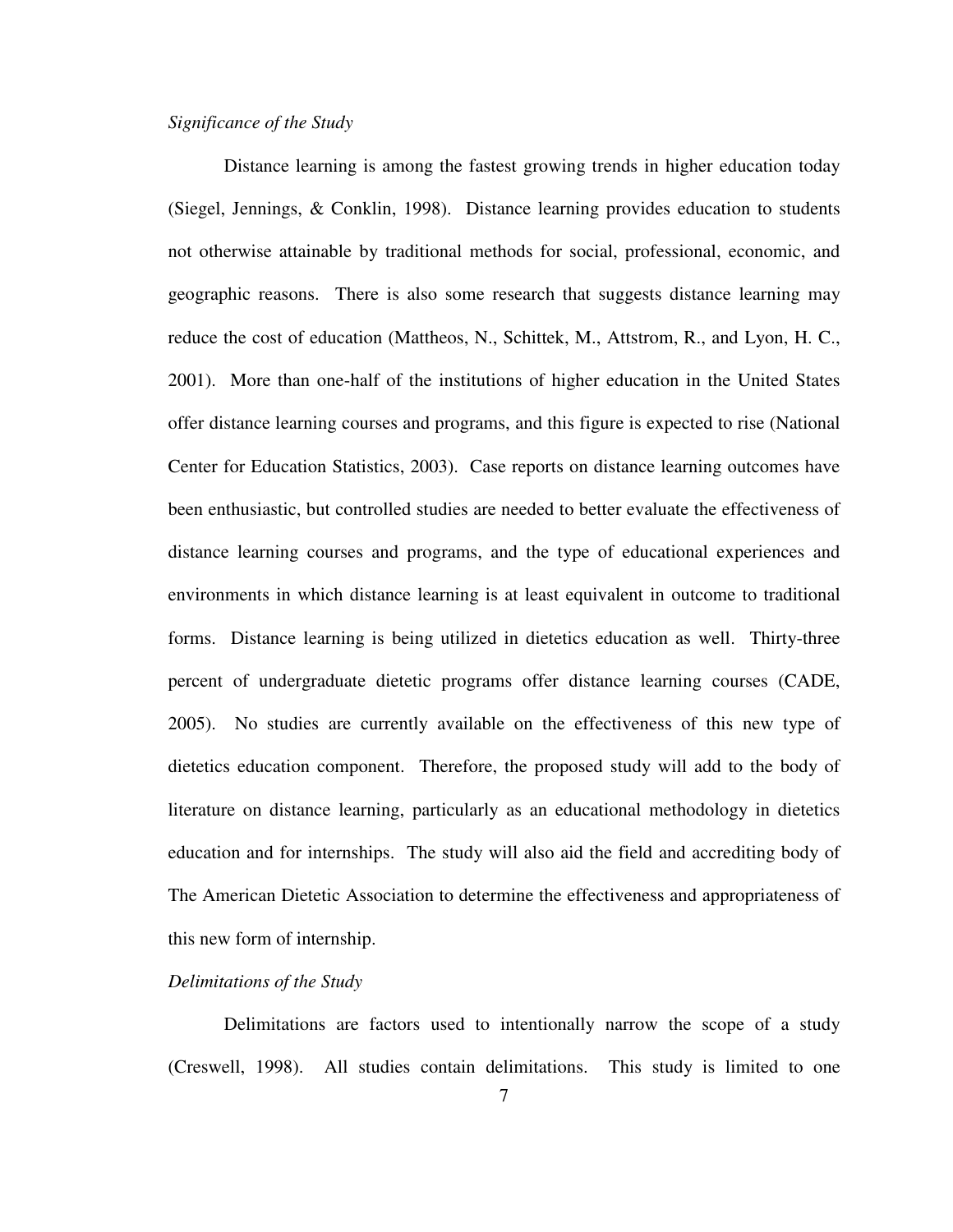discipline, that being dietetics. Only one type of education experience was studied – the dietetic internship. Finally, this study is confined to three student outcomes – registration exam pass rates, curricular experience as it relates to preparation, and perceived competency for practice.

#### *Limitations of the Study*

Limitations are potential weaknesses of a study. Threats to internal and external validity exist in all quantitative and qualitative studies. Thus, limitations pertinent to this mixed methods study are presented. First, threats to internal validity are presented. This is followed by threats to external validity. Despite the limitations, the use of mixed methods may enhance the inference quality, or the internal validity, and trustworthiness/credibility (Cook & Campbell, 1979, p. 37).

Internal validity is defined as "the condition that observed differences on the dependent variable are a direct result of the independent variable, not some other variable" (Gay  $\&$  Airasian, 2000, p. 345). One threat to internal validity in this study is the differential selection of participants, or selection bias. There may be substantive differences between dietetic interns enrolled in the distance education internships and the dietetic interns enrolled in the traditional internships, which may affect the effectiveness they derive from the internship. These differences could include differences in undergraduate preparation, work experience, and skills or attitudes of those who adopt new technology and are willing to work independently. These differences may influence performance in the internship and/or on the registration exam for dietitians. Matching bias is another threat to internal validity in this study. Traditional dietetic internships were matched by size, geography, institution type, and defined emphasis area to distance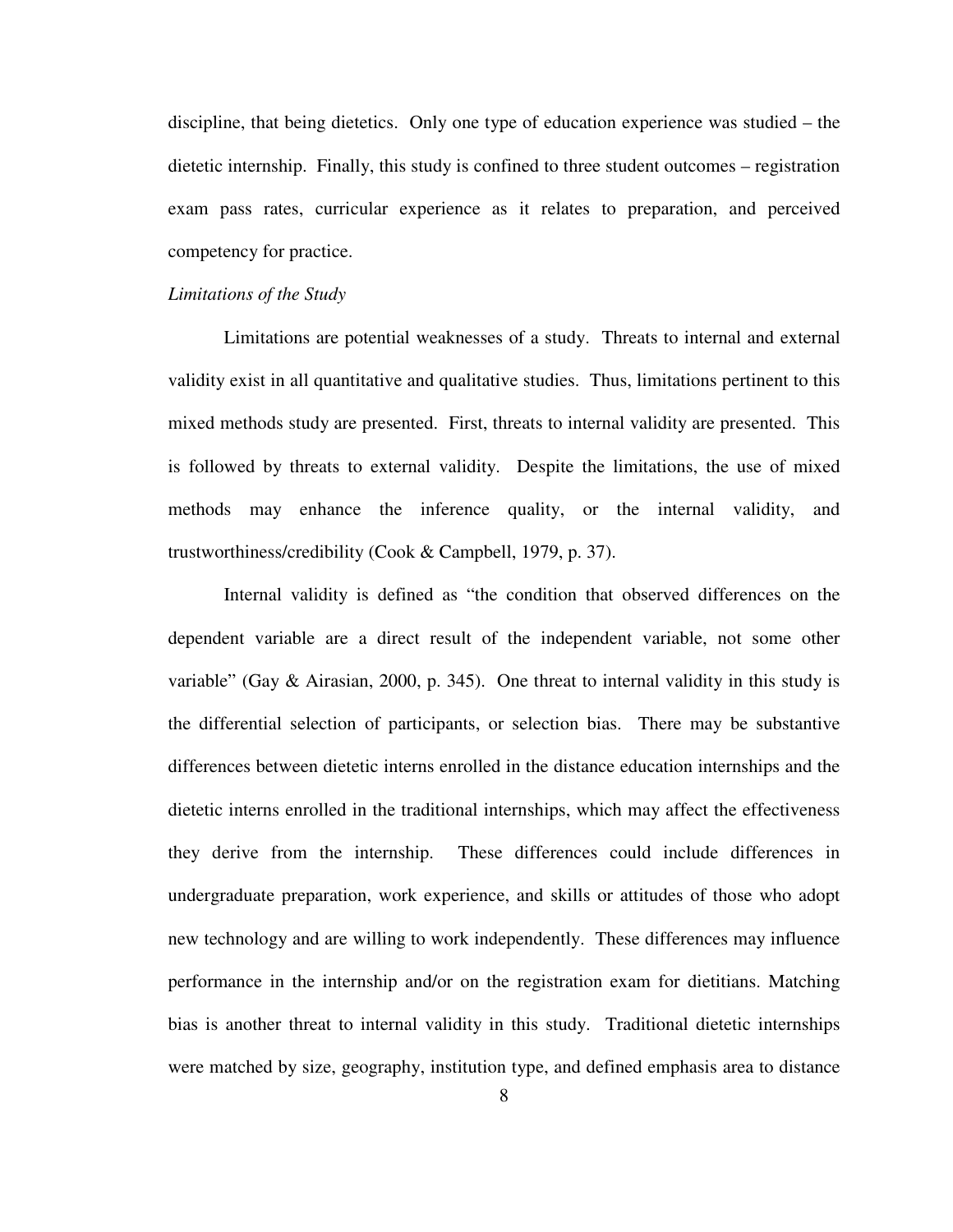learning internships. This matching of similar characteristics poses a threat to internal validity because those individuals not matched may possess variables that may be related to the observed findings of the study (Onwuegbuzie & Teddlie, 2003). Researcher bias is another possible threat to internal validity in this study. "Researcher bias may occur during the data collection stage when the researcher has a personal bias in favor of one technique over another" (Onwuegbuzie & Teddlie, 2003, p. 77). Although the researcher does have opinions concerning traditional versus distance learning dietetic internships, the threat should be minimized because the researcher is not implementing the intervention. Other threats to internal validity in this study include instrumentation (i.e., reliability/validity of the registration exam), and mortality (i.e., non-responders).

External validity refers to "the extent to which the results of a study can be generalized to and across populations, settings, and times" (Johnson & Christensen, 2000, p. 200). A threat to external validity in this study is population validity. Population validity refers to the extent to which findings from the sample can be generalized to the population. Because some members of the target populations did not respond to this study, population validity is a threat. Also, internship conditions can vary widely by fields and sites. Ecological validity is another threat to external validity in this study. Ecological validity refers to "the extent to which findings from a study can be generalized across settings, conditions, variables, and contexts" (Onwuegbuzie & Teddlie, 2003, p. 80). It may be difficult to generalize the findings of this study for dietetics education to other allied health internships and residencies due to the fact that only one unique discipline is being studied.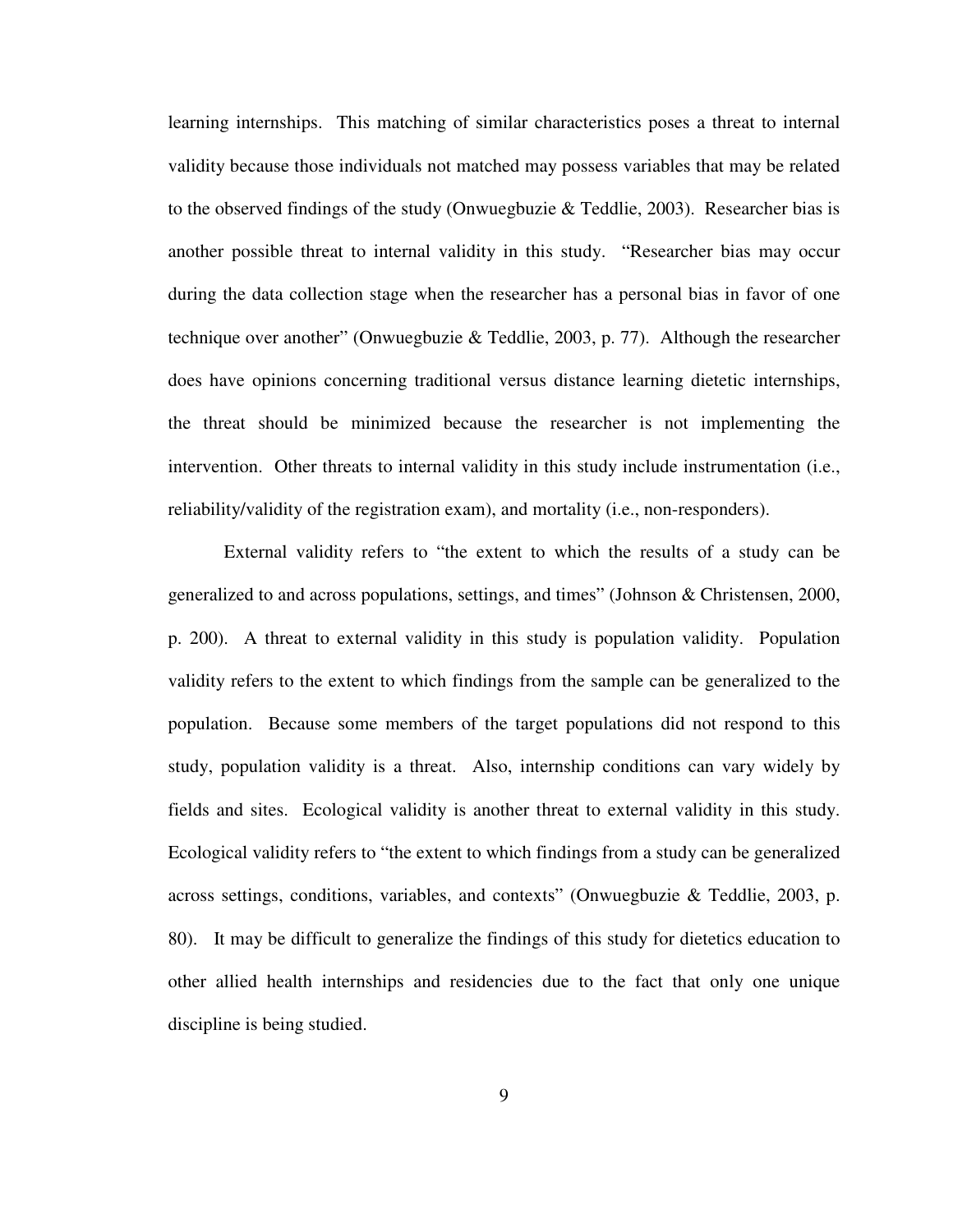Among the most cited criticisms of qualitative research are the presumed lack of reliability and validity of its findings (McRoy, 1996). Lincoln and Guba (1985) proposed criteria for judging the soundness of qualitative research and offered these as an alternative to more traditional quantitative criteria. The criteria include credibility, transferability, and dependability. Credibility, most similar to internal validity in quantitative research, involves establishing that the results are believable. Transferability, most similar to external validity in quantitative research, refers to the degree to which the results are applicable to other settings. Dependability, most similar to reliability in quantitative research, refers to how true the interpretation is to the data. Ultimately, qualitative research soundness is achieved when the written account or description represents accurately the features of the communication observed. These threats to the validity and generalizability were addressed by the use of purposeful sampling and member checks as discussed in the methods chapter.

#### *Organization of Remaining Chapters*

The remaining chapters present information relevant to this study. Chapter 2 is a review of existing research on distance learning in higher education. Chapter 3 details the methodology to be used in this study. Specifically, this chapter includes a discussion of the participants, ethical considerations, instruments, procedures, research design, and data analysis. The results of the research are presented in Chapter 4. Finally, conclusions and implications are offered in Chapter 5.

#### *Summary*

 Distance learning is a growing trend in higher education. Dietetics education mirrors this trend with 33% of undergraduate dietetics programs offering distance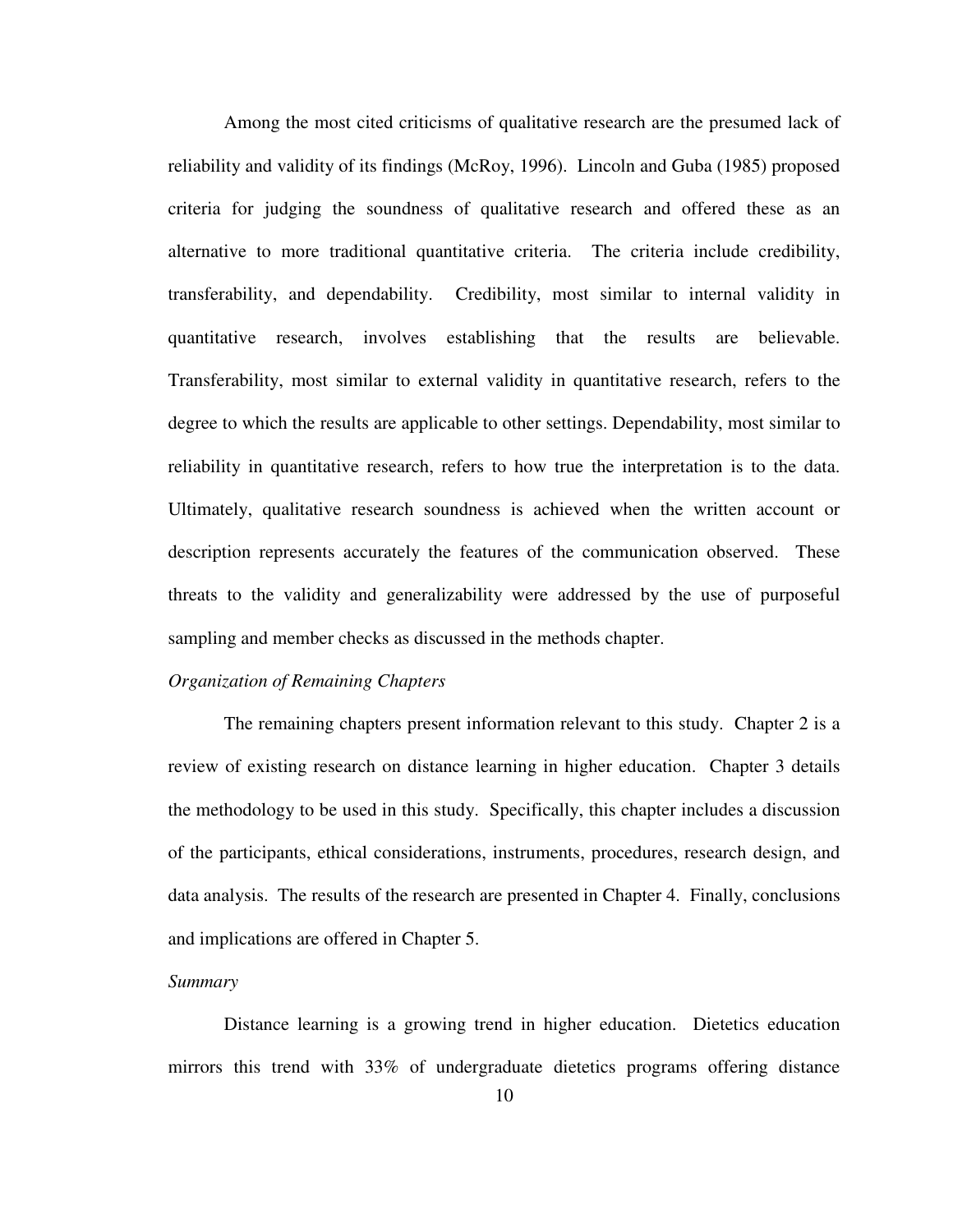learning and 13 dietetic internships now being offered at a distance. Despite the popularity of distance learning, little information is available on student outcomes. The purpose of this study was to compare student outcomes in distance dietetic internships to those in traditional dietetic internships.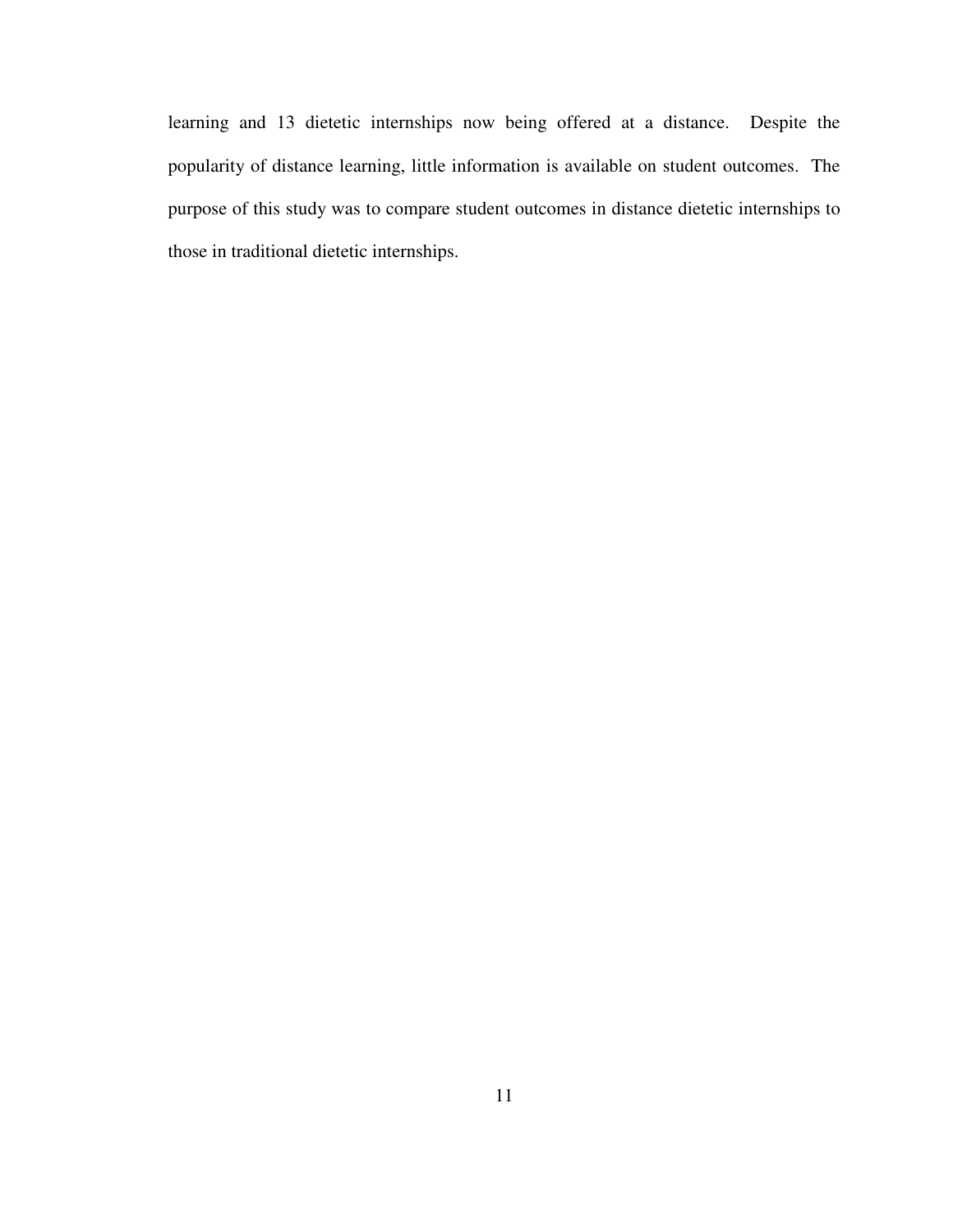#### Chapter Two

#### Literature Review

Distance learning is instruction delivered over a distance to one or more individuals. Distance education in higher education has been in existence for over a century but a new form using the Internet has resulted in an explosion in its use. The following chapter will begin with a discussion of dietetics education and a new distance learning dietetic education program. This will be followed by the definition, history and description of distance learning, theories, and prevalence in higher education, benefits, barriers, the distance learner, faculty attitude, outcomes in distance learning, and a discussion on clinical judgment.

#### *Dietetics*

 Nutrition is the study of the food substances vital for health and how the body uses these substances (Wardlaw and Smith, 2005). Dietetics is the profession that utilizes nutrition to promote health and prevent diseases. A registered dietitian is a food and nutrition expert who has met the minimum academic and professional requirements to qualify for the credential "RD" (American Dietetic Association, 2004). In addition to national registration, many states have licensure laws for dietitians. State requirements are generally met through the same education and training required to become an RD. The requirements to become a registered dietitian are as follows: 1) Earn a bachelor's degree with course work approved by Commission on Accreditation for Dietetics Education. Coursework typically includes food and nutrition sciences, foodservice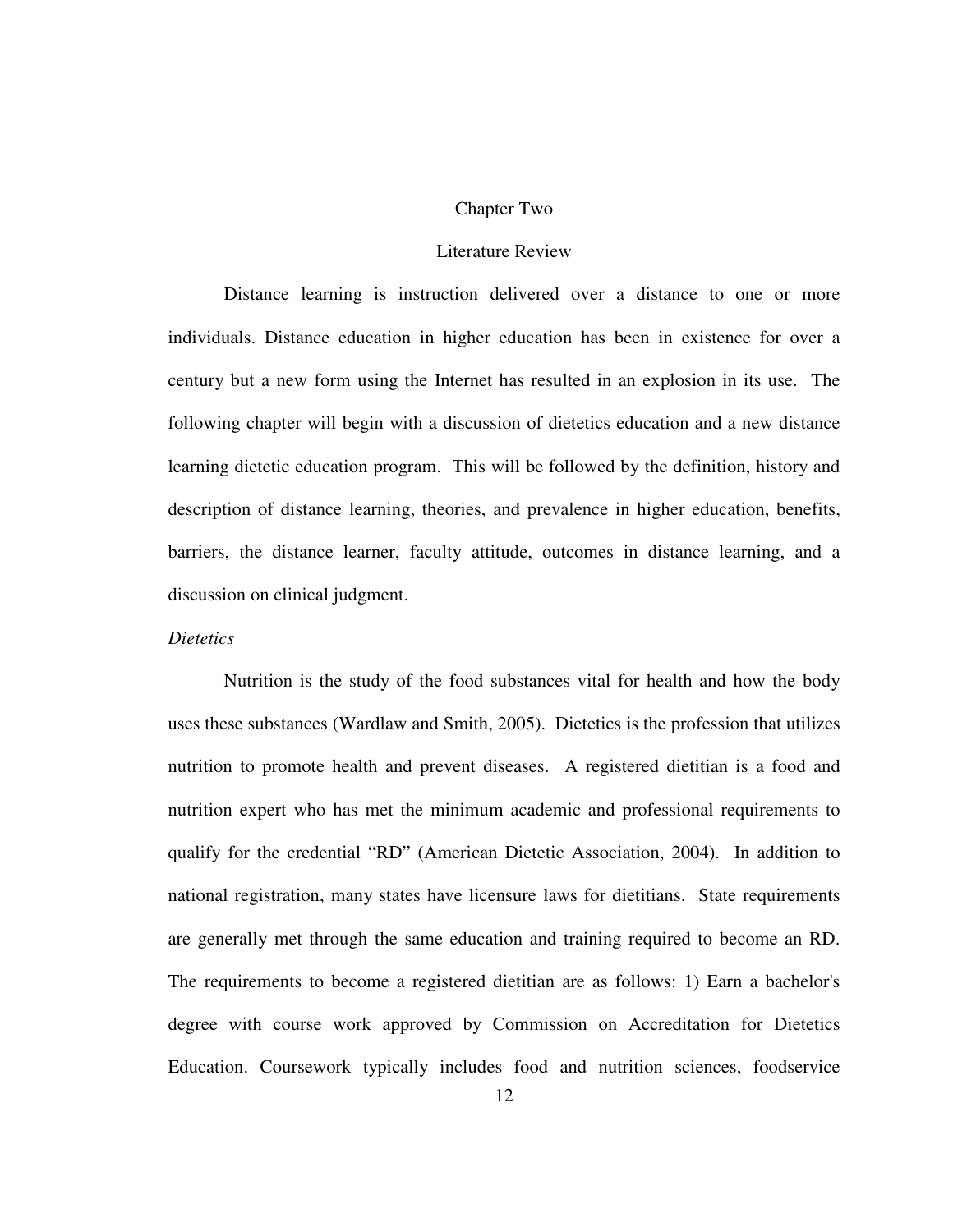systems management, business, economics, computer science, sociology, biochemistry, physiology, microbiology, and chemistry; 2) Complete an accredited, supervised, 6-to-12-month internship or experiential practice program at a health-care facility, community agency or foodservice corporation; and 3) Pass a national examination administered by the Commission on Dietetic Registration. Continuing professional educational requirements are in place to maintain professional registration.

 The American Dietetic Association (ADA) is the nation's largest organization of registered dietitians (American Dietetics Association, 2004). The majority of registered dietitians work in the treatment and prevention of disease, often in hospitals, doctor's offices and clinics, or other health-care facilities. In addition, a large number of dietitians work in community and public health settings, academia and research. A growing number of registered dietitians work with food and nutrition industry and businesses, journalism, sports nutrition, corporate wellness programs, and other non-traditional work settings. According to the U.S. Bureau of Labor Statistics, dietitians held about 49,000 jobs in the year 2002 and employment of registered dietitians is expected to grow about as fast as the average for all occupations through the year 2012 because of increased emphasis on disease prevention, a growing and aging population, and public interest in nutrition (U.S. Bureau of Labor, 2004).

#### *Dietetics Education*

 Dietetics is a collegiate career study similar to social work, nursing, physical therapy and pharmacy (Stark and Lattuca, 1997). In these professional studies, the major conveys a knowledge base of skills, attitudes, and behaviors needed for entry to the field.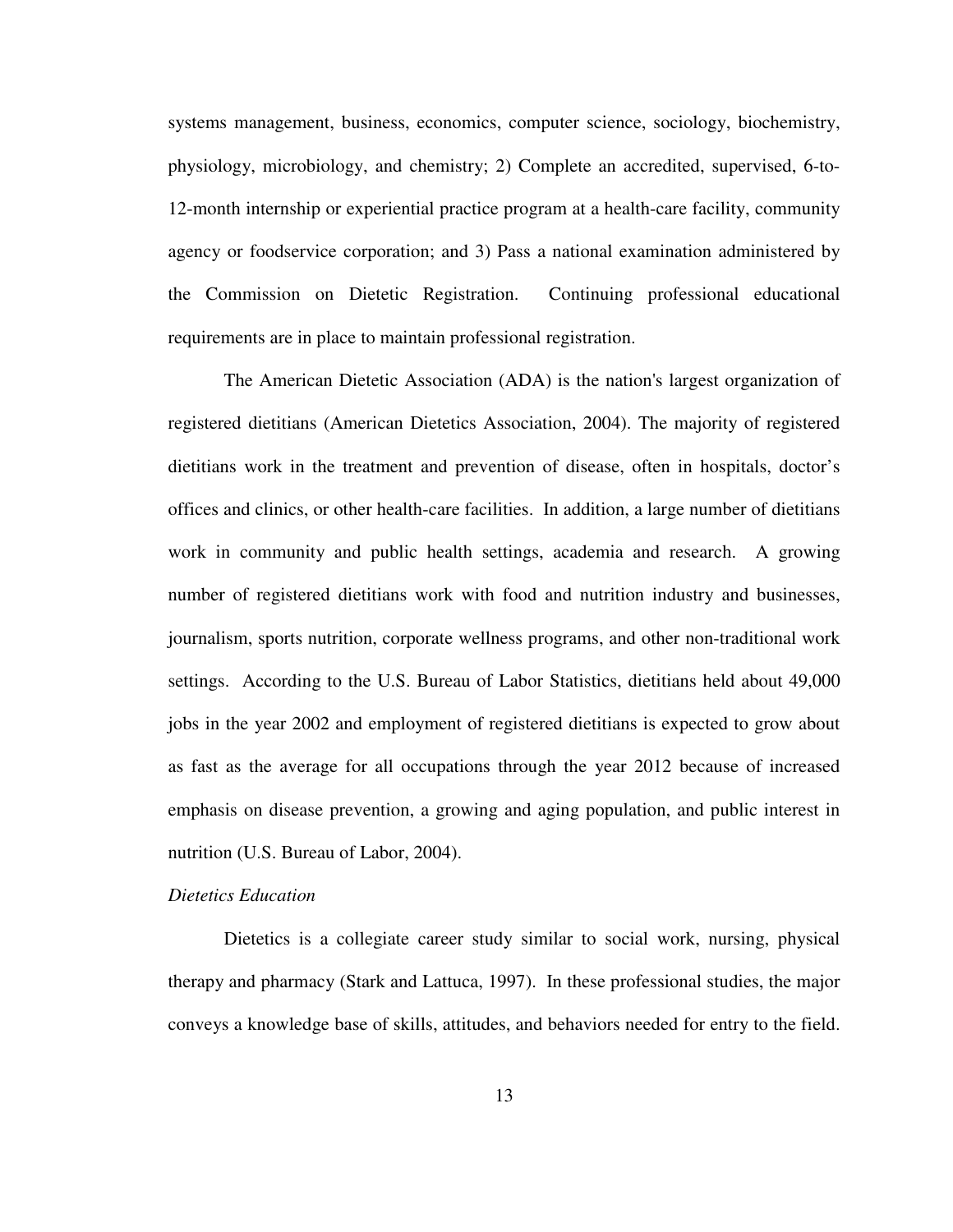Collegiate career education also concentrates on preparing students for ambiguous situations calling for informed, complex judgment.

Dietetics education is a dynamic and complex process that translates the science of nutrition into application and practice (Commission on Accreditation for Dietetics Education, 2004). Dietetics education programs provide opportunities for students to acquire the necessary knowledge, skills, judgment and competencies for dietetics practice. The Commission on Accreditation for Dietetics Education (CADE) is ADA's accrediting agency for education programs preparing students for careers as registered dietitians (American Dietetics Association, 2004). CADE is recognized by the Council on Higher Education Accreditation and the United States Department of Education as the accrediting agency for education programs that prepare dietetics professionals. CADE exists to serve the public by establishing and enforcing eligibility requirements and accreditation standards that ensure the quality and continued improvement of dietetics education programs (American Dietetics Association, 2004).

There are two required components of dietetics education: didactic education and supervised practice (Commission on Accreditation for Dietetics Education, 2004). Didactic education provides the foundation knowledge necessary to function as a professional and on which practitioner competencies are built (Commission on Accreditation for Dietetics Education, 2004). This foundation knowledge is obtained in the undergraduate degree in dietetics. Supervised practice provides the practitioner skills, judgment, and competencies essential to perform the specialized functions of a dietitian and is obtained in the hospital-based internship. The Commission on Accreditation for Dietetics Education requires a minimum of 900 supervised practice hours within the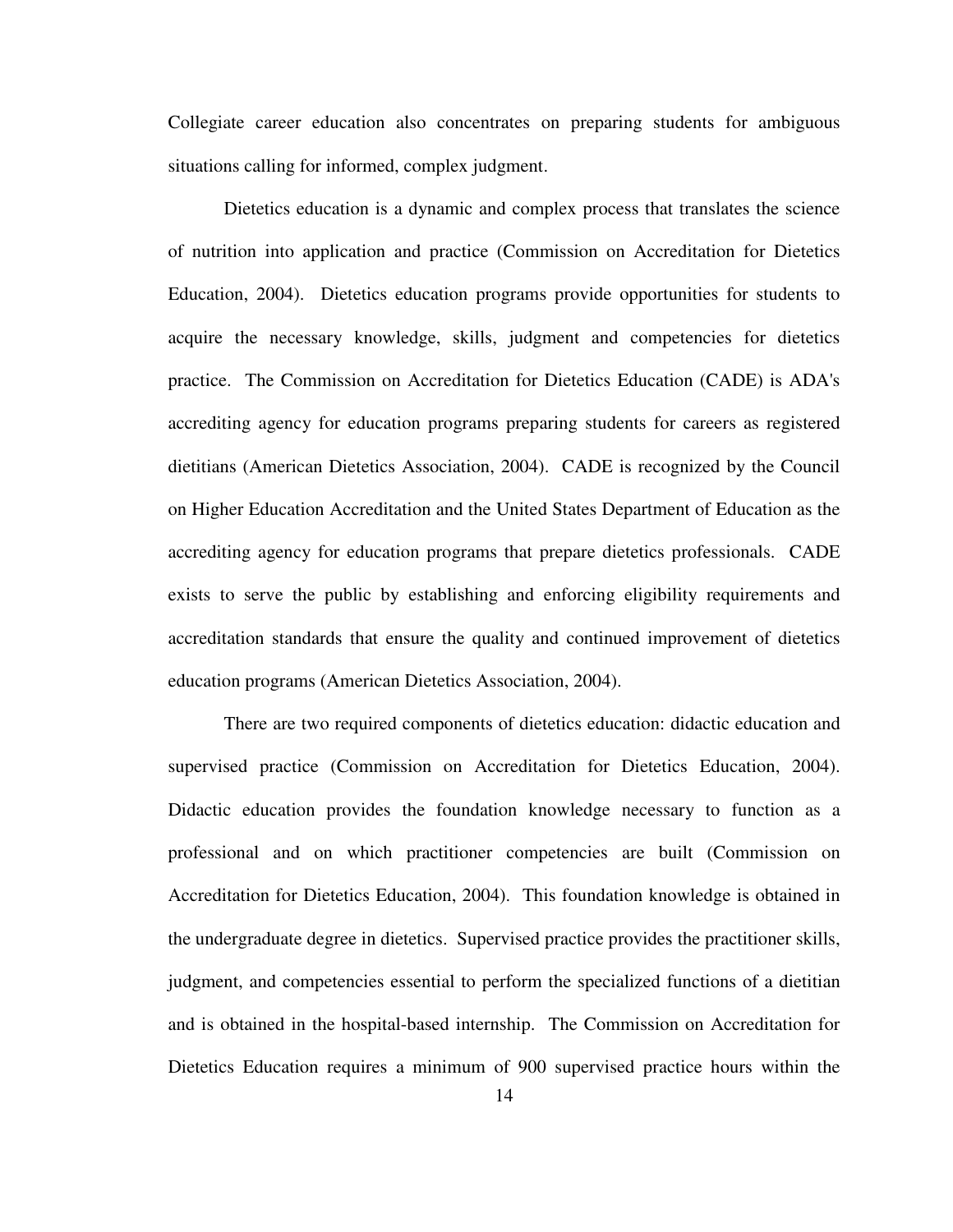dietetic internship. The general path of study to become a dietitian, then, is an undergraduate degree in dietetics followed by a hospital internship. An alternative to this path is the coordinated undergraduate program. There are 51 coordinated programs that synchronize didactic education with the supervised practice (CADE, 2005). This study will not include coordinated programs because of the difficulty in distinguishing the supervised practice component from the didactic component of the program.

#### *Competency and Supervised Practice*

 Competency is having adequate abilities and qualities to function. The health care environment mandates that entry-level practitioners possess knowledge and problem-solving skills that are competent and high quality (Forker, 1996). Health care trends challenge dietetics educators as well to prepare competent professionals. In response, ADA developed competencies to address the changing roles of dietitians and to ensure students are well-prepared for practice (Bruening and Pfeiffer, 2002). Dietetic educators must explore innovative ways for students to achieve these competencies (Gates and Sandoval, 1998). Competencies are based upon both objectivist and constructivist criteria, including such skills as assessment, critical thinking, cooperative work, and effective communication skills. Competencies are ultimately designed to assure competent skills and clinical judgment. Indicators of competency used by dietetic internships include students' standardized test scores, grade point averages, attainment of course objectives, performance on registration exams, and job placement.

#### *Technology in Dietetics Education*

 There is limited research available on the use of technology to enhance dietetics education. Those few studies have indicated that computer-aided instruction is an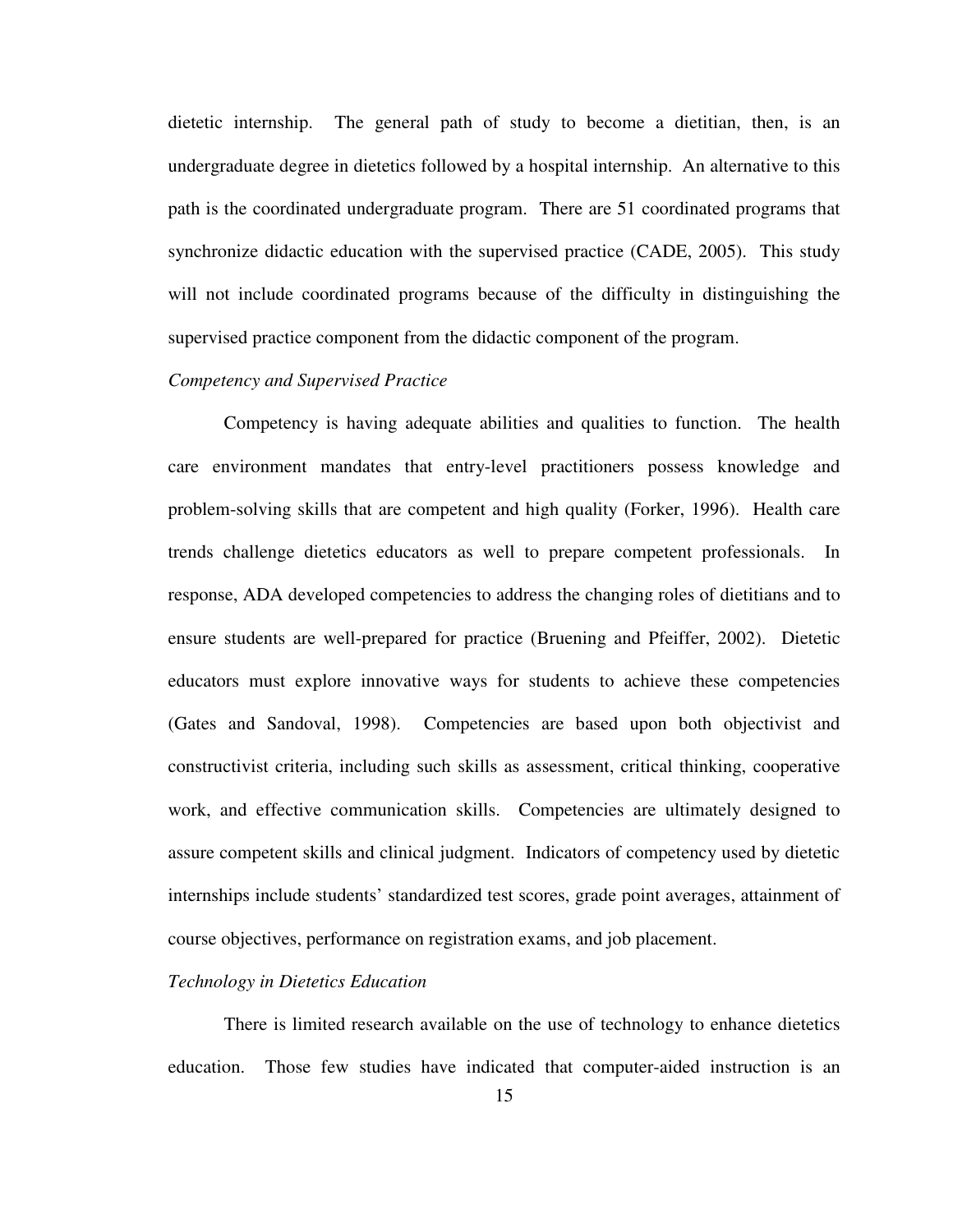efficient, convenient and effective method for promoting competency in health professionals, including dietetics students (Engel, Crandall, Basch, Zybert, and Wylie-Rosett, 1997; Raidl, Wood, Lehman, and Evers, 1995; Lyons, Miller, and Milton, 1998). Instructional technology has been used in many ways in dietetics education, including videotapes, correspondence, audiovisual conferencing, and online instruction. The use of instructional technology enhancements in dietetics education has been demonstrated to have many benefits. Strauss and Dahlheimer (1998) studied the effectiveness of incorporating multimedia technology into lectures on anatomical and physiological concepts using a pre-test/post-test format and cross-over design. Students in the enhanced lectures had higher post-test scores, indicating that enhanced lectures are effective in teaching difficult concepts. Turner, Evers, Wood, Lehman, and Peck (2000) studied the impact of computer-based simulations on the performance of dietetics interns in initial clinical rotations. Repeated-measures analysis of variance and linear regression were used to compare performance ratings between interns receiving computer-based simulations and those receiving the standard orientation. The study demonstrated that the interns who received computer-based simulation had a higher rate of skill development. Raidl, Wood, Lehman, and Evers (1995) studied the effects of a computer-assisted instruction program on learning clinical reasoning skills in undergraduate dietetics students. Four hundred-thirteen students from thirty dietetics programs participated and were divided into two groups – one given a standard drill-and-practice and the other group given a new computer-assisted tutorial. The students given the computer-assisted tutorial scored higher on a simulation test, demonstrating enhanced clinical reasoning skills. Finally, Litchfield, Oakland, and Anderson (2002) examined the use of online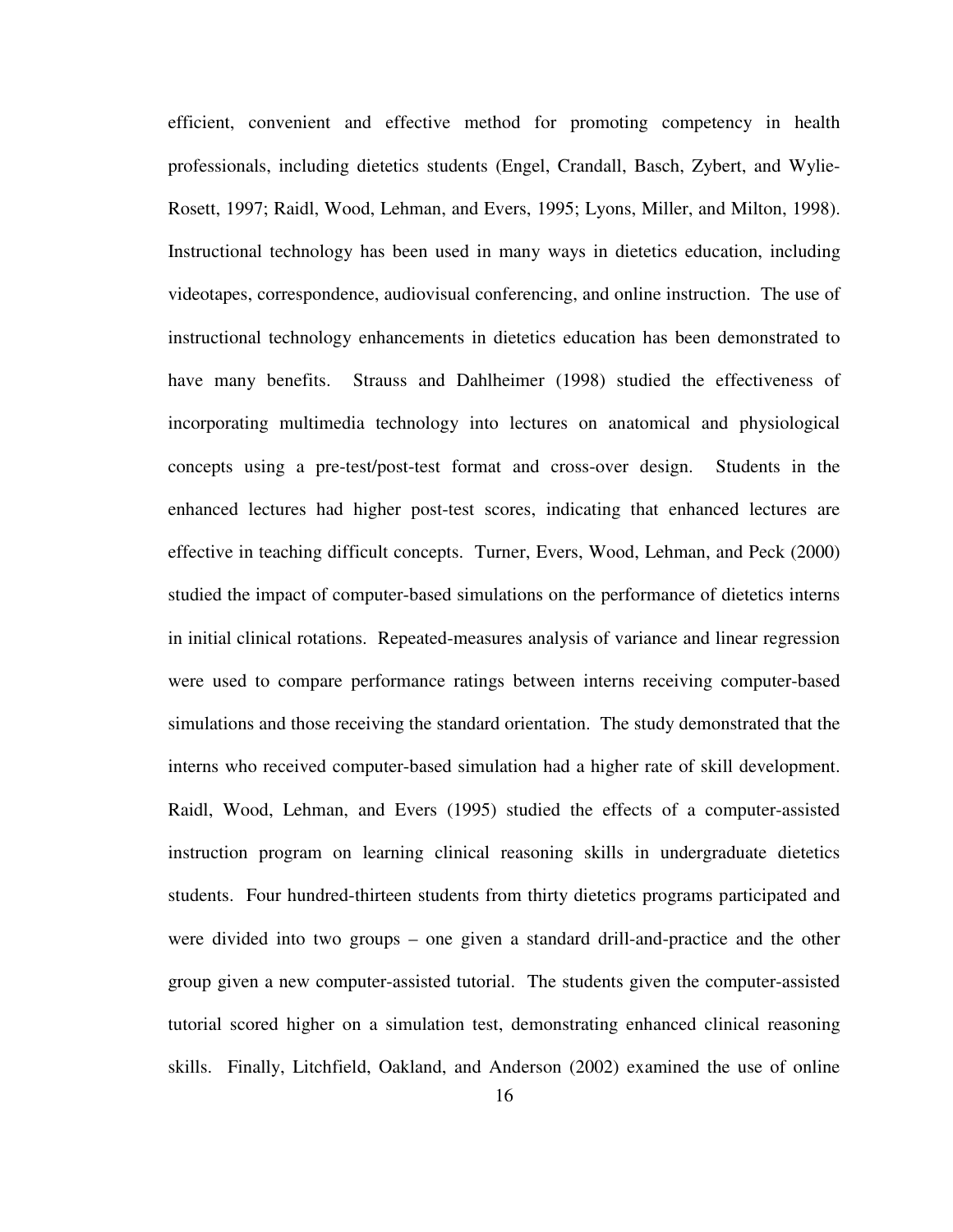technology to develop competency in dietetics education. Seventy-five dietetic interns from three different programs were divided into those with and without online instruction, to which pre- and post- test key feature exams were administered and registration exam scores were compared. The authors found that those dietetic interns with online instruction had greater improvement on key-feature exams in two of three content areas. There was no statistical difference in performance on the registration exam between the two groups. In summary, a variety of instructional technologies are being utilized in dietetics education with success, having been shown to improve student outcomes including post-test scores, rate of skill development, clinical reasoning skills, and attainment of clinical competencies.

#### *Distance Learning, Dietetic Internships*

 Within the supervised practice component of dietetics education, there is a new type of program – the distance learning dietetic internship. Traditional internships and distance learning internships are both accredited under the standards of the Commission on Accreditation for Dietetics Education, require dietetic interns to participate in a computerized matching process, and include a minimum of 900 practice hours. The purpose of distance learning and traditional dietetic internships is to provide supervised practice to interns so they achieve the skills, clinical judgment, and competencies needed for entry-level dietetic practice. The distance learning dietetic internships, however, differs from traditional dietetic internships in two ways. The first difference is in proximity of dietetic interns to the accredited institution. Traditional dietetic interns are placed by the internship director into pre-approved practice sites, either within the accredited institution itself, as in a hospital-based internship, or within proximity of the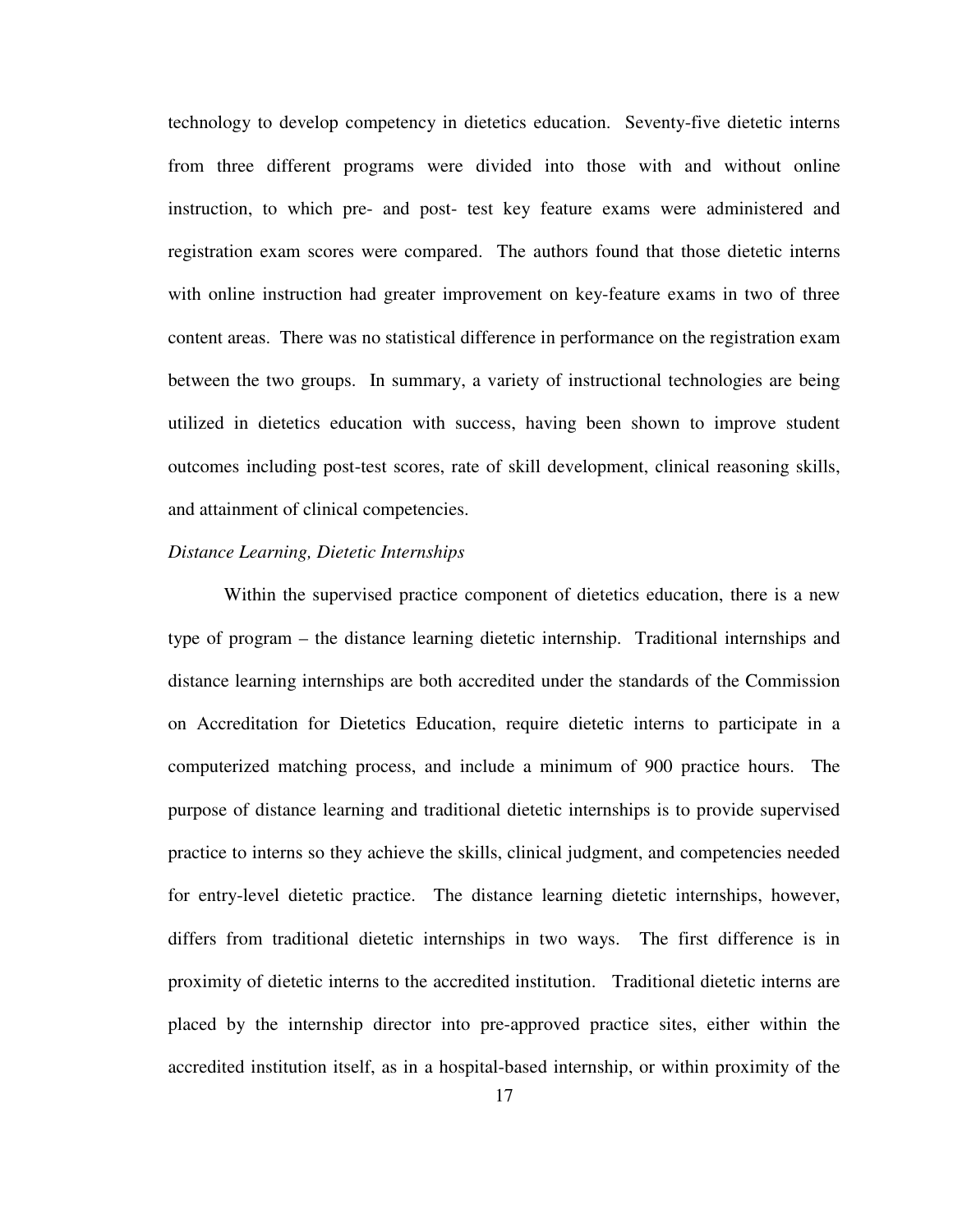accredited institution and internship director, as in a university-based internship. Distance learning-dietetic interns, on the other hand, obtain their own practice sites and are separated from the accredited institution and internship director, often by hundreds of miles. The distance learning internship directors communicate via email with the intern and his or her preceptor throughout the program and physically visit the intern and preceptor on-site one time during the program. The distance learning internship directors rely heavily on the preceptor's evaluation of the intern's competence. The second difference in distance learning dietetic internships from traditional dietetic internships concerns the learning experiences. In traditional dietetic internship, the learning experiences are planned and standardized by the internship director in order for interns to obtain all competencies adequately. For example, all interns in a traditional internship are required to attend an interventional study evaluating a patient's ability to swallow in order to satisfy the competency on "being familiar with diagnostic procedures and adjusting diets accordingly." In this way, little variability exists between interns in the learning experiences obtained at a traditional internship. In the distance learning internships, interns are given the list of competencies prescribed by CADE and it is their responsibility to find the practice sites and create their own learning experiences to obtain those competencies. To continue the example, a distance intern may not have swallow studies available at the site he or she chose to intern so he or she reads about the procedure rather than actually viewing the procedure. In this way, the learning experiences are highly individualized, exhibit great variability, and present more chance of an intern not adequately obtaining a competency. Currently, there are thirteen distance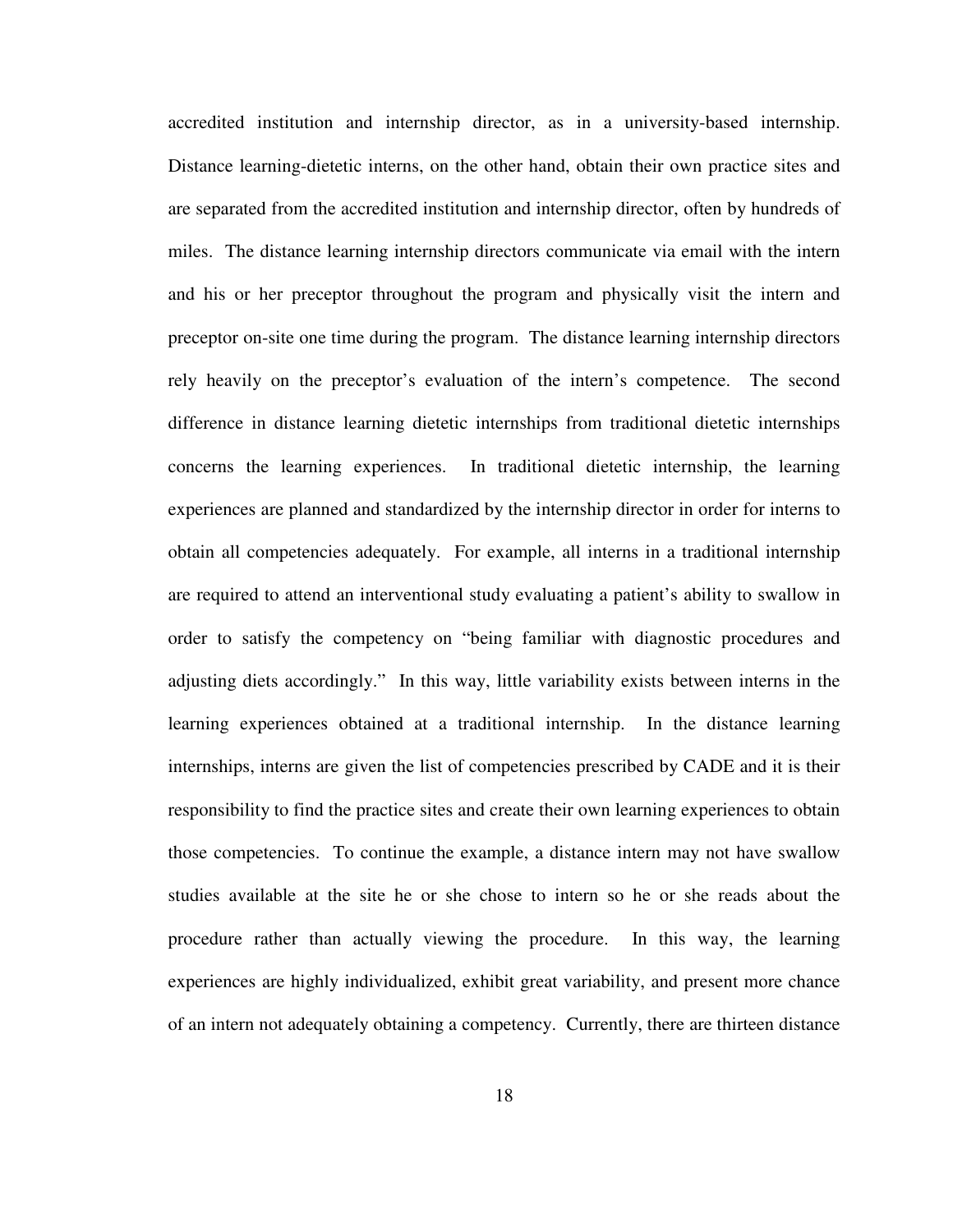learning dietetic internships approved by CADE, the first originating in 1995. There is no collective data available evaluating the effectiveness of distance learning internships.

#### *Definition of Distance Learning*

Distance education in the most general sense of the term is instruction delivered over a distance to one or more individuals located in one or more venues (Phipps & Merisotis, 1999). The newest form of distance education is web-based education, which can be defined as "an approach to teaching and learning that utilizes Internet technologies to communicate and collaborate in an educational context. This includes technology that supplements traditional classroom training with web-based components and learning environments where the educational process is experienced online" (Blackboard, 2002, p. 6). Web-based teaching and learning are changing the face of higher education and rapidly becoming commonplace in colleges. Web-based courses are being developed at a hastened pace, and faculty are working feverishly to develop the skills needed to instruct in an on-line environment. Distance education appears to be a phenomenon that is here to stay. Ronald Phipps and Jamie Merisotis of the Institute for Higher Education Policy note in their 1999 report on distance education, "Technology is having, and will continue to have, a profound impact on colleges and universities in America and around the globe. Distance learning, which was once a poor and often unwelcome stepchild within the academic community, is becoming increasingly more visible as a part of the higher education family" (Phipps & Merisotis, 1999, p.12). Terminology varies, but for the purpose of this study, the terms distance education, distance learning, and the newest form, online education, will be used interchangeably. Within this study, distance learning dietetic internship does not refer to web-based instructors; rather, distance learning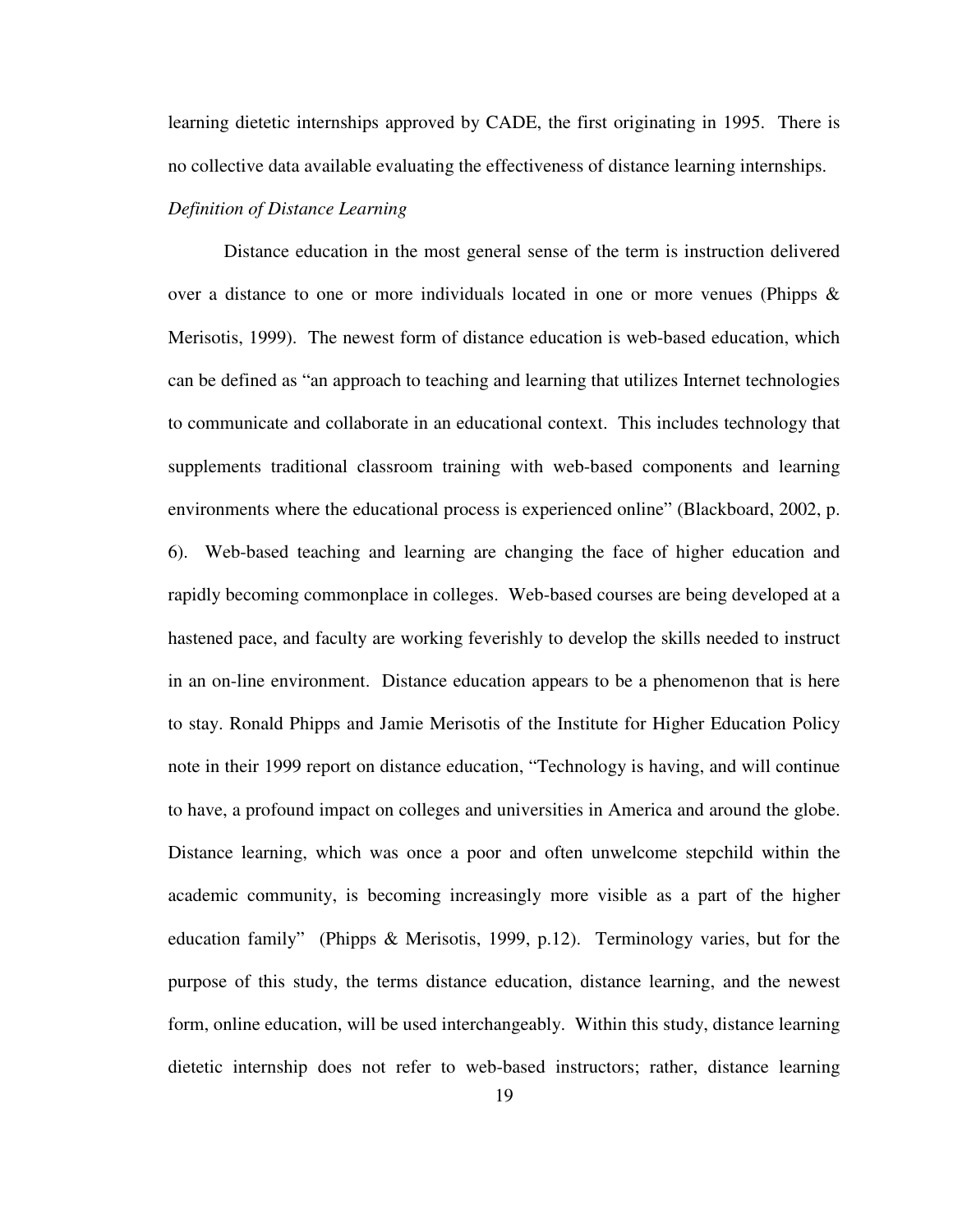dietetic internship refers to clinical experiences completed at a distance from the internship director and accredited institution.

#### *History of Distance Learning*

Distance learning is not a new concept. The earliest form of an extended classroom, or distance education, was paper-based correspondence. As early as 1840, Isaac Pittman was teaching shorthand in England by correspondence (Curzon, 1977). Through the early and middle 1900's, correspondence courses grew (Curzon, 1977). As technology changed, so did the methods of transferring information. Correspondence courses were replaced by courses using radio and television. In 1973, Moore introduced the theory of independent study, sugge that successful teaching can take place even though teacher and learner are physically separated during the learning process (Galusha, 1997). By the 1980's, laboratory-based independent study programs, cable-television courses, mailed videos with course materials, and teleconferencing were the newer mechanisms being utilized (Curzon, 1977). These forms of distance education were just the beginning of what we are experiencing today. The advent of the Internet and World Wide Web has now brought us to the new frontier of online education. 19

#### *Description of Distance Learning*

 At its most basic level, distance education takes place when a teacher and student(s) are separated by physical distance and technology is used to bridge the instructional gap (Reinert, & Fryback, 1997). There is a wide range of technological options available in distance education. The options fall into four categories: voice, video, data, and print (Willis, 2003). Voice technology is an instructional audio tool that includes telephone, audioconferencing, tapes, and radio. Video technology tools include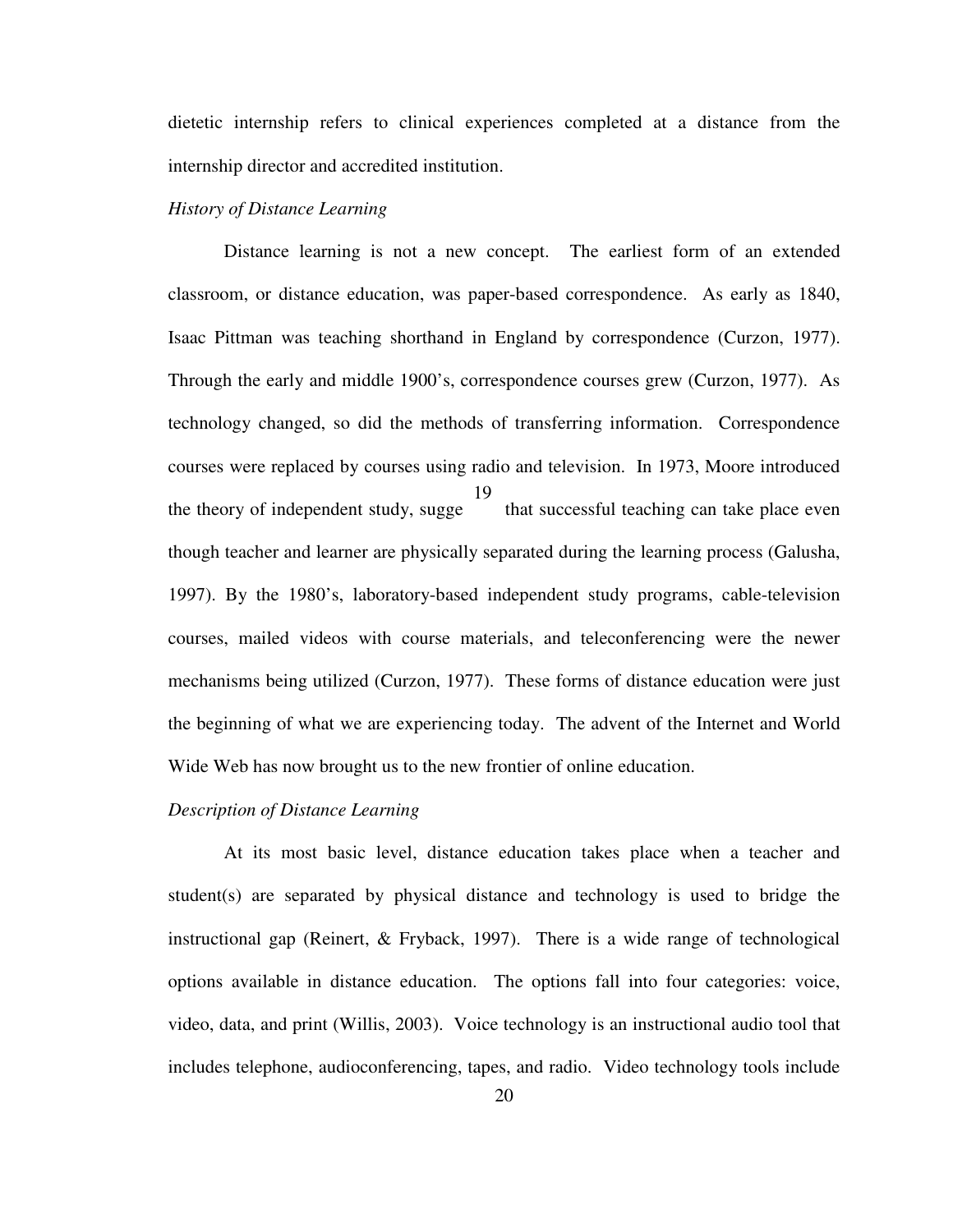slides, videotapes, films, and images combined with audioconferencing. Data technology utilizes computers to send and receive information electronically. Computer applications are varied and include the following: (a) computer-assisted instruction (CAI), which uses the computer as a teaching machine; (b) computer-managed instruction (CMI), which uses the computer to organize instruction and track students; and (c) computer-mediated education (CME), involving applications that facilitate delivery of instruction and communication such as electronic mail and fax (Willis, 2003). Print technology is generally the foundation of courses and includes textbooks, syllabi, and study guides.

#### *Theory and Distance Learning*

 Theory is a set of hypotheses logically related to one another for explaining and predicting occurrences (Simonson, Schlosser & Hanson, 2002). Theory is important to the study of distance education because it guides practice and research. Holmberg (1995), however, suggests that distance education has been characterized by a trial and error approach, with little consideration given to a theoretical basis. The earliest theories of distance education were based on correspondence study and were derived from European models of education. All of these classical theories emphasize the notion that distance education is a fundamentally different form of education. These traditional theories fall into three categories - independence and autonomy, interaction and communication, and industrialization of teaching. The first theories of distant learning, independence and autonomy, are based on works from Wedemeyer (Keegan, 1986) and Moore (1994) who emphasize learner independence and the adoption of technology as a way of implementing independence. The theories also emphasize increased learner responsibility for the learning experiences. The second category of distance learning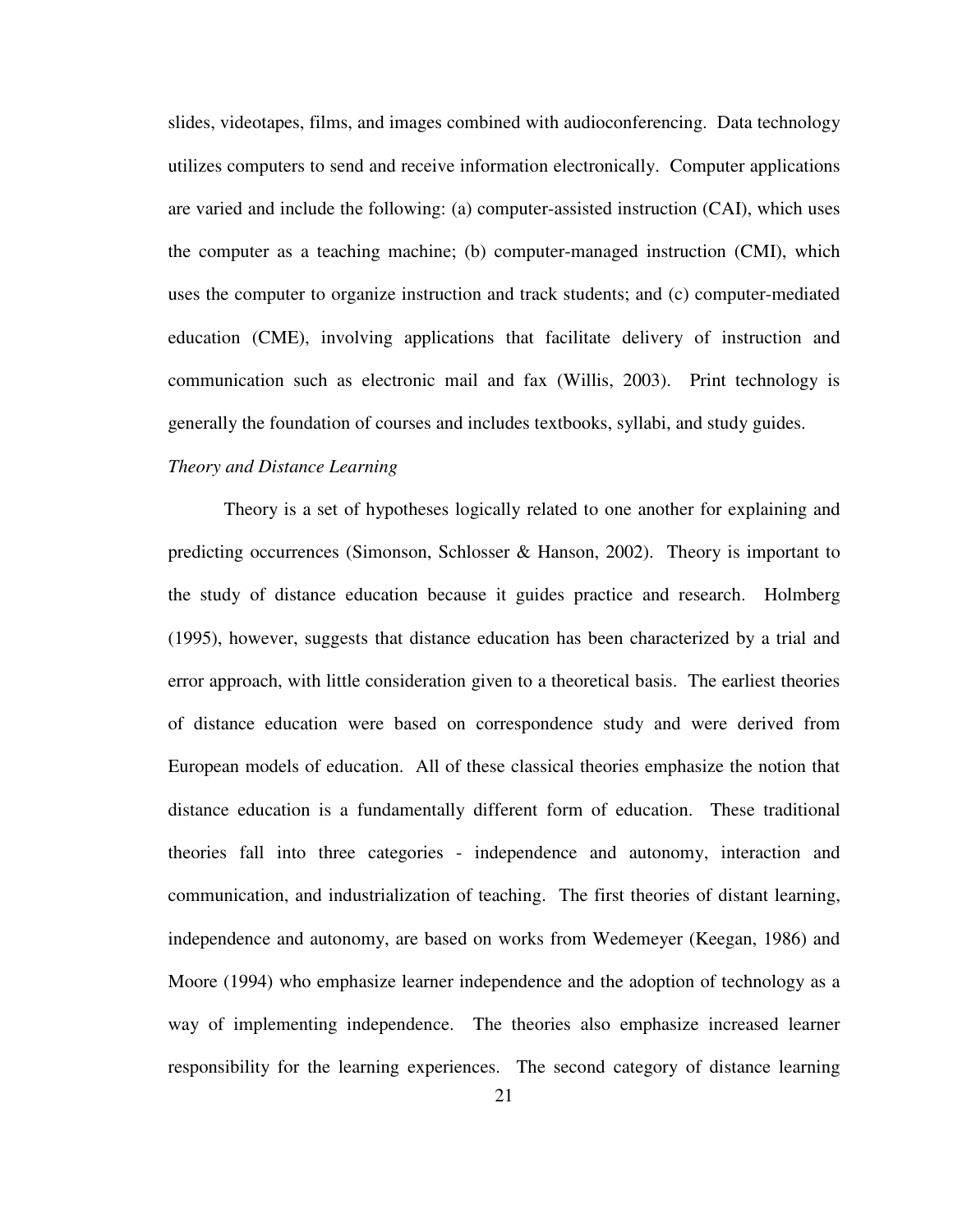theory is interaction and conversation. Holmberg's (1989) theory of distance learning, which he calls a "guided didactic conversation," falls into this category. In his theory, "distance teaching supports student motivation, promotes learning pleasure and makes study relevant to the individual learner and his/her needs, creates feelings of rapport between the learner and the distance education institution, facilitates access to course content, engages the learner in activities, discussions and decisions and generally catering for helpful real and simulated communication to and from the learner" (Holmberg, 1989, p. 123). Peters' (1988) Theory of Industrialization of Teaching proposed that distance education could be analyzed by comparison with the industrial production of goods. He concluded that for distance teaching to be effective, the principle of division of labor is a critical element. While these classical theories attempted to explain early distance learning, they failed to keep abreast with the dynamic nature of distance learning and did not incorporate principles of American education.

### *Equivalency Theory*

 Advances in telecommunications, which have allowed the creation of a virtual classroom by electronically linking the instructor and students, have significantly altered the practice of distance education in the United States. As a result, a new theory on distance learning, called the Equivalency Theory, has emerged. In addition to reflecting advances in technology, the new theory is also based on the U.S. system of education, which emphasizes characteristics such as the use of regular classroom teachers to facilitate the teaching and learning process, local control, small class size, rapport between teacher and learner, and personalized learning (Simonson, Schlosser & Hanson, 2002). In contrast to the classical theories, the Equivalency Theory argues that distance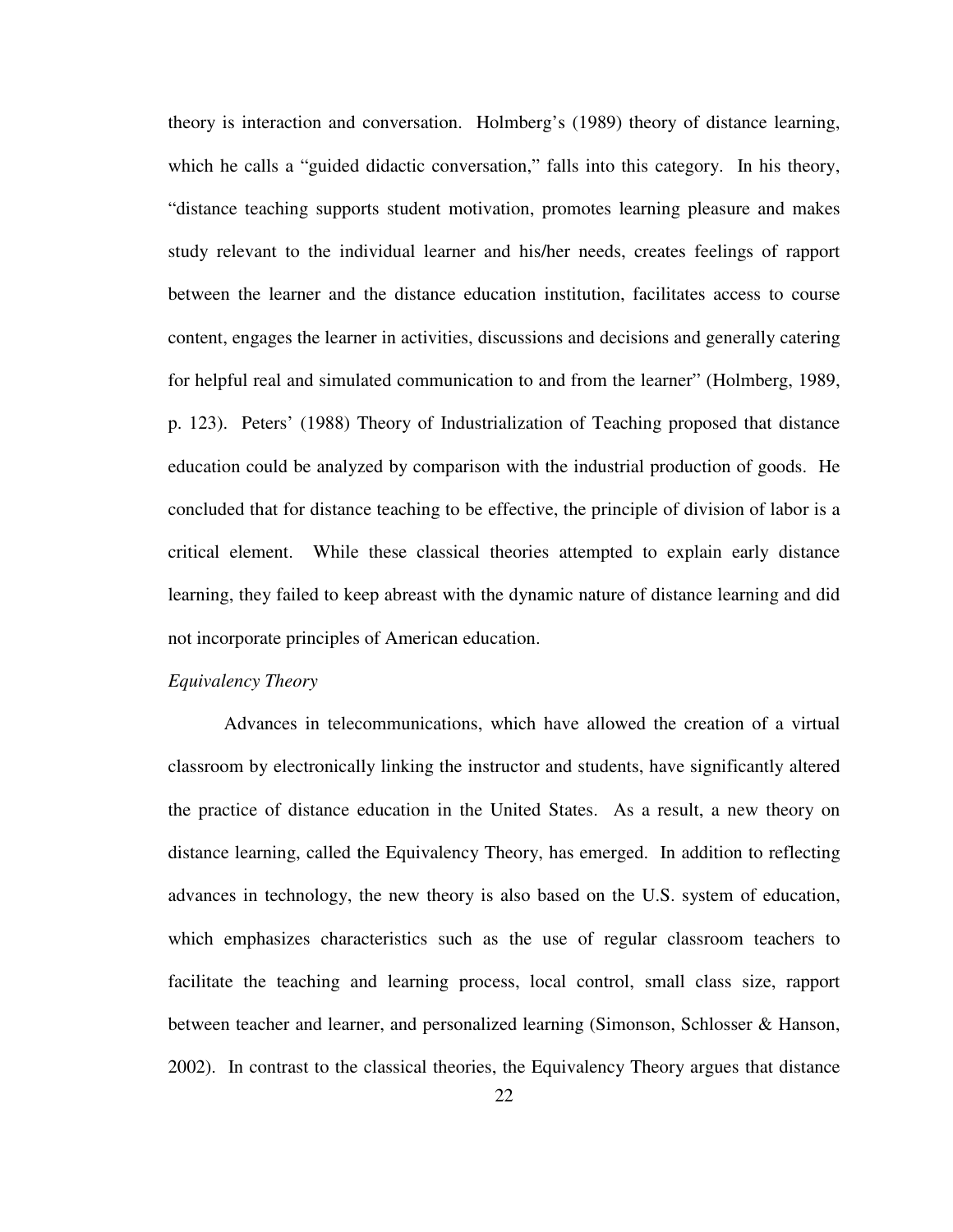education is a variation of education, not a distinct field of education. This theory is based on the works of Keegan (1995) and Simonson (1995) and includes the following key elements: equivalency, learning experiences, appropriate application, students, and outcomes. Central to this theoretical approach is the concept of equivalency. Education at a distance should be built on the concept of equivalent learning experiences. The second key element of this theory is the concept of learning experience. Distance educators are responsible for designing learning events that are individualized, appropriate, and provide equal value for learners. The goal of instructional planning then is to make the sum of experiences for each learner equivalent. The next key concept is the idea of appropriate application. This concept implies that learning experiences, suitable to the needs of the individual learner and the learning situation, should be available and that the availability of learning experiences should be proper and timely. Students, the fourth key concept of the Equivalency Theory, are the ones involved in the formal learning activities and they should be defined by their enrollment in a course or program, not by their location. The final key concept of this theory is outcomes. Outcomes of learning experiences are those changes that occur because of the students' participation in the education. The theory details two categories of outcomes: instructordetermined and learner-determined. Instructor-determined outcomes are generally the stated course goals and objectives and reflect what the learner should be able to accomplish after the learning experience that they could not do before the learning experience. Learner-determined outcomes are less specific and relate to what the learner hopes to accomplish as a result of participation in the education event. Learnerdetermined outcomes include enrollment in a follow-up course or application of newly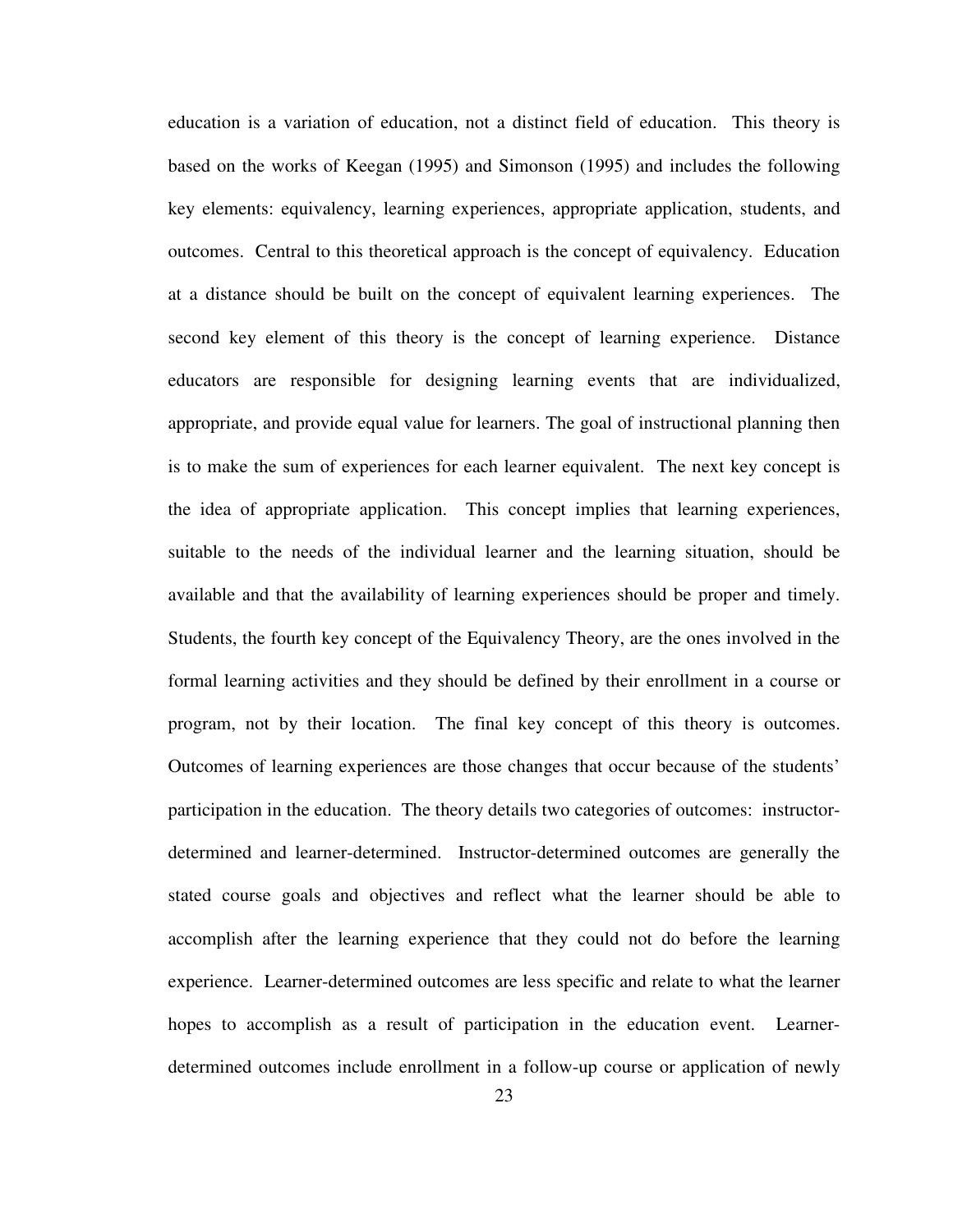learned skills to a job. The Equivalency Theory argues that in order for distance learning to be accepted, instructor- and learner-determined outcomes should be equivalent. In sum, the Equivalency Theory advocates equivalent learning experiences and student outcomes in distance education.

 The Equivalency Theory was chosen as the conceptual framework for this study for two reasons. First, the Equivalency Theory can serve as a standard of reference for the study. The purpose of the study was to compare outcomes in distance learning dietetic internships to traditional dietetic internships. The theory supports equivalency in student outcomes and in this way, can serve as a standard of reference. The second reason the Equivalency Theory was chosen as the conceptual framework is its similarity to the goals of dietetics education. The Commission for Dietetics Education advocates for dietetic internships to provide equivalent learning experiences in all practice sites. Equivalent learning experiences, in turn, facilitate achievement of competency for entrylevel practitioners. Because of the standard it can provide and its similarity to dietetics education goals, the Equivalency Theory was chosen as the framework for this study.

### *Prevalence of Distance Learning in Higher Education*

 The National Center for Education Statistics surveyed higher education institutions, using the Postsecondary Education Quick Information System (PEQIS), on distance education courses offered for the twelve month, 2000-2001 academic year (National Center for Education Statistics, 2003). Distance education was defined by the researchers as "education or training courses delivered to remote (off-campus) locations via audio, video, or computer technologies" (National Center for Education Statistics, 1999, p. 3). The survey found 56% of higher education institutions offered distance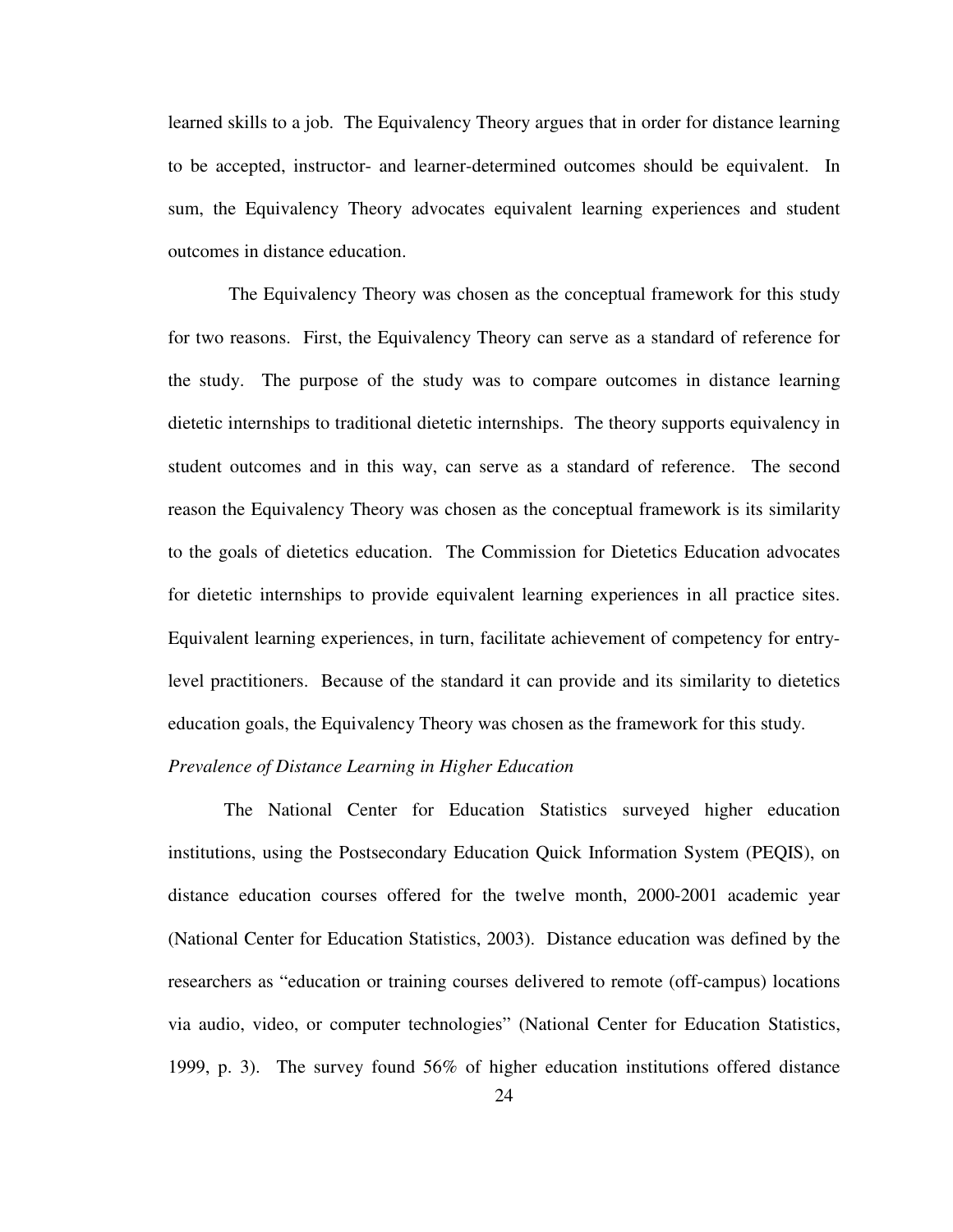education courses. Public institutions were more likely to offer distance education courses than were private institutions, with 90% of public 2-year and 89% of public 4 year institutions as compared to 15% of private 2-year and 40% of private 4-year institutions (National Center for Education Statistics, 2003). An estimated 118,100 different college-level, credit-granting distance education courses were offered, up from 54,470 different courses offered in 1997-1998. (National Center for Education Statistics, 2003). The number of students enrolled in distance-education courses rose from approximately 1,344,000 in 1997-1998 to approximately 3,077,000 in 2000-2001. The distribution of distance education course enrollments was consistent with distribution of institutions offering distance learning, with 48% of the total enrollments at public 2-year institutions and 31% of the total enrollments at public 4-year institutions (National Center for Education Statistics, 2003).

### *Prevalence of Distance Learning in Health-Care Education*

The prevalence of distance education in health-care programs is variable, with no prevalence rate for programs such as medicine and dentistry currently available (Mattheos et al, 2001). A national survey on distance learning in social work education found that 16% of respondents reported the use of distance learning in their social work program (Siegel et al, 1998). This represented a 5% growth in distance education over a two-year period. Twenty-two percent of respondents who were not currently using distance learning in their social work programs indicated that plans were in progress to develop such a system. The largest percentage of users (22%) was public institutions, with a student body of more than 20,000. In a study of distance learning in nursing education, Reinert & Fryback (1997) surveyed all accredited nursing programs in the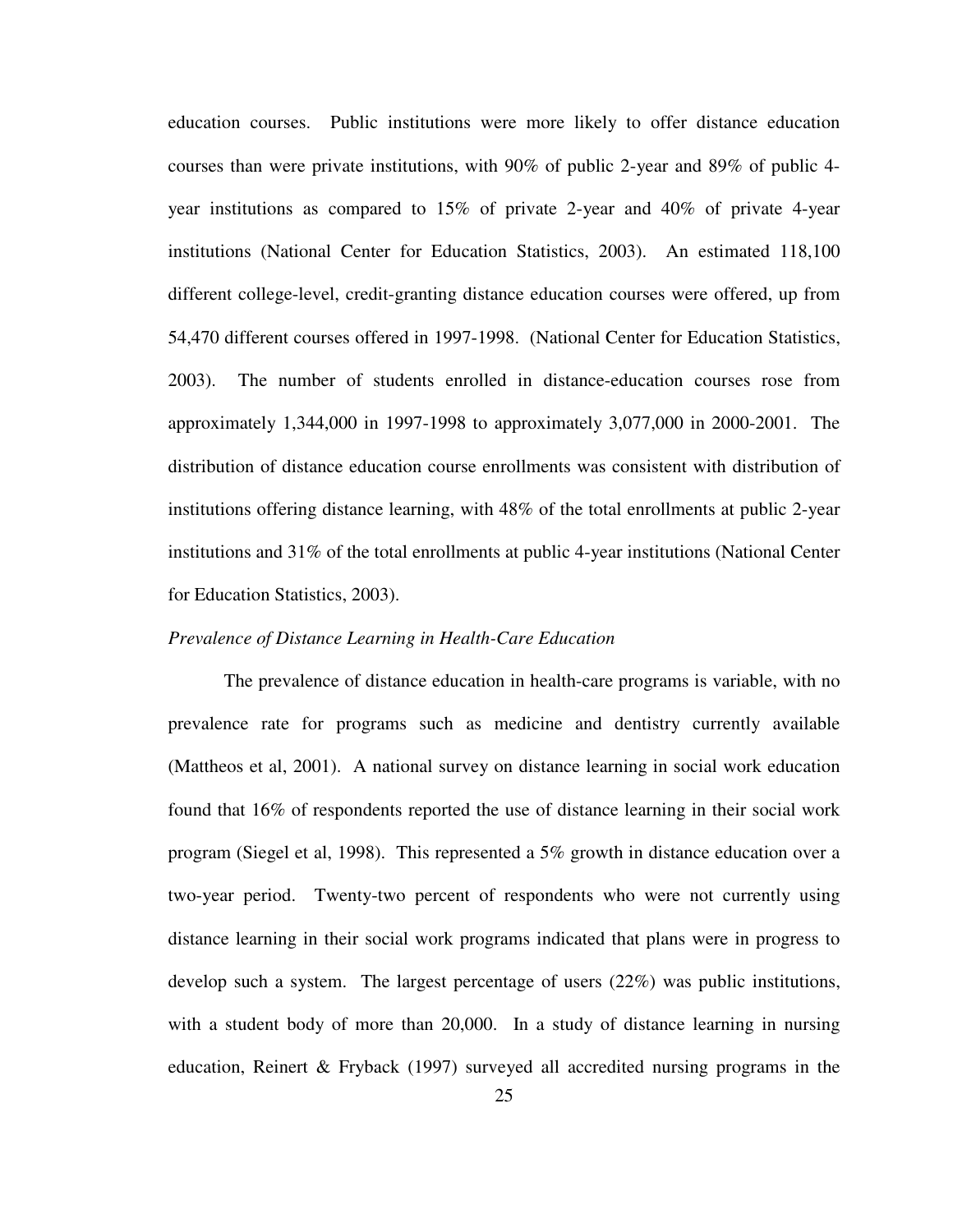United States. There was an 80% return rate for a total of 353 schools. Thirty-eight percent of the schools reported offering some form of distance learning and 19% of schools without distance learning programs reported that they were planning future offerings. Distance learning offerings varied from one or two courses to offering entire degrees online. A report by The American Dietetics Association (ADA) found that 93 dietetics education programs, or 33%, offer some coursework via distance education and that thirteen programs, or 5%, have a distance education option for supervised practice experience (CADE, 2005). According to ADA (2003, p. 10), "The Association is sensitive to the needs of nontraditional students and encourages programs to employ distance learning." The introduction of distance learning in health-care programs has been delayed but it appears it is becoming an important alternative to traditional methods of education (Mattheos, Schittek, Attstrom, Lyon, 2001).

# *Clinical Judgment*

 One reason distance learning may not be as prevalent in health-care education is the issue of clinical judgment. Clinical judgment refers to the ability to apply knowledge into expert judgment and action. Clinical judgment is becoming a benchmark of professional competence and student performance in health care professionals (DiVito-Thomas, 2005). Clinical judgment has two components – explicit and tacit knowledge (Epstein, 1999). Explicit knowledge refers to facts, theories, concepts, and principles. Explicit knowledge is usually acquired from books, electronic media, or instructors. This component of clinical judgment can be quantified, modeled, and readily communicated. Tacit knowledge on the other hand is more ambiguous and difficult to define. Tacit knowledge includes values, experience, emotions, bias, and personal knowledge. While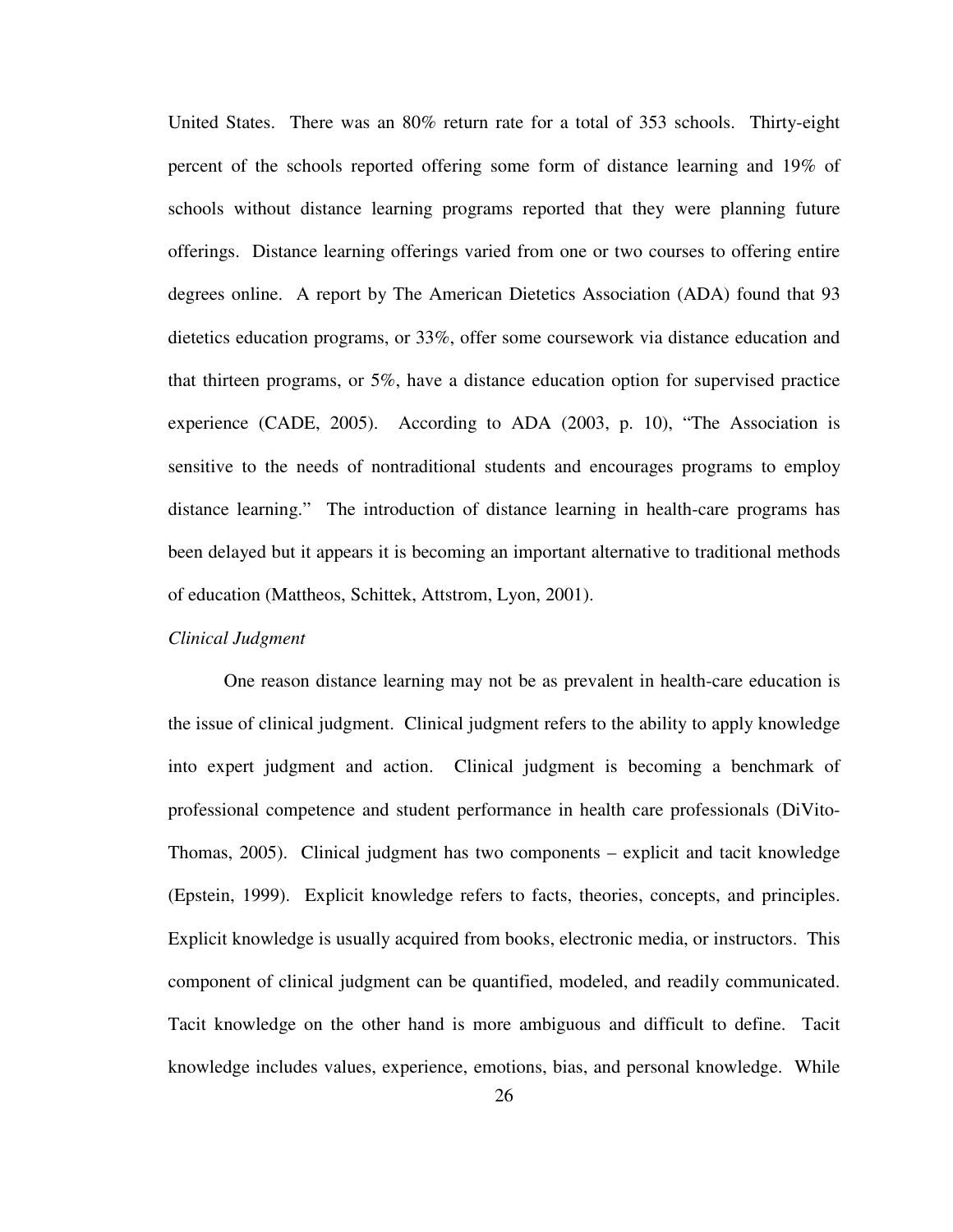explicit knowledge is taught formally, tacit knowledge is usually learned in less direct and explicit ways such as during observation and practice.

 The development of both components of clinical judgment is essential to the preparation of the next generation of professionals. Integrated clinical experiences are recognized as the ultimate opportunity to put theory into practice and develop clinical judgment (Malloy & Denatale, 2001). In fact, the apprenticeship, mentorship, or internship is an universal and critical component of all health care education. The interaction and collaboration between mentor and student allows for the transfer of expert judgment. Methods such as case studies and processing between the mentor and students facilitate the acquisition of judgment.

What is the relationship between distance education and clinical judgment? Distance education is enhancing and even replacing traditional education venues. There is continuing debate regarding which academic disciplines are suitable for distance learning. Distance learning is well accepted in many disciplines such as liberal arts, humanities, social and political sciences, business, and mathematics (Phipps and Merisotis, 1999). It seems special characteristics such as the development of clinical judgment has delayed the introduction of distance learning to health-care education. One strength of distance education is to deliver a large amount of information; in regards to clinical judgment, this actually may be a weakness. As Klas (2004) argued "what we have come to recognize as the information revolution is just another way to deliver information. Too often, we confuse information with knowledge and knowledge with judgment." The challenge to distance education, then, is to find ways to ensure that clinical judgment can be transferred to health care students.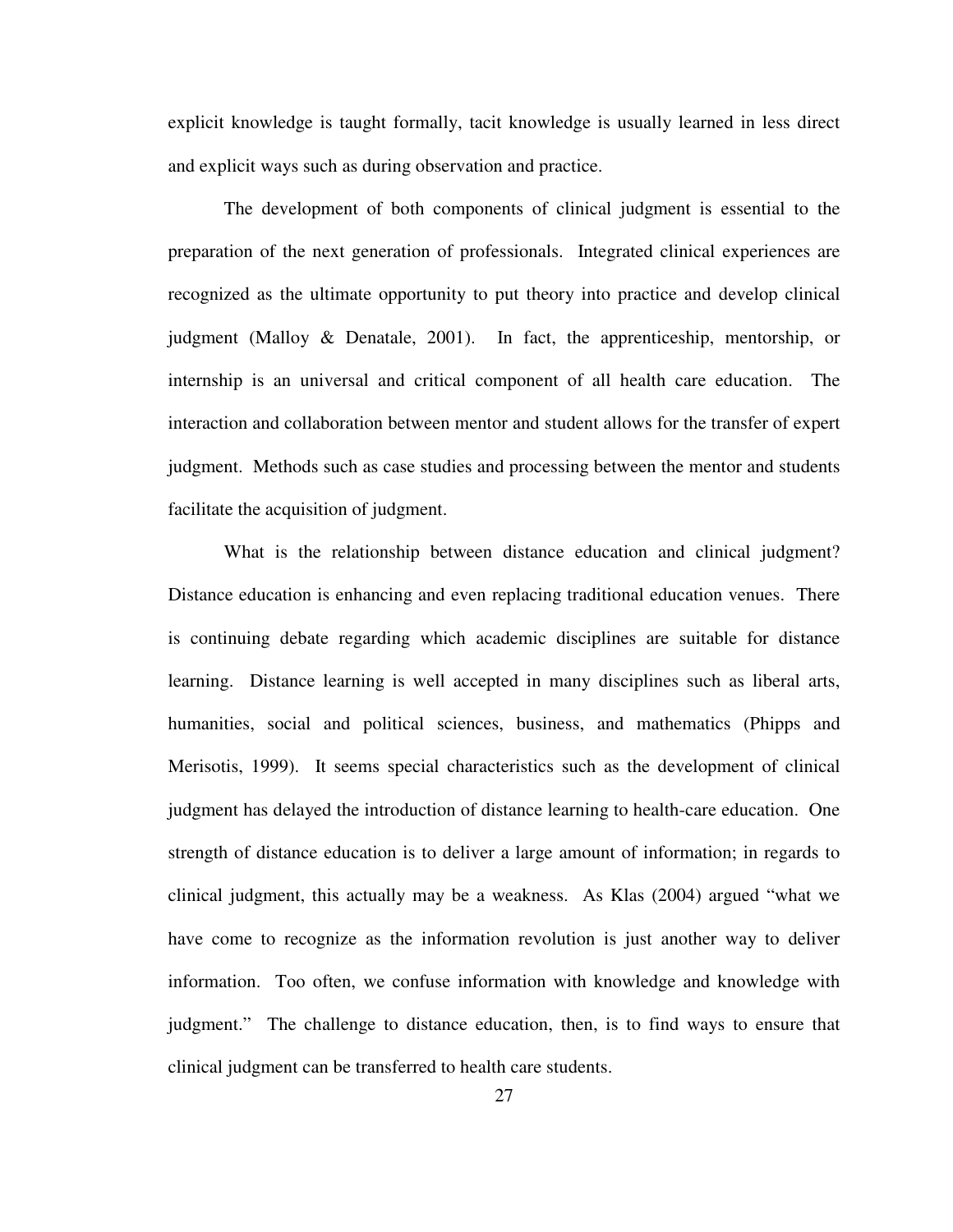Clinical judgment is a science and an art. The more explicit component is often learned from books while the more tacit component of clinical judgment is learned from observation and experience. It is the apprenticeship in health care education that provides the clinical experiences to develop both components of clinical judgment. While technology is providing more information, this may not translate into clinical judgment. Distance learning needs to find ways in which to provide experiences and interaction that facilitate the development of clinical judgment.

# *Benefits of Distance Learning*

 Distance learning, fueled by the World Wide Web, has opened a whole new venue for teaching and learning. Distance learning is enhancing and even replacing many traditional classroom settings. There are many benefits of distance learning. The most obvious benefit of distance learning for both students and faculty may be convenience (Hofmann, 2002; Barron, 1999). Distance learning provides convenience, flexibility, and the ability to "learn anytime, anywhere." This benefit was reflected in a survey on attitudes toward distance learning where faculty cited convenience as the primary benefit of distance learning – "being able to teach on a schedule and from a location of their own choosing" (National Education Association, 2000, p.9).

 Another benefit of distance learning is accessibility. Distance education has the potential to provide access to higher education for students who previously may not have been able to participate due to geography, time, job and family responsibilities, or finances (Boettcher, 1996). Additionally, the National Education Association 's (2000) survey found similar results, with faculty citing the ability to reach more students as an added benefit. This is also a benefit for the institutions of higher education, with distance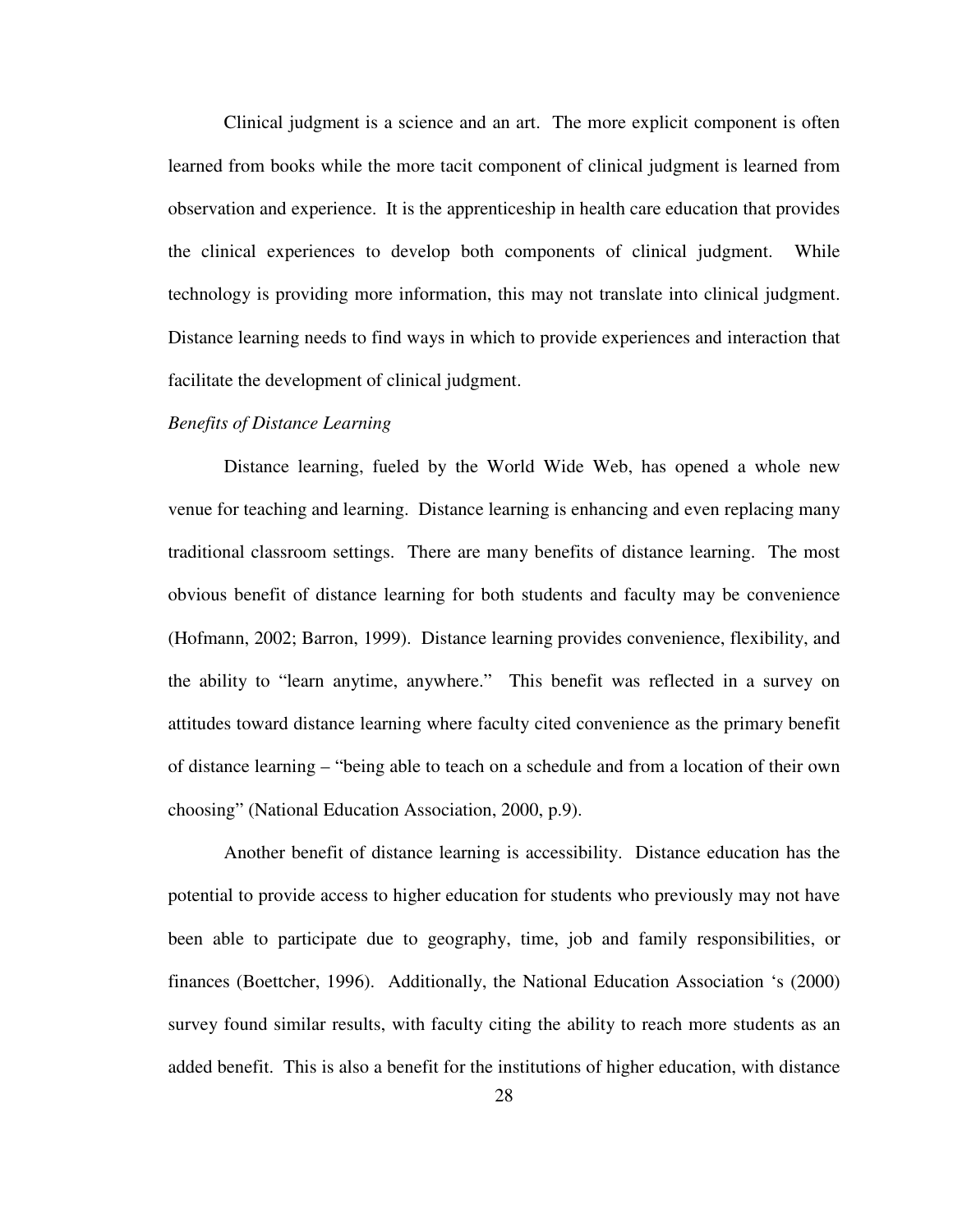learning opening new markets. After an extensive review of the empirical findings in educational and training technology, Fletcher (2001) found web-based instruction reduces the cost of instruction by about one-third.

 Another potential benefit of distance learning is enhanced learning. Olson and Wisher (2002) argue that unique features of distance education such as multimedia and multi-sensory formats, self-pacing, active learning, and tailored feedback can enhance learning. For example, some students learn from visual stimuli, such as video, and others learn best by listening or interacting with a computer program. If distance learning courses are well designed, they will likely offer learners a wide range of choices, thereby providing the optimal combinations of interaction and media.

 A final potential benefit of distance learning pertains to communication. Communication in distance learning can be more equitable and collaborative. Distance learning gives students equal opportunity to participate. Reports have found that students feel more comfortable asking questions electronically than in face-to-face situations with an instructor or peers (Gale, 2000). The communication is also more collaborative, with chat rooms and electronic mail encouraging students to communicate with their instructor and each other. In summary, distance learning offers many advantages for students and faculty.

#### *Barriers in Distance Learning*

Distance learning gives learners and faculty the greatest possible control over the time, place, and pace of education. However, there are problems and barriers associated with distance education. These problems and barriers encountered by distant learning students contribute to higher dropout rates, as measured by course completion rates,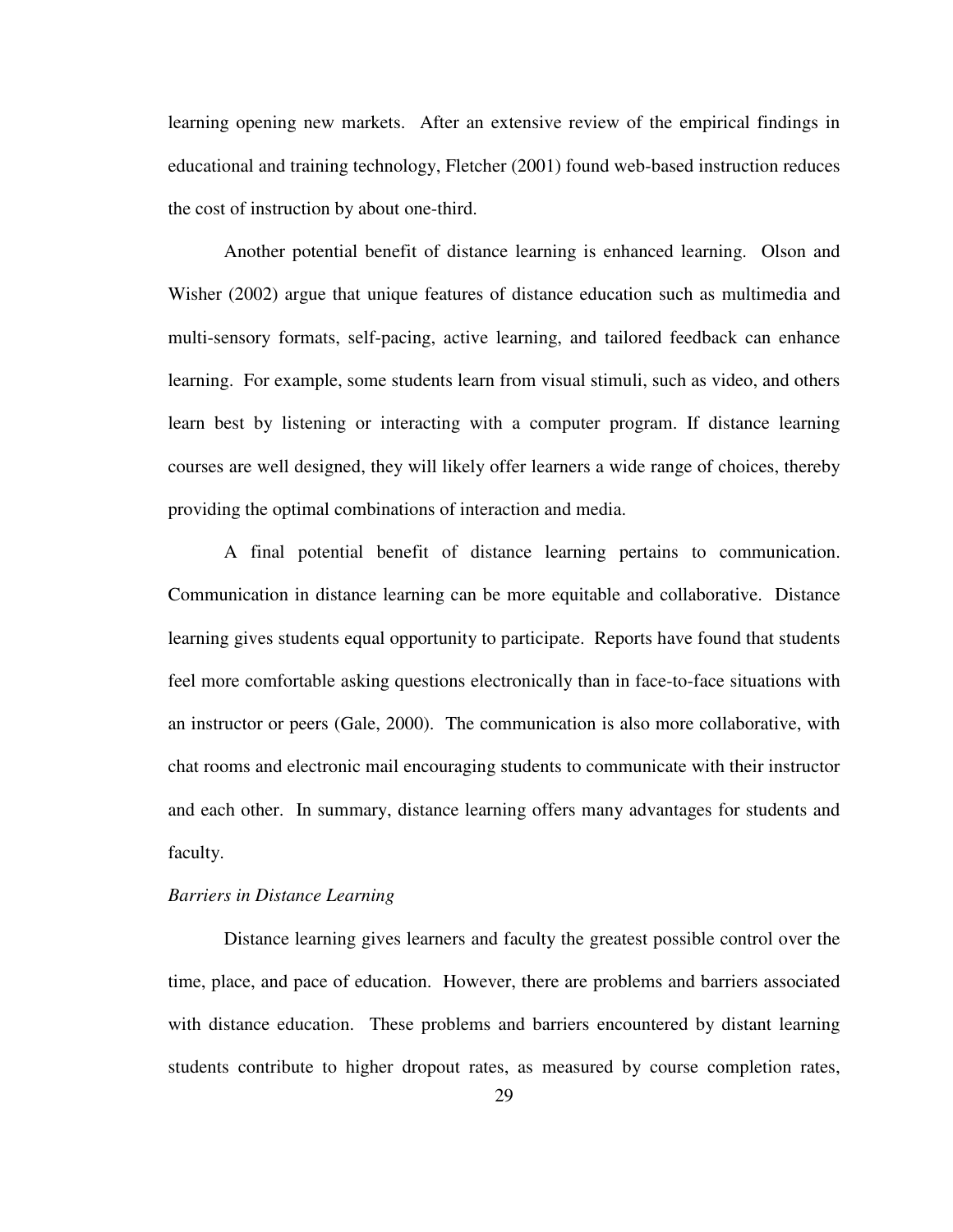among distance learning students when compared to traditional students (Sweet, 1986). Similarly, in a study of 231 students in a college health education course, Diaz (2002) found that online students were twice as likely to drop a course, a 13.5% drop rate for online students versus a 7.2% drop rate for traditional students.

One barrier for the distance student that may contribute to higher dropout rates may be the perceived lack of feedback. Because there is not daily or weekly face-to-face contact with teachers, students may have trouble with self-evaluation, motivation, and study pacing. The isolation that can result from the distance learning process can complicate the learning process for students and lead to higher drop out rates.

Other barriers for distance students that may contribute to higher dropout rates are lack of support and services. Students may be physically separated from the institution and lack support such as technical assistance, tutors, and advisors. Further, students may experience technical issues including incompatible software, unavailable servers, and even lack of technical skills. All of these factors present barriers to learning and may contribute to student drop out. Specific to this study, interns enrolled in distance learning dietetic internships may also experience barriers to learning such as lack of feedback from the internship director or lack of technical skills to obtain reference materials electronically.

Faculty barriers in distance learning include lack of training in course development and technology, time required for course development, lack of institutional support for distance learning in general, perceived threat to tenure, and suspicions about the academic quality of on-line learning (Galusha, 1997). In a study of distance learning in social work education, Siegel et al (1998) found the barriers to distance learning were: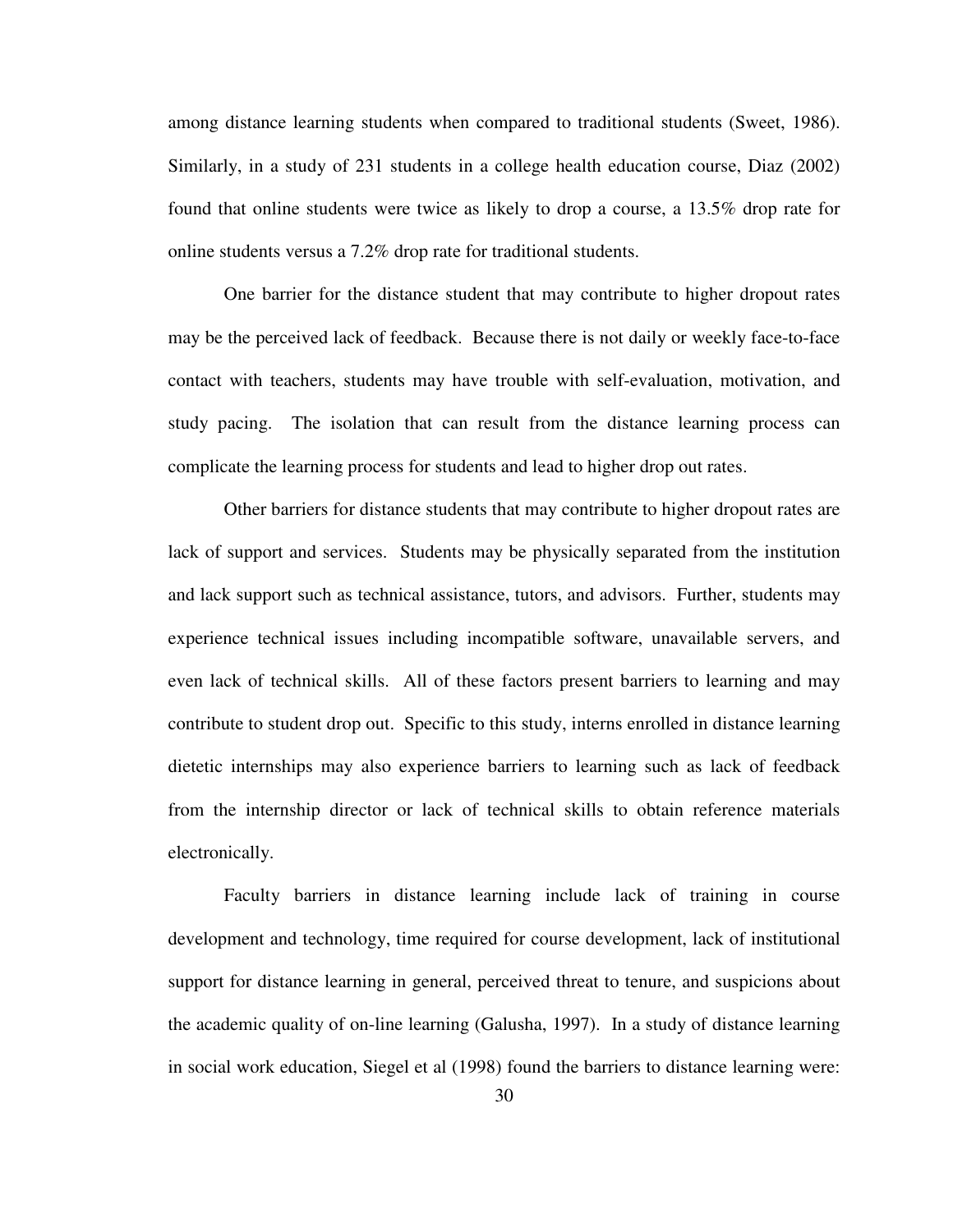1) philosophic barriers concerning the quality of the classroom and lack of "face-to-face" interactions; and 2) lack of recognition by administrators of the technical support necessary to assist the instructor. In a study of distance learning in nursing education, Reinert and Fryback (1997) interviewed instructors experienced with distance learning to obtain information on their experiences. The authors found barriers in distance learning included comfort with technology, faculty contact and socialization, and students' need for structure. They also found the facilitators to distance learning included technical support, workload adjustment to prepare for distance learning, and organized but flexible teaching methods. Although no studies have been done on barriers to distance learning in dietetics, informal conversations with dietetics educators have supported the philosophic concerns about the quality of the education.

#### *Distance Learning Students*

Moving courses from the traditional classroom to a distance format has the potential to shift human interaction, communication, learning paradigms, and assessment techniques. Distance education places the onus on students to initiate the learning process. Students must be responsible to read the material, explore the links, participate in the discussion, ask questions, learn the objectives, and set aside the time to learn. Therefore, the student must be self-disciplined, motivated, responsible, and active in the learning process.

Online students are becoming an entirely new subpopulation of higher education learners. Many distance education students are older. Adult learners tend to be practical problem solvers. Their life experiences make them autonomous, self-directed, and goaland relevancy-oriented; they need to know the rationale for what they are learning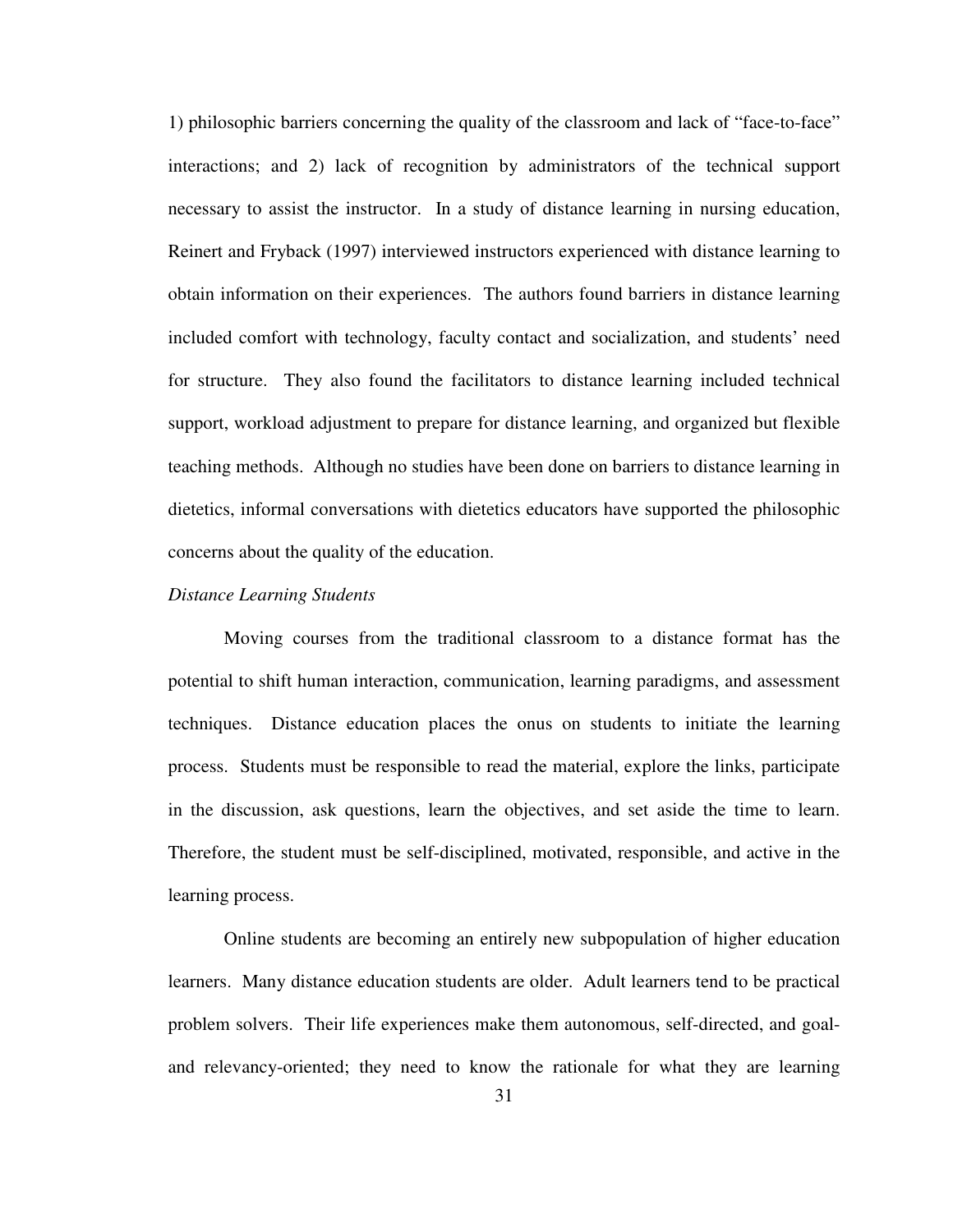(Howell, Williams, & Lindsay, 2003). Distance learners generally have jobs and families. As such, they have many conflicting responsibilities and need the flexibility distance learning allow. Distance learners generally have completed more college credit hours, more degree programs, and have a higher all-college grade-point average than traditional students (Diaz, 2002). For example, Diaz (2002) found that online students received twice as many A's and half as many D's and F's in their completed coursework as compared to students taking traditional coursework. Still, researchers have found that these students feel insecure about their ability to succeed in distance learning, possibly because these students are less traditional learners (Dortch, 2003; Diaz, 2002; Knapper, 1988). Distant students have a variety of reasons for taking courses, from taking courses to broaden their education, to obtaining credentials to qualify for a better job. They are motivated by professional advancement, external expectations, the need to better serve others, social relationships, stimulation, and pure interest in the subject (Howell, Williams, & Lindsay, 2003). Knowing the characteristics and demographics of the distance learners helps instructors and institutions better meet the students' needs and improve their chances of success.

#### *Faculty Attitude and Satisfaction*

 The National Education Association recently conducted a survey of members in higher education on attitudes toward distance education (National Education Association, 2000). Members were contacted by phone, with a total response of 532 members. The results of the survey indicated that, overall, faculty members were more positive and less divided over distance learning than is commonly believed. Attitudes toward distance education were more favorable among those who had taught distance learning courses,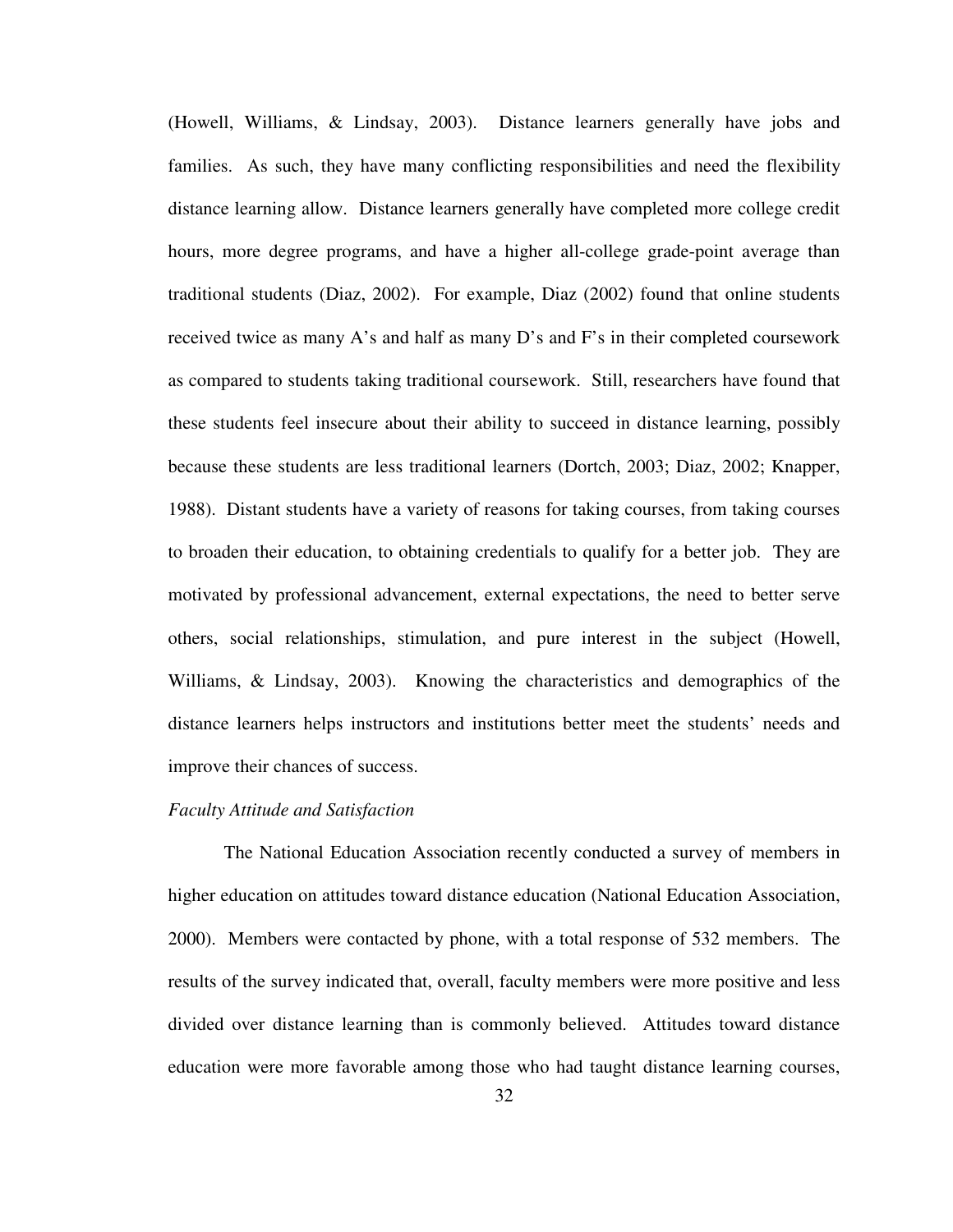72% of whom were positive, compared to 51% of respondents who had not taught distance learning classes. Several common concerns emerged from the survey. First, faculty feel it is crucial to have reliable technology, support, and mentoring. Next, faculty routinely report that developing and teaching distance learning courses is more time intensive than traditional courses – thus raising doubts about whether distance learning courses are more cost-effective. Finally, while distance learning affords greater interaction, many faculty are concerned that the interaction lacks a human face. In summary, the results of the survey indicated that the faculty have some concerns but are generally optimistic about distance learning (National Education Association, 2000).

 The 1999 National Study of Postsecondary Faculty (NSOPF:99) was sponsored by the U.S. Department of Education's National Center for Education Statistics (National Center for Education Statistics, 1999). The Gallup Organization conducted the third cycle of NSOPF, which included 960 degree-granting postsecondary institutions and an initial sample of 28,704 faculty and instructional staff from these institutions. NSOPF:99 was designed to provide a national profile of faculty, including their professional backgrounds, responsibilities, workloads, salaries, benefits, and attitudes. The fall 1998 study found that those faculty who participated in distance education appeared to interact with students, or be available to them, more than their non-distance counterparts. Fulltime faculty teaching distance classes held slightly more office hours per week than their peers who did not teach distance education classes or non–face-to-face classes. And because they taught more for-credit classes, while average class size was comparable, faculty teaching distance classes had more student contact hours per week than those not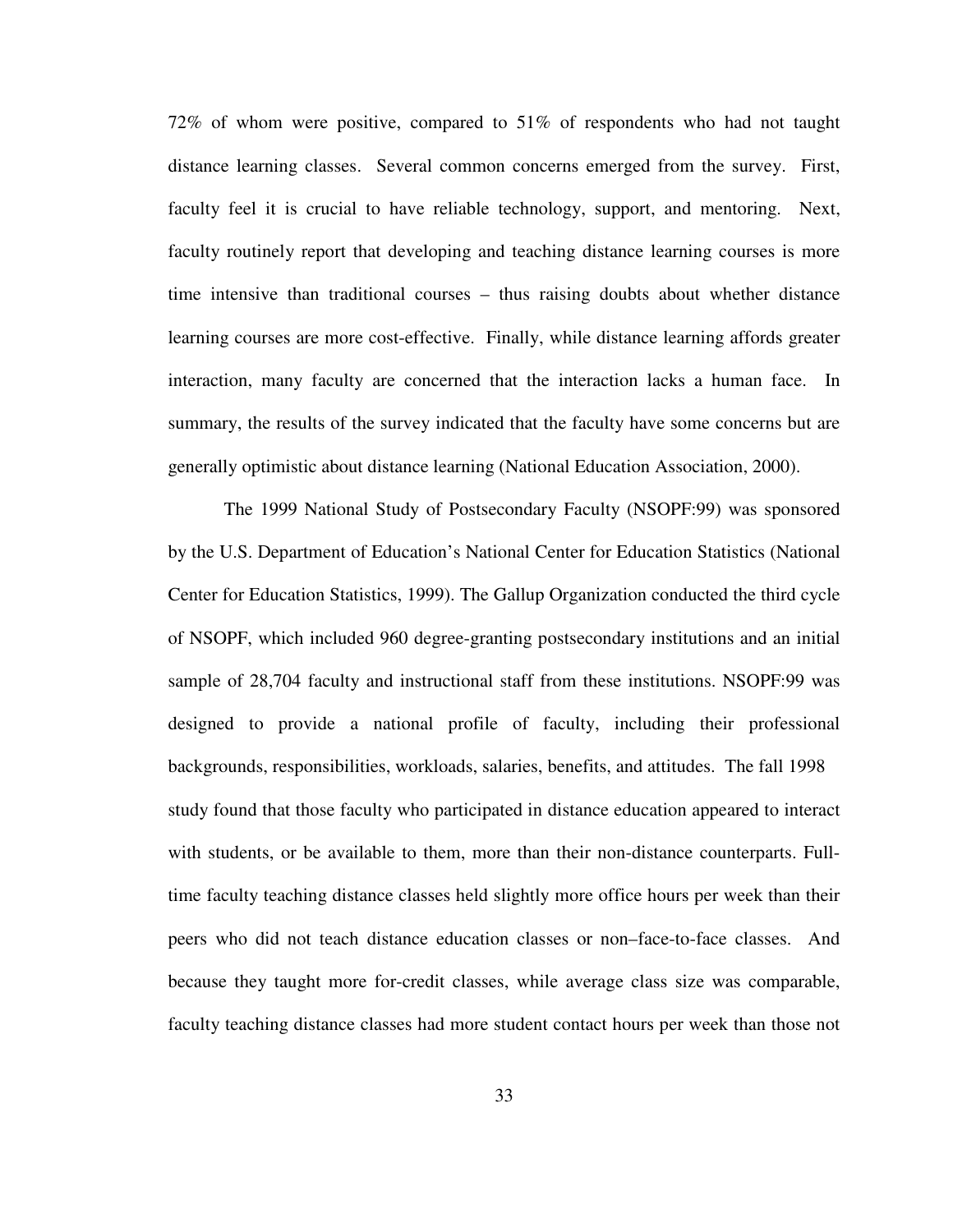teaching such classes. Furthermore, full-time faculty who taught distance classes were more likely than other faculty to communicate with their students via e-mail.

 A major factor in the success of distance learning is a strong faculty commitment. Although similar to other aspects of faculty work, a growing body of research and experience has demonstrated that a strong faculty commitment is directly related to levels of personal and professional satisfaction (Thomas, 2002). According to Thomas (2002, p 6), "faculty satisfaction results when those teaching in online programs receive the personal rewards, institutional support and professional recognition they need to feel positive about what they do and to do their jobs well."

### *Student Outcomes and Satisfaction*

When comparing student outcomes in distance learning courses to traditional courses, a "no significant difference" trend has emerged. Thomas Russell's (1999) compendium of more than 355 comparative research studies suggests that students in technology-based courses learn as well as their on-campus, face-to-face counterparts. Phipps and Merisotis (1999), however, contend that there are shortcomings to the original research on the effectiveness of distance learning. Their analysis found the following shortcomings: 1) much of the research does not control for extraneous variables and therefore cannot show cause and effect; 2) most of the studies do not use randomly selected subjects; 3) the validity and reliability of the instruments used to measure student outcomes and attitudes are questionable; and 4) many studies do not adequately control for the feelings and attitudes of the students and faculty. The "no significant difference" compendium was based on research prior to 1999 and did not include distance learning classes that utilized internet technology.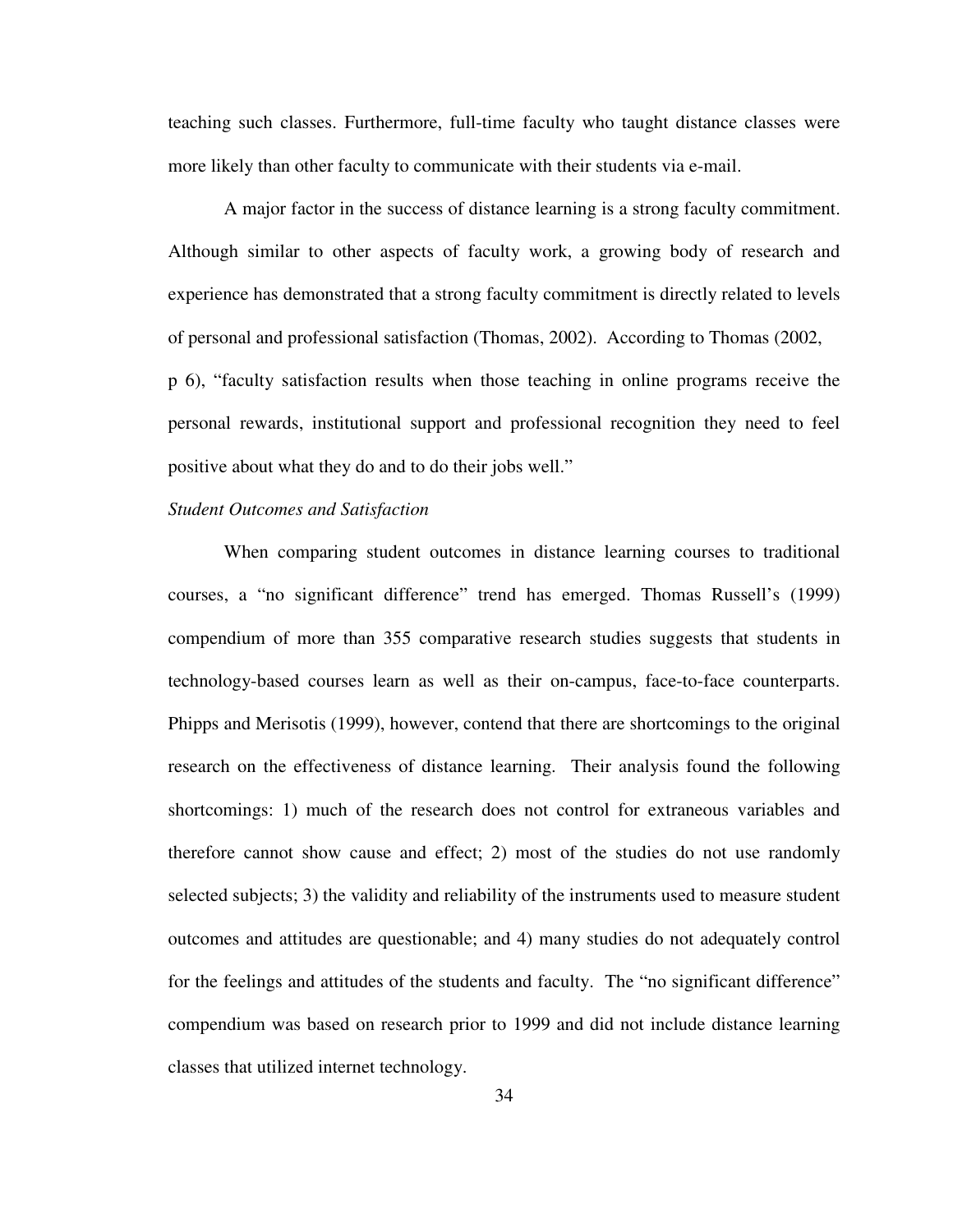Newer research studies have also concluded that cognitive factors such as learning, performance, and achievement in online classes are equivalent to those observed in traditional classes. In a more recent meta-analysis, Allen et al (2004) summarized the quantitative literature comparing the performance of students in distance education versus traditional classes. The authors concluded that the average effect (average  $r = .048$ ,  $k = 39$ ,  $N = 71,731$ ) demonstrated that distance learning students slightly outperformed traditional students on exams and course grades. The examination of several moderating features such as channel of delivery and course content fail to produce a homogeneous solution. Therefore, the authors concluded that the results demonstrated no clear decline in educational effectiveness when using distance education technology. Gagne & Shepherd (2001) compared the performance of students in a distance education version to the performance of students in the on-campus version of an introductory accounting graduate class. The study found no difference between student performance as measured by multiple choice and complex problem solving exam format. Carr (2000) found that undergraduates enrolled in introductory psychology performed better in distance education courses. Students participating in the web-based version of a psychology course consistently scored five percentage points higher on the final exam and general knowledge psychology test than those in the lecture course. The author attributed the results to the structure of the courses – lecture course students tended to study the night before the exam while web-based students have to space out studying in order to complete the weekly assignments. However, the two groups were not comparable since the lecture course students did not receive weekly assignments. Schoech (2000) reported that the grades and performance of students enrolled in a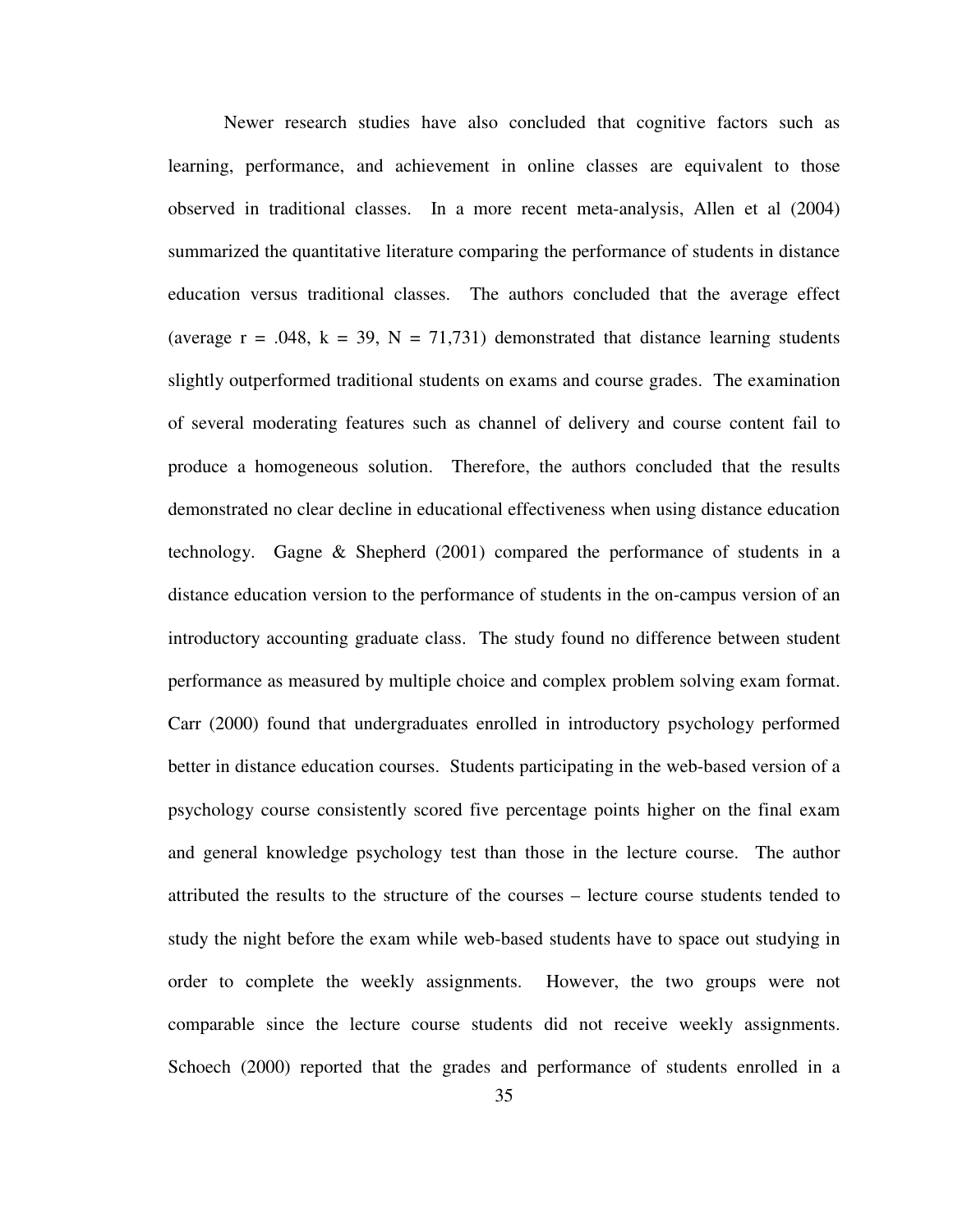graduate social work course taught in a distance format were consistent with previous outcomes in traditional courses of similar content. The author concluded that the Internet provides an environment rich enough to teach at a level of quality consistent with a faceto-face classroom. The newer research comparing student outcomes in distance learning to traditional classes seem to support the earlier research that concluded "no significant difference" in student outcomes.

 Unlike student outcomes, the studies on perceptions and satisfaction toward distance learning have not shown the same consistency. A recent meta-analysis compared distance learning and traditional courses on the basis of the level of satisfaction students experienced (Allen, Bourhis, Mabry et al, 2002). The investigators searched ERIC, SocioInfo, Psychlit, and ComIndex for sources on distance education and satisfaction. The combined sample size was 4702 student surveys. The results indicated little difference in satisfaction levels, with only a slightly higher level of satisfaction with the traditional education format than the distance learning format  $(r = .031, k = 25)$ . The authors concluded that distance education does not diminish the level of student satisfaction when compared to traditional face-to-face methods of instruction. Buckley (2003), however, found less satisfaction with Web-based courses. Student learning outcomes and satisfaction were compared in nursing students taking a traditional nutrition course to nursing students taking a web-based nutrition course. Fifty-eight students participated in the study. No differences were found in student learning outcomes. The web-based course, however, received significantly lower student satisfaction scores ( $F=18.53$ ;  $p=.000$ ). From students' qualitative comments, the author concluded that the less direct form of communication in the Web-based course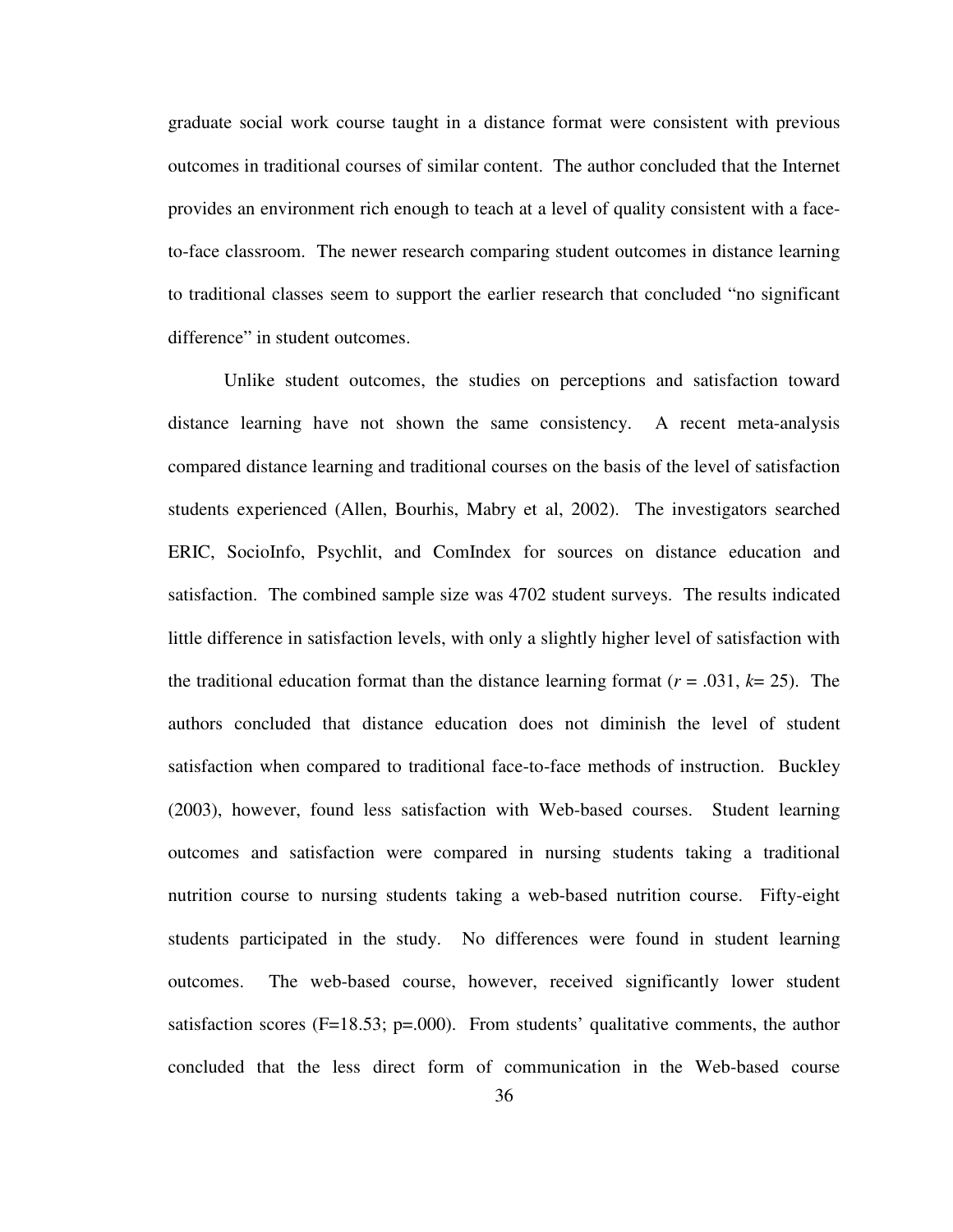contributed to a sense of isolation and interfered with the desired level of closeness with the instructor. While Carr (2000) found that students enrolled in an introductory psychology course performed better in the distance learning version, the students were generally less happy with the course. In a student-satisfaction survey, the distance learning students consistently reported less satisfaction than students in the lecture version. The author surmised that one of the reasons for less satisfaction could be due to the distance learning version requiring a greater time commitment to complete weekly assignments. Another possible reason for less student satisfaction, the author postulated, may be the lack of instructor contact. Rivera and Rice (2002) compared student performance and student satisfaction in a web-based Management Information Systems course to the traditional course. One-hundred thirty-four students participated. Exam scores were used to assess student performance and questionnaires were used to assess student satisfaction. While there was no significant difference between exam scores, students enrolled in the web-based section were less satisfied with the course than students enrolled in the traditional section. This was confirmed through the use of a Chi square test of independence, which showed the results as independent at the 0.079 level of significance. Additionally, only 66% of students in the web-based version said they would sign-up for a similar course in the future as compared to 92% of students in the traditional section. In contrast, Petracchi (2000) reported multisite data addressing the question of how students enrolled in distance learning courses perceive their learning experiences. One hundred forty-two students responded to a survey regarding their experiences with the technology used in their course, their learning environment, the instructor's teaching skills, and perceived resource availability. Respondents were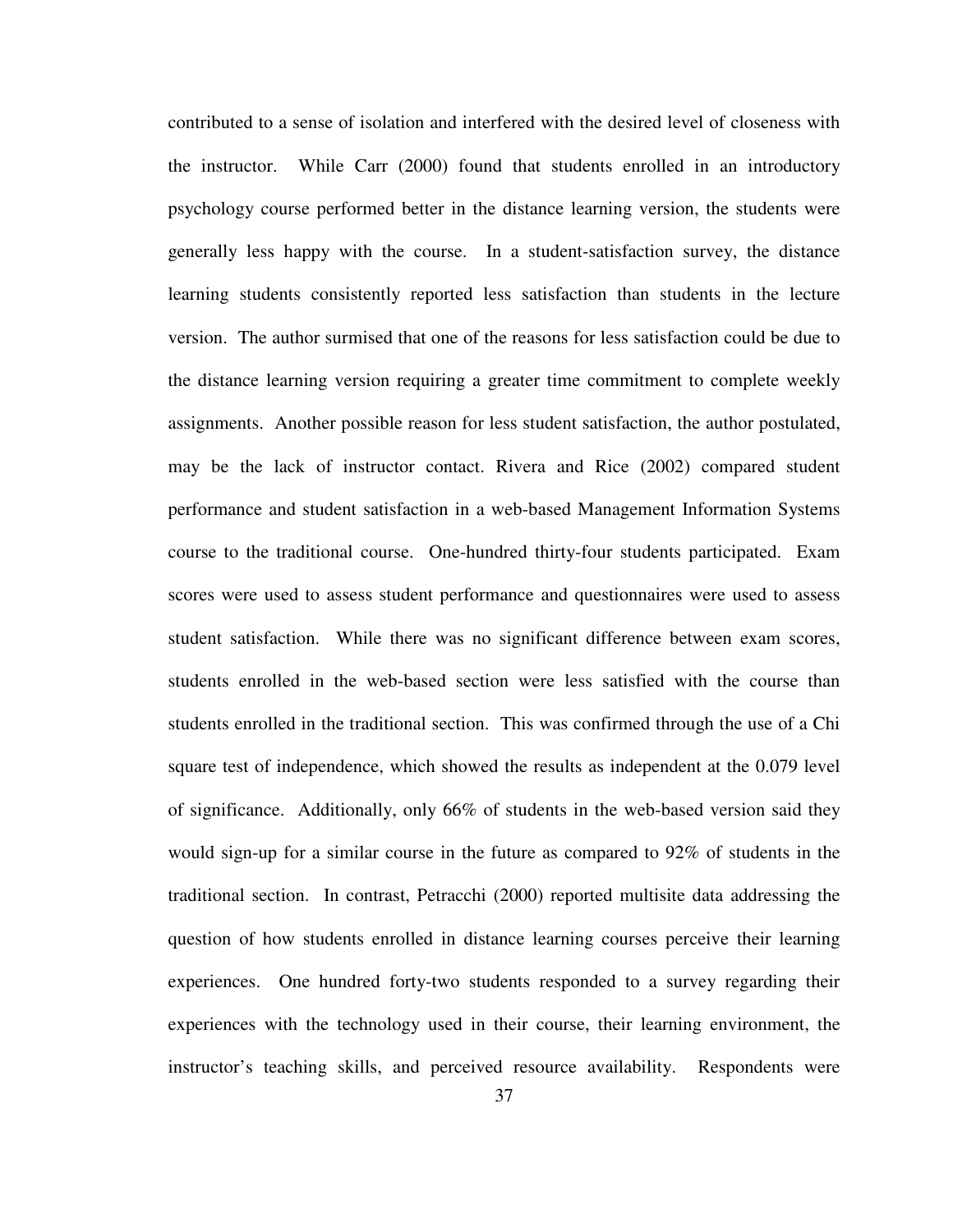pleased with their learning experience, with 100% of students indicating they would enroll in a distance learning course again. Schoech's (2000) study on students enrolled in a graduate social work course taught in a distance format found that student satisfaction was similar to traditional courses of similar content, especially when discussion forum and chat rooms were utilized. The results from the studies on student satisfaction are less consistent in their results than the studies comparing student outcomes in distant learning to traditional methods. These studies do provide rich data, however, on areas of importance not studied by purely objectivist outcome studies.

# *Summary*

 Distance education is instruction delivered over a distance to one or more individuals. Distance learning in higher education dates back to at least the middle of the 1800s and has taken many forms, including correspondence courses and cable-cast. It is the Internet explosion that has led to the rapid increase in the newest form of distance learning, web-based courses and programs. Approximately one-half of higher education institutions offer distance learning courses. The use of distance learning in allied health education programs is slightly less than its overall use, ranging from 16% to 38%. The primary benefits of distance learning include convenience and access. Research studies on equivalency of student outcomes have been mixed. No consistent differences in student outcomes or satisfaction have been demonstrated, but the study designs are haphazard – often evaluating constructivist teaching methods with objectivist outcomes. Technology enhancements are being utilized in dietetics education with generally positive results. In fact, a new type of dietetic internship has been developed that is offered at a distance. No research is available, however, on the effectiveness of this new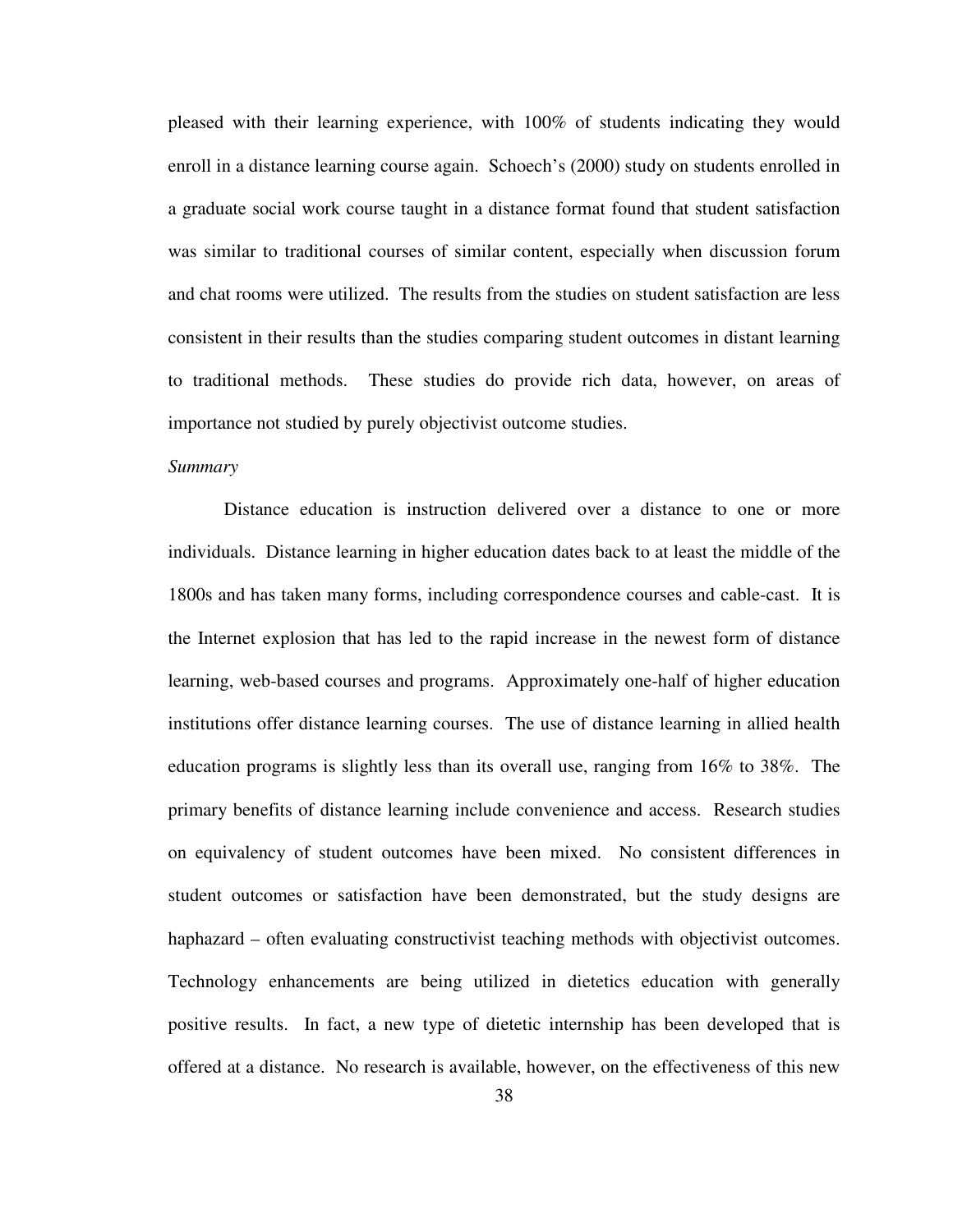dietetics education program. It is hoped that this study will add to the existing body of knowledge on distance learning and dietetics education by examining student outcomes in the distance learning, dietetic internship.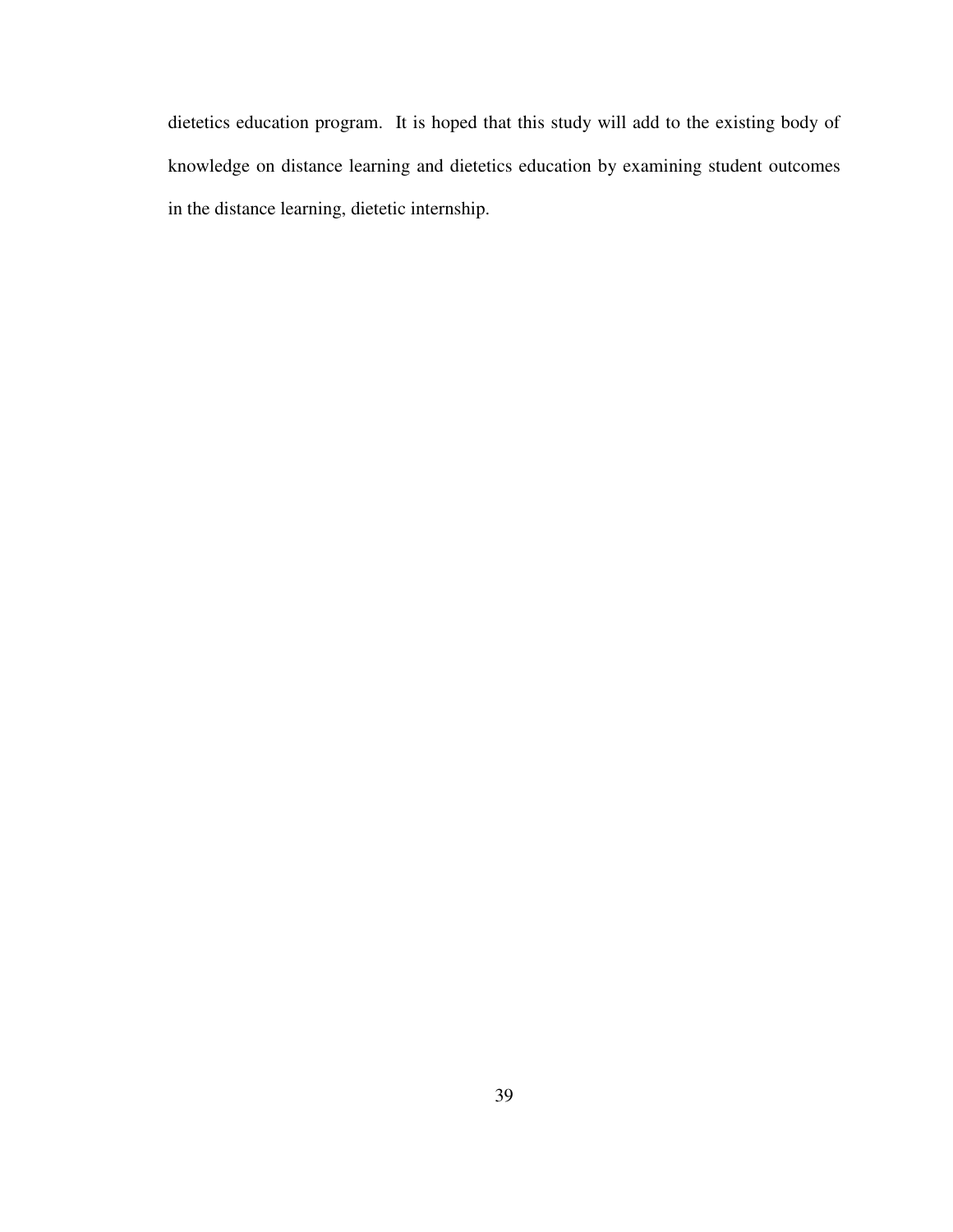#### Chapter Three

#### Methodology

The focus of this study was on the internship component of dietetics education. Specifically, the purpose of this study was to compare student outcomes in the newest type of dietetic internship, delivered via distance learning, to student outcomes in traditional dietetic internships. The study employed mixed methods. Tashakkori and Teddlie (2003, p. 711) define mixed methods "as a design in which mixing of QUAL and QUAN approaches occurs." The purpose and rationale for conducting a mixed-methods design in this study was complementary, or "to seek elaboration, enhancement, illustration, clarification of the results from one method with the results from the other method" (Greene, Caracelli, & Graham, 1989, p. 259). Specifically, a sequential explanatory design was used. As noted by Tashakkori and Teddlie (2003, p. 223), "this design is characterized by collection and analysis of quantitative data followed by the collection and analysis of qualitative data." Triangulation was one strategy used during this study to contribute to the richness of the findings (Tashakkori & Teddlie, 2003). Triangulation, which is the use of different methods to research the same issue, can assist in enriching findings by providing different perspectives (Crane, 2004). In this study, preparedness for practice was studied by both survey and interview. The following research questions were addressed: a) Does the registration exam pass rate differ between distance learning and traditional dietetic internships? b) Do program graduates of distance learning and traditional dietetic internships differ in their assessment of their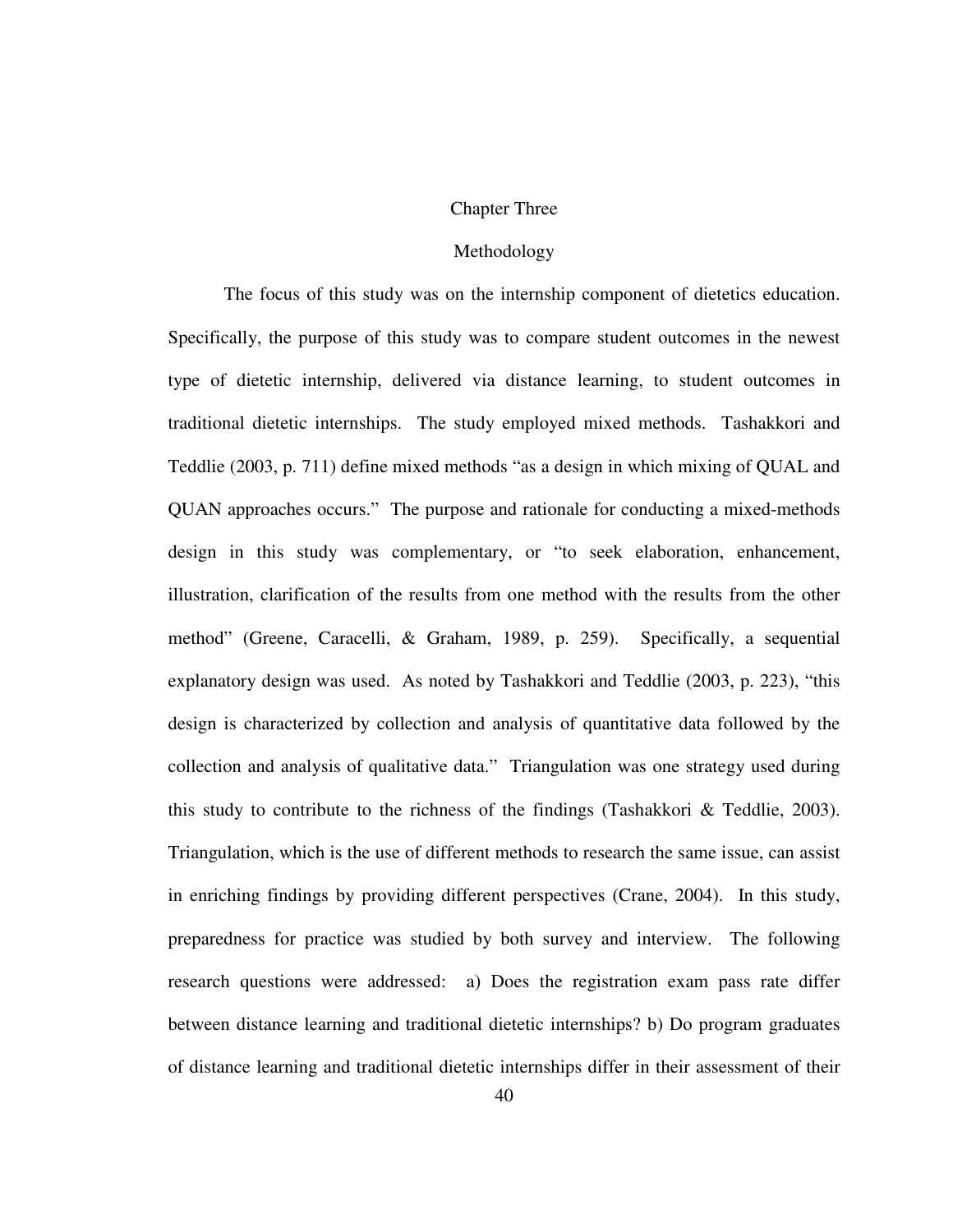preparation for practice? c) Do supervisors of graduates of distance learning and traditional dietetic internships differ in their assessment of graduates' preparation for practice? 4) How do graduates, their supervisors, and program directors of distance learning and traditional dietetic internships evaluate interns' experience and preparation for practice?

The study was divided into three phases as noted in Table I. Phase 1 of the study was the recruitment of dietetic internship directors to solicit program pass rate and information. Phase 2 of the study, or the quantitative phase, was the survey of graduates and their supervisors. Phase 3, or the qualitative phase, was the interviews with graduates, their supervisors, and program directors of traditional and distance learning dietetic internships.

Table 1. *Study Phases*

| <b>PHASE</b>                                                       | <b>QUANTITATIVE</b> vs<br><b>QUALITATIVE</b> | <b>PARTICIPANTS</b>                                                                     | <b>INSTRUMENT</b>                                                                    | <b>PROCEDURE</b>                                                                                                      |
|--------------------------------------------------------------------|----------------------------------------------|-----------------------------------------------------------------------------------------|--------------------------------------------------------------------------------------|-----------------------------------------------------------------------------------------------------------------------|
| Phase 1: RD<br>Pass Rates &<br>Program<br>Information              | Quantitative                                 | Dietetic Internship<br><b>Directors</b>                                                 | $Review -$<br>"Program<br>information $\&$<br>registration pass<br>rate"             | All 13 DL<br>directors &<br>matched<br>traditional<br>internship<br>directors                                         |
| Phase 2: Level<br>of Perceived<br>Preparation                      | <b>Quantitative</b>                          | Graduates of<br>traditional & distance<br>learning internships<br>and their supervisors | $Suvevs -$<br>"Graduate/<br>Supervisor<br>Survey on<br>Preparedness for<br>Practice" | Directors from<br>Phase 1 were<br>mailed surveys<br>for distribution<br>to recent<br>graduates & their<br>supervisors |
| Phase 3:<br>Perceived<br>Preparation &<br>Curricular<br>Experience | Qualitative                                  | Graduates,<br>Employers &<br>Directors of both<br>types of internships                  | Interview                                                                            | Those indicating<br>willingness to<br>participate on<br>survey were<br>contacted by<br>phone                          |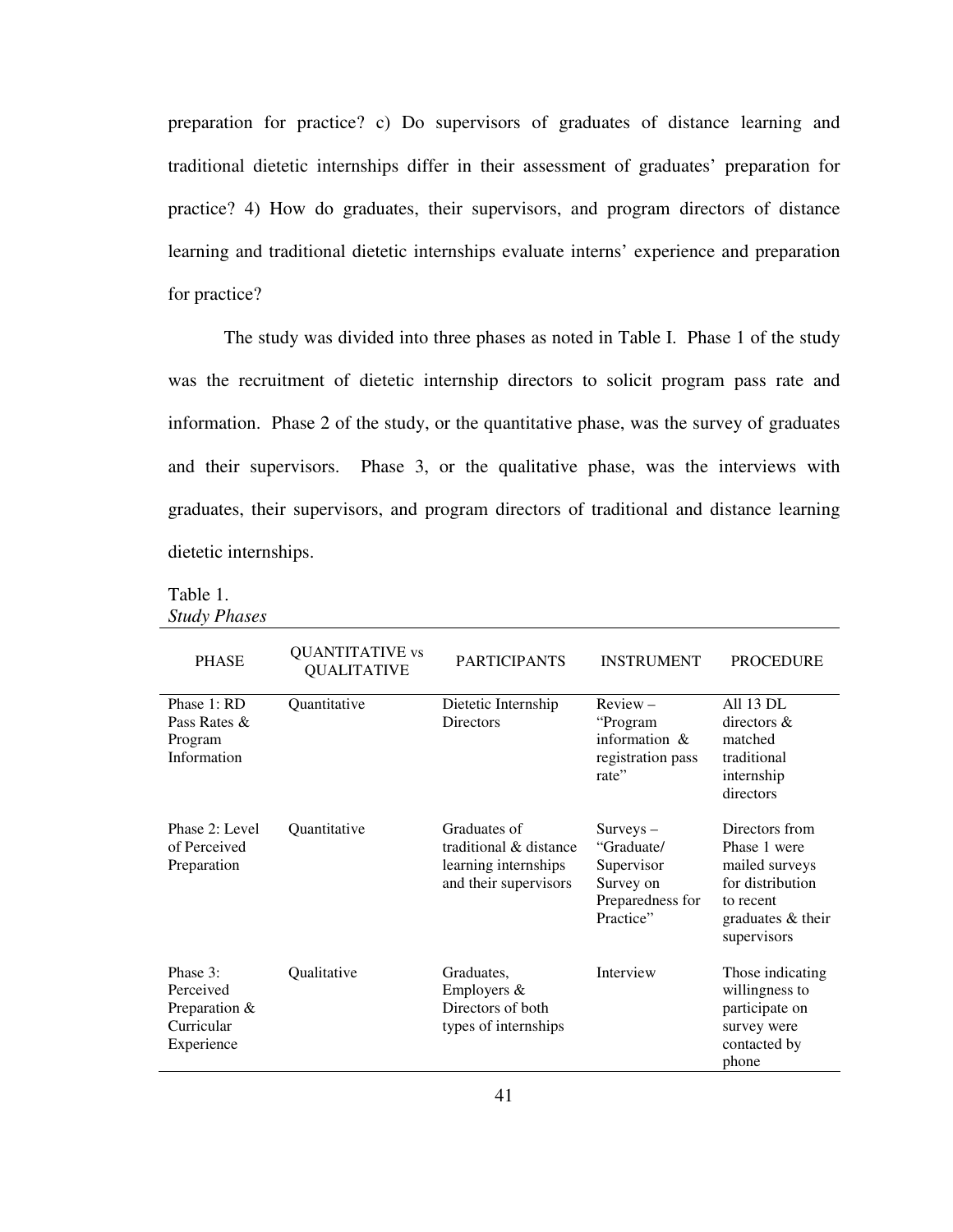#### *Quantitative Research*

*Design.* The quantitative portion of the research utilized a non-experimental, survey design. According to Ary et al. (2002), surveys permit the researcher to summarize the characteristics of different groups or to measure their attitudes and opinions toward some issue. Specifically, a cross-sectional survey, one in which the information is collected at one point in time, was administered (Creswell, 1998). Weaknesses of survey research designs include a lack of control, randomization, and manipulation (Gay  $\&$  Airasian, 2000). Mailed surveys were the data-gathering technique utilized in this survey design. Email surveys were not used in this study in order to protect confidentiality of participants.

*Procedure.* For the quantitative portion of this pragmatic study, the positivist paradigm was employed (Tashakkori & Teddlie, 2003). In this paradigm, research starts with theories and uses deductive logic to move to predictions of outcomes. Objective data collection and inquiry are goals of this paradigm (Tashakkori & Teddlie, 2003). This was the theoretical framework that was utilized to obtain the registration exam pass rates and levels of preparation for practice.

 A non-experimental design was used to gather data on the registration exam pass rates and level of preparation. In Phase 1 of the study, internship directors were recruited to participate in the study. Internship directors were contacted by phone to obtain program information, using the *Program Information and Registration Exam Pass Rate Review* (Appendix I), and willingness to participate in the study. All distance dietetic internship directors were asked to participate. Traditional internships were then matched to distance learning programs based on size, geography, institution type, and emphasis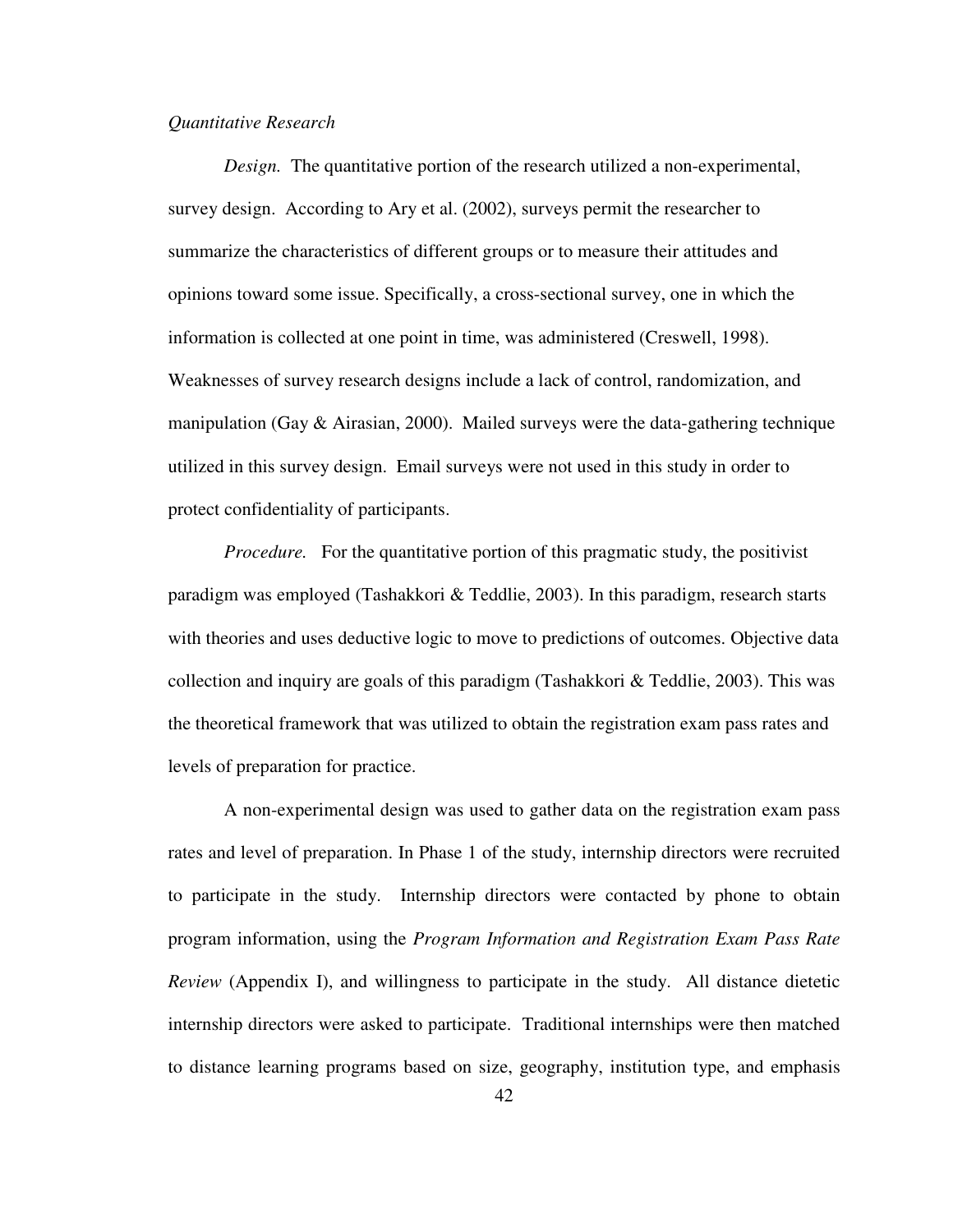area and the directors were asked to participate. In Phase 2 of the study, the participating programs' graduates and the graduates' supervisors of the internship programs were surveyed on the graduates' level of preparation for practice. Because of confidentiality issues, internship directors were asked to mail the surveys, *Graduate Survey on Preparedness for Practice* (Appendix II), to their graduates. Graduates were also mailed the survey, *Supervisor Survey on Preparedness for Practice* (Appendix III), to be given to their first supervisor after graduation. The researcher coded the surveys and the internship directors were asked to record the name of the participants with their corresponding code number. I provided preaddressed envelopes with prepaid postage. All surveys were mailed back to me. I monitored responses by code number and then asked the program directors to send follow-up surveys to non-responders.

*Instruments.* The surveys, *Graduate Survey on Preparedness for Practice*, and *Supervisor Survey on Preparedness for Practice* were used to collect data for the quantitative portion of the study and are included in Appendices A - C. Currently, there is no standardized tool available to gather data on graduates' and their supervisors' perception of interns' level of preparation for practice. However, it is common for dietetic internships to gather these data to assess program outcomes. As such, I reviewed current surveys from dietetic internships and developed surveys for use in this study. The surveys address the construct of preparation for practice in dietetics by asking questions reflecting key elements of preparedness in dietetics. I conducted a pilot test consisting of two graduates, their supervisors, and two program directors with the developed survey to assess for face validity and revised as recommended.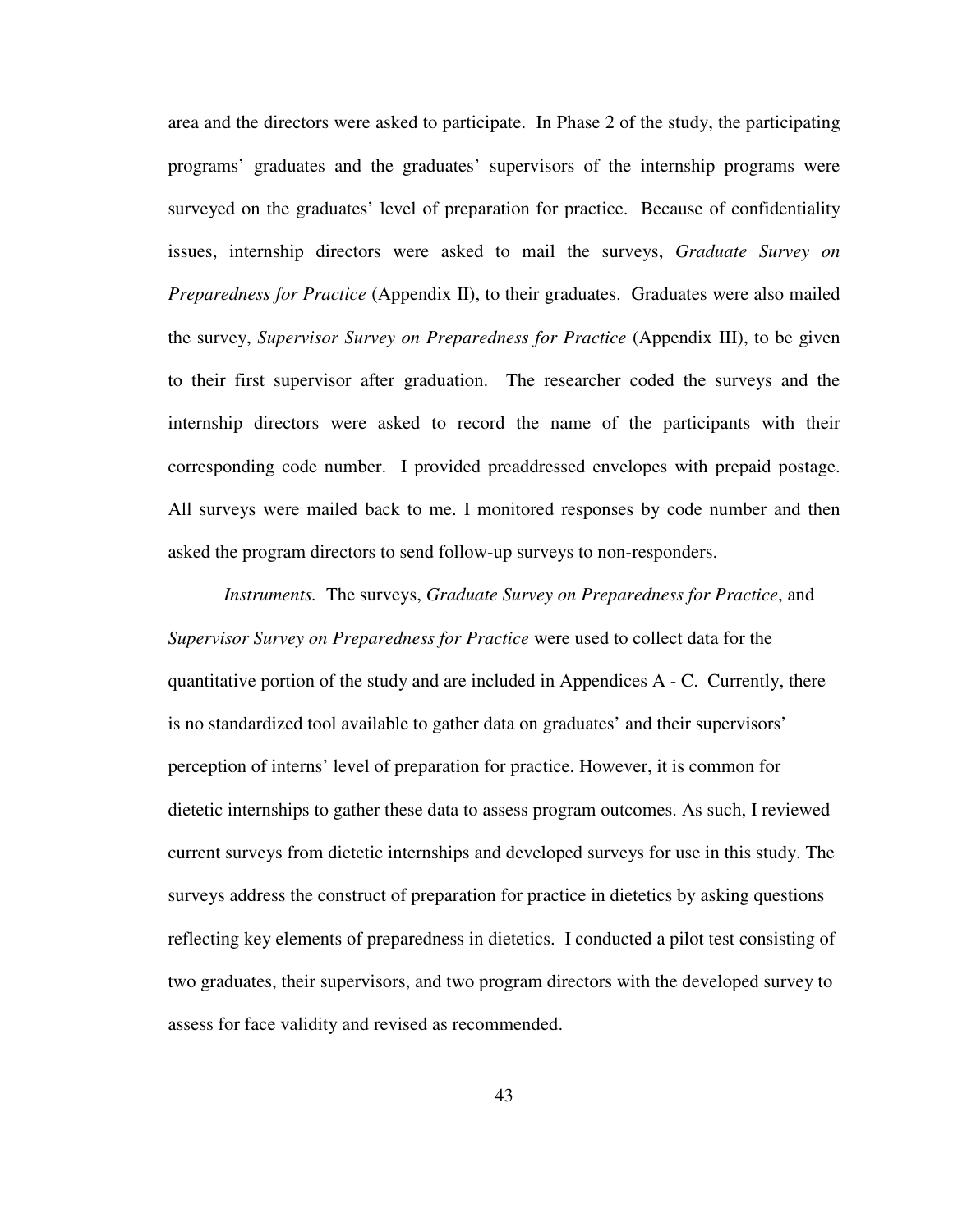*Participants.* The participants of this study were the directors of dietetic internships, graduates of dietetic internships, and supervisors of the dietetic internship graduates. In Phase 1 of the study, the dietetic internship directors were contacted by phone. Because there are only thirteen distance learning dietetic internships, all directors of the distance learning internships were asked to participate. Therefore, the directors who chose to participate are the population sample for the phenomenon under study. I used homogeneous case sampling to select the traditional dietetic internship directors to be in the study. The matched traditional dietetic internship directors were then asked to participate.

 Table II details participation by programs. A total of 13 distance learning dietetic internship programs and 15 traditional dietetic internship programs were asked to participate in the study. Of the 26 program directors contacted: five distance learning programs and seven traditional programs agreed and participated in the study; one distance learning program director refused to participate; four distance learning program directors and three tradition program director did not return calls or emails; one distance learning program did not meet study criteria; and two distance learning programs and five traditional programs agreed to participate but no surveys were received from their program constituents. This represents a 46% participation rate. The traditional programs were matched to the distance learner programs based on size, emphasis area, academic affiliation, and length of the program. The programs were not matched by age due to the newness of the distance-learning programs. In fact, the average age of the traditional programs was 18 years old and the average age of the distance-learning programs was 5 years old.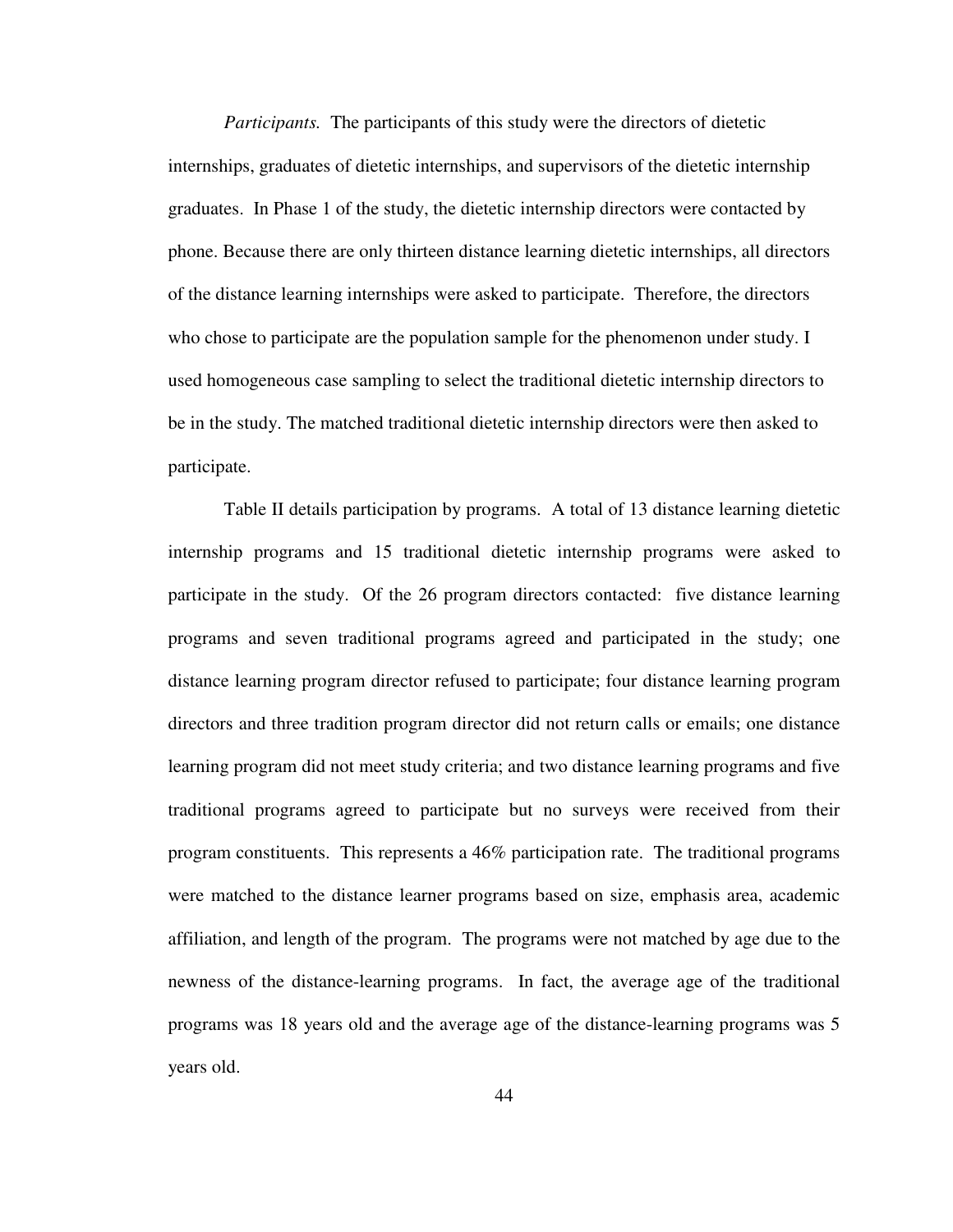| <b>Participation Status</b>                                | <b>Distance Programs</b> | <b>Traditional Programs</b> | Total        |
|------------------------------------------------------------|--------------------------|-----------------------------|--------------|
| Agreed & Participated                                      | 5                        | 7                           | 12           |
| Refused to Participate                                     | 1                        | $\overline{0}$              | $\mathbf{1}$ |
| Did Not Return<br>Calls/Emails                             | 4                        | 3                           | 5            |
| Did Not Meet Study<br>Criteria                             | $\mathbf{1}$             | $\theta$                    | $\mathbf{1}$ |
| <b>Agreed to Participate</b><br>but No Surveys<br>Received | 2                        | 5                           | 7            |
| Total                                                      | 13                       | 15                          | 26           |

# Table 2. *Participation by Programs*

Phase 2 of the study consisted of surveys with graduates and their supervisors. This phase of the study employed purposive sampling. Purposive sampling is "sampling in which the researcher uses some criterion or purpose to replace the principle of canceled random errors" (Tashiorkkori & Teddlie, 2003, p. 279). Purposive sampling was used to provide maximum insight and understanding by selecting cases that best illuminate the question under study (Tashiorkkori & Teddlie, 2003). The dietetic internship directors from Phase 1 were asked to mail the *Graduate Survey on Preparedness for Practice* (Appendix II) and the *Supervisor Survey on Preparedness for Practice* (Appendix III), to all their graduates from the past three years. Due to confidentiality issues, graduates were asked to give their first supervisor after graduation the *Supervisor Survey on Preparedness for Practice*. This again represented a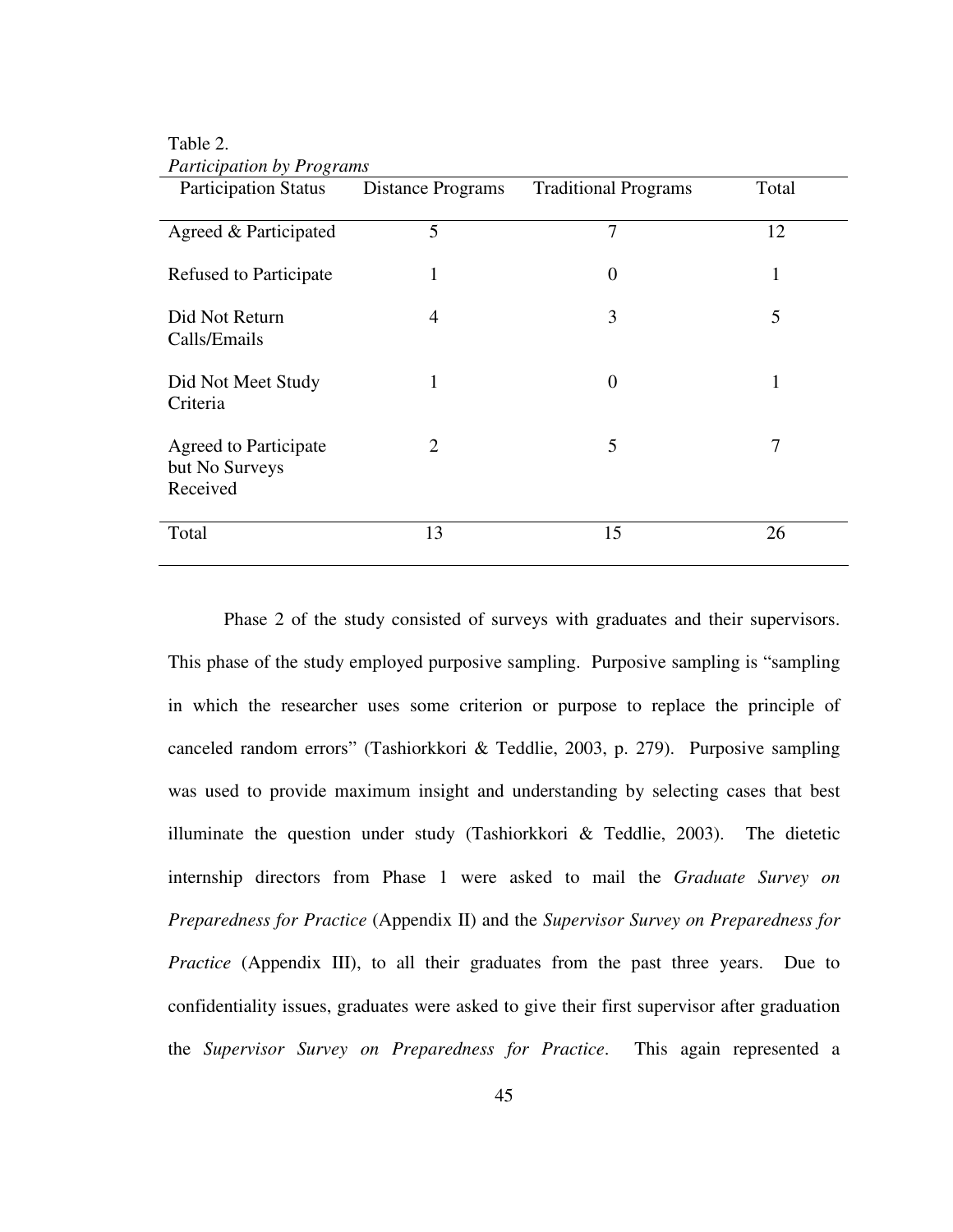convenience sampling method. Only graduates and supervisors from the past three years were included because of the relative newness of the distance learning dietetic internships.

Three hundred forty-five total surveys were sent to program directors for distribution to graduates. A total of 127 surveys were returned. This represents a 37% response rate. Of the 127 completed surveys received: 70 were from distance programs and 57 were from the traditional programs. Of the 70 surveys from the distance programs, 44 were from distance graduates and 26 were supervisors of distance graduates. Of the 57 surveys from the traditional programs, 37 were from traditional graduates and 20 were supervisors of traditional graduates. Figure I is a graphic presentation of the survey participation.



*Figure 1*. Survey Participation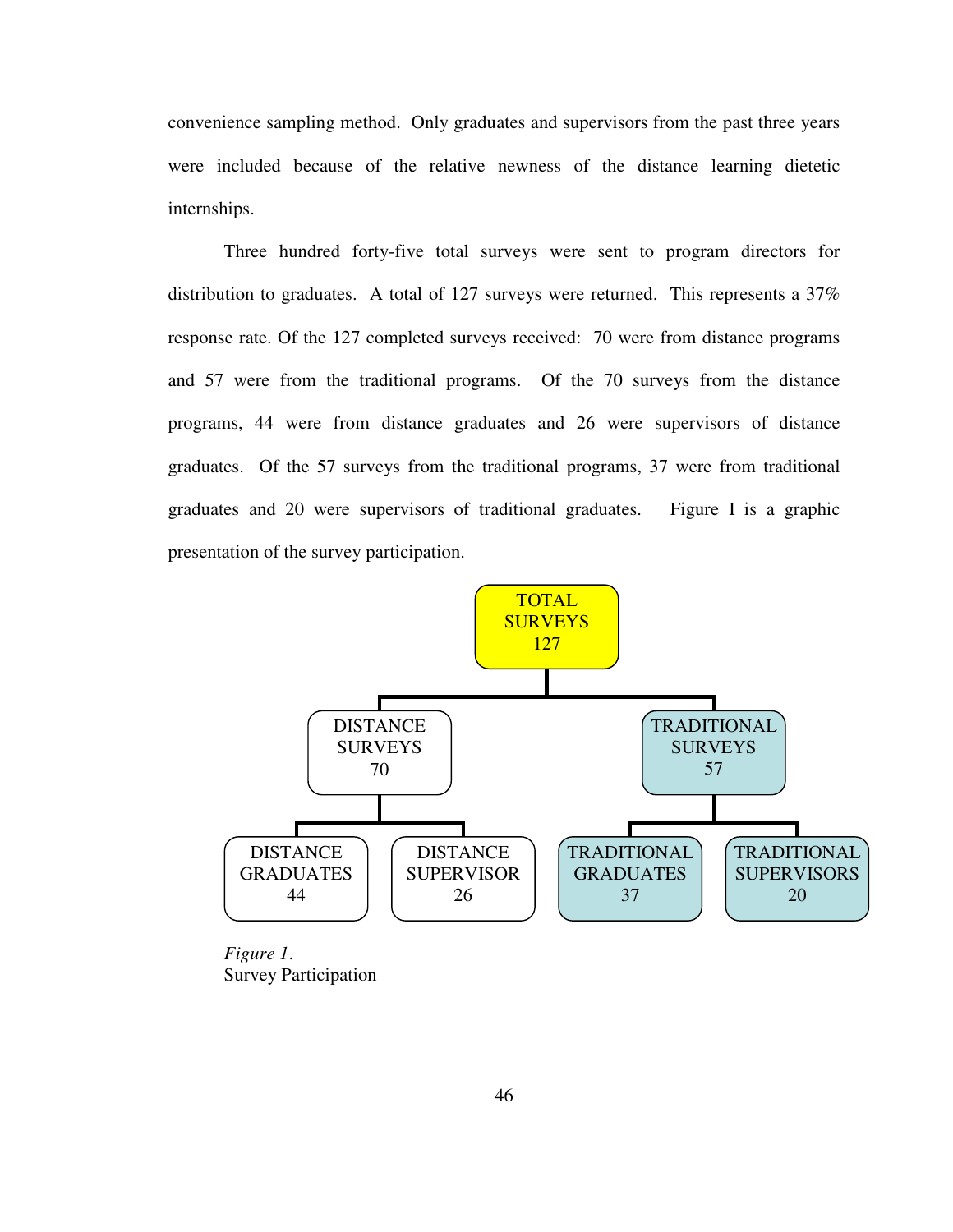There is no information available on the non-responders. Communication with program directors, graduates and supervisors suggest several potential reasons for nonresponse. First, many responders, especially distance-learners, indicated a preference for electronic surveys and communication. Despite piloting the survey and interview questions among multiple individuals, this preference was only brought to the researcher's attention after the study had already begun. Another potential reason for program directors not participating is that the study took place during intern selection, a very busy time for program directors. Though the survey period was extended, this still may have had a negative impact on the willingness to participate. Another potential reason for lack of response is the circuitous study design. Surveys were sent to program directors who mailed them to graduates, who in turn gave surveys to their employers. There were many steps where a breakdown in the process could occur by mistake or by choice – for example, a graduate not wanting to give a survey to his or her supervisor. A final potential reason for non-response is over-surveying. It is common for graduates and their supervisors to receive surveys from their internship program in an effort to measure program outcomes. The researcher offered to share the program-specific results so these results could be used in lieu of an additional program survey.

*Analysis.* Statistical analyses was performed using SAS (Statistical Analysis System) software (version 9.1.3, SAS is a registered trademark of SAS Institute, Cary, NC). Descriptive statistics were generated on population characteristics and include measures of central tendency (mean, median, and mode), variability (standard deviation, variance, and range), and distribution (skewness and kurtosis). For research question 1, registration exam pass rate percentages were compared using student t-tests and non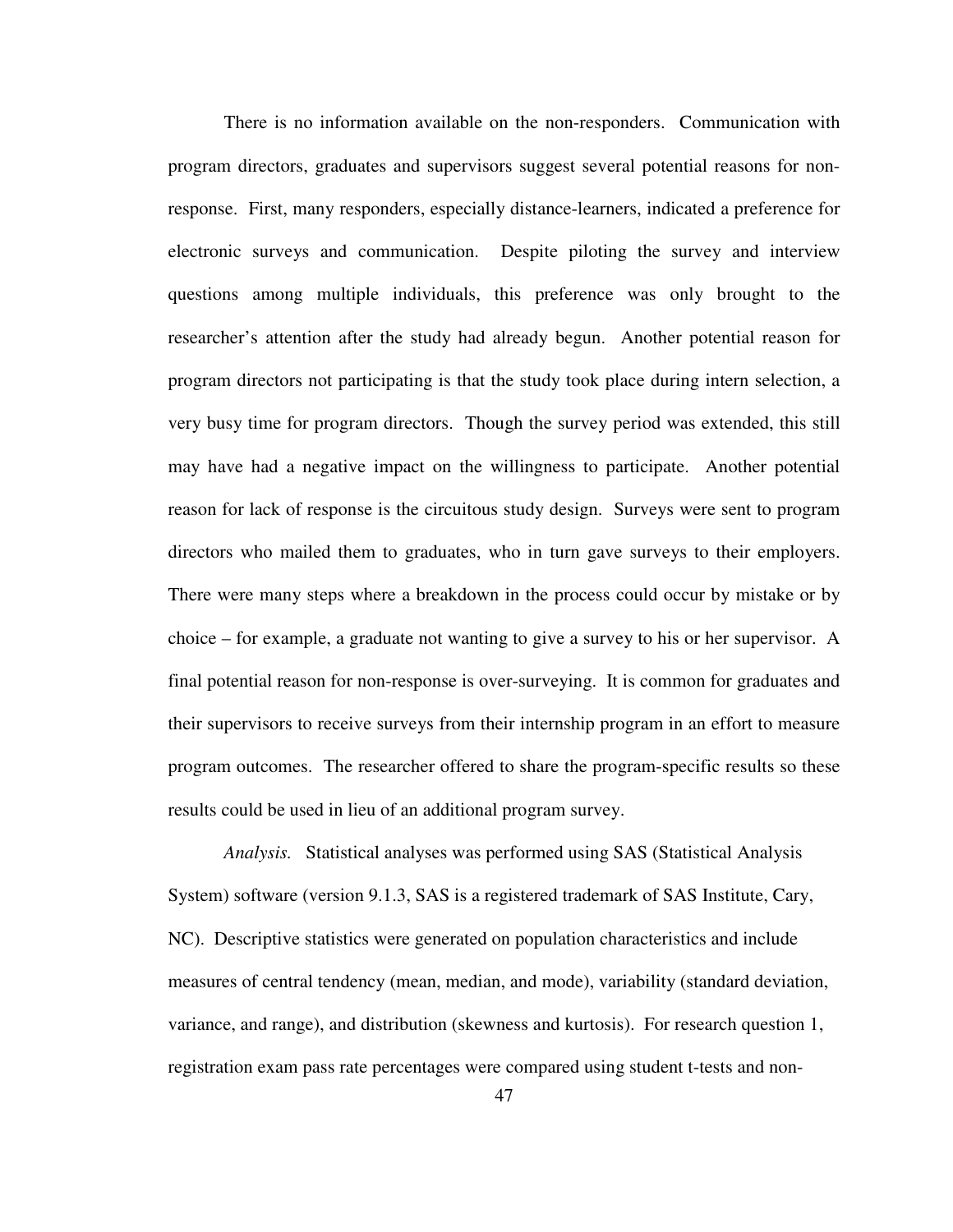parametric t-test equivalents to test for significant differences in pass rates between the two groups (distance learning and traditional).

For research questions 2 and 3, preparedness was assessed using the survey questions  $A - G$  on parameters of preparedness: ability to communicate, ability to provide comprehensive nutrition therapy, ability to counsel patients, ability to manage foodservice systems, clinical judgment, independence, and work ethic. Table 3 summarizes the research questions with their corresponding measure and analysis. Specifically, responses to questions A - G from the *Graduate Survey on Preparedness for Practice* were used to answer research question 2, graduates' assessment of their preparation for practice. Specifically, responses to questions A - G from the *Supervisor Survey on Preparedness for Practice* were used to answer research question 3, supervisors' assessment of graduates' preparation for practice.

Survey responses were compared using student t-tests and non-parametric t-test equivalents to test for significant differences in preparedness between the two groups (distance learning and traditional). The independent variable was the type of internship. The dependant variables were the preparedness parameters on the survey: ability to communicate, ability to provide comprehensive nutrition therapy, ability to counsel patients, ability to manage foodservice systems, clinical judgment, independence, and work ethic. I began by examining the integrity of the data, looking for such issues as data input errors, which may be identified by data in a different format or extreme outliers. I then looked at the data for the three formal assumptions of the student t-test, equality of covariance matrices, independence of vectors and multivariate normality. Significance was set at  $P<.05$ .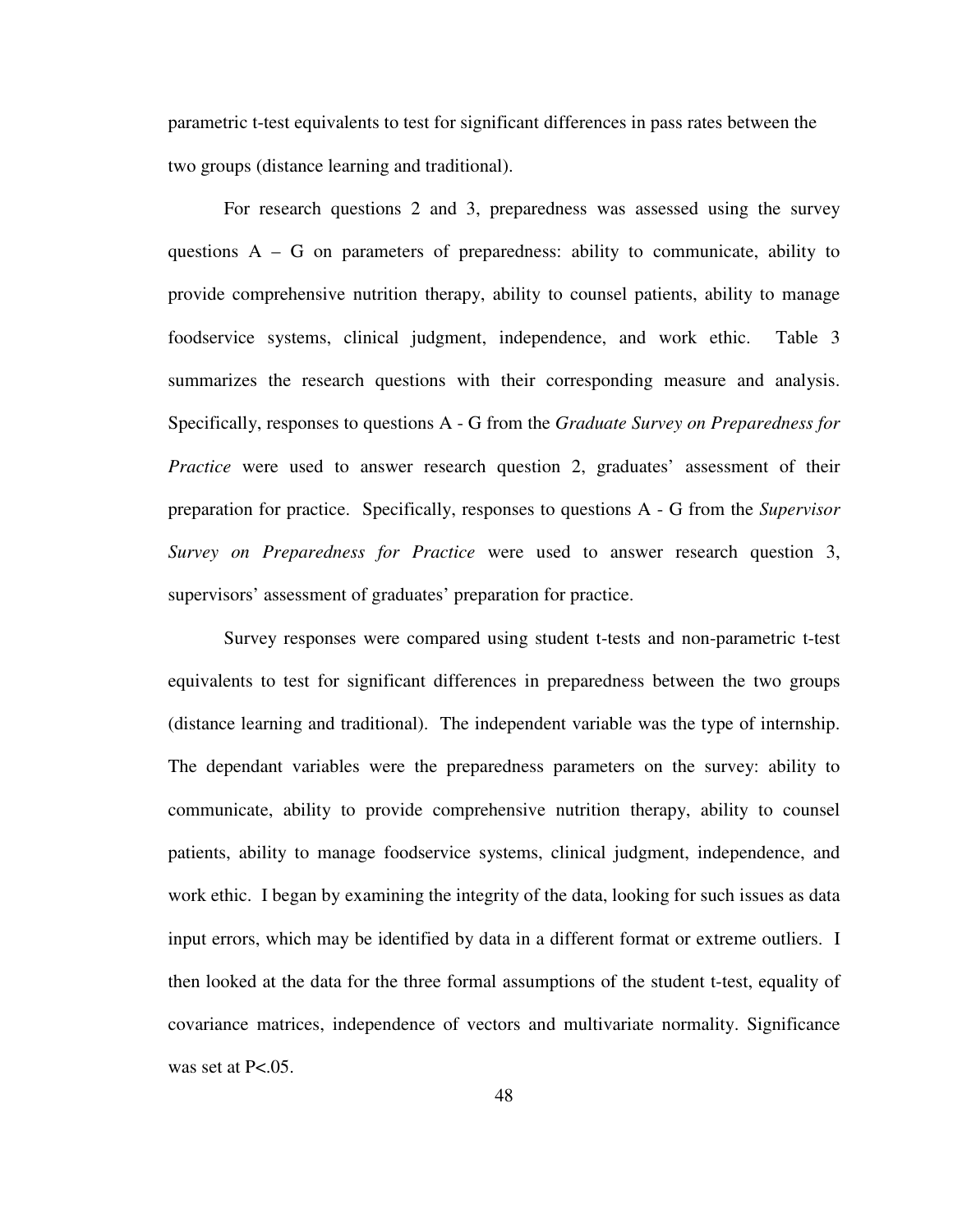Table 3. *Research Question Analysis*

| <b>Research Question</b>                                                                                                                                                                  | Measure                                                                             | Analysis                                                        |
|-------------------------------------------------------------------------------------------------------------------------------------------------------------------------------------------|-------------------------------------------------------------------------------------|-----------------------------------------------------------------|
| Does the registration exam pass<br>rate differ between distance<br>learning and traditional dietetic<br>internships?                                                                      | RD pass rate<br>percentages                                                         | Student <i>t</i> test, non-parametric<br>equivalent tests       |
| Do program graduates of<br>distance learning and traditional<br>dietetic internships differ in<br>their assessment of their<br>preparation for practice?                                  | Questions $A - G$ on<br>Graduate Survey on<br>Preparedness for<br>Practice          | Student <i>t</i> test, non-parametric<br>equivalent tests       |
| Do supervisors of graduates of<br>distance learning and traditional<br>dietetic internships differ in<br>their assessment of graduates'<br>preparation for practice?                      | Questions $A - G$ on<br><b>Supervisor Survey</b><br>on Preparedness<br>for Practice | Student <i>t</i> test, non-parametric<br>equivalent tests       |
| How do graduates, their<br>supervisors, and program<br>directors of distance learning<br>dietetic internships evaluate<br>interns' curricular experience<br>and preparation for practice? | Interview questions                                                                 | Constant comparative analysis<br>and developing interpretations |

### *Qualitative Research*

*Design.* For the qualitative portion of this pragmatic study, the constructivist paradigm was employed (Tashakkori & Teddlie, 2003). In this paradigm, research starts with data gathering and uses inductive logic to move to inferences or theory. Tashakkori & Teddlie (2003) acknowledge subjective point of view and value-bound inquiry as part of this paradigm. This was the methodology used for this phase of study.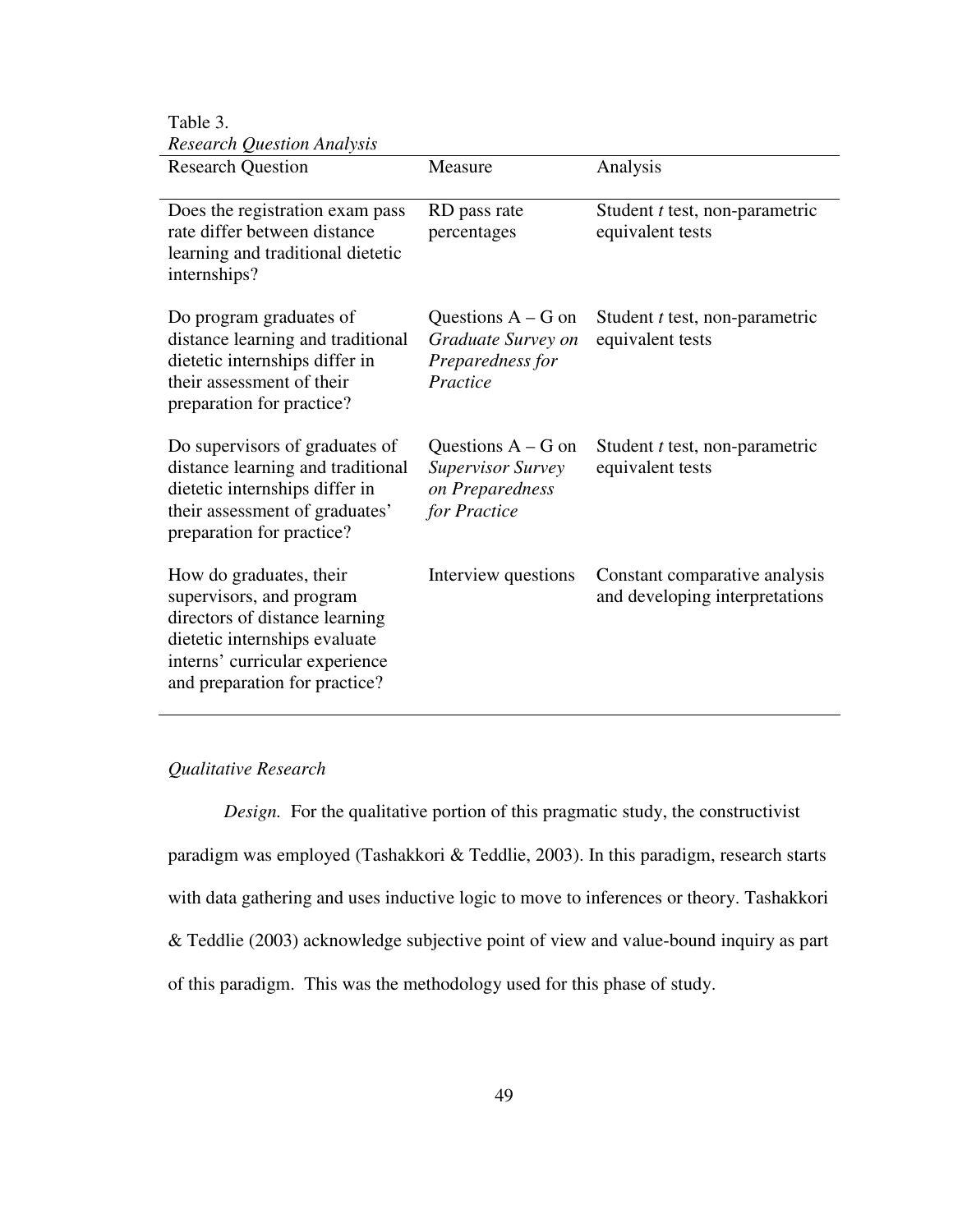The qualitative phase of the study employed a descriptive research design. The phenomenon studied or focus of inquiry is perceived preparation and curricular experiences from a dietetic internship. Interviewing was the data collection method.

*Procedure.* Telephone interviews were conducted to obtain perceptions of the curricular experiences and preparation for practice. The Phase II survey to program directors, graduates, and their supervisors included a question on willingness to participate in an interview. Individuals from each subgroup were interviewed: a) distance learning dietetic internship graduates; b) initial supervisors of distance learning dietetic internship graduates; c) program directors of distance learning dietetic internships; d) traditional dietetic internship graduates; e) initial supervisors of traditional dietetic internship graduates; and f) program directors of traditional dietetic internships. The goal was to reach data saturation (Ary, Jacobs, & Razavieh, 2002.) Foundation questions were sent to participants in advance with the responses used to guide the interview as described in the Qualitative Instrument section. I conducted the interviews of the graduates, their supervisors, and program directors and attempted to play a neutral role. Probes and member checks were also used.

Appropriate approvals were obtained as explained in the Ethical Considerations section. I began examining my biases and assumptions, brainstorming, creating questions for the interviews, and negotiating entry into the research as explained in the final section. Member checks, or questions to confirm that interpretations and themes were accurate, were employed during the interviews. Also, at the end of the interviews, I asked the participants whether I had accurately described their experience. After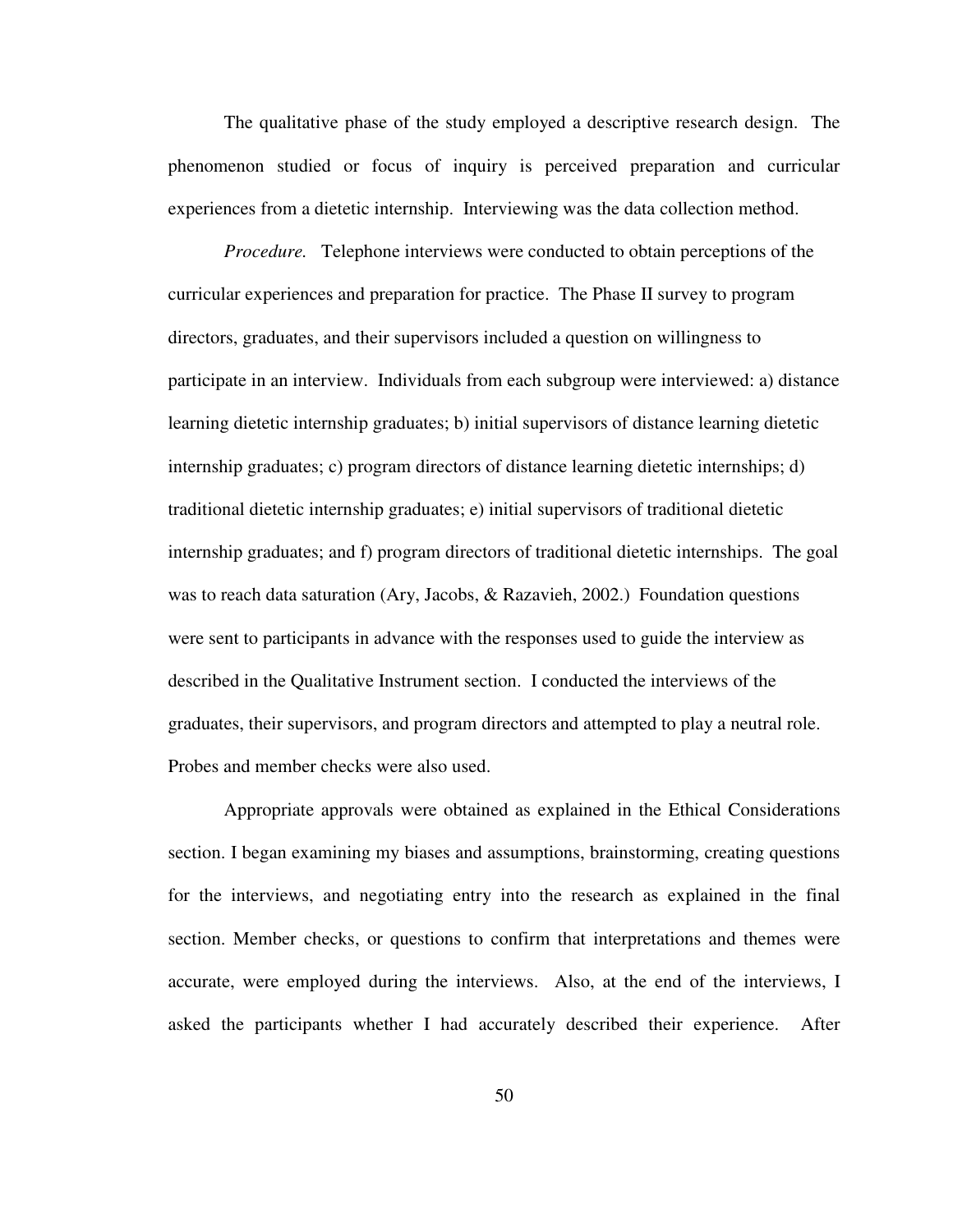conducting the interviews, content analysis was used to interpret the data. I first categorized interview responses into different themes as described in the analysis section.

*Interviews.* Interviews were used to collect data for the qualitative portion of this study. Interviews provide detailed information on overall themes and consisted of oneto-one interaction between the researcher and the participant (Tashakkori & Teddlie, 2003). The use of interviews in this study provided perceptions on the curricular experiences and preparation for practice. I conducted semi-structured interviews. Program directors, graduates, and graduate supervisors from distance learning dietetic internships were interviewed by phone regarding their perceived preparation and curricular experiences in the dietetics internship program. The interviews were recorded. Interviewees were informed that their names and titles would not be used in the study and all audiotapes and records would be destroyed at the conclusion of the study. After arranging dates and times convenient for the participants, I sent the preliminary, openended questions to the interviewees prior to the scheduled interviews. This allowed interviewees more time to reflect upon their experiences and the questions served as a guide during the interview. The interview guides are included in Appendices D, E, and F. The interviews with the graduates began with introductions and warm-up questions such as which program the graduate attended and why. This was followed by the two open-ended, preliminary questions sent to the participants in advance: (1) "How would you describe your internship experience?" and (2) "How well did your internship prepare you for practice?" The interviews with the supervisors of dietetic internship graduates began with introductions and warm-up questions such as how long the supervisor has been at his or her current worksite and a description of the facility. This was followed by

51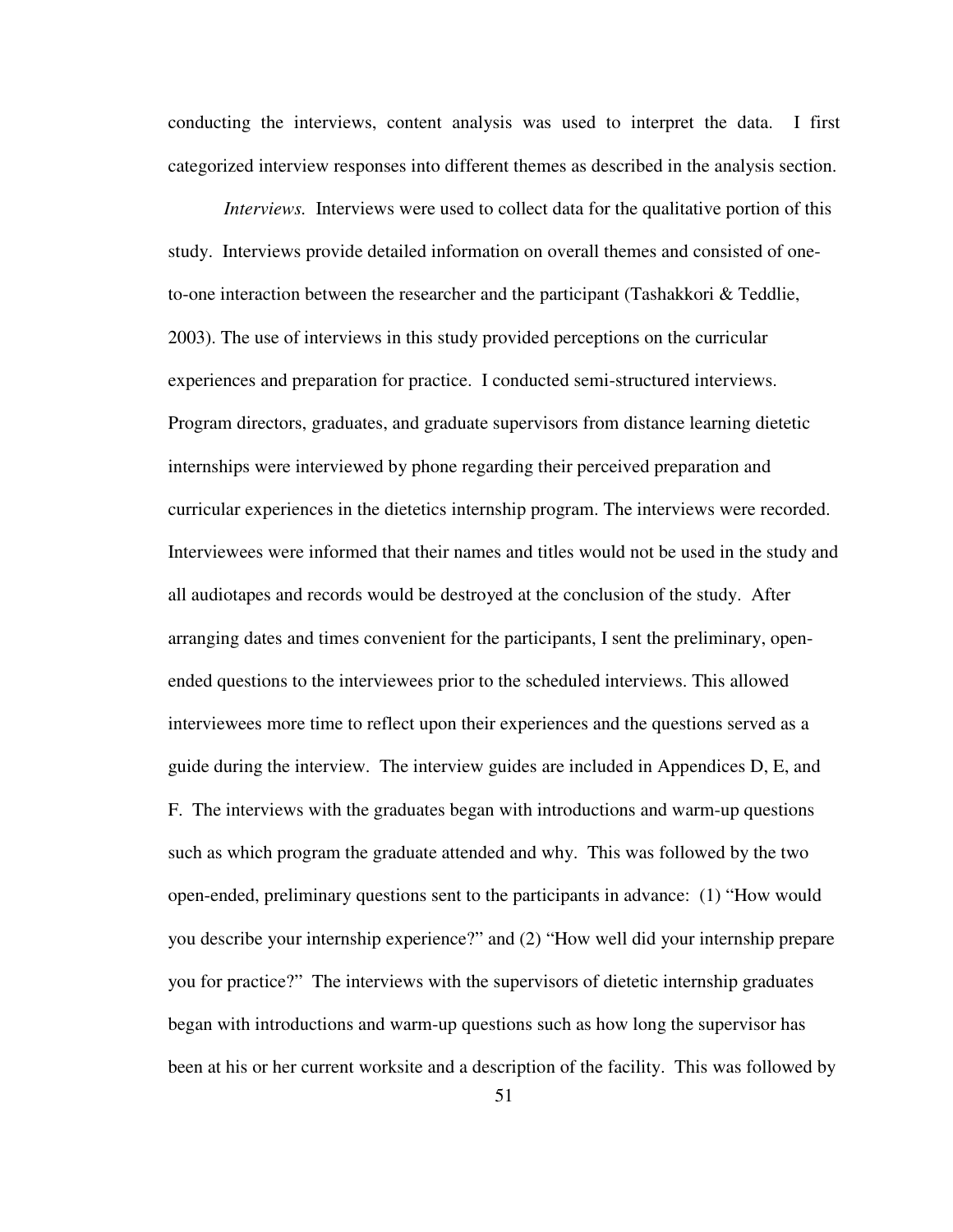the two open-ended questions sent to the participants in advance: (1) "How well was this employee prepared to practice in their current position?" and (2) "How does this employee's preparation compare to other employees?" The interviews with the program directors of dietetic internships began with how long the internship director has been in charge of the program and a description of the program. This was followed by the two open-ended questions sent to the participants in advance: (1) "How would you describe the internship curriculum?" and (2) "How well are your graduates prepared to practice in their first dietitian position?" Again, these questions were provided to interviewees in advance to allow them time to formulate their responses. These questions served as a beginning for the interviews, with the interviewees' responses integrated into more probing questions. Follow up questions were also incorporated and included "Did you/the graduate meet the core competencies for entry-level dietitians?" "Would you recommend this internship?" "How would you assess the graduate's clinical judgment?" "What are the strengths of the internship?" "What are the weaknesses of the internship?" I paraphrased and summarized respondent's comments as a form of member check. The interview concluded with a debriefing, "I have no further questions. Do you have anything you want to bring up or ask about?" Interviews were primarily informal and lasted on average for forty-five minutes.

*Participants.* Phase 3 consisted of interviews with graduates, their supervisors, and program directors of distance learning dietetic internships. The Phase 2 survey to graduates and supervisors included a question on willingness to participate in an interview. A sample or selection from those indicating willingness was contacted for interviews. Therefore, convenience sampling was used for this phase of the study.

52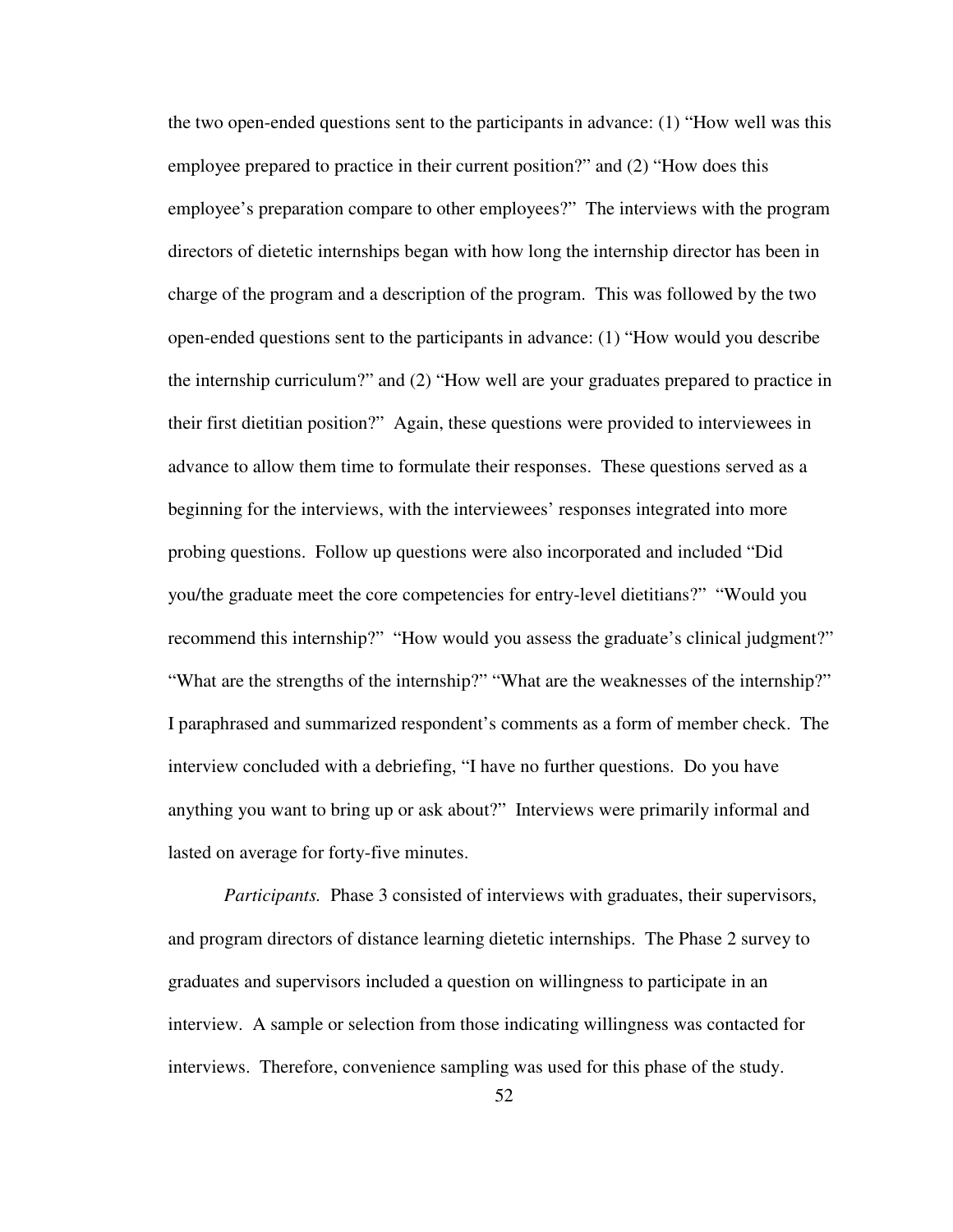Interviews were conducted from February 28, 2006 until May 8, 2006. I conducted the interviews by phone with all conversations being recorded. Informed consent was obtained from all participants. A total of 43 interviews were completed: 3 traditional program directors, 3 distance program directors, 10 traditional graduates, 6 traditional supervisors, 11 distance graduates, and 10 distance supervisors. The goal was to reach data saturation, or the point at which no new information is forthcoming from additional participants (Ary, Jacobs, & Razavieh, 2002).

*Analysis.* After the interviews, the data was organized and prepared for analysis. All interview notes were transcribed. I then reviewed the transcripts to identify keywords and passages used frequently by interviewees. Some data analysis occurred during the interview, as suggested by Bogdan and Biklen (1998), but detailed analysis began with coding *a posteriori*, or after the data from the surveys and interviews is collected (Tashakkori & Teddlie, 2003). Coding is "the process of organizing the material into chunks before bringing meaning to those chunks" (Rossman & Rallis, 1998, p. 171). The constant comparison method, which combines inductive category coding with simultaneous comparison of units of meaning obtained, was the strategy used for identifying themes in this study (Ary et al, 2002, p. 267). Thus, the keywords and phrases were used to group together related text fragments from the transcripts, and these, in turn, were reviewed to develop themes within the data. Because of the large numbers of interviews, qualitative software, Ethnograph, was used. Finally, the connections, important differences, and common aspects among the themes were interpreted and generalizations made.

53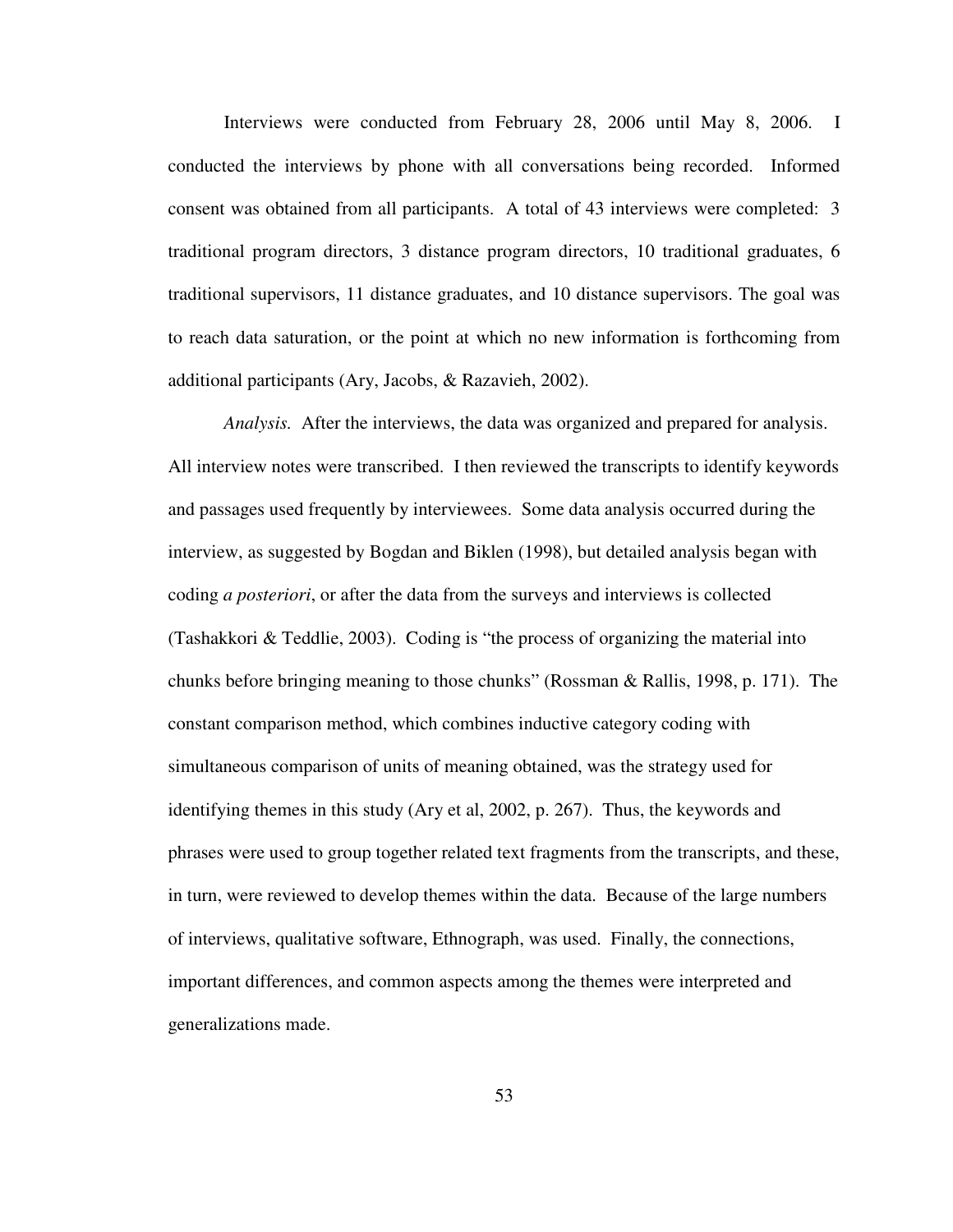# *Ethical Issues*

Participation was on a voluntary basis. I obtained informed consent and provided participants with risks and benefits of participation. Participants were not exposed to discomfort, deception, or risks during this study. Further, the confidentiality and privacy of participants was maintained. No cultural and language barriers as encountered.

 I had approval from University of South Florida's Institutional Review Board (IRB # 104254). All surveys and interview data is locked in my office. Also, I performed the transcribing and data entry. Transcripts do not include any names and titles. In addition, all interview tapes were destroyed after transcription.

### *Biases, assumptions and negotiation of entry*

As a researcher, I have participated in quantitative research but have no prior experience in qualitative research. I have completed one course on mixed methods research. Thus, readers should be aware of the researcher's limited experience in qualitative methods.

 I am a dietitian who has worked in clinical practice for 16 years. For 15 of those years, I served as a preceptor for dietetic interns in a traditional dietetic internship. I am now a dietetic internship director. In addition, I have taught nutrition courses using traditional educational methodology at a community college for 11 years. Recently, I began teaching nutrition courses via distance learning for a local university and community college. These experiences provide me with insight into both teaching modalities. In addition to this work and teaching experience, I am also a site visitor for the Commission on Accreditation for Dietetics Education. As such, I felt comfortable asking dietetic educators to participate in this research.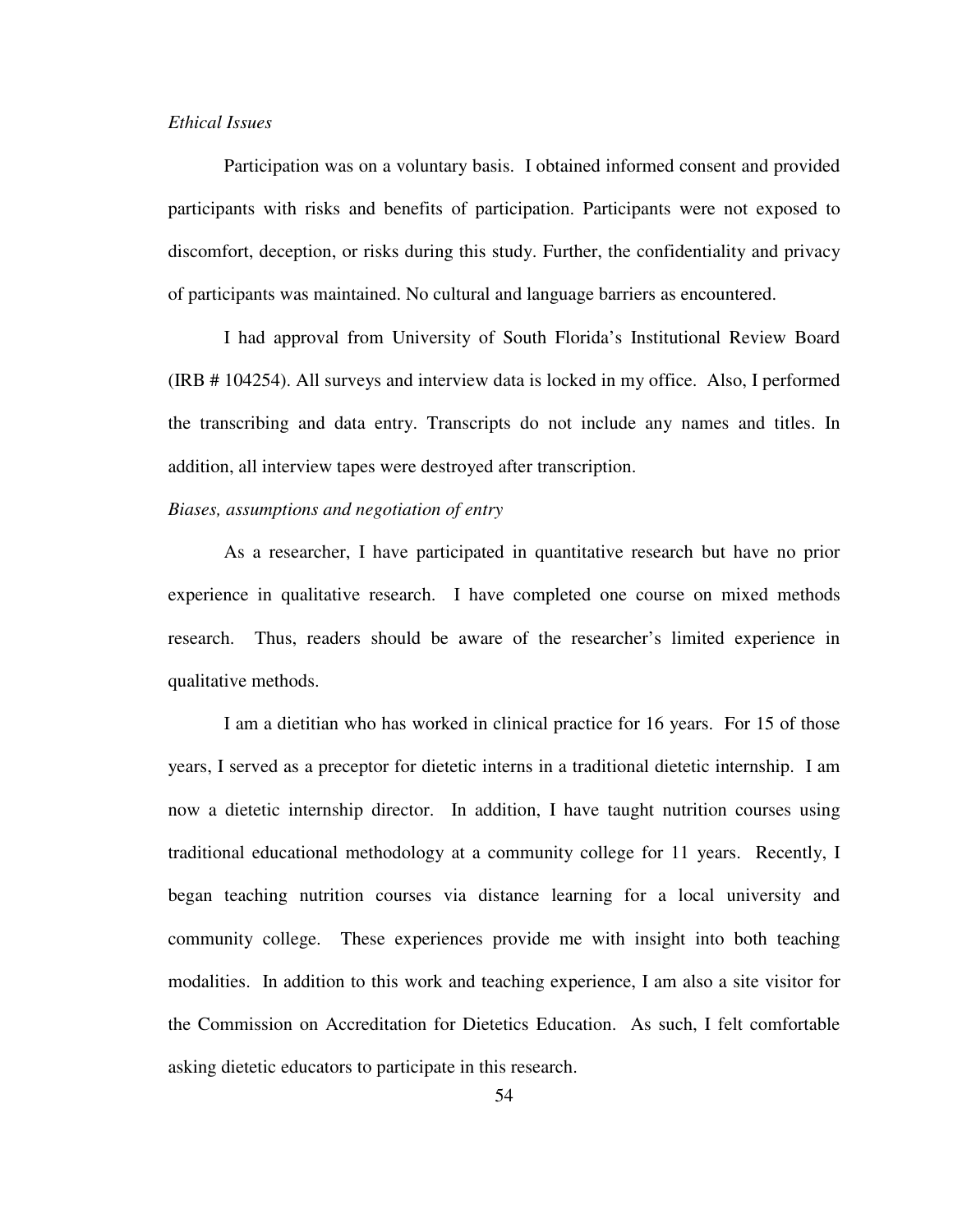I expected to find no significant differences between traditional program graduates and distance learning program graduates on the traditional registration exam pass rates. The registration exam for dietitians is the traditional measure used in dietetics education to assess student outcome. The exam, however, is an objectivist measure and therefore may not capture more affective outcomes such as clinical judgment and feelings of competency. The level of preparation from the surveys and description of preparation and curricular experiences from the interviews will be used to assess more affective outcomes and also help judge the equivalency of curricular experiences and student outcomes. I anticipated the distance learner program graduates would report feeling slightly less prepared than traditional program graduates. Regardless, I was open-minded to participants' responses from the survey and interviews.

### *Summary*

 A mixed methods design was employed to study student outcomes in distance learning versus traditional dietetic internships. Phase I of the study was the recruitment of dietetic internship directors and obtaining program information including registration exam pass rates. Phase II of the study was the quantitative collection of internship directors', program graduates', and their supervisors' level of perceived preparation by survey. Phase III of the study was the qualitative phase and consisted of interviews with internship directors, program graduates, and their supervisors on perceived preparation and curricular experience. Results were analyzed as summarized in Table 3 for significant differences in student outcomes between the two types of dietetic internships.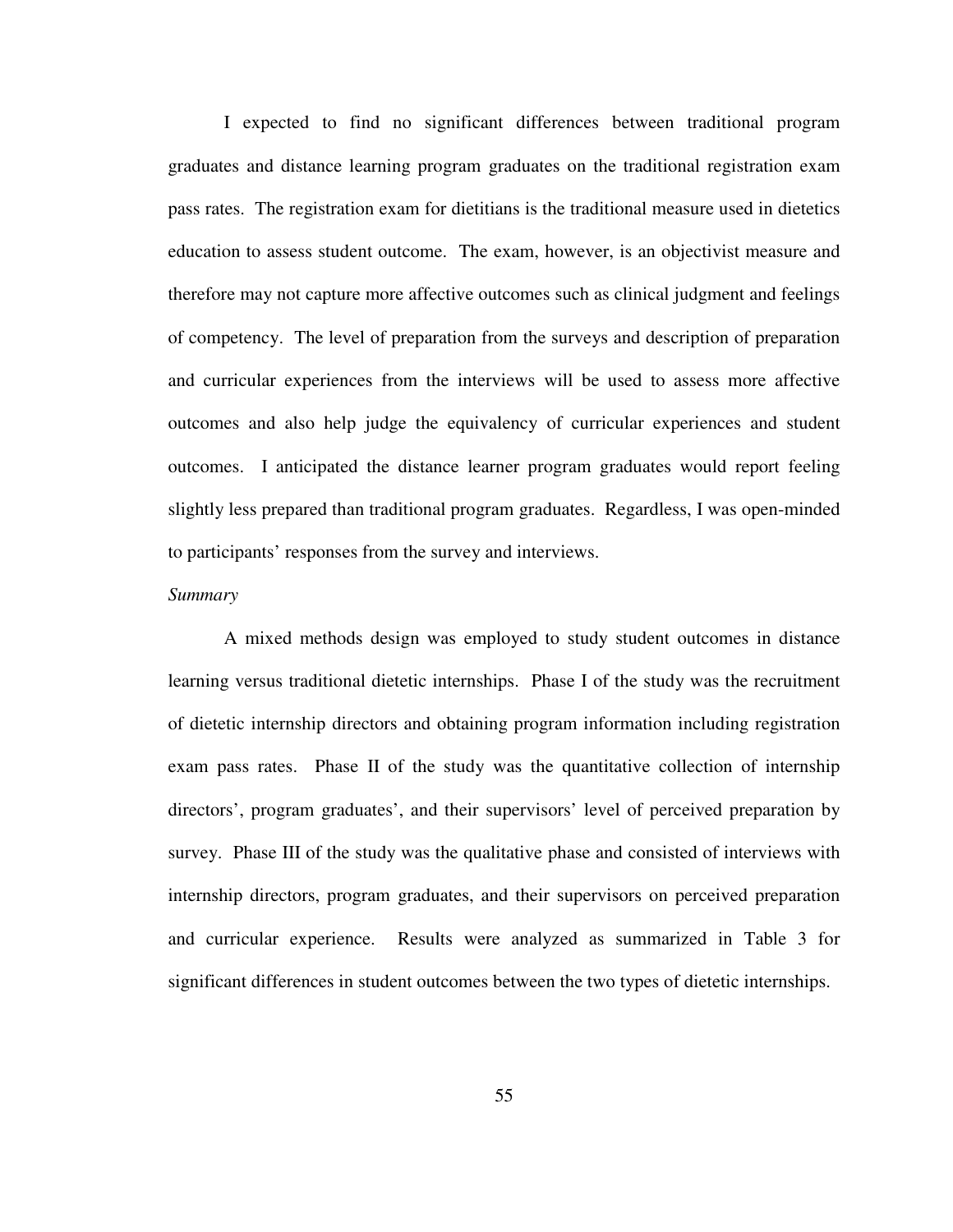# Chapter Four

## Results

# *Research Question One*

The first research question was "Does the registration exam pass rates differ between distance learning and traditional dietetic internships?" To address this question, pass rates were obtained from participating dietetic internships programs using the "*Program Information and Registration Exam Pass Rate Review.*"

*Pass Rate Descriptive Statistics*. Responses were received from 5 distance programs and 7 traditional programs. The pass rate percentage frequencies for each type of program are presented in Table 4.

| Frequency Table of Program Pass Rates |          |                |                |  |  |
|---------------------------------------|----------|----------------|----------------|--|--|
| Pass Rate                             | Distance | Traditional    | Total          |  |  |
| Percentage                            |          |                |                |  |  |
|                                       |          |                |                |  |  |
| 90-100                                |          | 3              | 4              |  |  |
|                                       |          |                |                |  |  |
| 80-89                                 | 1        | $\overline{2}$ | 3              |  |  |
|                                       |          |                |                |  |  |
| 70-79                                 | 2        |                | 3              |  |  |
| 60-69                                 | 1        | 1              | $\overline{2}$ |  |  |
|                                       |          |                |                |  |  |
| Totals                                | 5        | 7              | 12             |  |  |
|                                       |          |                |                |  |  |

Table 4.

The five distance programs had a mean pass rate percentage of 77.00% with a standard deviation of 10.44 and a variance of 109.00. A test of normality indicated that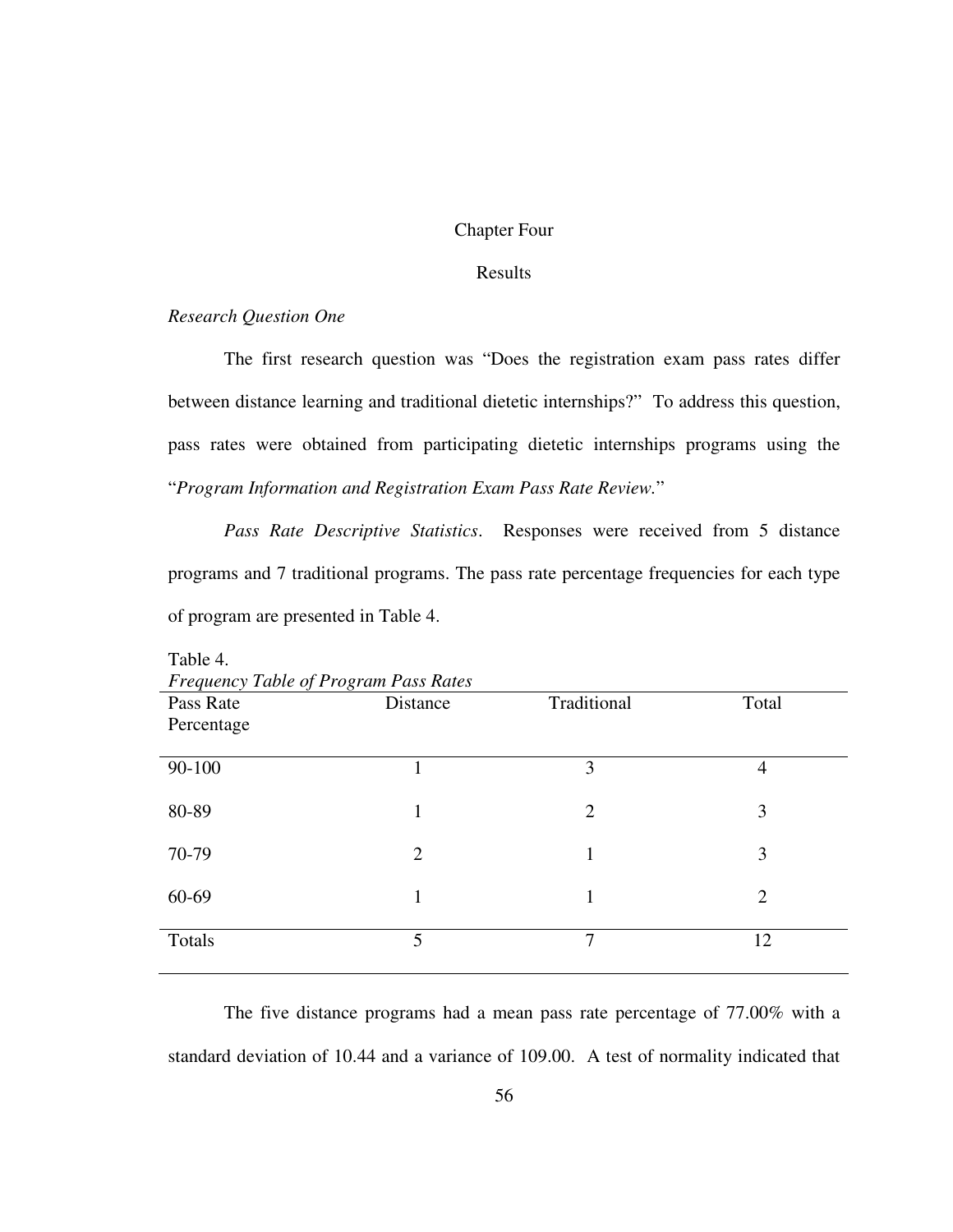this sample was not representative of a normally distributed population ( $p < .0001$ ). The seven traditional programs had a mean pass rate percentage of 83.86% with a standard deviation of 14.55 and a variance of 211.81. A test of normality indicated that this sample was also not representative of a normally distributed population ( $p < .0001$ ). The mean pass rate percentage and associated descriptive statistics are presented in Table 5.

Table 5.

| T and Rane means I or connaigh and Hormann, I cond |   |         |       |        |         |          |         |              |
|----------------------------------------------------|---|---------|-------|--------|---------|----------|---------|--------------|
| Program Type N Mean Std Dev Variance Skewness      |   |         |       |        |         | Kurtosis | t-Value | Pr >  t      |
|                                                    |   | $\%$    |       |        |         |          |         |              |
| Distance                                           |   | 5 77.00 | 10.44 | 109.00 | $-0.69$ | 1.91     | 16.49   | $\leq .0001$ |
| Traditional                                        | 7 | 83.86   | 14.55 | 211.81 | $-0.74$ | $-0.70$  | 15.24   | $\leq .0001$ |

*Pass Rate Inferential Statistics.* The sample mean of the registration exam pass rate for the traditional program participants was 6.86 percentage points higher than the sample mean for the distance program participants. This corresponds to a medium effect  $(d = .54)$ . Even though the sample means differed, I did not want to conclude the population means differ without a formal test of the null hypothesis. The null hypothesis was tested with a t-test, which makes the assumptions of independence, equal variance, and normality. The assumption of independence was not violated because participants were not assigned to control or treatment groups by the researcher, but rather by their acceptance into the internship. The F-test  $(p > .5419)$  for equal variance was not significantly different so the equal variance assumption was not violated and as such, I selected the t-test result corresponding to equal variances. It is conceivable that the samples did not come from normal distributions but the t-test is robust for violations of the normality assumption. The results of this t-test showed a t-value  $= -0.90$  with a Pr  $>$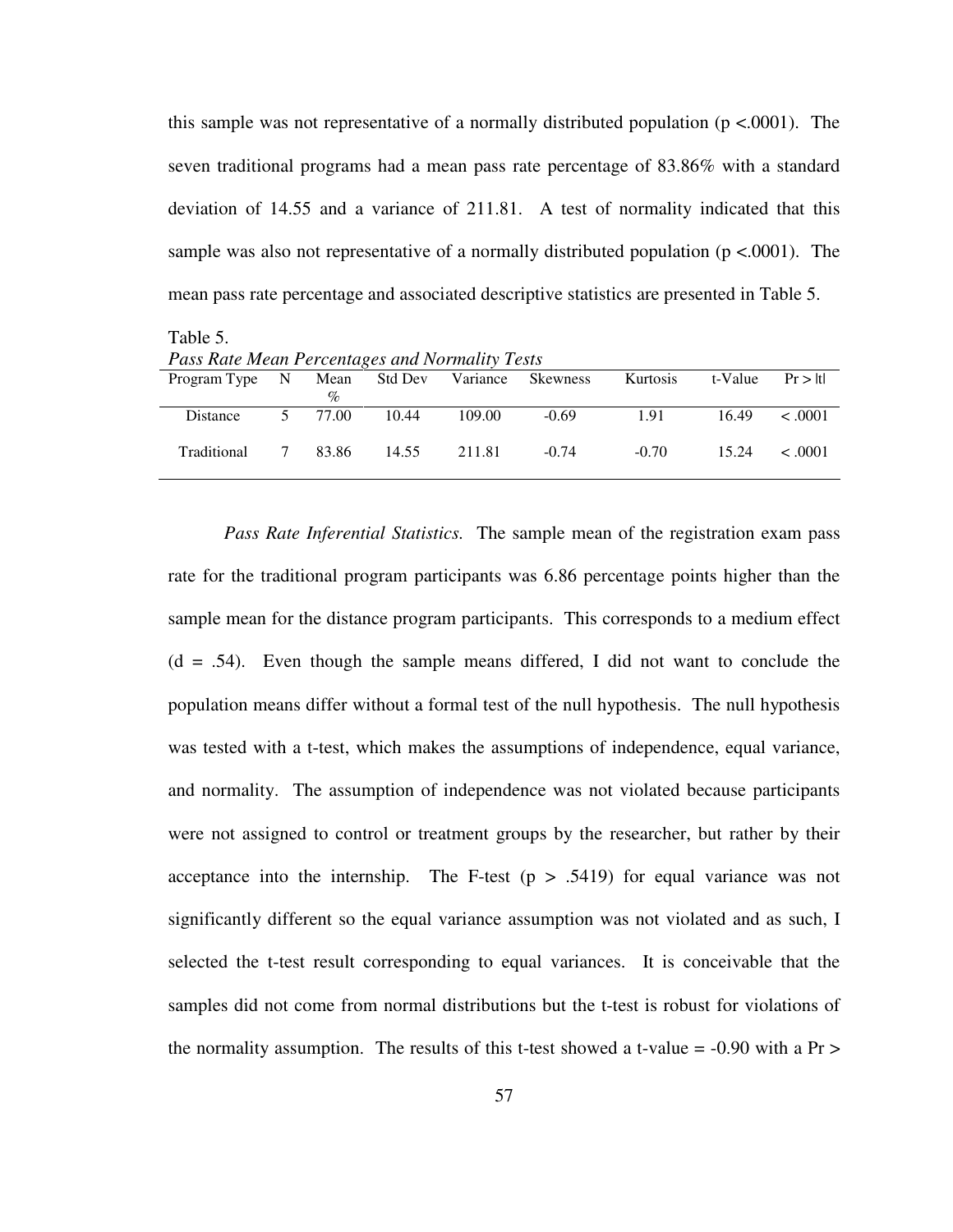$|t| = 0.3911$ . This test indicated I am unable to reject the null hypothesis that the two means are equal. The corresponding conclusion is that there no significant difference in the population mean pass rates between the traditional programs and the distance programs.

Due to the small sample size, a non-parametric t-test equivalent (SAS npar1way) was conducted providing both a two-way analysis of variance and a Wilcoxon Rank Sums test. These tests require no assumptions about the samples and have been shown to be almost as powerful as a t-test (Cody and Smith, 2006). As Table 6 indicates, both the non-parametric two-way analysis of variance  $(p > .3911)$  and the Wilcoxon Rank Sums tests ( $p > .3901$ ) agreed with the parametric t-test that there is no statistically significant difference in means on pass rates for distance and traditional programs. These nonparametric results would indicate that the original t-test was valid.

| $\overline{\phantom{a}}$<br>Test | Means                                            | Value         | P >  t |
|----------------------------------|--------------------------------------------------|---------------|--------|
| t-test                           | Distance $= 77.00$<br>Traditional $= 83.86$      | $t = -0.9000$ | 0.3911 |
| two-way ANOVA                    | Distance $= 77.00$<br>Traditional $= 83.86$      | $F = 0.8035$  | 0.3911 |
| Wilcoxon Rank Sums               | Distance $= 5.30$<br>$\text{Traditional} = 7.36$ | $Z = -0.8948$ | 0.3901 |

*Parametric t-test and Non-Parametric Test Results for Pass Rates Distance versus Traditional Programs* 

Table 6.

 There are several possible explanations for the lack of significant difference between the two groups on the registration exam. The primary reason there might not have been a significant difference in pass rates between traditional and distance learning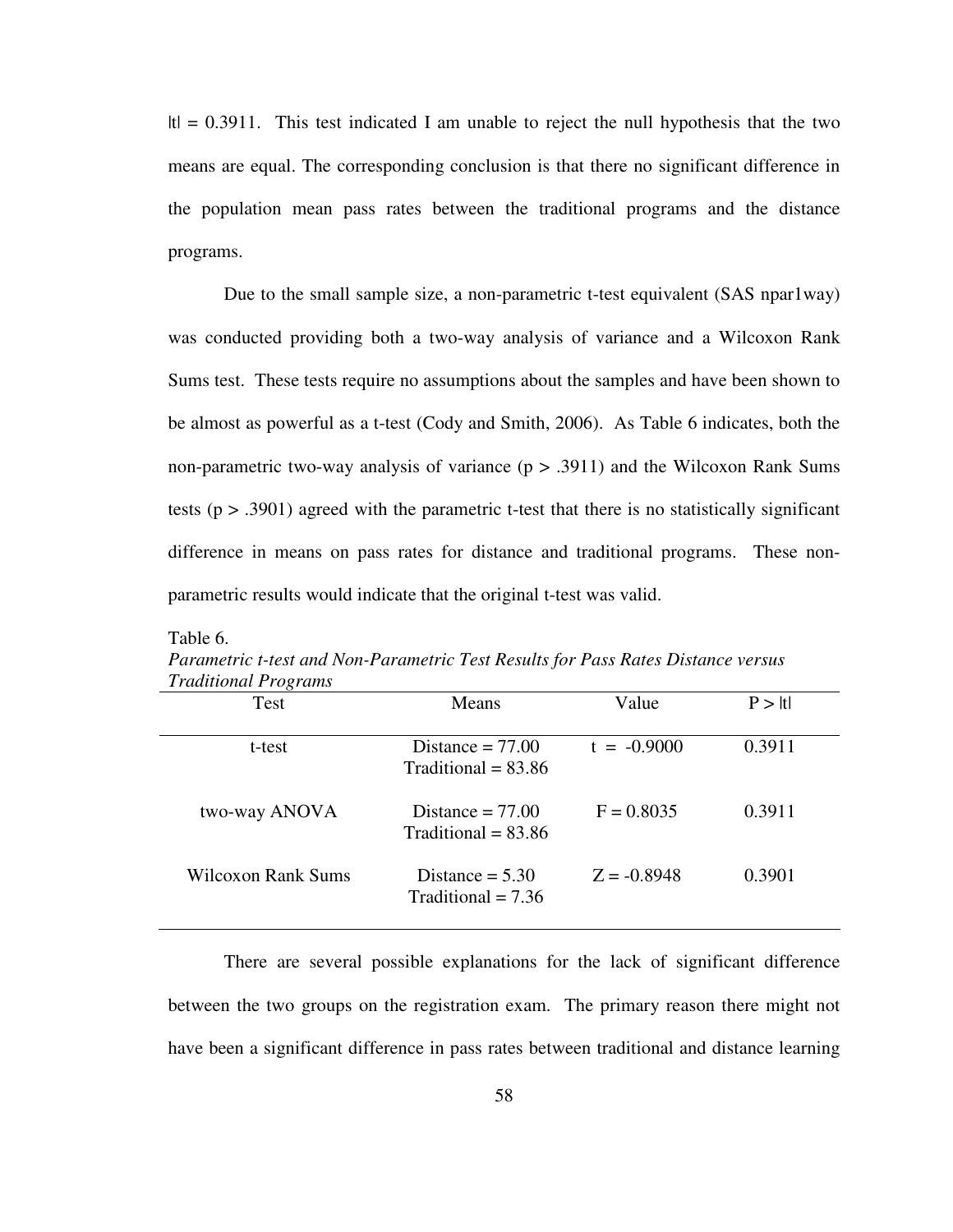internship is small sample size  $(n=12)$ . Without a large sample, there was not enough power to detect potential differences. A second reason there might not have been a significant difference in pass rates between the two groups is lack of sensitivity in the measurement instrument. The registration exam for dietitians is a purely objectivist outcome measure, testing knowledge of nutrition science and dietetics. It is difficult in this multiple-choice format, however, to test application and clinical judgment. Therefore, the registration exam pass rate may not be a sensitive enough measure of competency to practice as a dietitian. The final reason there might not be a significant difference in pass rates between the two groups is because of a similar knowledge base. Dietetic students acquire most of the knowledge base required for the registration exam in the undergraduate program. That knowledge is then applied and refined during the dietetic internship. The dietetic students in this study all came from traditional undergraduate dietetic programs. The differences between groups came later, in the type of internship. Therefore, the similarity in undergraduate programs, where the knowledge base is acquired for the registration exam, may account for the lack of significant differences between graduates of the two groups in registration exam pass rates. Regardless of the test sensitivity or similar knowledge base, the study demonstrated equivalency in the registration exam pass rates between the two types of internships.

#### *Research Question Two*

The survey entitled *Graduate Survey on Preparedness for Practice* was used to answer the research question: "Do program graduates of distance learning and traditional dietetic internships differ in their assessment of their preparation for practice?" The surveys asked graduates for their undergraduate grade point average (GPA) and to rank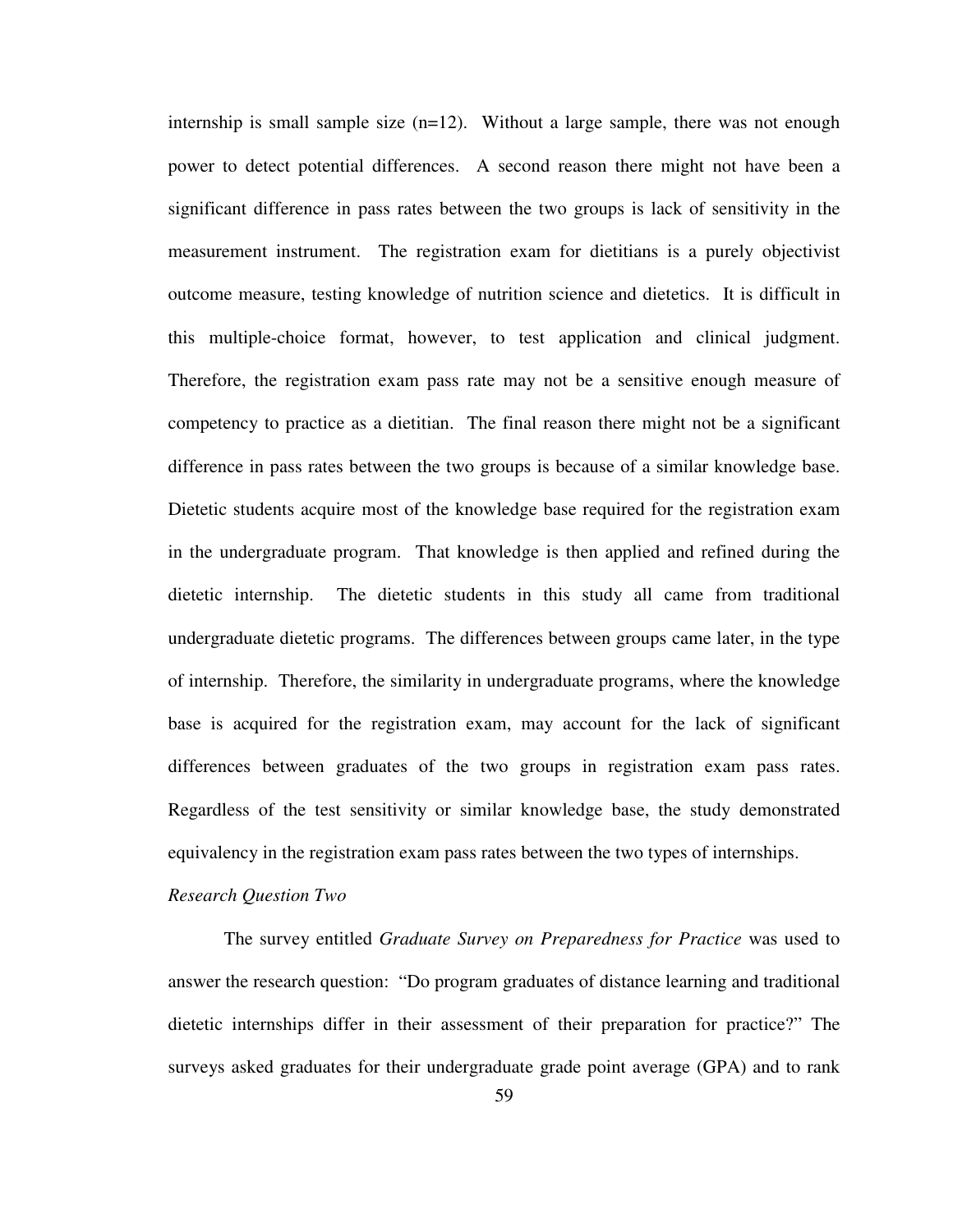the perceived level of competence using a Likert scale of 1 to 5, with 1 representing poor and 5 representing excellent, on the following questions: question A - ability to communicate effectively and problem solve; question B - ability to provide comprehensive nutrition care in a variety of settings; question C - ability to counsel patients, individually and in groups; question D - ability to use techniques and tools to effectively manage foodservice systems; question E - clinical judgment; question F independence and self-direction; and question G - work ethic and professionalism.

Results of the survey questions are presented in Table 7. Overall, traditional graduates had a significantly higher GPA than distance graduates. Traditional graduates ranked themselves significantly higher on their ability to communicate, ability to provide nutrition therapy, clinical judgment, independence, and work ethic. There was no significant difference on the ability to counsel patients and ability to manage foodservice systems.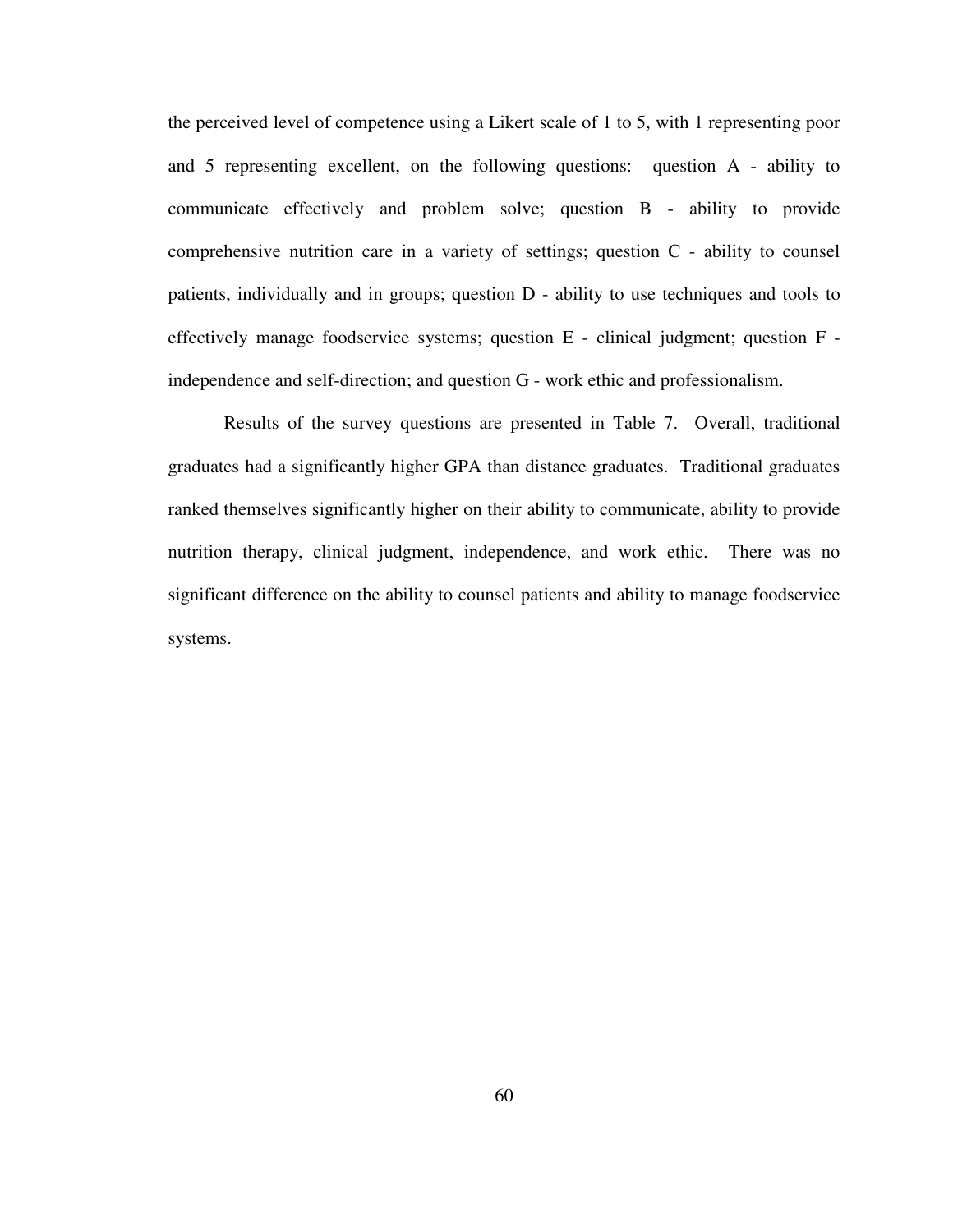Table 7.

| Survey<br>Question                                            | $\mathbf N$                      | Mean         | Equality<br>of<br>Variance | $t-$<br>value | Pr >  t    | $2$ -way<br><b>ANOVA</b> | Wilcoxon  |
|---------------------------------------------------------------|----------------------------------|--------------|----------------------------|---------------|------------|--------------------------|-----------|
| <b>GPA</b>                                                    | 44 distance<br>37<br>traditional | 3.31<br>3.67 | 0.0020                     | $-4.75$       | $< .0001*$ | $< .0001*$               | $.0002*$  |
| Question A:<br>Ability to<br>communicate                      | 44 distance<br>37<br>traditional | 4.34<br>4.62 | 0.1768                     | $-2.02$       | $0.0465*$  | $0.0465*$                | $0.0301*$ |
| Question B:<br>Ability to<br>provide<br>nutrition<br>therapy  | 44 distance<br>37<br>traditional | 3.91<br>4.35 | 0.8328                     | $-2.72$       | $0.0081*$  | $0.0081*$                | $0.0094*$ |
| Question C:<br>Ability to<br>counsel<br>patients              | 44 distance<br>37<br>traditional | 3.95<br>4.27 | 0.7974                     | $-1.72$       | 0.0885     | 0.0885                   | 0.0711    |
| Question D:<br>Ability to<br>manage<br>foodservice<br>systems | 44distance<br>37<br>traditional  | 3.82<br>4.11 | 0.2696                     | $-1.52$       | 0.1336     | 0.1336                   | 0.0985    |
| Question E:<br>Clinical<br>judgment                           | 44 distance<br>37<br>traditional | 3.86<br>4.38 | 0.2702                     | $-3.25$       | $0.0017*$  | $0.0017*$                | $0.0033*$ |
| Question F:<br>Independence                                   | 44 distance<br>37<br>traditional | 4.66<br>4.89 | 0.0001                     | $-2.21$       | $0.0304*$  | $0.0386*$                | $0.0420*$ |
| Question G:<br>Work ethic                                     | 44 distance<br>37<br>traditional | 4.70<br>4.89 | 0.0038                     | $-2.02$       | $0.0467*$  | 0.0500                   | $0.0333*$ |

*Parametric t-test Results for Survey Results in Distance Graduates versus Traditional Graduates* 

\* Indicates significance at the .05 level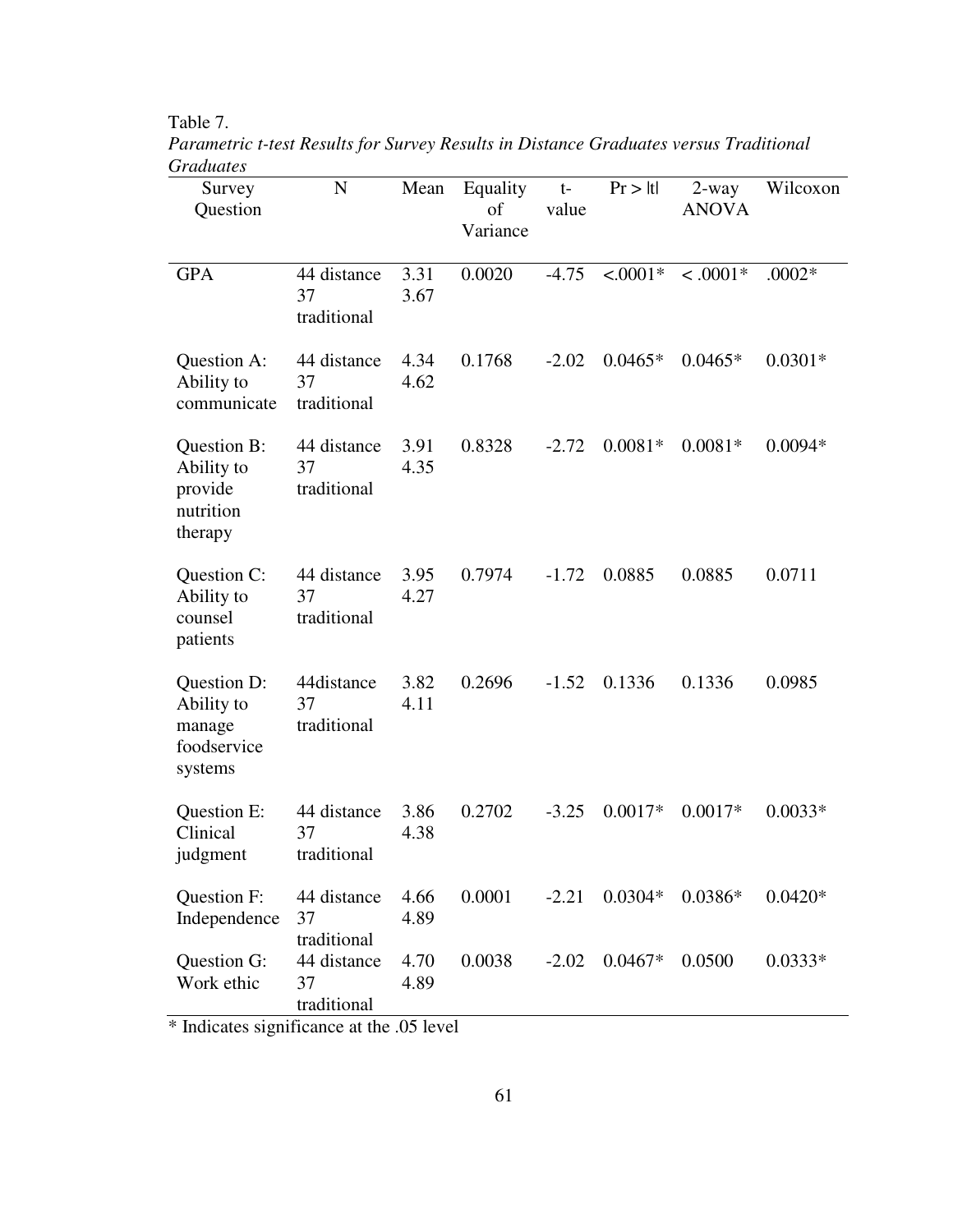Student t-tests were conducted comparing GPA and question responses specifically for distance graduates versus traditional graduates to answer the research question. The same three assumptions for t-test (independence, equal variance and normality) applied as discussed earlier. The GPA sample mean for the traditional program graduates was .36 point higher than the GPA sample mean for the distance program graduates. This corresponds to a medium effect  $(d=1.04)$ . A t-test was conducted to test the null hypothesis. The F-test  $(p = 0.0020)$  for equal variance was significant; therefore non-equal variance was assumed and I selected the t-test result corresponding to unequal variances. The results of this t-test showed a t-value  $= -4.75$ with a Pr  $> |t| = < .0001$ . This test indicated that I am able to reject the null hypothesis that the two means are equal. The corresponding conclusion is that traditional program graduates have a statistically significant higher GPA mean than the distance program graduates. Both the nonparametric two-way analysis of variance  $(p < 0.001)$  and the Wilcoxon Rank Sums tests ( $p = 0.002$ ) agreed with the parametric t-test that traditional program graduates have a significantly higher GPA than distance program graduates.

For question A, ability to communicate effectively and problem solve, the sample mean for the traditional program graduates was .31 point higher than the sample mean for the distance program graduates. This corresponds to a small effect size  $(d=.45)$ . A t-test was conducted to test the null hypothesis. The F-test ( $p = 0.1768$ ) for equal variance was not significant; therefore equal variance was assumed and I selected the t-test result corresponding to equal variances. The results of this t-test showed a t-value  $= -2.02$  with  $a \text{ Pr} > |t| = 0.0465$ . This test indicated that I am able to reject the null hypothesis that the two means are equal. The corresponding conclusion is that traditional program graduates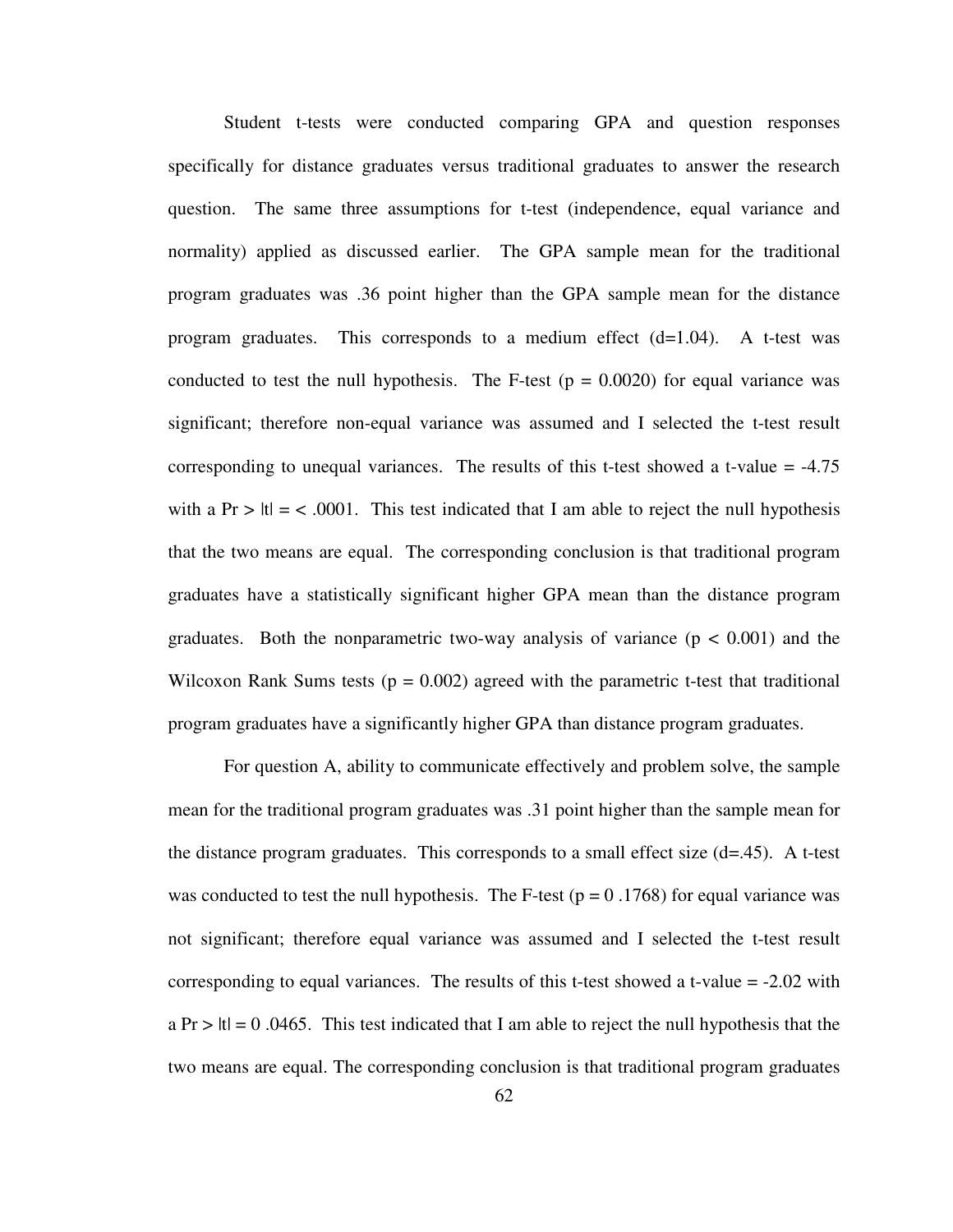scored themselves significantly higher on their ability to communicate effectively and problem solve than did the distance program graduates. Both the nonparametric two-way analysis of variance ( $p = 0.0465$ ) and the Wilcoxon Rank Sums tests ( $p = 0.0301$ ) agreed with the parametric t-test.

For question B, ability to provide comprehensive nutrition care, the sample mean for the traditional program graduates was .44 point higher than the sample mean for the distance program graduates. This corresponds to a medium effect size  $(d= .60)$ . A t-test was conducted to test the null hypothesis. The F-test  $(p = 0.8328)$  was not significant; therefore; equal variance was assumed and I selected the t-test result corresponding to equal variances. The results of this t-test showed a t-value  $= -2.72$  with a Pr  $> |t| = 0$ .0081. This test indicated I am able to reject the null hypothesis that the two means are equal. The corresponding conclusion is that the traditional program graduates scored themselves significantly higher on ability to provide comprehensive nutrition care than did the distance program graduates. Both the nonparametric two-way analysis of variance ( $p = 0.0081$ ) and the Wilcoxon Rank Sums tests ( $p = 0.0094$ ) agreed with the parametric t-test.

For question C, ability to counsel, the sample mean for the traditional program graduates was .32 point higher than the sample mean for the distance program graduates. This corresponds to a small effect size  $(d= .38)$ . A t-test was conducted to test the null hypothesis. The F-test ( $p = 0.7974$ ) was not significant; therefore equal variance was assumed and I selected the t-test result corresponding to equal variances. The results of this t-test showed a t-value =  $-1.72$  with a Pr  $>$  ltl = 0.0885. This test indicated I am unable to reject the null hypothesis that the two means are equal. The corresponding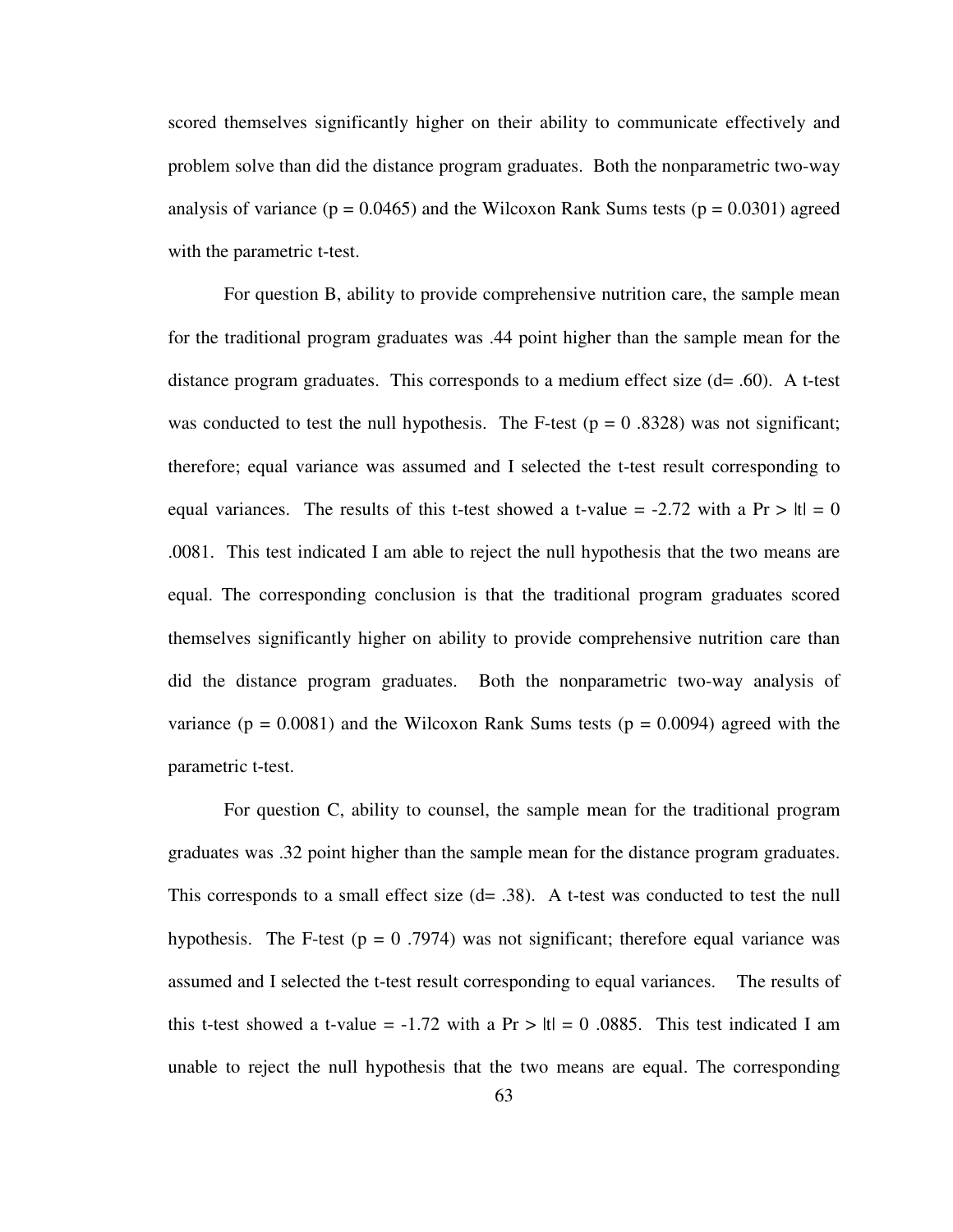conclusion is that traditional program graduates did not differ from the distance program graduates in their ratings on ability to counsel. Both the nonparametric two-way analysis of variance ( $p = 0.0885$ ) and the Wilcoxon Rank Sums tests ( $p = 0.0711$ ) agreed with the parametric t-test.

For question D, ability to effectively manage foodservice systems, the sample mean for the traditional program graduates was .29 point higher than the sample mean for the distance program graduates. This corresponds to a small effect size  $(d= .34)$ . A t-test was conducted to test the null hypothesis. The F-test  $(p = 0.2696)$  was not significant; therefore equal variance was assumed and I selected the t-test result corresponding to equal variances. The results of this t-test showed a t-value =  $-1.52$  with a Pr > |t| = < .1336. This test indicated I am unable to reject the null hypothesis that the two means are equal. The corresponding conclusion is that traditional program graduates did not differ from the distance program graduates in their ratings on ability to effectively manage foodservice systems. Both the nonparametric two-way analysis of variance  $(p = 0.1336)$ and the Wilcoxon Rank Sums tests ( $p = 0.0985$ ) agreed with the parametric t-test.

For question E, clinical judgment, the sample mean for the traditional program graduates was .52 point higher than the sample mean for the distance program graduates. This corresponds to a medium effect size  $(d= .73)$ . A t-test was conducted to test the null hypothesis. The F-test ( $p = 0.2702$ ) was not significant; therefore equal variance was assumed and I selected the t-test result corresponding to equal variances. The results of this t-test showed a t-value = -3.25 with a  $Pr > |t| = 0.0017$ . This test indicated that I am able to reject the null hypothesis that the two means are equal. The corresponding conclusion is that traditional program graduates scored themselves significantly higher on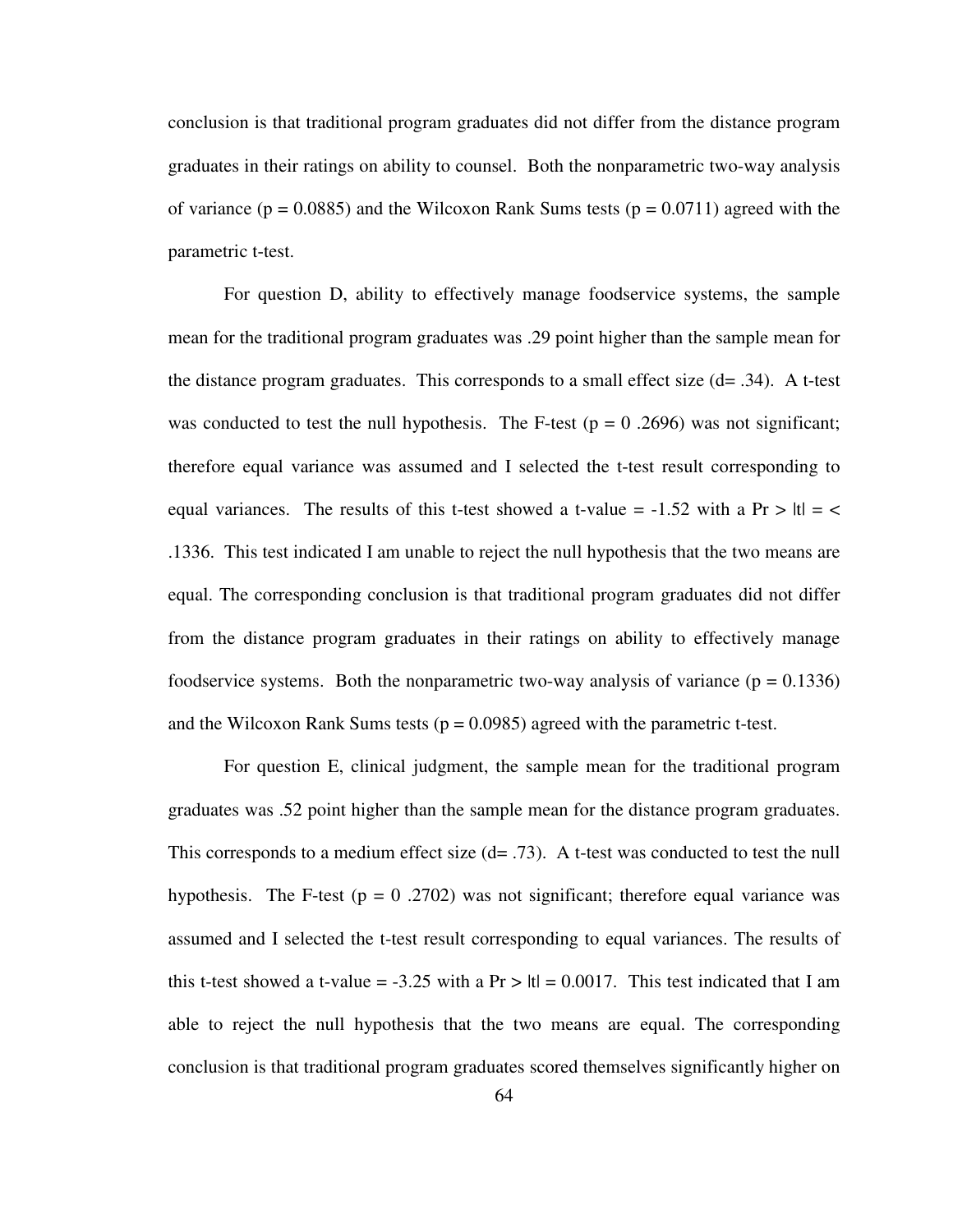clinical judgment than did the distance program graduates. Both the nonparametric twoway analysis of variance ( $p = 0.0017$ ) and the Wilcoxon Rank Sums tests ( $p = 0.0033$ ) agreed with the parametric t-test.

For question F, independence, the sample mean for the traditional program graduates was .52 point higher than the sample mean for the distance program graduates. This corresponds to a medium effect size  $(d= .73)$ . A t-test was conducted to test the null hypothesis. The F-test  $(p \le 0.0001)$  was significant; therefore non-equal variance was assumed and I selected the t-test result corresponding to unequal variances. The results of this t-test showed a t-value = -2.21 with a Pr  $>$  |t| = 0 .0304. This test indicated that I am able to reject the null hypothesis that the two means are equal. The corresponding conclusion is that traditional program graduates scored themselves significantly higher on independence than did the distance program graduates. Both the nonparametric two-way analysis of variance ( $p = 0.0386$ ) and the Wilcoxon Rank Sums tests ( $p = 0.0420$ ) agreed with the parametric t-test.

For question G, work ethic and professionalism, the sample mean for the traditional program graduates was .19 point higher than the sample mean for the distance program graduates. This corresponds to a small effect size  $(d= .44)$ . A t-test was conducted to test the null hypothesis. The F-test  $(p = 0.0038)$  was significant; therefore non-equal variance was assumed and I selected the t-test result corresponding to unequal variances. The results of this t-test showed a t-value = -2.02 with a Pr  $> |t| = 0$ .0467. This test indicated that I am able to reject the null hypothesis that the two means are equal. The corresponding conclusion is that traditional program graduates scored themselves significantly higher on work ethic and professionalism than did the distance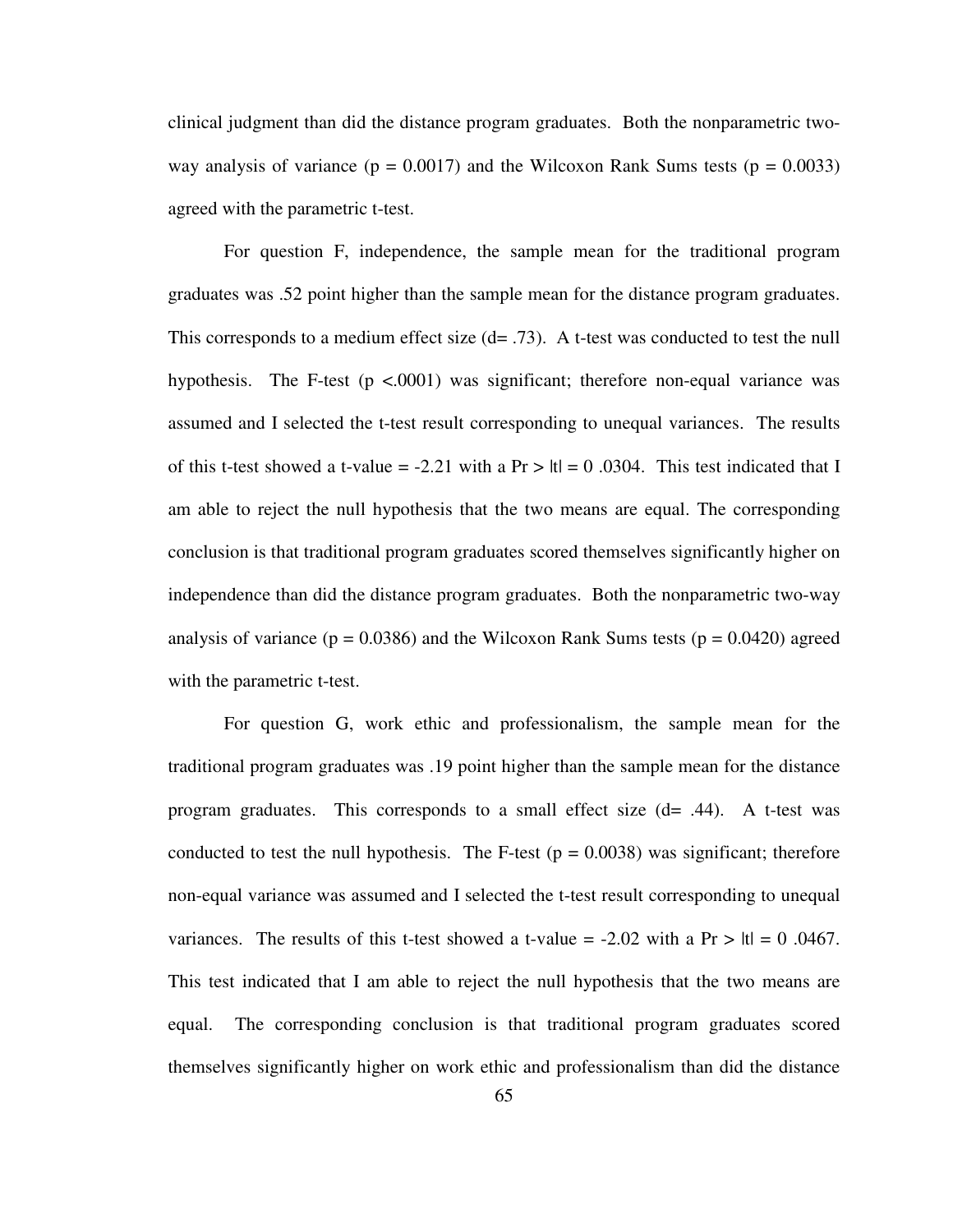program graduates. Both the nonparametric two-way analysis of variance  $(p = 0.0500)$ and the Wilcoxon Rank Sums tests ( $p = 0.0333$ ) agreed with the parametric t-test.

 In summary, results indicated the traditional program graduates rated their preparedness higher on the following competencies and areas of practice: 1) ability to communicate effectively, 2) ability to provide comprehensive nutrition care, 3) clinical judgment, 4) independence and work ethic, and 5) professionalism. There was no significant difference found on the questions concerning ability to counsel patients and ability to effectively manage foodservice systems. I speculated that no significant difference was found on ability to counsel patients due to the wording of the question. The term "counsel" denotes a higher-level skill for which many of the entry-level graduates may not have felt as well prepared. The meaning of the survey question was, in fact, ability to "educate" patients, which is more of an entry-level skill and one for which graduates may feel more competent. The finding of no significant difference regarding the ability to effectively manage foodservice systems was not surprising. Though CADE considers this to be an entry-level skill, it is very common for graduates to feel unprepared because foodservice is not a common interest in dietetics practice and it is a skill that takes a great deal of experience to acquire. Overall, the graduate survey results on perception of preparation for practice did not support equivalency between the two types of internships. Traditional internship graduates rated themselves significantly higher in most constructs of preparedness.

## *Research Question Three*

The survey entitled *Supervisor Survey on Preparedness for Practice* was used to answer the research question "Do supervisors of graduates of distance learning and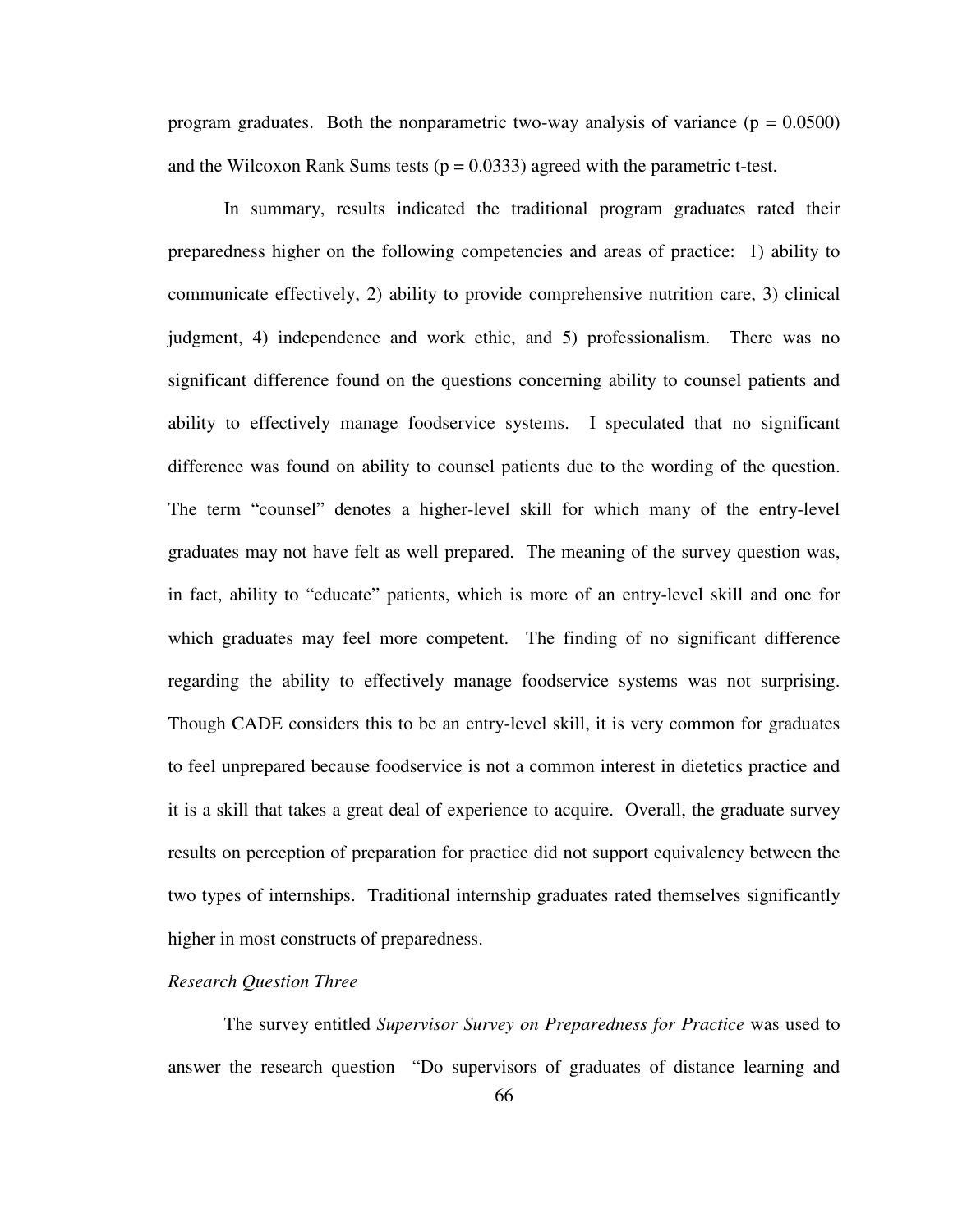traditional dietetic internships differ in their assessment of their preparation for practice?" The surveys asked supervisors to rank the perceived level of their employee's competence using a Likert scale of 1 to 5, with 1 representing poor and 5 representing excellent, on the following questions: question A - ability to communicate effectively and problem solve; question B - ability to provide comprehensive nutrition care in a variety of settings; question  $C$  - ability to counsel patients, individually and in groups; question D - ability to use techniques and tools to effectively manage foodservice systems; question E - clinical judgment; question F - independence and self-direction; and question G - work ethic and professionalism. The supervisors of graduates were their first employers after the internship. None of the supervisors worked with the graduates during the internship, only after they had completed their program and become registered dietitians.

Results of the survey questions are presented in Table 8. Overall, traditional supervisors ranked their employees significantly higher on their ability to communicate, ability to provide nutrition therapy, ability to counsel patients, ability to manage foodservice systems, clinical judgment, and independence. There was no significant difference on only one construct – work ethic and professionalism.

Student t-tests were conducted comparing survey question responses specifically for distance program supervisors versus traditional program supervisors to answer the research question. The same three assumptions for t-tests (independence, equal variance and normality) applied as discussed earlier. For question A, ability to communicate effectively and problem solve, the sample mean for the traditional supervisors was .67 point higher than the sample mean for the distance program graduates. This corresponds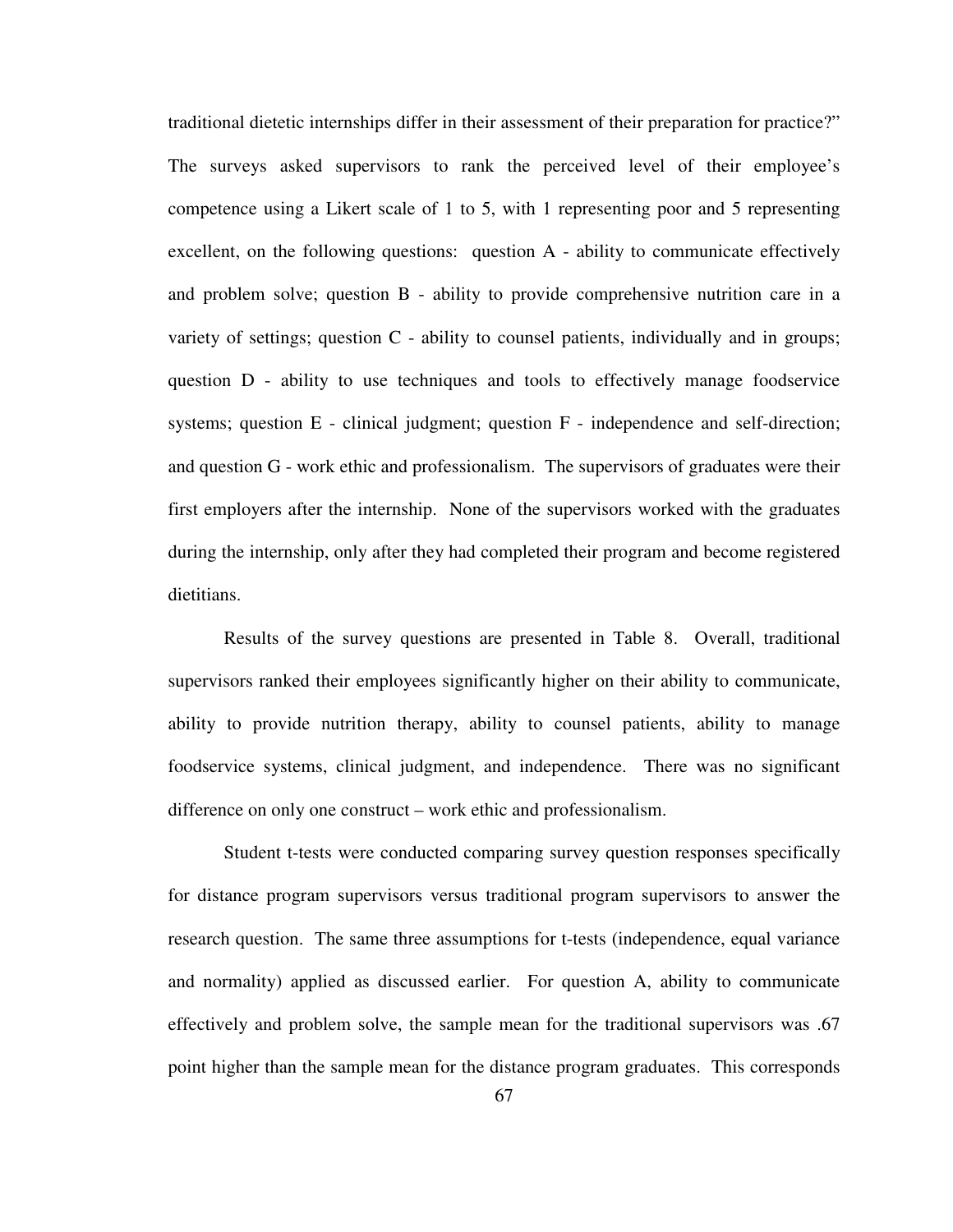to a large effect size  $(d = .96)$ . A t-test was conducted to test the null hypothesis. The Ftest ( $p = 0$  .0029) was significant; therefore non-equal variance was assumed and I selected the t-test result corresponding to unequal variances. The results of this t-test showed a t-value = -3.35 with a  $Pr > |t| = 0.0018$ . This test indicated that I am able to reject the null hypothesis that the two means are equal. The corresponding conclusion is that supervisors of traditional program graduates scored the graduates significantly higher on ability to communicate effectively and problem solve than did the supervisors of distance program graduates. Both the nonparametric two-way analysis of variance  $(p =$ 0.0035) and the Wilcoxon Rank Sums tests ( $p = 0.0084$ ) agreed with the parametric t-test.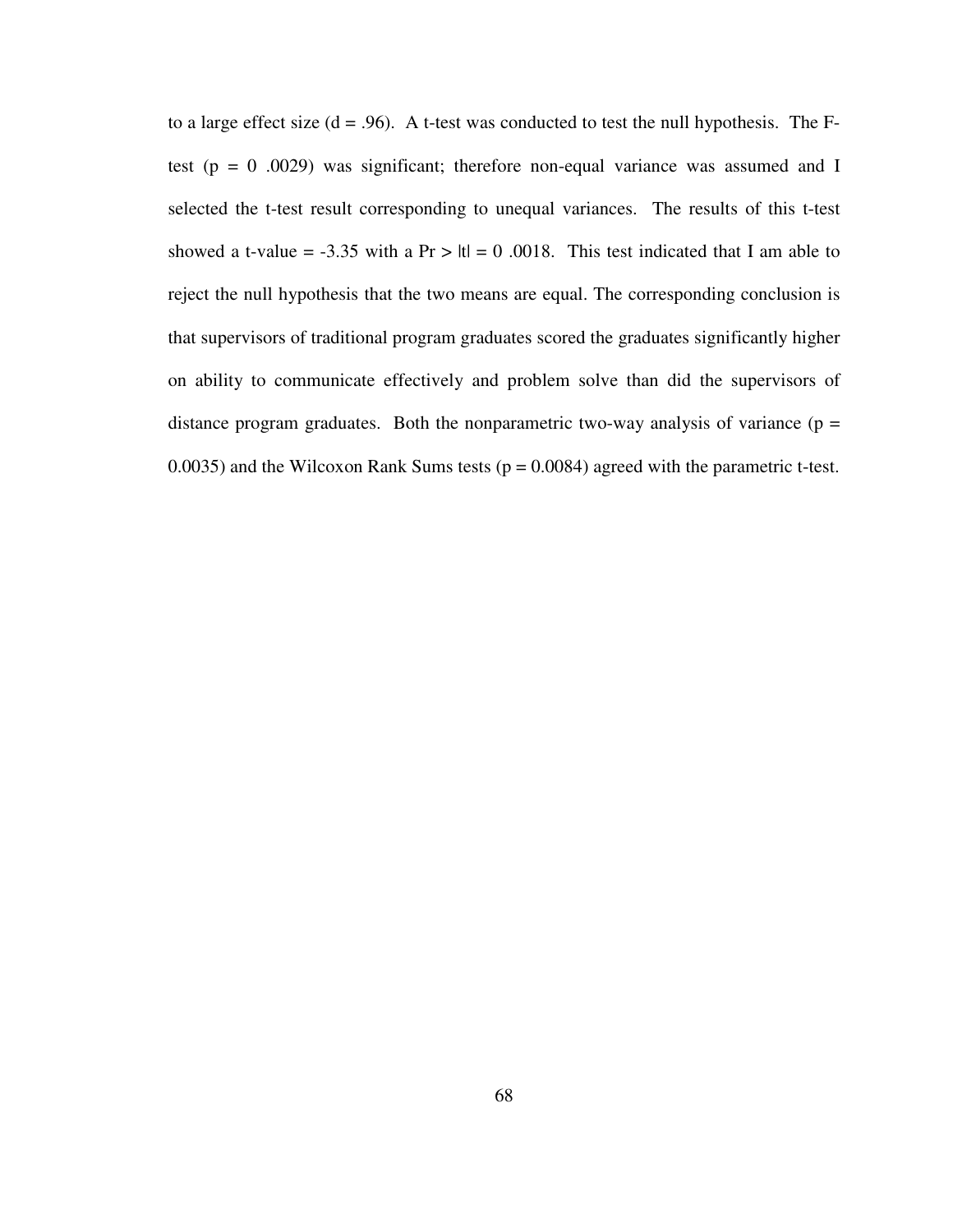Table 8.

| <i>Supervisors</i><br>Survey<br>Question       | $\mathbf N$        | Mean | Equality<br>of<br>Variance | $t-$<br>value | Pr >  t    | $2$ -way<br><b>ANOVA</b> | Wilcoxon   |
|------------------------------------------------|--------------------|------|----------------------------|---------------|------------|--------------------------|------------|
| QuestionA:                                     | 26 distance        | 3.72 | 0.0029                     | $-3.35$       | $0.0018*$  | $0.0035*$                | $0.0084*$  |
| Ability to<br>communicate                      | 20traditional      | 4.54 |                            |               |            |                          |            |
| QuestionB:                                     | 26 distance        | 3.58 | 0.0842                     | $-3.53$       | $0.001*$   | $0.001*$                 | $0.0015*$  |
| Ability to<br>provide<br>nutrition<br>therapy  | 20traditional      | 4.43 |                            |               |            |                          |            |
| QuestionC:                                     | 26 distance        | 3.60 | 0.1769                     | $-3.43$       | $0.0013*$  | $0.0013*$                | $0.0035*$  |
| Ability to<br>counsel<br>patients              | 20traditional      | 4.38 |                            |               |            |                          |            |
| QuestionD:                                     | 26 distance        | 3.15 | 0.0077                     | $-7.64$       | $< .0001*$ | $< .0001*$               | $< .0001*$ |
| Ability to<br>manage<br>foodservice<br>systems | 20traditional      | 4.61 |                            |               |            |                          |            |
| QuestionE:                                     | 26 distance        | 3.46 | 0.3248                     | $-3.41$       | $< .0014*$ | $0.0014*$                | $0.0023*$  |
| Clinical<br>judgment                           | 20traditional      | 4.28 |                            |               |            |                          |            |
| QuestionF:                                     | 26 distance        | 3.92 | < .0001                    | $-2.26$       | $0.0305*$  | $0.0477*$                | $0.0500*$  |
| Independence                                   | 20traditional 4.68 |      |                            |               |            |                          |            |
| QuestionG:                                     | 26 distance        | 4.51 | < .0001                    | $-1.32$       | 0.1970     | 0.2422                   | 0.2736     |
| Work ethic                                     | 20traditional      | 4.85 |                            |               |            |                          |            |

*Parametric t-test Results for Survey Results in Distance Supervisors versus Traditional Supervisors*

\*Indicates significance at the .05 level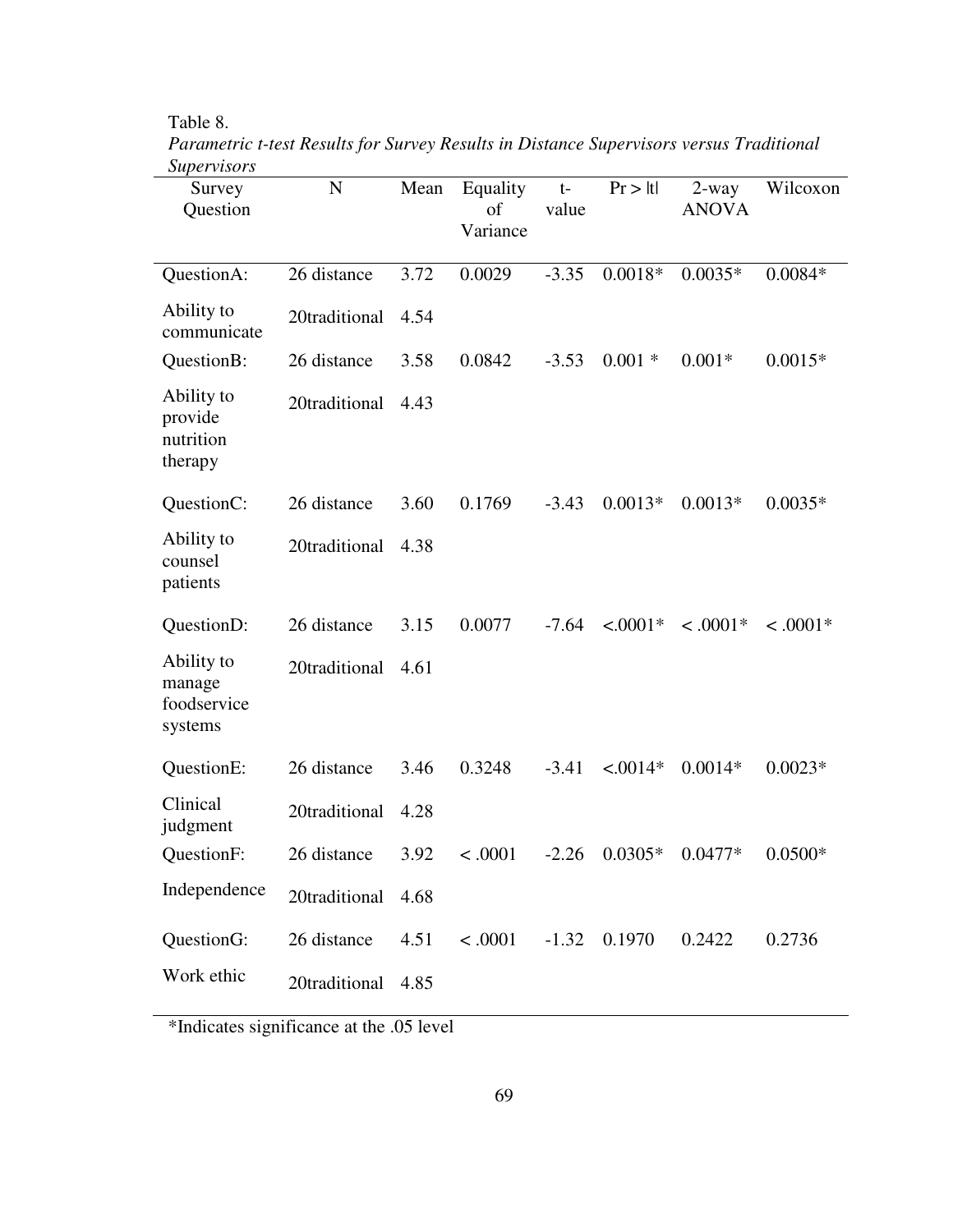For question B, ability to provide comprehensive nutrition care, the sample mean for the traditional supervisors was .78 point higher than the sample mean for the distance program graduates. This corresponds to a large effect size  $(d = 1.08)$ . A t-test was conducted to test the null hypothesis. The F-test  $(p = 0.0842)$  was not significant; therefore equal variance was assumed and I selected the t-test result corresponding to equal variances. The results of this t-test showed a t-value = -3.53 with a Pr  $> |t| = 0$ .0010. This test indicated that I am able to reject the null hypothesis that the two means are equal. The corresponding conclusion is that supervisors of traditional program graduates scored the graduates significantly higher on ability to provide comprehensive nutrition care than did the supervisors of distance program graduates. Both the nonparametric two-way analysis of variance  $(p = 0.0010)$  and the Wilcoxon Rank Sums tests ( $p = 0.0015$ ) agreed with the parametric t-test.

For question C, ability to counsel, the sample mean for the traditional supervisors was .73 point higher than the sample mean for the distance program graduates. This corresponds to a large effect size  $(d = 1.11)$ . A t-test was conducted to test the null hypothesis. The F-test ( $p = 0.1769$ ) was not significant; therefore equal variance was assumed and I selected the t-test result corresponding to equal variances. The results of this t-test showed a t-value = -3.43 with a  $Pr > |t| = 0.0013$ . This test indicated that I am able to reject the null hypothesis that the two means are equal. The corresponding conclusion is that supervisors of traditional program graduates scored the graduates significantly higher on ability to counsel than did the supervisors of distance program graduates. Both the nonparametric two-way analysis of variance  $(p = 0.0010)$  and the Wilcoxon Rank Sums tests ( $p = 0.0035$ ) agreed with the parametric t-test.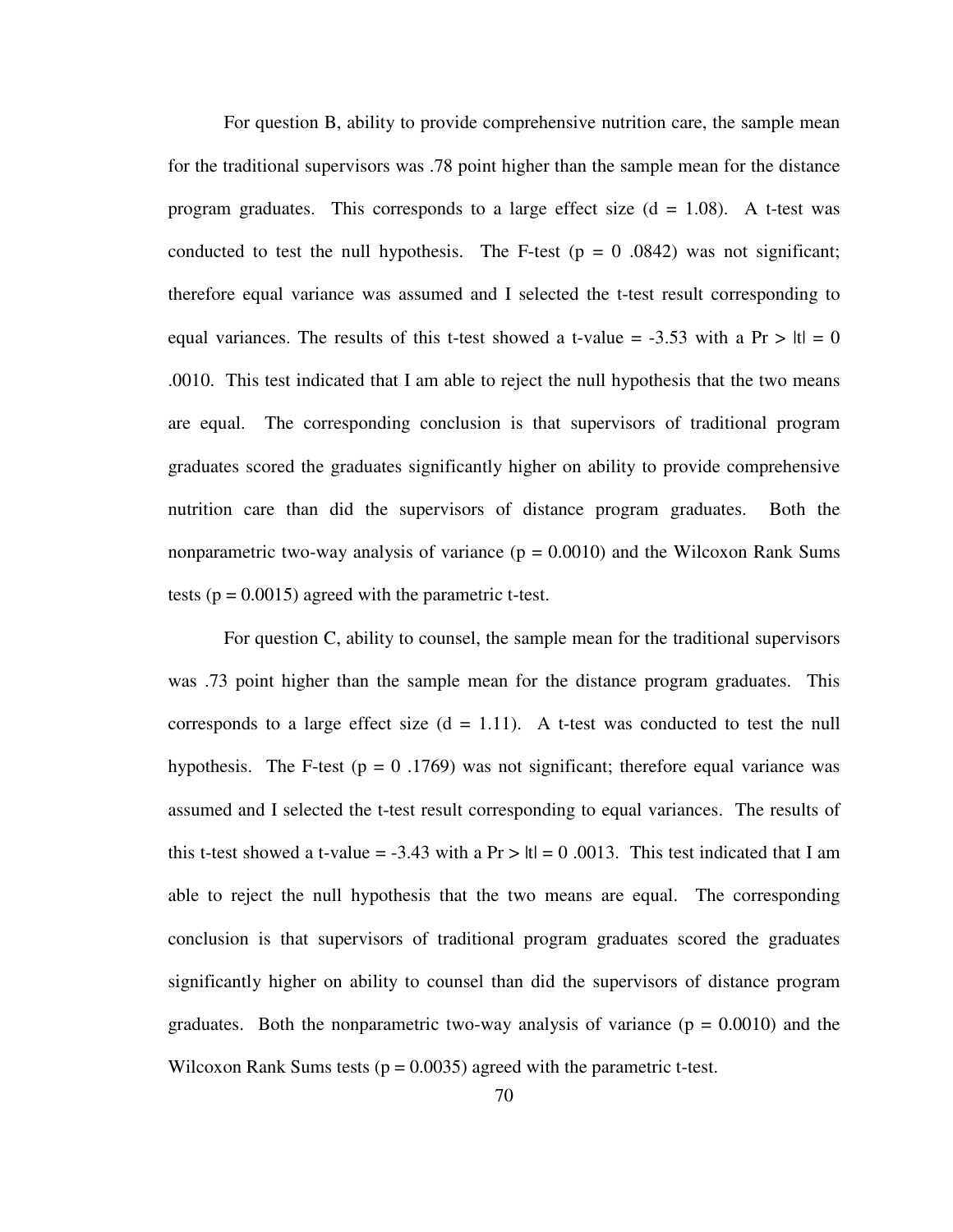For question D, ability to effectively manage foodservice systems, the sample mean for the traditional supervisors was 1.34 points higher than the sample mean for the distance program graduates. This corresponds to a large effect size  $(d = 2.19)$ . A t-test was conducted to test the null hypothesis. The F-test  $(p = 0.0077)$  was significant; therefore non-equal variance was assumed and I selected the t-test result corresponding to unequal variances. The results of this t-test showed a t-value = -7.64 with a Pr >  $|t|$  = <0.0001. This test indicated that I am able to reject the null hypothesis that the two means are equal. The corresponding conclusion is that supervisors of traditional program graduates scored the graduates significantly higher on ability to effectively manage foodservice systems than did the supervisors of distance program graduates. Both the nonparametric two-way analysis of variance  $(p < .0001)$  and the Wilcoxon Rank Sums tests (p < .0001) agreed with the parametric t-test.

For question E, clinical judgment, the sample mean for the traditional supervisors was .79 point higher than the sample mean for the distance program graduates. This corresponds to a large effect size  $(d = 1.06)$ . A t-test was conducted to test the null hypothesis. The F-test ( $p = 0.3248$ ) was not significant; therefore equal variance was assumed and I selected the t-test result corresponding to equal variances. The results of this t-test showed a t-value = -3.41 with a  $Pr > |t| = \langle .0014$ . This test indicated that I am able to reject the null hypothesis that the two means are equal. The corresponding conclusion is that supervisors of traditional program graduates scored the graduates significantly higher on clinical judgment than did the supervisors of distance program graduates. Both the nonparametric two-way analysis of variance  $(p = 0.0014)$  and the Wilcoxon Rank Sums tests ( $p = 0.0023$ ) agreed with the parametric t-test.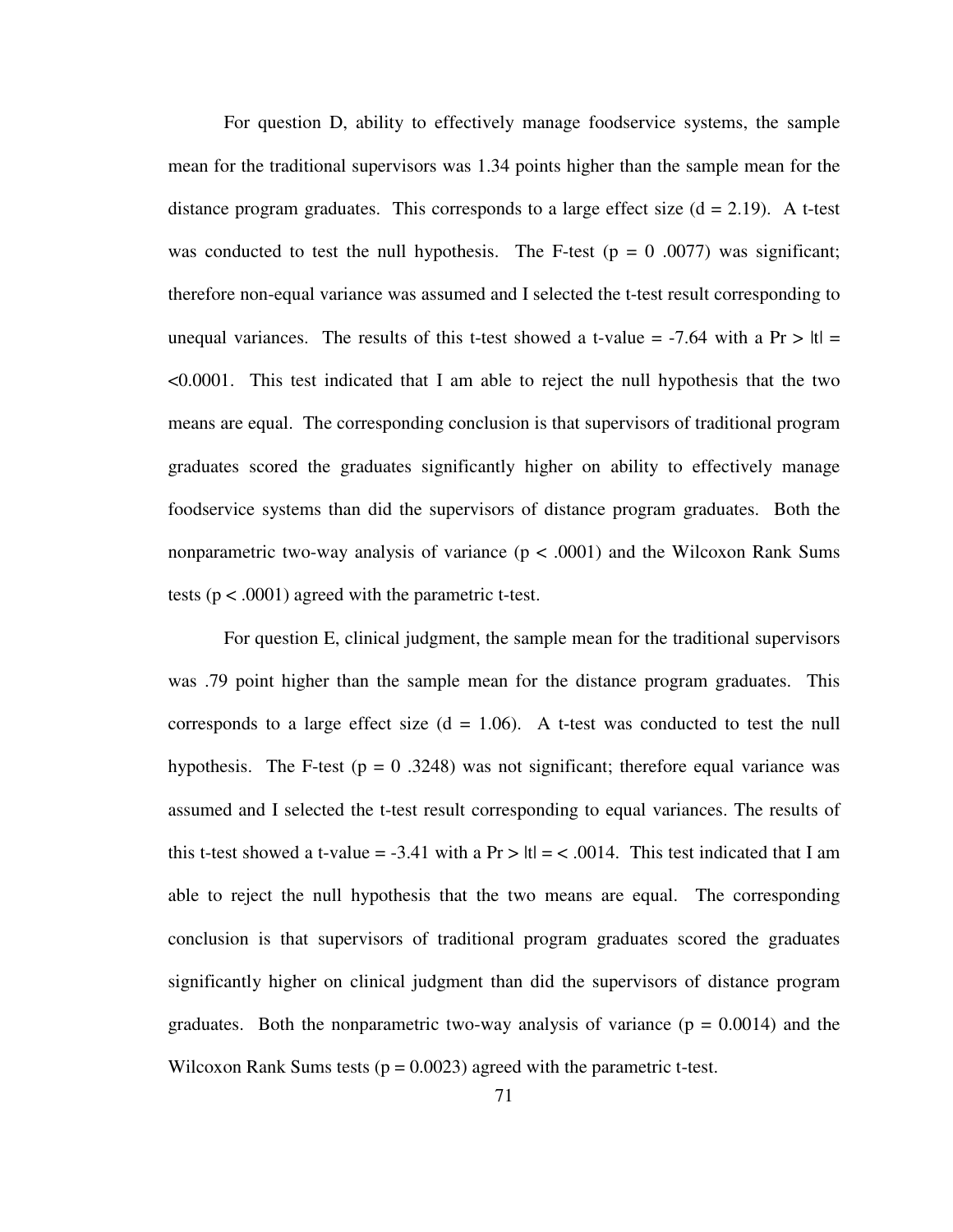For question F, independence, the sample mean for the traditional supervisors was .50 point higher than the sample mean for the distance program graduates. This corresponds to a medium effect size  $(d = .64)$ . A t-test was conducted to test the null hypothesis. The F-test  $(p < .0001)$  was significant; therefore non-equal variance was assumed and I selected the t-test result corresponding to unequal variances. The results of this t-test showed a t-value = -2.26 with a  $Pr > |t| = 0.0305$ . This test indicated that I am able to reject the null hypothesis that the two means are equal. The corresponding conclusion is that supervisors of traditional program graduates scored the graduates significantly higher on independence than did the supervisors of distance graduates. Both the nonparametric two-way analysis of variance ( $p = 0.0477$ ) and the program Wilcoxon Rank Sums tests ( $p = 0.0500$ ) agreed with the parametric t-test.

For question G, work ethic and professionalism, the sample mean for the traditional supervisors was .18 point higher than the sample mean for the distance program graduates. This corresponds to a small effect size  $(d = .37)$ . A t-test was conducted to test the null hypothesis. The F-test  $(p < .0001)$  was significant; therefore non-equal variance was assumed and I selected the t-test result corresponding to unequal variances. The results of this t-test showed a t-value =  $-1.32$  with a Pr  $> |t| = 0.1970$ . This test indicated that I am unable to reject the null hypothesis that the two means are equal. The corresponding conclusion is that supervisors of traditional program graduates did not score the graduates significantly higher on work ethic and professionalism than did the supervisors of distance program graduates. Both the nonparametric two-way analysis of variance ( $p = 0.2422$ ) and the Wilcoxon Rank Sums tests ( $p = 0.2736$ ) agreed with the parametric t-test.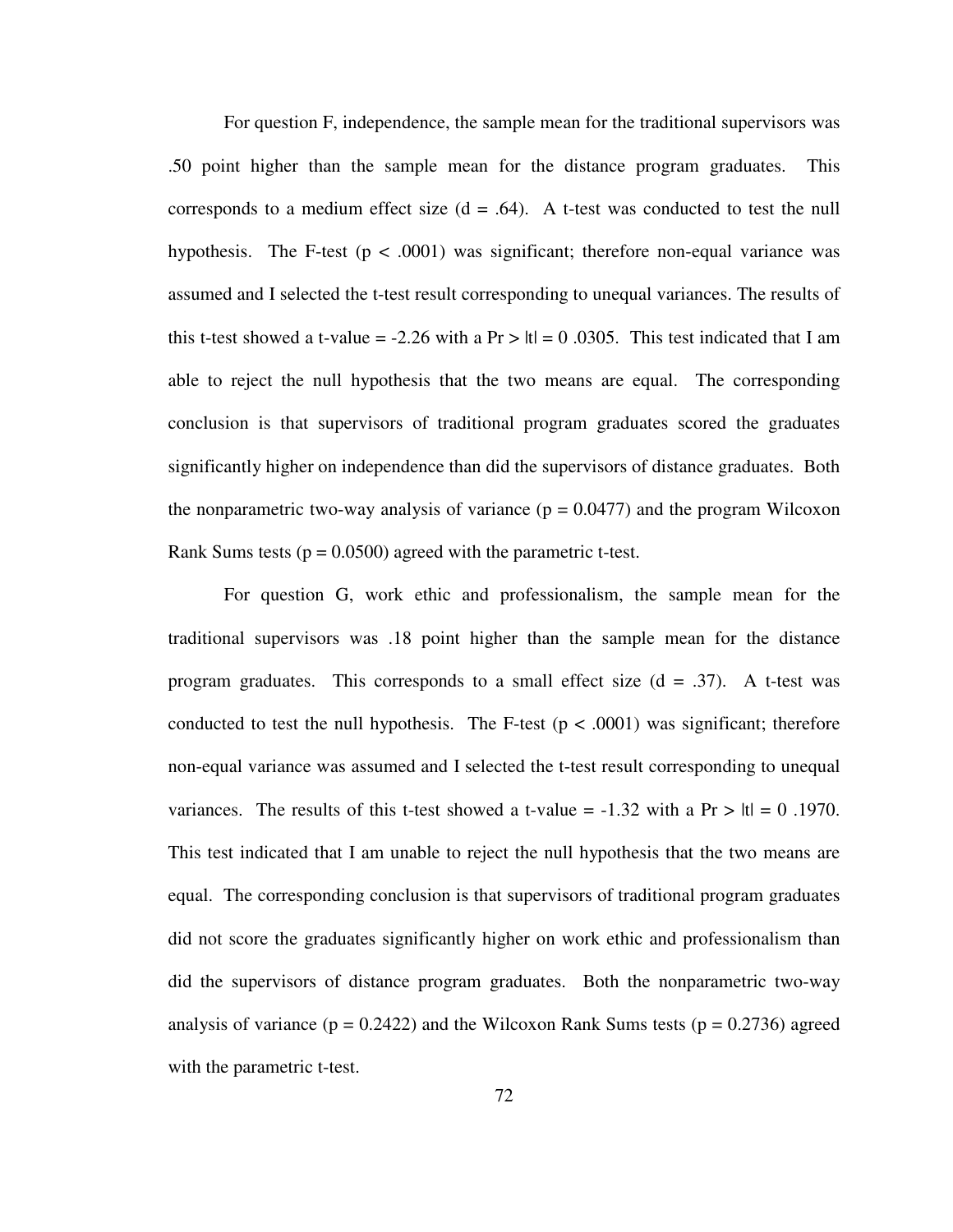In summary, results indicated the supervisors of traditional program graduates rated their employees higher on the following competencies and areas of practice: 1) ability to communicate effectively, 2) ability to provide comprehensive nutrition care, 3) ability to counsel patients, 4) ability to effectively manage foodservice systems, 5) clinical judgment, and 6) independence. There was no significant difference found on the question concerning work ethic and professionalism. I have speculated that no significant difference was found on work ethic and professionalism because these are attitudinal characteristics acquired from observation of preceptors rather than skills. It was somewhat surprising that the distance learning graduates did not score higher on the question regarding independence since the type of internship requires a significant amount of independence and autonomy. This lack of difference could be related to the difference in students' GPA. Overall, the employer survey on perception of preparation for practice did not support equivalency between the two types of internships. Supervisors of traditional internship graduates rated the graduates significantly higher in most constructs of preparedness.

## *Research Question Four*

The final research question was "How do graduates, their supervisors, and program directors of dietetic internships evaluate interns' curricular experience and preparation for practice?" To address this question, telephone interviews were conducted with graduates, their supervisors, and program directors of traditional and distance learning dietetic internships. A total of 43 interviews were completed: a) 10 traditional dietetic internship graduates; b) 11 distance learning dietetic internship graduates; c) 6 supervisors of traditional dietetic internship graduates; d) 10 supervisors of distance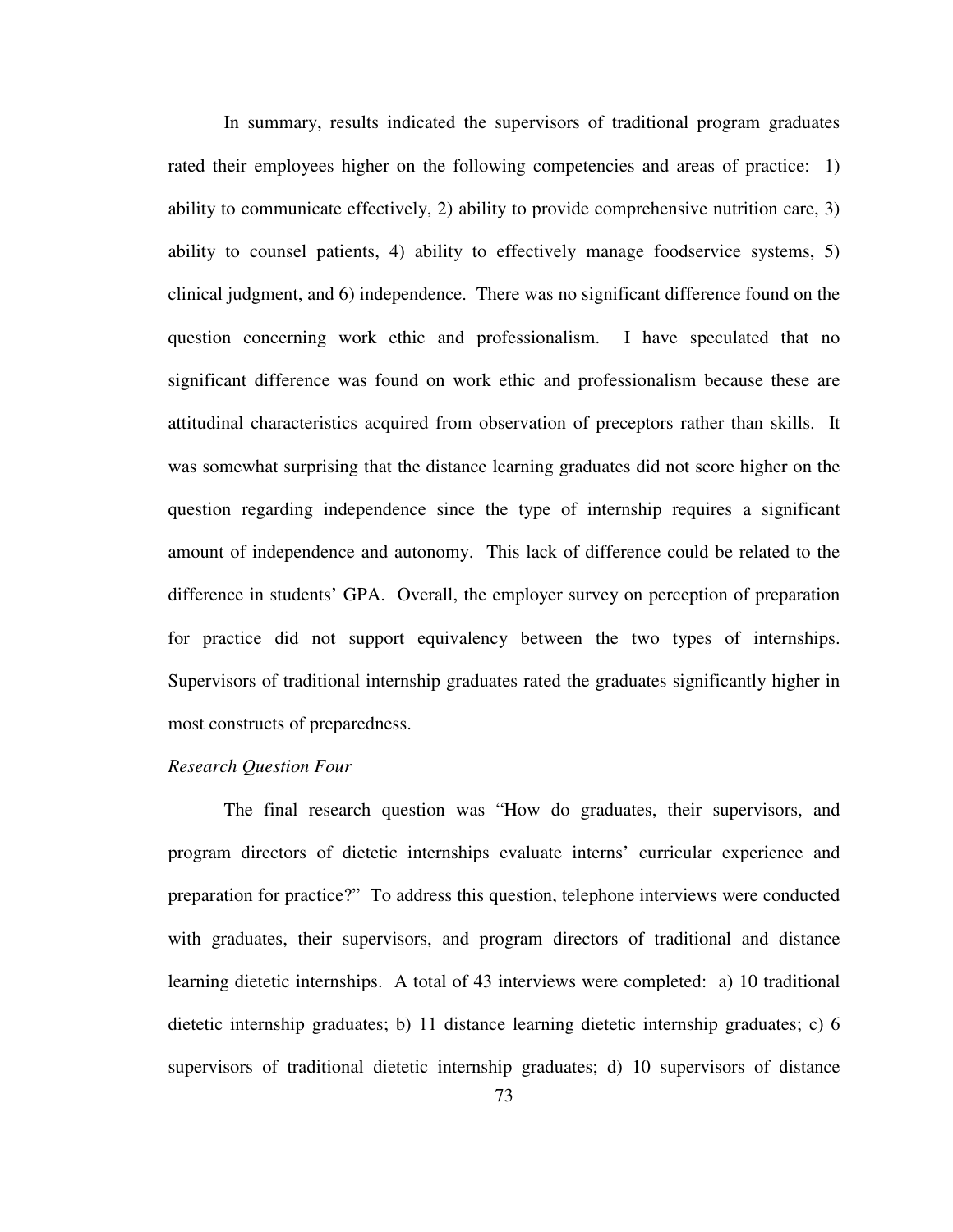learning dietetic internship graduates; e) 3 traditional dietetic internship program directors; and f) 3 distance learning dietetic internship program directors.

*Traditional and Distance Learning Graduate Interviews.* Twenty-one graduates participated in the interviews. There were a total of 11 questions asked during the graduate interview. The first question was "Why did you choose the dietetic internship program you attended?" The results are summarized in Table 9. When multiple reasons were cited, they were all coded. The reason for choosing the dietetic internship program cited most often by distance graduates was the location (7). As one distance learning graduate said, "I didn't have a choice, this was the only type of internship I could do." The reasons for choosing the dietetic internship program cited most often by traditional dietetic internship graduates were reputation (6) and location (6).

| <b>Distance Graduates</b> | <b>Traditional Graduates</b> |
|---------------------------|------------------------------|
|                           | $\theta$                     |
| 2                         | $\theta$                     |
| 7                         | 6                            |
| 1                         | $\overline{2}$               |
| $\Omega$                  | 6                            |
|                           |                              |
|                           |                              |

Table 9. *Graduate Interview Question #1*

The next question was "How well did the internship prepare you for your first job?" The results are summarized in Table 10. Distance graduates most often reported feeling "adequately prepared" for practice (5). Three distance graduates felt "well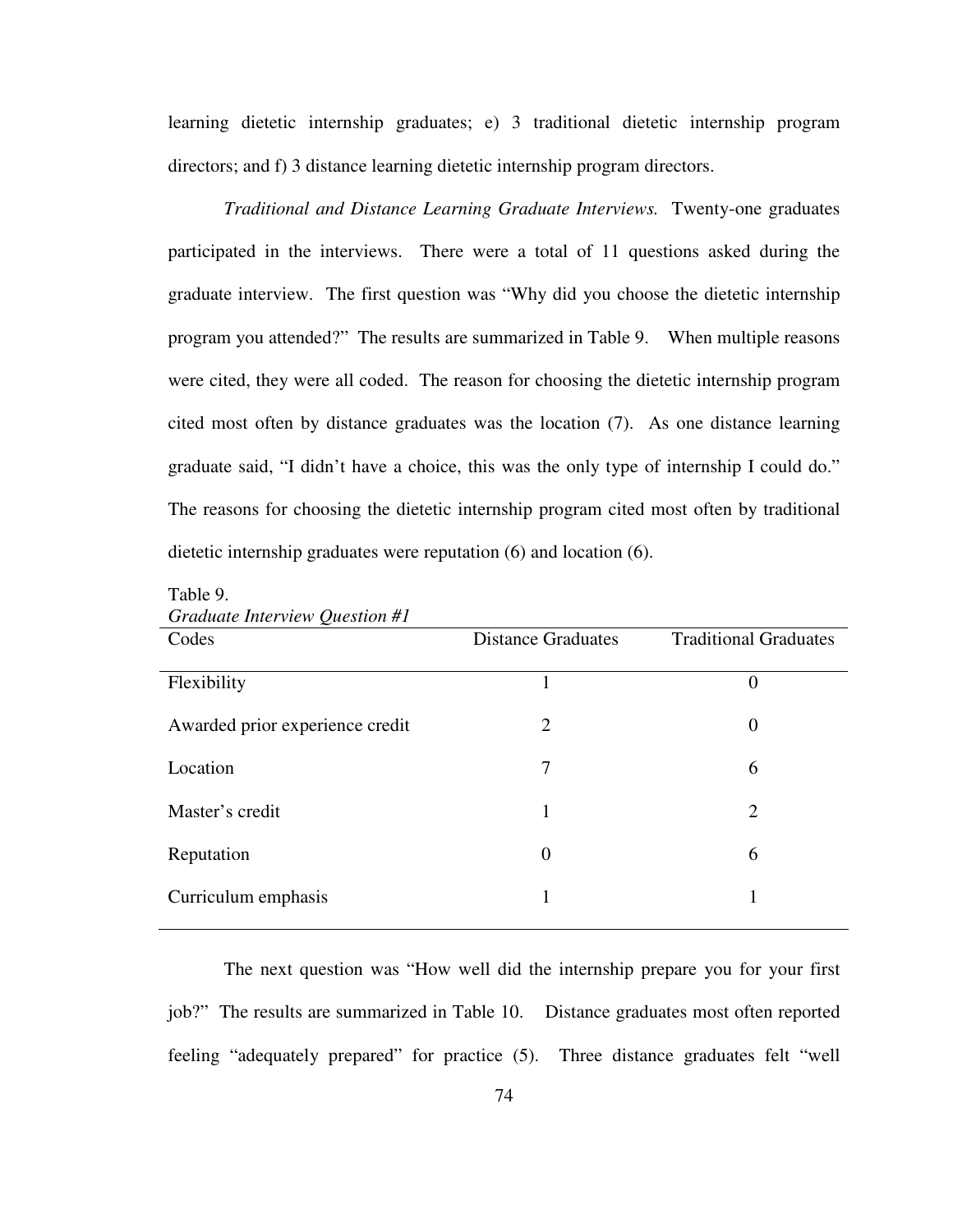prepared," while three distance graduates reported feeling "not prepared." Traditional graduates most often cited feeling "well prepared" for practice (7). Two traditional graduates felt "extremely prepared." One traditional graduate only felt "adequately prepared" and no traditional graduates reported feeling "not prepared."

| Graauate Interview Question #2 |                           |                              |
|--------------------------------|---------------------------|------------------------------|
| Codes                          | <b>Distance Graduates</b> | <b>Traditional Graduates</b> |
| <b>Extremely Prepared</b>      | 0                         | 2                            |
| <b>Well Prepared</b>           | 3                         | 7                            |
| <b>Adequately Prepared</b>     | 5                         |                              |
| Not Prepared                   | 3                         | $\theta$                     |

Table 10. *Graduate Interview Question #2* 

The next question was "What was your first job after the internship?" Graduates reported working in a variety of areas: clinical, specialty positions such as renal and intensive care, long-term care, community, administration, research, and other (private practice and grocery store consultant). The results are summarized in Table 11. Distance dietetic internship graduates most often reported working in clinical (4) and specialty positions (2), including renal and intensive care. Traditional dietetic internship graduates most often reported working in clinical (5) and long-term care (3) positions.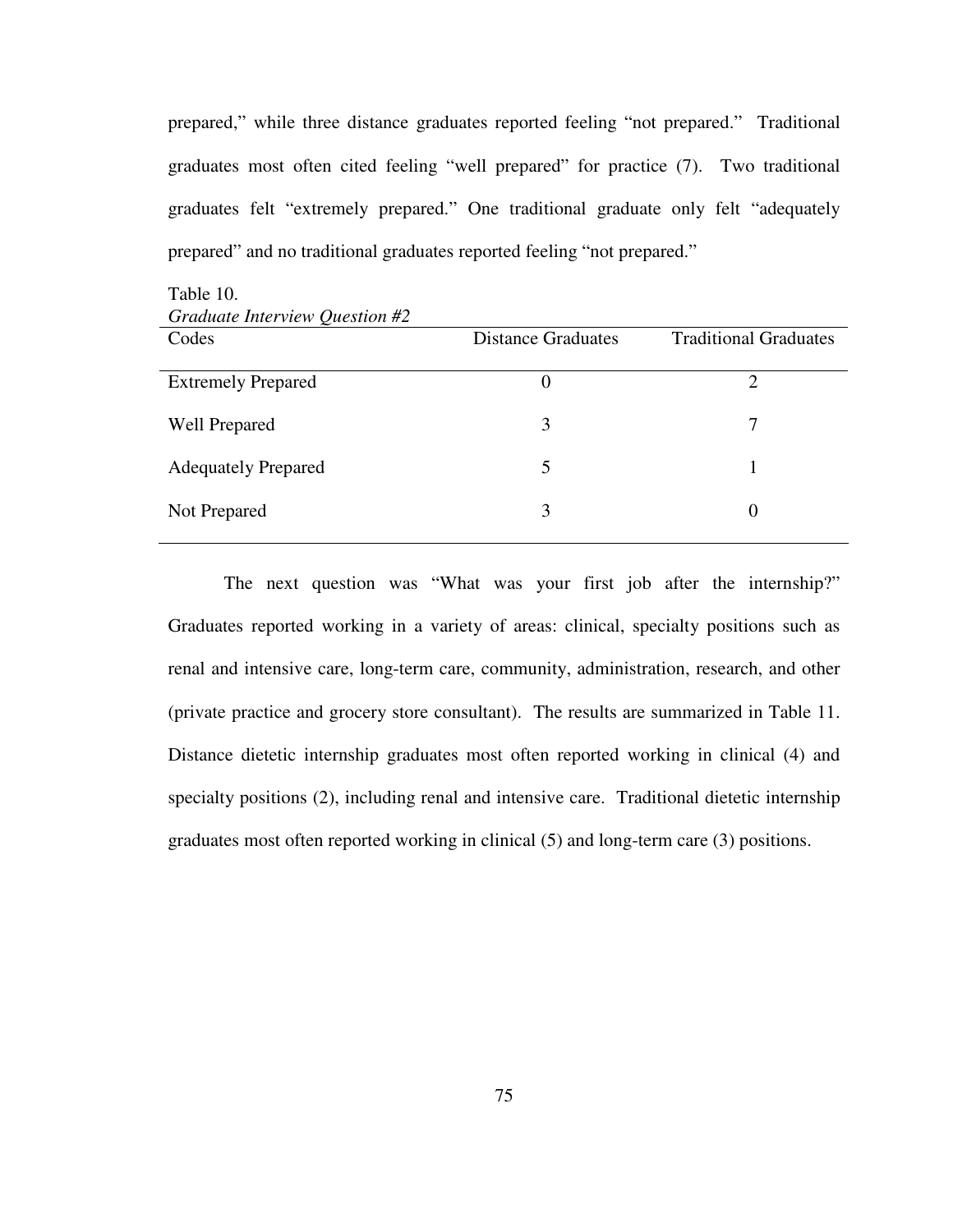| $S$ <i>cannone more view</i> $\chi$ <i>acsiton is</i><br>Codes | <b>Distance Graduates</b> | <b>Traditional Graduates</b> |
|----------------------------------------------------------------|---------------------------|------------------------------|
| Clinical                                                       | 4                         | 5                            |
| Specialty – renal, intensive care                              | 2                         | $\boldsymbol{0}$             |
| Long-term care                                                 | 1                         | 3                            |
| Community                                                      | 1                         | $\theta$                     |
| Administrative                                                 | 1                         |                              |
| Research                                                       | 1                         | $\theta$                     |
| Other                                                          |                           |                              |

Table 11. *Graduate Interview Question #3* 

The next question was "What do you see as the program's strengths?" The results are summarized in Table 12. When multiple reasons were cited, they were all coded. Supportive  $\&$  responsive faculty (8), flexibility (6), and organization (4) were the strengths most often reported by distance graduates. Variety of experiences (5), supportive  $\&$  responsive faculty (4), preceptors (3), and thorough preparation (3) were the strengths most often reported by traditional graduates.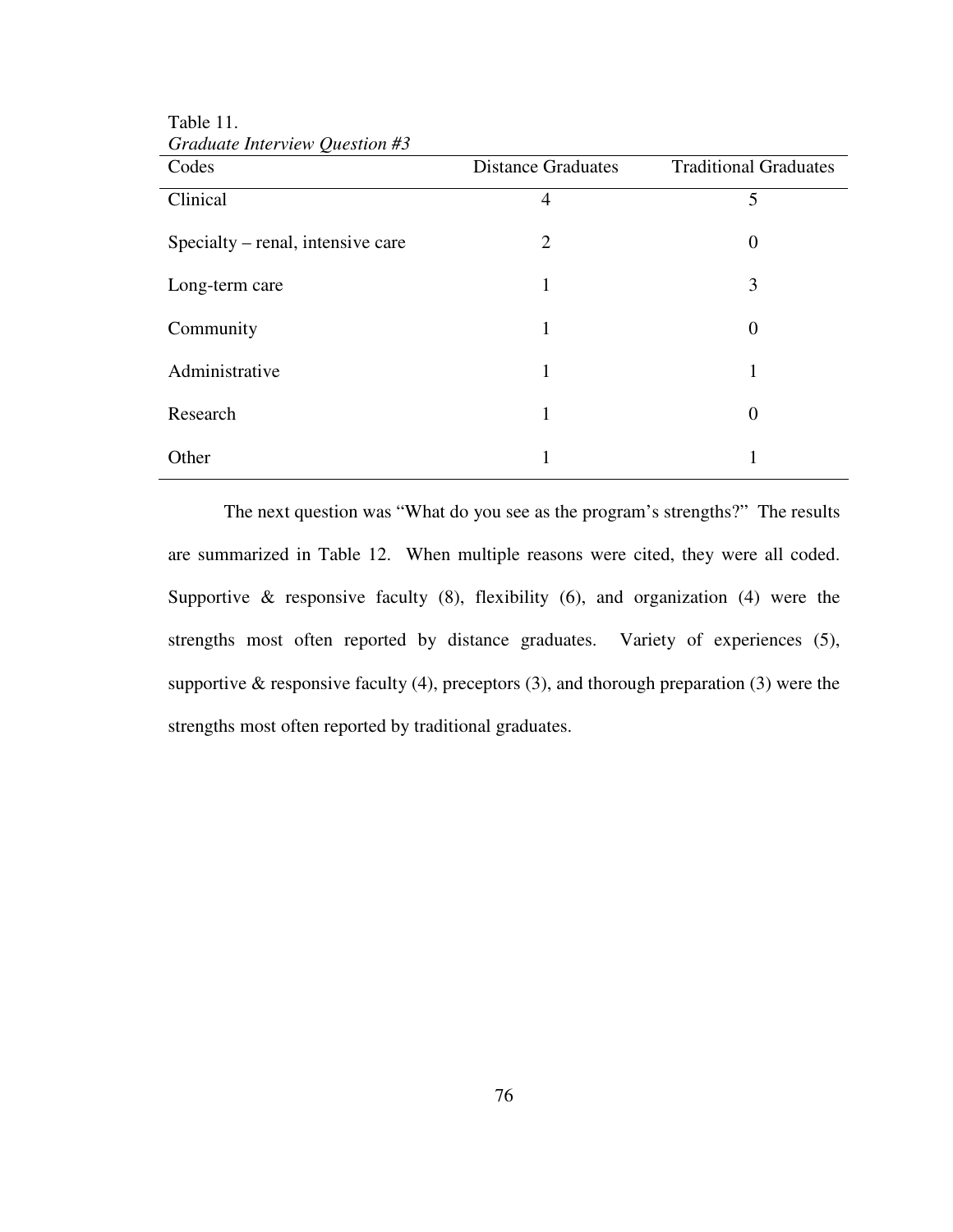| .<br>Codes                         | <b>Distance Graduates</b> | <b>Traditional Graduates</b> |
|------------------------------------|---------------------------|------------------------------|
| Thorough Preparation               | $\overline{0}$            | 3                            |
| Variety of experiences             | 1                         | 5                            |
| Flexibility                        | 6                         | $\theta$                     |
| Learner-driven                     | 1                         | $\Omega$                     |
| Organized                          | $\overline{4}$            | $\overline{0}$               |
| Supportive & Responsive<br>Faculty | 8                         | 4                            |
| Didactic curriculum                | $\overline{2}$            | $\overline{0}$               |
| Preceptors                         | 1                         | 3                            |
| Emphasis                           | $\boldsymbol{0}$          | 1                            |

Table 12. *Graduate Interview Question #4* 

The next question was "What do you see as the program's weaknesses?" The results are summarized in Table 8. When multiple reasons were cited, they were all coded. Weaknesses most often reported by distance graduates were: need for prior work experience (3), need for motivation/initiative (3), expensive (3), lack of communication & support (2), preceptors (2), and lack of collaboration/interaction (2). Weaknesses reported by traditional graduates were the need for specialty training (4), which included pediatrics and eating disorders, and curriculum (2). Two traditional graduates reported "no weaknesses."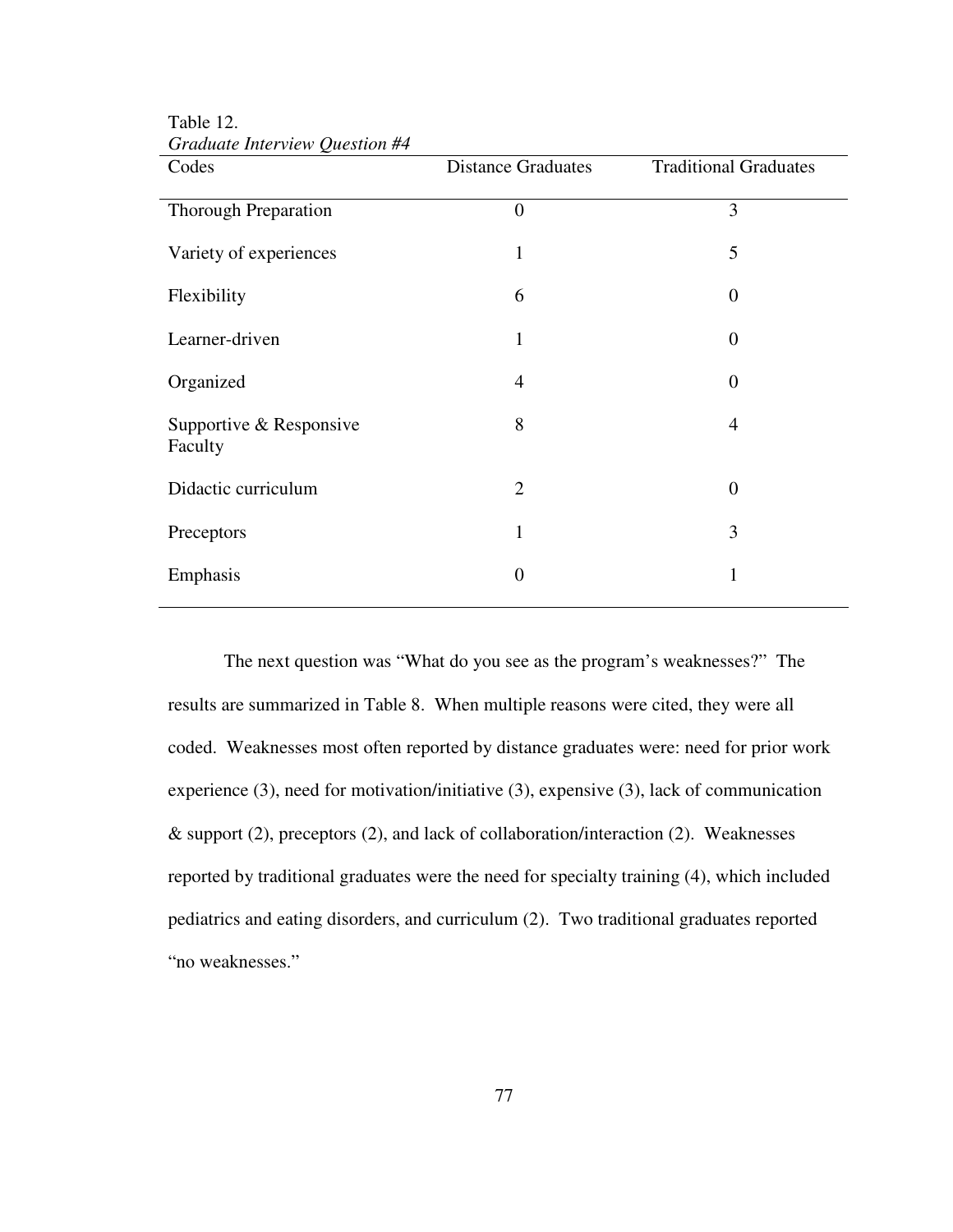Table 13*. Graduate Interview Question #5* 

| Codes                              | <b>Distance Graduates</b> | <b>Traditional Graduates</b> |
|------------------------------------|---------------------------|------------------------------|
| Lack of communication & support    | $\overline{2}$            | $\theta$                     |
| Didactic Curriculum                | 3                         | $\overline{2}$               |
| Intern needs prior experience      | 1                         | $\Omega$                     |
| Intern needs motivation/initiative | 3                         | $\theta$                     |
| Expensive                          | 3                         | 1                            |
| Preceptors                         | $\overline{2}$            | $\overline{0}$               |
| Lack of interaction/collaboration  | $\overline{2}$            | $\Omega$                     |
| Need more specialties              | $\overline{0}$            | 4                            |
| Too long                           | $\overline{0}$            | 1                            |
| No master's credit                 | $\overline{0}$            | 1                            |
| None                               | $\boldsymbol{0}$          | 2                            |
|                                    |                           |                              |

The next question was "How do you rate your clinical judgment?" The results ranged from excellent to good, fair or poor and are summarized in Table 14. Distance graduates most often reported having good (5) or fair (5) clinical judgment. Traditional graduates most often reported having excellent (6) or good clinical judgment (4).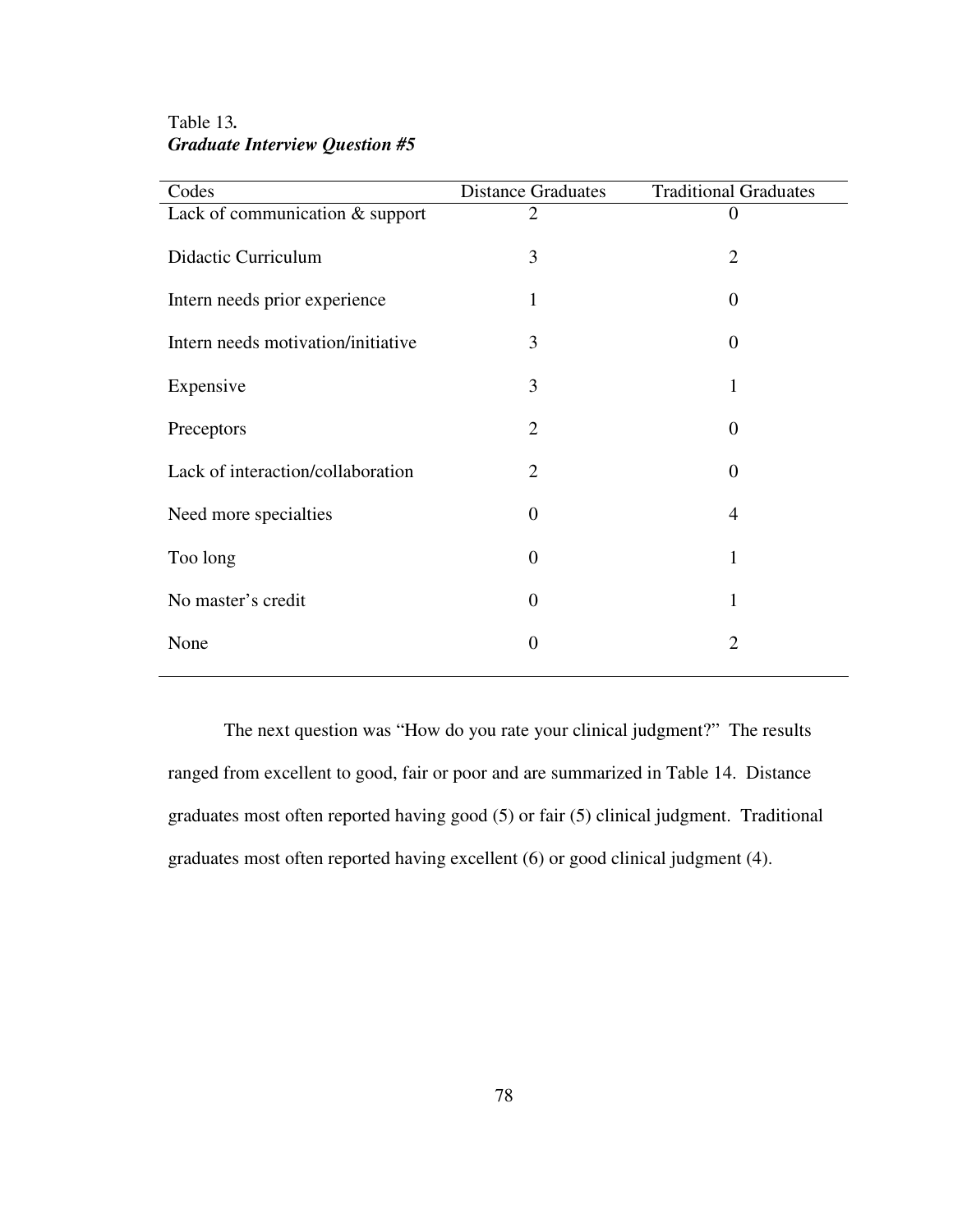| Graduate Interview Question #6 |          |                |
|--------------------------------|----------|----------------|
| Codes                          | Distance | Traditional    |
| Excellent                      | $\theta$ | 6              |
| Good                           | 5        | 4              |
| Fair                           | 5        | $\overline{0}$ |
| Poor                           |          | $\theta$       |

Question seven was "Would you recommend this internship program?" The answers were yes/no and are presented in Table 15. All (11) distance graduates said they recommend their internship program, but 9 of 11 recommended with certain conditions, such as an experienced, mature, disciplined, or assertive learner. As one distance graduate said, "These programs are not for traditional students who need a lot of structure. You have to have experience and be very assertive." All (10) traditional graduates said they would recommend their internship program, none with conditions.

| Graduate Interview Question #7 |                           |                              |  |
|--------------------------------|---------------------------|------------------------------|--|
| Codes                          | <b>Distance Graduates</b> | <b>Traditional Graduates</b> |  |
|                                |                           |                              |  |
| Yes                            |                           | 10                           |  |
|                                |                           |                              |  |
| N <sub>0</sub>                 |                           |                              |  |
|                                |                           |                              |  |

*Graduate Interview Question #7* 

Table 15.

Table 14.

Question eight was "Did you experience any technical or logistical problems during the internship?" The answers were yes/no and are presented in Table 16. Five distance graduates reported difficulties that included securing practice sites and non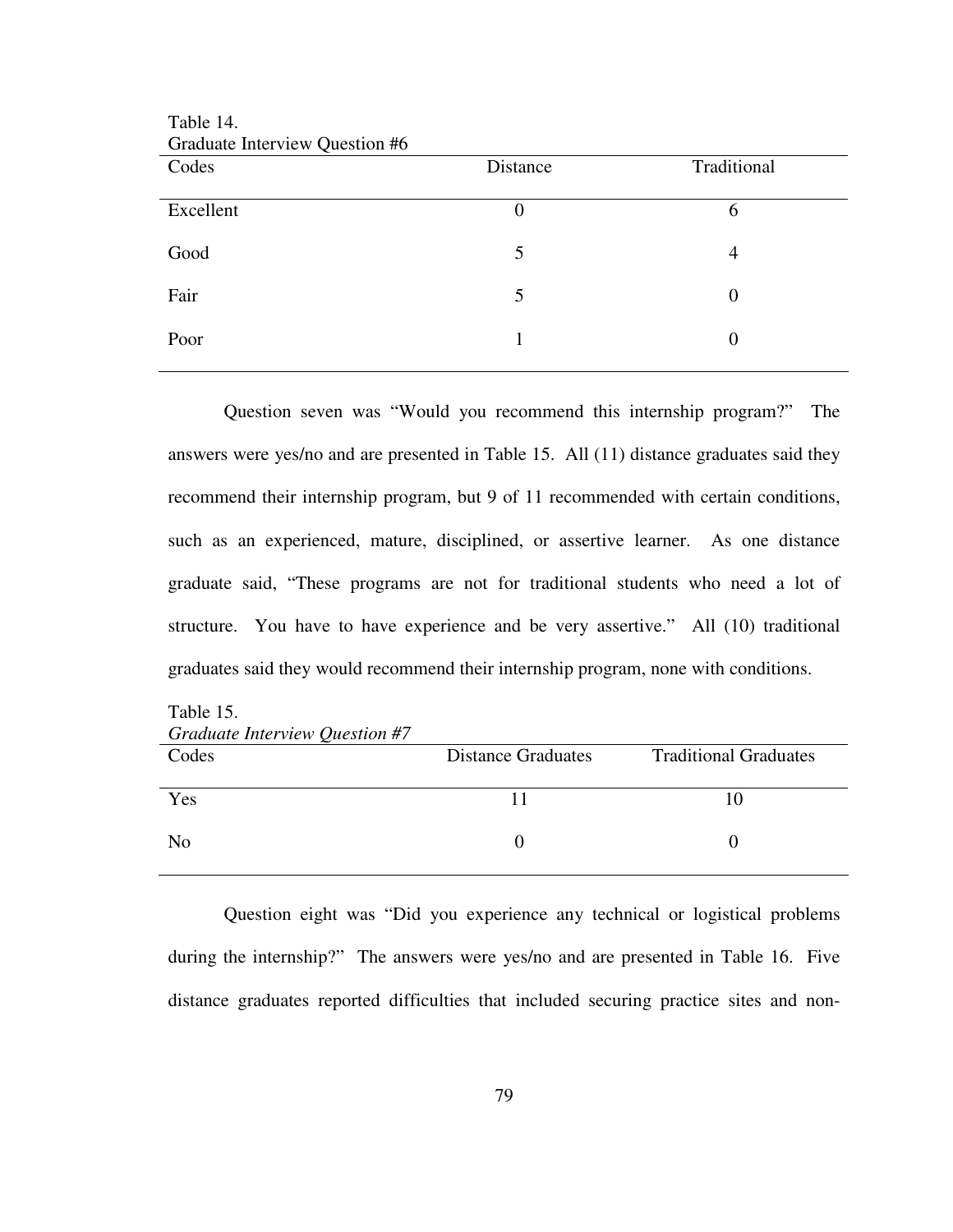functioning discussion boards. The other distance graduates (6) did not experience problems. None of ten the traditional graduates reported problems.

| Table 16.<br>Graduate Interview Question #8 |                           |                              |
|---------------------------------------------|---------------------------|------------------------------|
| Codes                                       | <b>Distance Graduates</b> | <b>Traditional Graduates</b> |
| Yes                                         |                           |                              |
| N <sub>0</sub>                              | h                         | 10                           |

The next question was "Do you feel you had a comparable preparation to other entry-level dietitians?" The answers ranged from "above average preparation", "comparable preparation", "less prepared" to "not prepared" and are summarized in Table 17. Distance graduates most often reported "comparable preparation" (5) or "less prepared" (5). Traditional graduates most often reported "above average preparation" (7) or "comparable preparation" (3).

| Craquate HItel VIEW QUESTION #7 |          |             |
|---------------------------------|----------|-------------|
| Codes                           | Distance | Traditional |
|                                 |          |             |
| Above Average Preparation       |          |             |
|                                 |          |             |
| Comparable Preparation          |          | 3           |
|                                 |          |             |
| <b>Less Prepared</b>            |          | $\theta$    |
|                                 |          |             |
| Not Prepared                    |          | $\Omega$    |
|                                 |          |             |
|                                 |          |             |

Table 17. Graduate Interview Question #9

 The next question was "Did you feel competent to practice?" The answers were once again yes/no and are presented in Table 18. Nine distance graduates reported feeling "competent" to practice, while only 2 graduates reported feeling "not competent"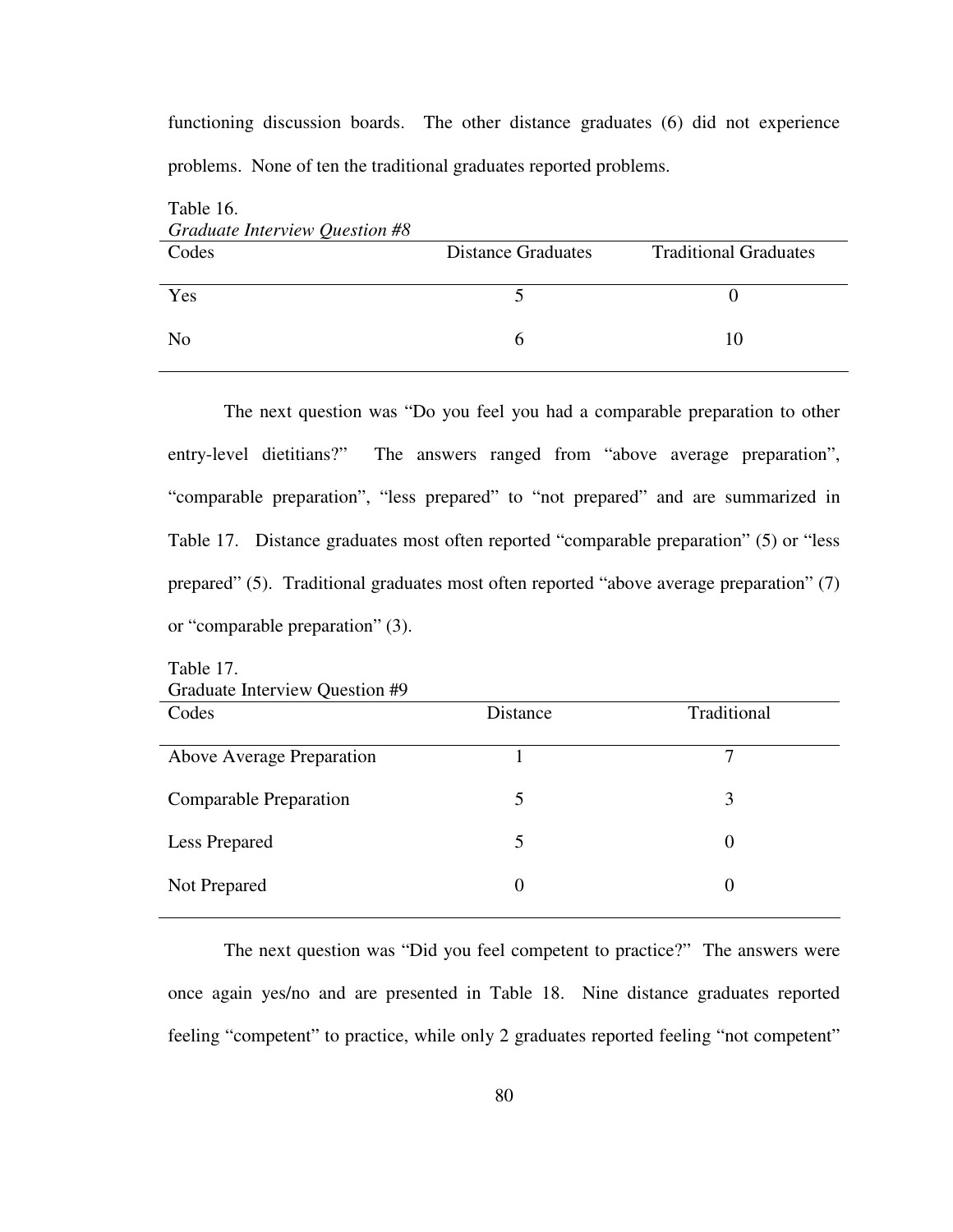to practice. All 10 traditional graduates reported feeling "competent" to practice. Knowing the subject of the research, one of the traditional graduates said "I don't feel I would have been successful without such a structured environment."

| Table 18.                       |          |             |  |  |
|---------------------------------|----------|-------------|--|--|
| Graduate Interview Question #10 |          |             |  |  |
| Codes                           | Distance | Traditional |  |  |
|                                 |          |             |  |  |
| Competent                       |          | 10          |  |  |
|                                 |          |             |  |  |
| Not Competent                   |          |             |  |  |
|                                 |          |             |  |  |

The final question was "Did you feel prepared for the registration exam?" The answers were yes/no and are presented in Table 19. Ten of eleven distance graduates felt prepared for the exam; while only 1 distance graduate reported feeling unprepared for the exam. All 10 of the traditional graduates felt prepared for the registration exam.

| Table 19.                       |          |                   |
|---------------------------------|----------|-------------------|
| Graduate Interview Question #11 |          |                   |
| Codes                           | Distance | Traditional       |
|                                 |          |                   |
| Yes                             | 10       | 10                |
|                                 |          |                   |
| N <sub>o</sub>                  |          | $\mathbf{\Omega}$ |
|                                 |          |                   |

In summary, interviews with graduates revealed several themes. The first theme concerned the reason for selecting the internship program. Distance graduates chose their internship based on location. Many of the distance graduates were older and had family commitments that prohibited them from relocating. Traditional graduates also chose their internship program based on location, but more for location familiarity rather than family commitments. Another reason traditional graduates chose their internship is reputation of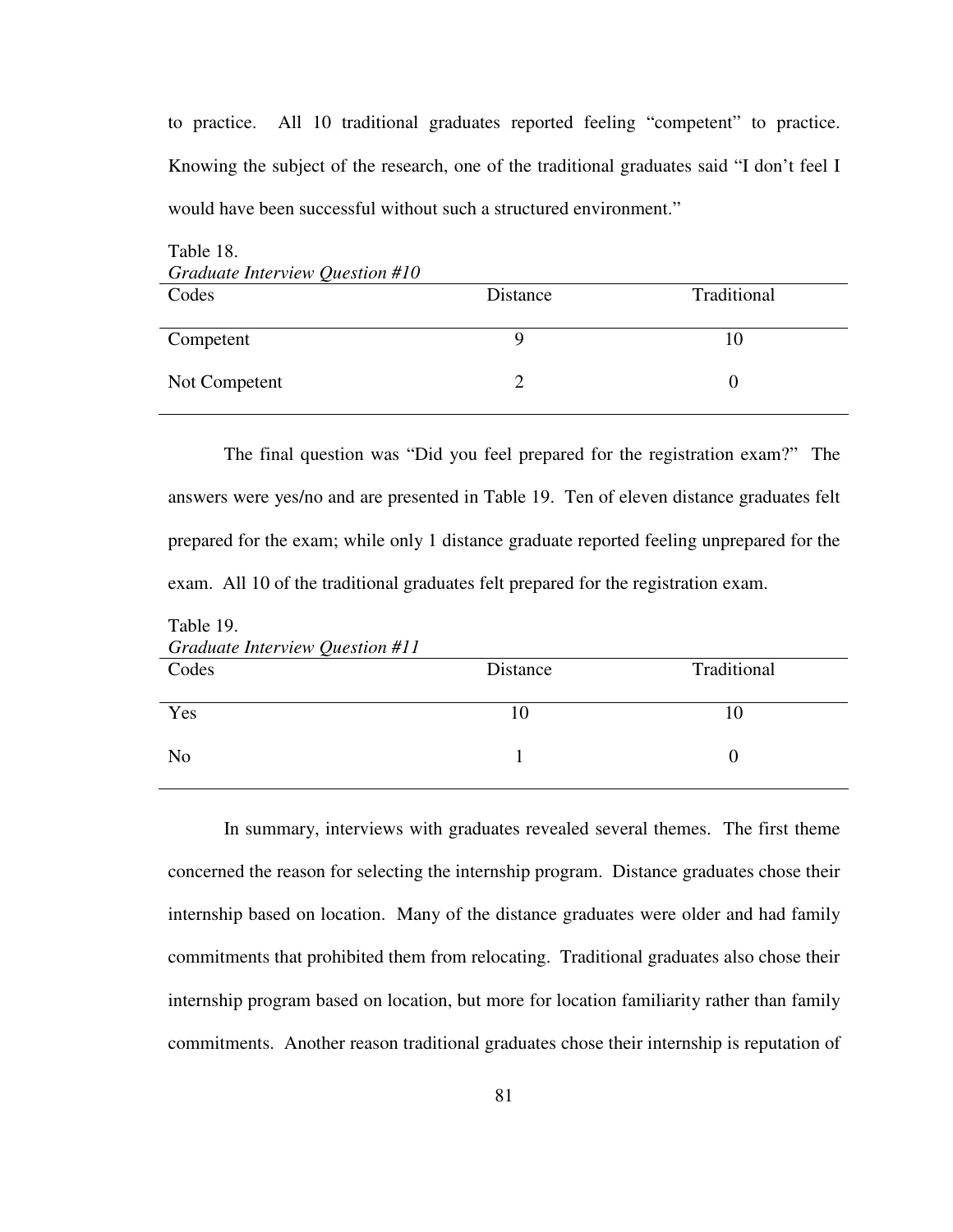the program. A second theme concerned practice area. Most of the graduates are working in clinical nutrition areas. More distance graduates, however, are working in specialty positions, which may contribute to their feelings of being less prepared for practice. The next theme was how prepared for practice graduates felt. All graduates felt prepared for practice but traditional graduates generally reported feeling more prepared. Most graduates felt their clinical judgment was adequate but traditional graduates typically rated their judgment at a higher level. All graduates felt competent for practice and prepared to take the registration exam for dietitians. However, distance graduates felt less prepared than other entry-level practitioners and traditional graduates felt better prepared than other entry-level practitioners. The distance graduates feelings of being less prepared and competent may be influenced a lack of confidence from their selfperception as older students. The fourth theme related to strengths and weaknesses of the program. Both groups of graduates reported supportive and responsive faculty as a strength of the program. Distance graduates also felt the flexibility of the program was a strength. Several distance graduates actually said it was the flexibility of the program that allowed them to complete an internship. Traditional graduates felt the variety of experiences was an additional strength of the program. There were no commonalities in program weaknesses. Distance graduates reported many more program weaknesses. The weaknesses were related to: 1) the nature of distance learning, such as need for learner initiative, lack of communication, and lack of interaction; and 2) the newness of the programs (7 years average), such as the curriculum and preceptors. Most traditional graduates reported no weaknesses, which may be related to the fact that most of the traditional programs were well established (18 years average). The one weakness voiced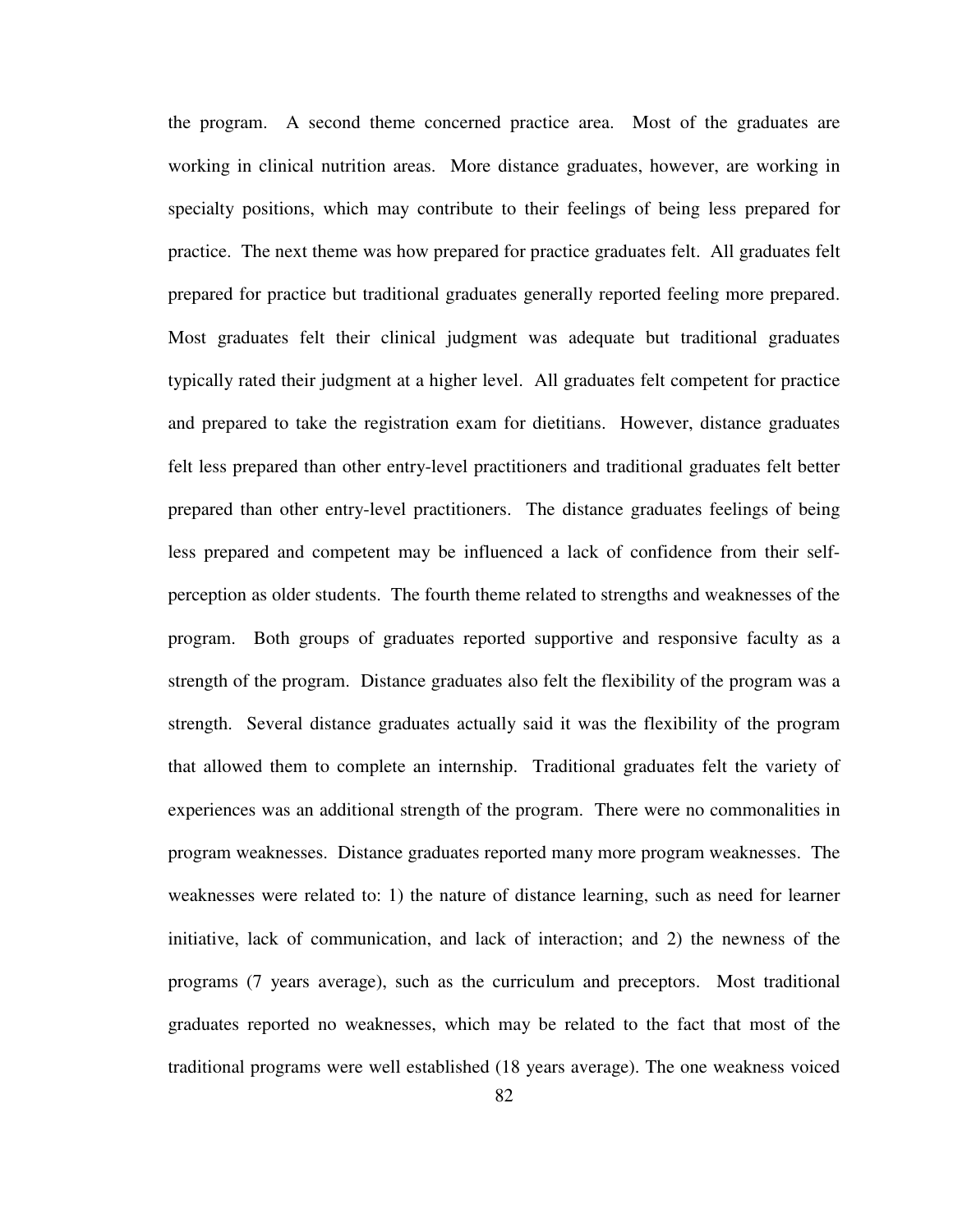by the traditional students is the desire for specialty training, which is not an entry-level skill. The final theme concerned recommendation of the internship program. All graduates recommended their programs, but distance graduates recommended their programs for only certain types of learners – more self-directed, experienced learners. In fact, many distance graduates felt that traditional dietetic students might actually be at a disadvantage in the distance environment. Some traditional graduates actually said they didn't feel they would have been successful in a distance internship. Overall, the interviews with graduates indicate that all graduates feel prepared and competent for practice but traditional graduates seem to feel better prepared for practice.

*Traditional and Distance Learning Program Directors Interviews.* Six program directors participated in the interviews – 3 from traditional programs and 3 from distance learning programs. A total of nine questions were posed to the traditional and distance learning program directors during the interviews. The first question was "How competent/ prepared are your graduates?" Results ranged from "well prepared" to "prepared" and are presented in Table 20. Distance program directors felt their graduates were either "well prepared' (1) or "prepared" (2). Traditional program directors also felt their graduates were either "well prepared" (2) or "prepared" (1).

| <b>Program Directors Interview Question #1</b> |          |             |
|------------------------------------------------|----------|-------------|
| Codes                                          | Distance | Traditional |
| <b>Well Prepared</b>                           |          |             |
| Prepared                                       |          |             |

| Table 20.                                      |  |  |
|------------------------------------------------|--|--|
| <b>Program Directors Interview Question #1</b> |  |  |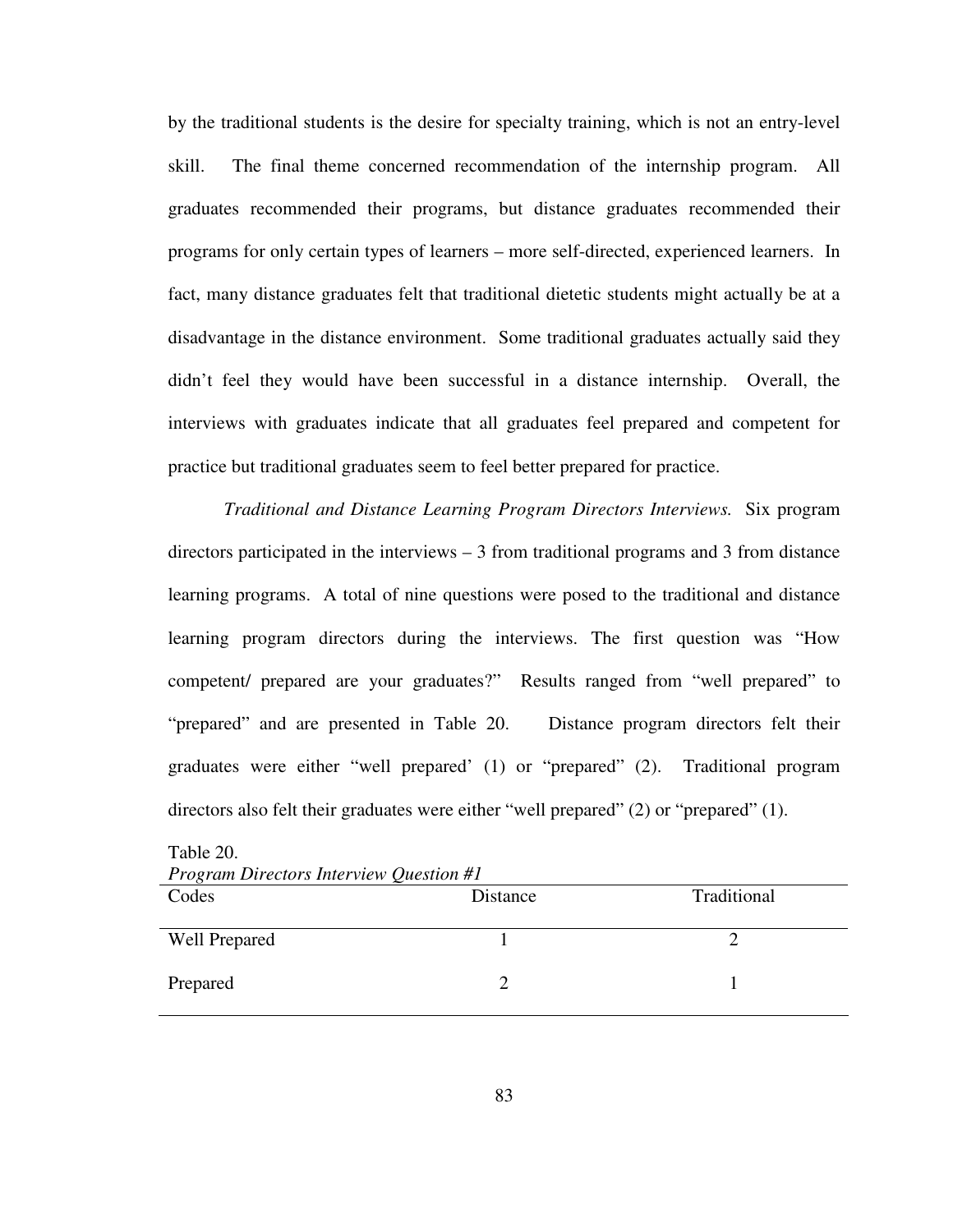The next question was "What do you feel are the strengths of your program?" When multiple answers were given, all were coded. Results are presented in Table 21. Distance program directors felt the strengths of their programs were preceptors (2) and flexibility/individualization (1). Traditional program directors cited their preceptors (2), variety (2), specialty rotation (1) and program emphasis (1) as the strengths of their programs.

| <i>Program Directors Interview Question #2</i> |                  |                |  |
|------------------------------------------------|------------------|----------------|--|
| Codes                                          | Distance         | Traditional    |  |
| Preceptors                                     | $\overline{2}$   | $\overline{2}$ |  |
| Flexibility                                    | 1                | $\overline{0}$ |  |
| Variety                                        | $\theta$         | 2              |  |
| <b>Specialty Rotation</b>                      | $\theta$         |                |  |
| Program Emphasis                               | $\boldsymbol{0}$ |                |  |

Table 21.

*Program Directors Interview Question #2*

 Question three asked "What do you feel are the weaknesses of your program?" Results are presented in Table 22. Distance program directors cited non-traditional students (2) and quality control (1) as the weaknesses of their program. Traditional program directors listed the need for more pediatric experiences (2) and the need for more didactic modules (1) as their program weaknesses.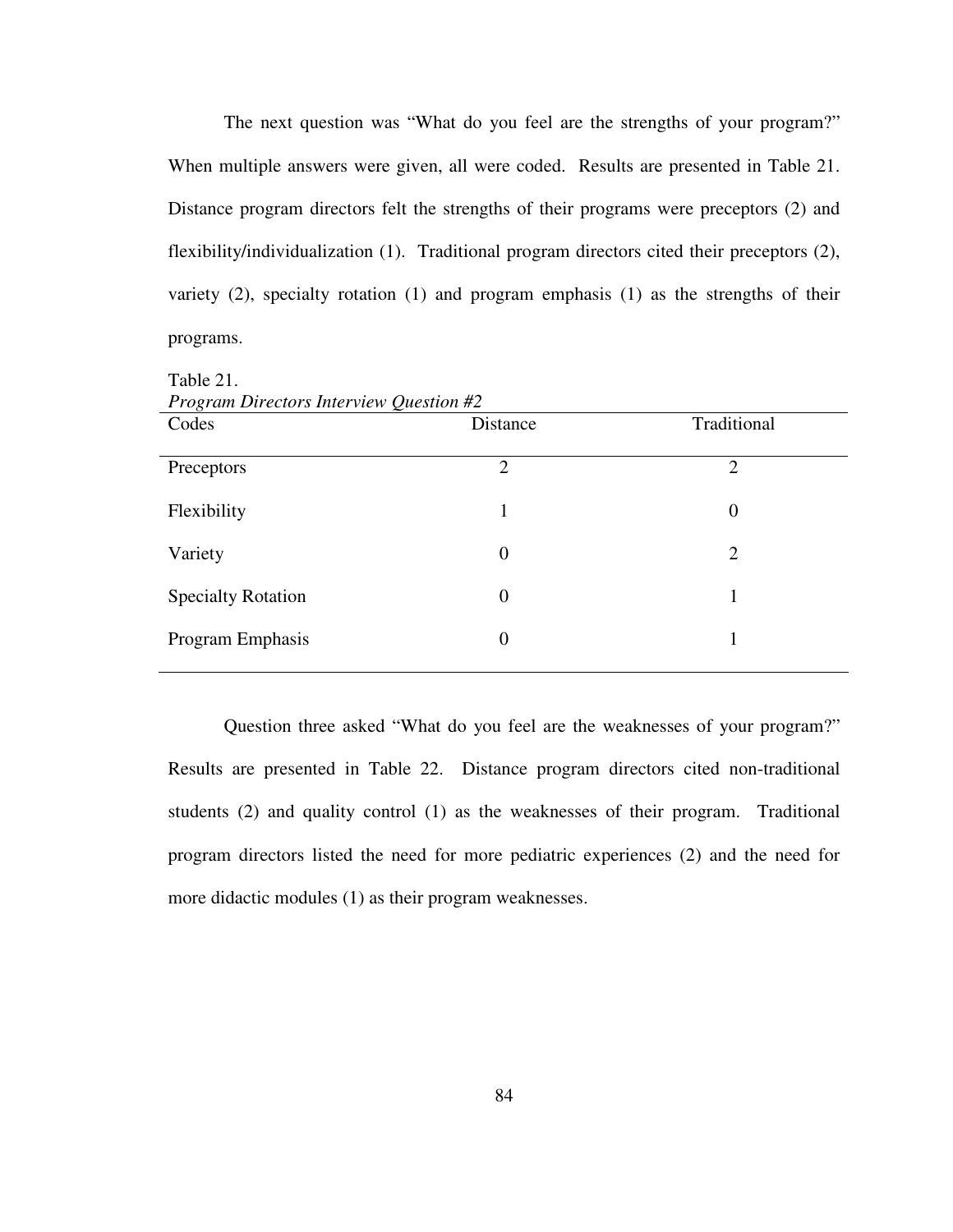| Codes                     | Distance | Traditional |
|---------------------------|----------|-------------|
| Non-traditional students  | 2        | $\theta$    |
| <b>Quality Control</b>    |          | $\theta$    |
| Need for more pediatrics  | 0        |             |
| Enhanced didactic modules |          |             |

*Program Directors Interview Question #3*

Table 22.

The next question was "How do you assure equivalent learning experiences for interns?" Results are presented in Table 23. Distance program directors all (3) reported using leveling experiences such as worksheets, comprehensive exam, or online modules to assure equivalency. Traditional program directors all (3) reported using the same rotation sites to assure adequacy.

| $10010 \ \omega$<br><b>Program Directors Interview Question #4</b> |             |  |  |
|--------------------------------------------------------------------|-------------|--|--|
| Distance                                                           | Traditional |  |  |
|                                                                    |             |  |  |
|                                                                    |             |  |  |
|                                                                    |             |  |  |

Table 23.

 The next question was "How would you rate your graduates' clinical judgment?" Results are presented in Table 24. Distance program directors rated their graduates' clinical judgment as "above average" (1) or "entry-level" (2). Traditional program directors rated their graduates' clinical judgment as "above average" (2) or "entry-level" (1). No director, either distance or traditional, felt their graduates' clinical judgment was "below average."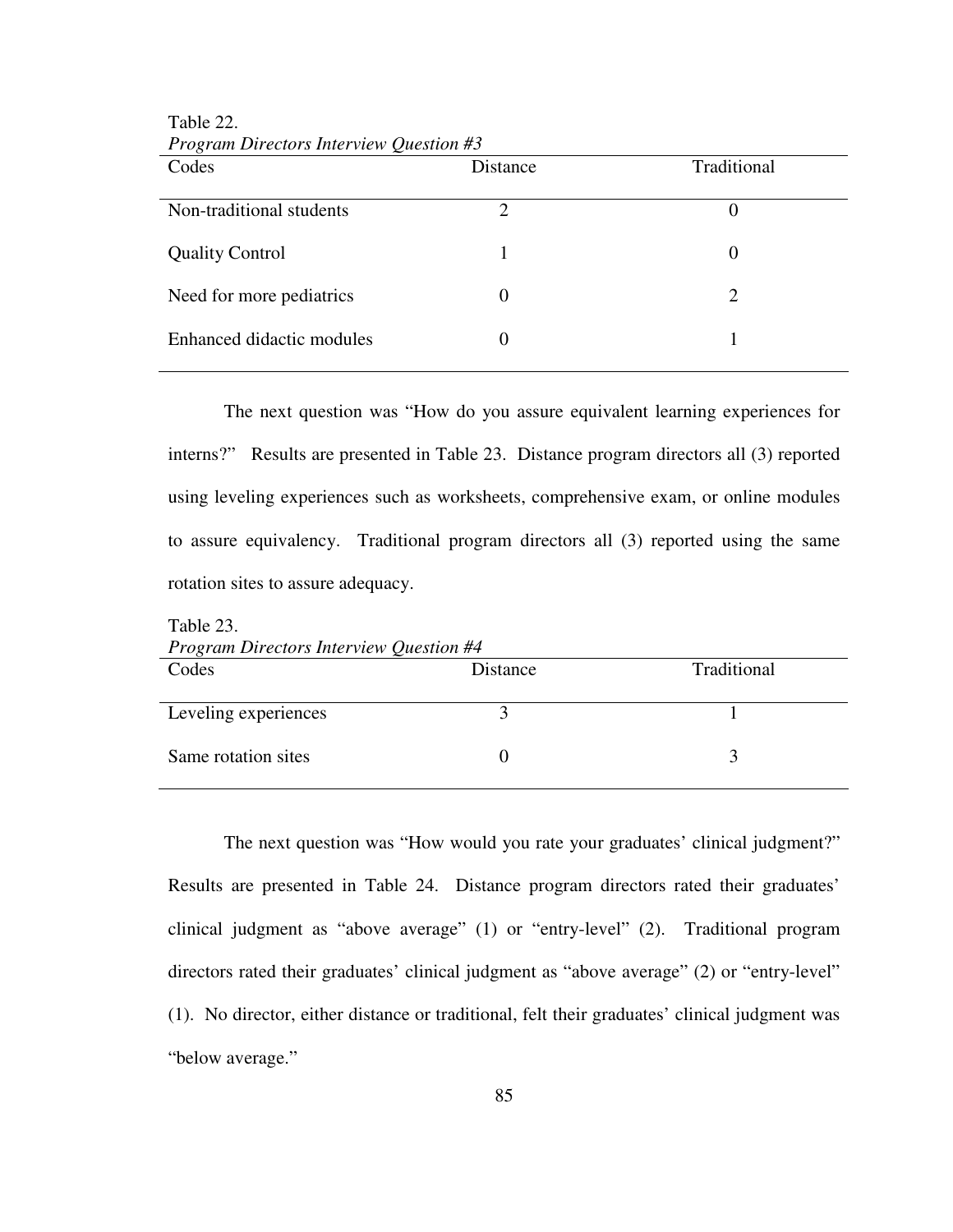| <i>L</i> rogram Directors Interview Question #5 |                 |             |
|-------------------------------------------------|-----------------|-------------|
| Codes                                           | <b>Distance</b> | Traditional |
| Above Average                                   |                 |             |
| Entry-level                                     |                 |             |
| <b>Below Average</b>                            |                 |             |

Table 24. *Program Directors Interview Question #5*

Table 25.

 The final question was "How do your graduates compare to other entry-level practitioners?" Results are presented in Table 25. Distance program graduates felt their graduates were "above average" (1) or "comparable" (2). All traditional program directors felt their graduates were "above average" (3). No director, either distance or traditional, felt their graduates' clinical judgment was "below average."

*Program Directors Interview Question #6* Codes Distance Traditional Above Average 1 3 Comparable 2 0 Below Average 0 0

Despite the small numbers, interviews with program directors revealed several themes. The first theme concerned preparation for practice. All program directors felt their graduates were prepared/competent for practice but traditional directors felt their graduates were "well prepared" and had "above average" competency for practice. All program directors felt their graduates had at least entry-level clinical judgment, but traditional directors felt their graduates had "above average" clinical judgment. And all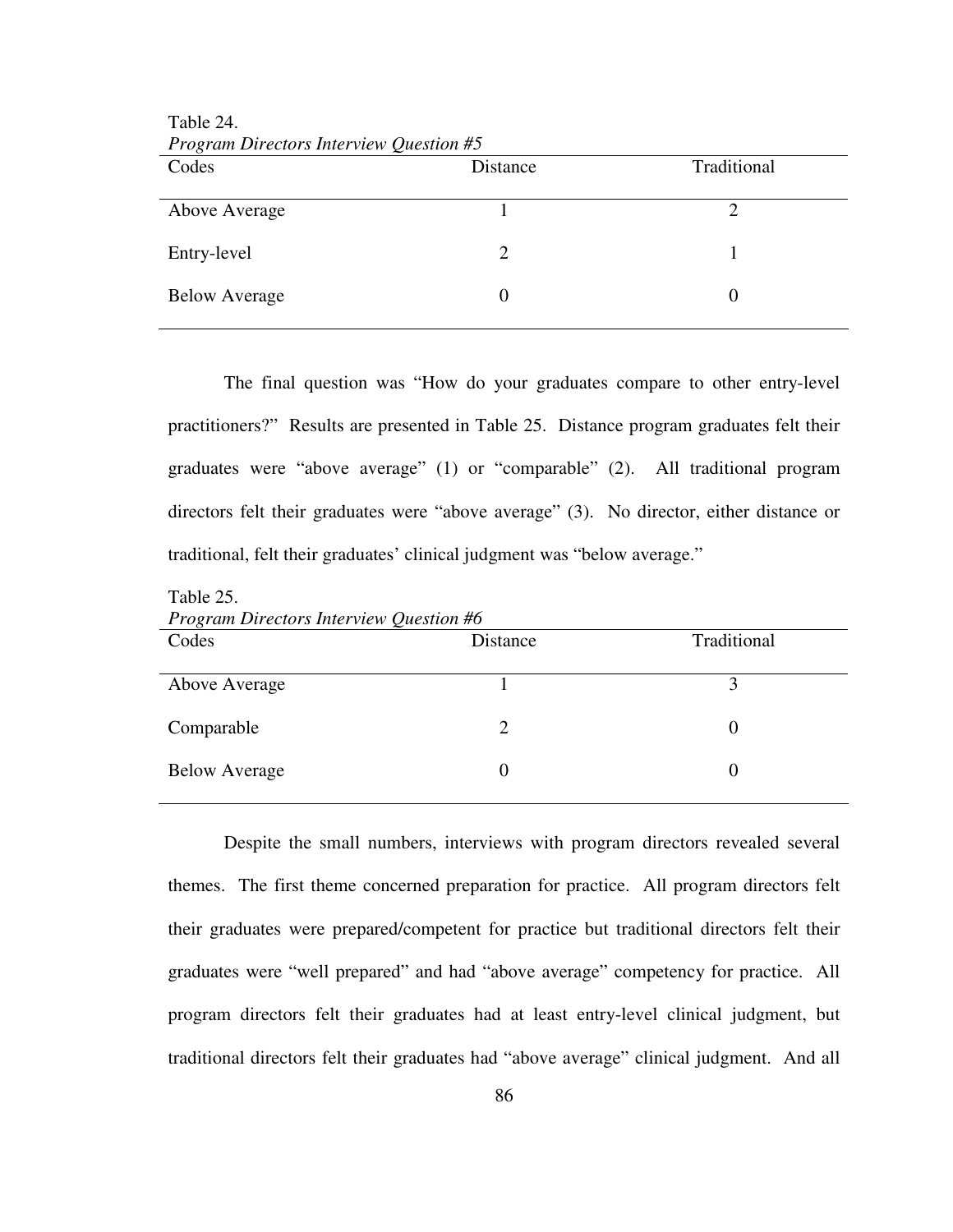program directors felt their graduates were at least comparable to other entry-level practitioners but traditional program directors felt their graduates performed above entrylevel practitioners. The next theme addresses program strengths and weaknesses. Both traditional and distance program directors felt the strength of their program is preceptors. An additional strength listed by traditional directors was variety of experiences. There were no similarities in program weaknesses. Distance directors felt the nature of the nontraditional student is the main weakness of their program. Most of the distance students were older, had more family and work commitments, and had been out of school longer. Although these characteristics are typical of distance learners, they may have a negative impact on completion of the program. The program weakness listed most often by traditional program directors was the need for more pediatric training, which again is not an entry-level practice skill. Overall, program directors were very proud of their internship programs and felt their students were prepared for dietetic practice, but traditional program directors felt their graduates had above average preparation.

*Traditional and Distance Learning Graduate Supervisor Interviews.* Sixteen supervisors participated in the survey. There were a total of 8 questions on the Supervisor Interview. The first question was "how well prepared was this employee for practice?" Answers ranged from "well prepared" to "prepared", to "needed more training" and are presented in Table 26. Three distance supervisors felt their employee was "well prepared," five supervisors felt their employee was "prepared", and two supervisors felt their employee "needed more training." Five traditional supervisors felt their employee was "well prepared" and only one supervisor felt their employee "needed more training."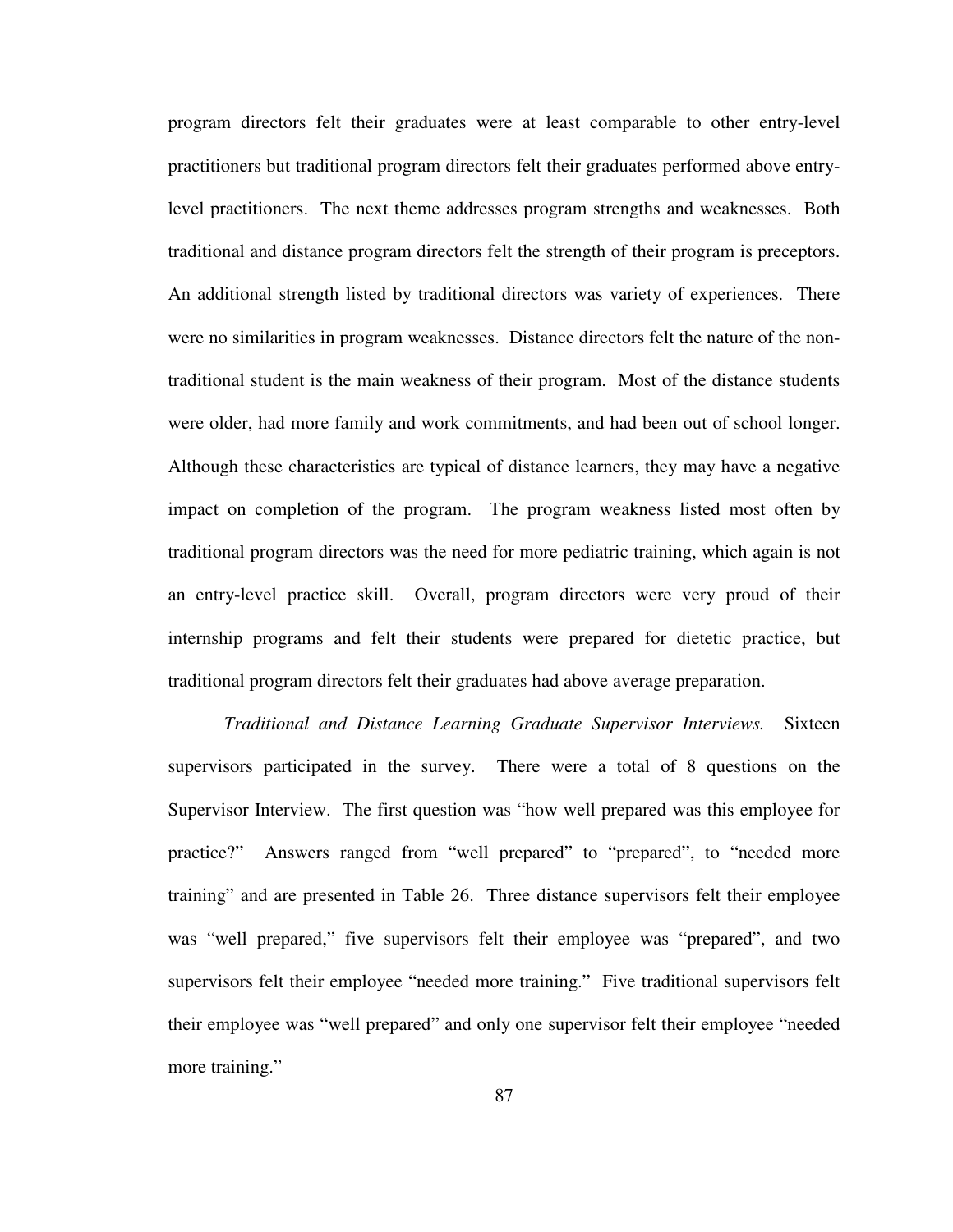| Supervisors Interview Question #1 |          |             |
|-----------------------------------|----------|-------------|
| Codes                             | Distance | Traditional |
| <b>Well Prepared</b>              |          |             |
| Prepared                          |          |             |
| Needed more training              |          |             |

Table 26. *Supervisors Interview Question #1*

The next question was "How did the graduate's training compare to other entrylevel dietitians?" Answers ranged from "above average," to "comparable," or "below average" and are presented in Table 27. One distance supervisor felt the employee was "above average," seven felt the employee was "comparable," and two felt the employee was "below average." As one distance supervisor said, "I would hire either type of graduate but feel the distance learning graduates need a little more work." Five of the traditional supervisors felt their employees were "above average," and only one felt their employee was "below average."

Table 27.

*Supervisors Interview Question #2*

| Codes                | Distance                    | Traditional |
|----------------------|-----------------------------|-------------|
| Above Average        |                             |             |
| Comparable           | 7                           |             |
| <b>Below Average</b> | $\mathcal{D}_{\mathcal{L}}$ |             |

 "Was the graduate competent to practice," was the next question asked. Answers are presented in Table 28. Nine of the distance supervisors felt the graduate was competent,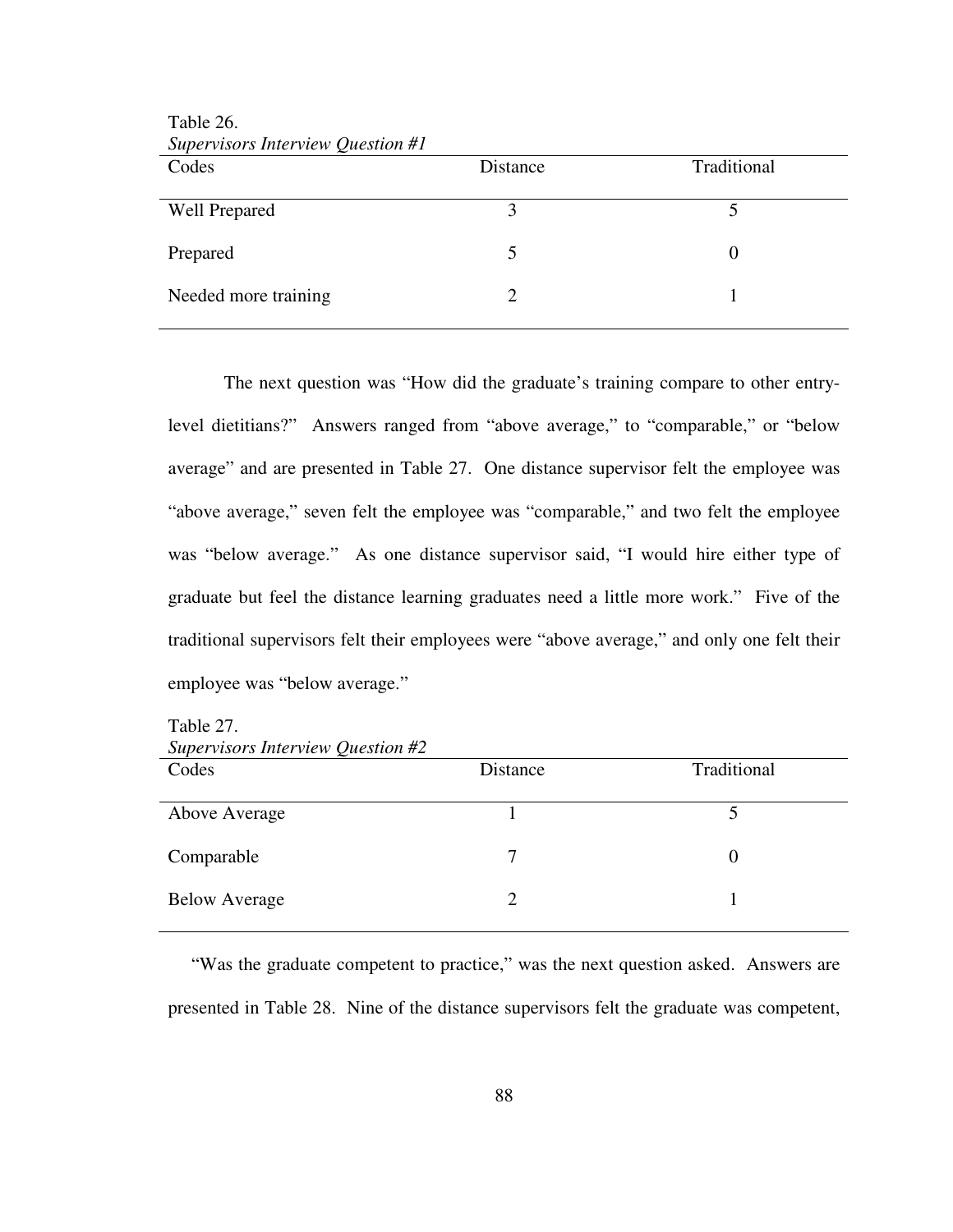while one did not feel the graduate was competent for entry-level practice. All six of the traditional supervisors felt the graduates were competent for entry-level practice.

| Table 28.<br>Supervisors Interview Question #3 |          |             |
|------------------------------------------------|----------|-------------|
| Codes                                          | Distance | Traditional |
| Competent                                      |          |             |
| Not Competent                                  |          |             |

 The next question asked the supervisors to list the graduate's strengths. When more than one strength was listed, all were coded. Results are presented in Table 29. The strengths listed most frequently by distance supervisors were independence/maturity (5), counseling skills (2), and clinical skills (2). The strengths listed most frequently by traditional supervisor were independence/maturity (3) and clinical judgment (2).

| Supervisors Interview Question #4 |                |                |
|-----------------------------------|----------------|----------------|
| Codes                             | Distance       | Traditional    |
| Independent/maturity              | 5              | 3              |
| Counseling skills                 | 2              | 1              |
| Clinical skills                   | 2              | 1              |
| Clinical judgment                 | $\overline{0}$ | $\overline{2}$ |
| Program emphasis                  |                | 1              |
| Flexibility                       |                | 0              |

Table 29. *Supervisors Interview Question #4* 

ֺ֖֚֝֬

89 The next question was "In what areas could the employee have been better prepared?" Results are presented in Table 30. The areas for improvement most frequently cited by supervisors of distance graduates were medical nutrition therapy skills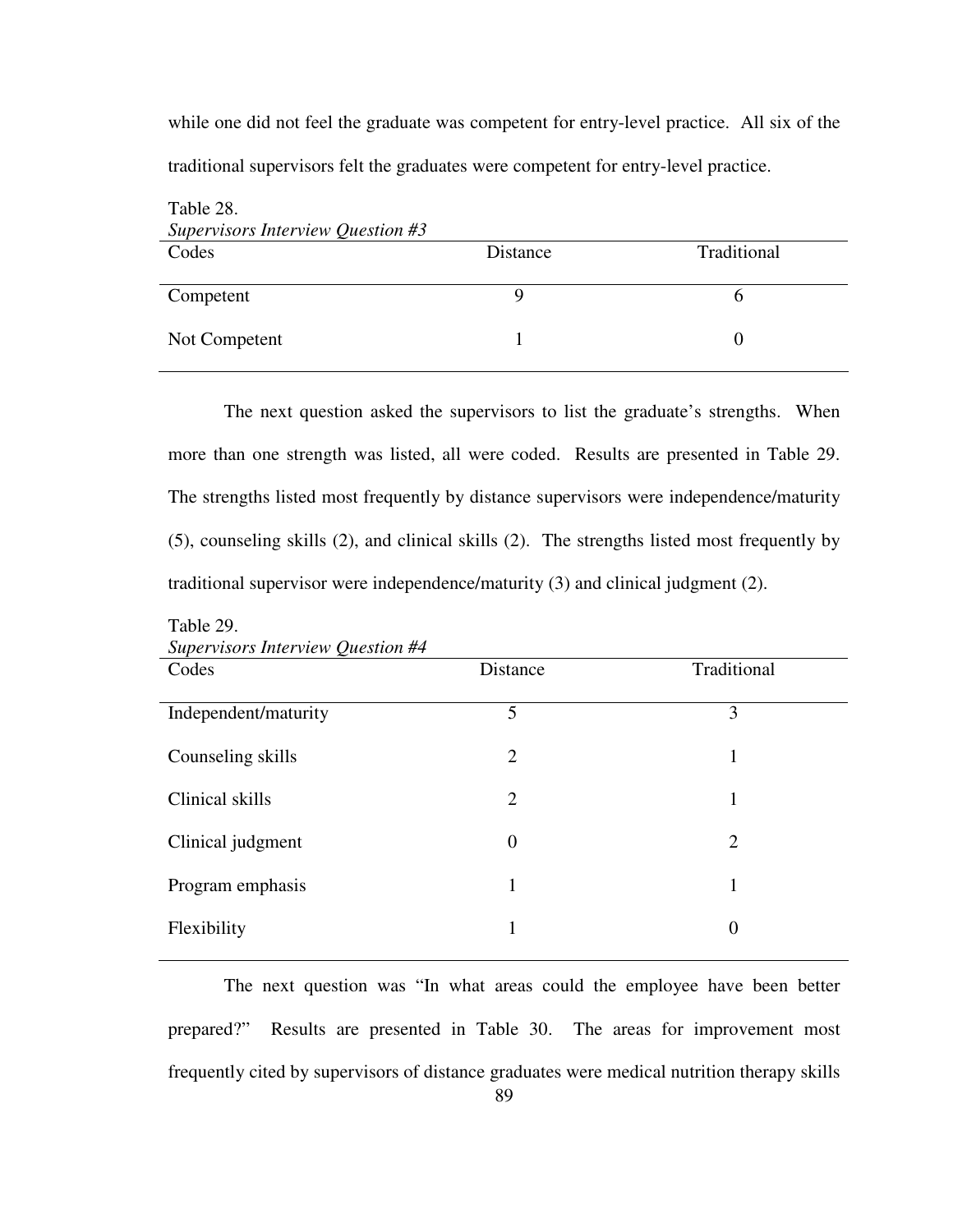(4) and the need for more training in specialty areas such as critical care and renal disease (4). Two of the distance supervisor felt there were no areas for improvement. Four of the supervisors of traditional graduates felt there were no areas for improvement. The only areas of improvement cited by traditional supervisors were medical nutrition therapy (1) and the need for more training in specialty areas (1).

| Supervisors Interview Question #5 |                |                  |
|-----------------------------------|----------------|------------------|
| Codes                             | Distance       | Traditional      |
|                                   |                |                  |
| <b>Medical Nutrition Therapy</b>  | 4              |                  |
|                                   |                |                  |
| skills                            |                |                  |
|                                   |                |                  |
| More specialty training           | 4              |                  |
| No weaknesses                     | $\overline{2}$ | 4                |
|                                   |                |                  |
| Counseling                        | 1              | $\overline{0}$   |
|                                   |                |                  |
| Work ethic                        |                | $\boldsymbol{0}$ |
|                                   |                |                  |

Table 30.

Question six was "How would you rate your employees' clinical judgment?" Answers ranged from "above entry-level" to "entry-level", or "below entry-level" and are presented in Table 31. Supervisors of distance graduates rated their clinical judgment as "above entry-level" (4) and "entry-level" (5). Only one supervisor rated the distance graduate's clinical judgment as "below entry-level." Supervisors of traditional graduates rated their clinical judgment as "above entry-level" (4) or "entry-level" (2). No traditional supervisor felt the graduates' clinical judgment was "below entry-level."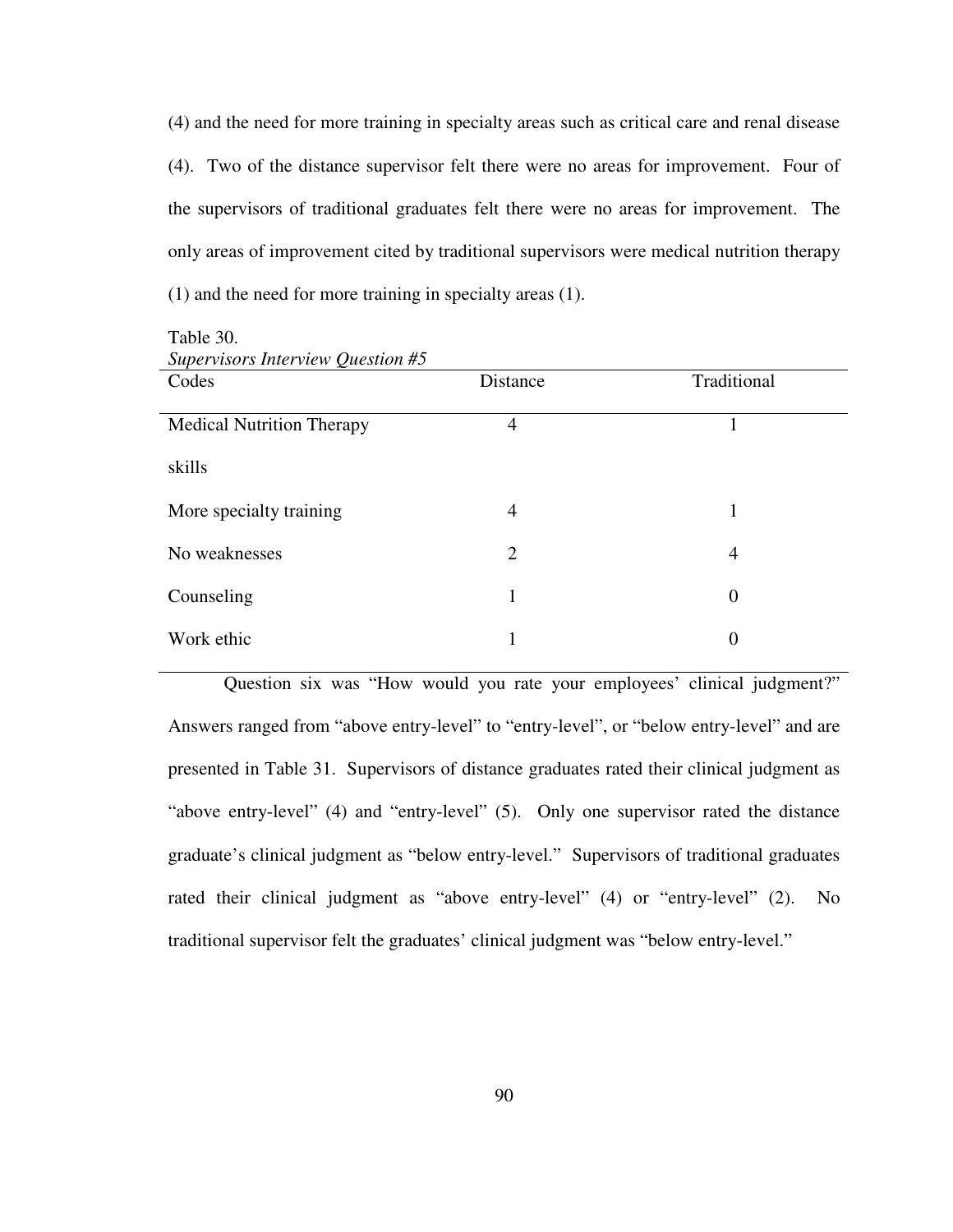| Supervisors Interview Question #6<br>Codes | Distance | Traditional |
|--------------------------------------------|----------|-------------|
| Above entry-level                          |          |             |
| Entry-level                                |          |             |
| Below entry-level                          |          |             |

Table 31. *Supervisors Interview Question #6*

ֺ֖֚֝֬

ֺ֖֚֝֬

The next question asked the supervisor to cite the internship program's strengths based on their experience with the program graduate. Results are presented in Table 32. Distance supervisors most often (6) cited independent, self-directed graduates as the program strength. Traditional supervisors most often cited above entry-level preparation (3) and a variety of experiences (2) as the internship program's strengths.

| Supervisors Interview Question #7 |                |                  |  |  |
|-----------------------------------|----------------|------------------|--|--|
| Codes                             | Distance       | Traditional      |  |  |
| Independent/self-directed         | 6              | $\overline{0}$   |  |  |
| Above entry-level preparation     | $\overline{0}$ | 3                |  |  |
| Variety of experiences            | 1              | $\overline{2}$   |  |  |
| Flexibility                       | 1              | $\overline{0}$   |  |  |
| Director                          | 1              | $\boldsymbol{0}$ |  |  |
| Structure                         | $\mathbf{1}$   | $\overline{0}$   |  |  |
| Specialty                         | 0              |                  |  |  |
|                                   |                |                  |  |  |

Table 32.

Question eight asked the supervisor to cite the internship program's weaknesses based on their experience with the program graduate. Results are presented in Table 33.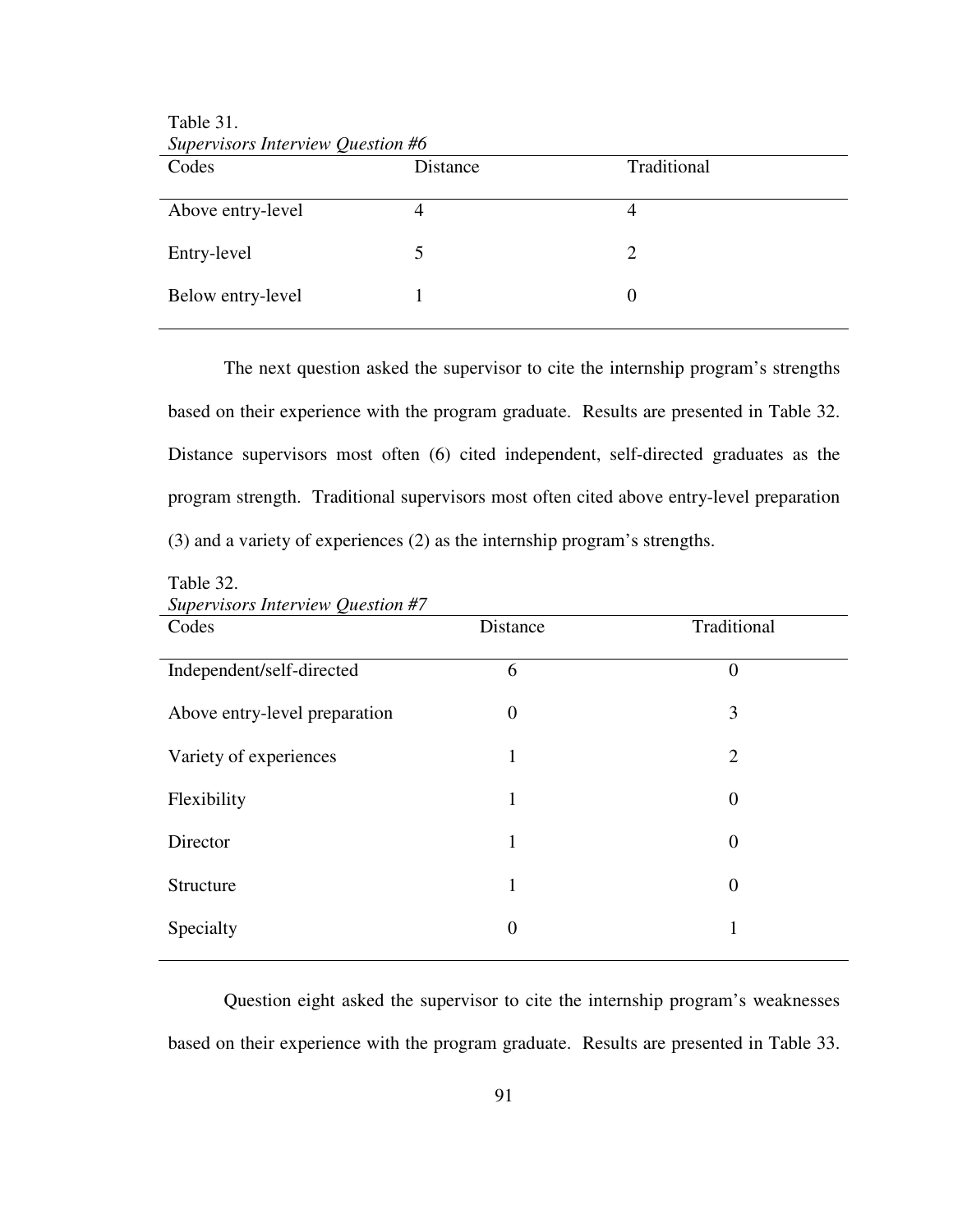Distance supervisors most often cited the need for more clinical training (9) as the program weakness. Most traditional supervisors (4) felt there were "no program weaknesses." When weaknesses were reported, traditional supervisors reported the need for more clinical training (1) and the need for more specialty training (1).

| $\mathcal{L}$ . The state of $\mathcal{L}$ is the state of $\mathcal{L}$<br>Codes | Distance     | Traditional |
|-----------------------------------------------------------------------------------|--------------|-------------|
| Need more clinical training                                                       | Q            |             |
| Need more specialty training                                                      |              |             |
| Need more monitoring, structure                                                   |              | 0           |
| No program weaknesses                                                             | $\mathbf{0}$ | 4           |

Table 33. *Supervisors Interview Question #8*

The final interview question was "Would you recommend this dietetic internship program?" Answers were yes/no and are presented in Table 34. Supervisors of distance program graduates most often recommended the program (9); only one supervisor did not recommend the program. "The graduate needed to much catch-up work." All (6) of the supervisors of traditional graduates recommended the program.

| Table 34.<br>Supervisors Interview Question #9 |  |   |  |  |
|------------------------------------------------|--|---|--|--|
|                                                |  |   |  |  |
| Yes                                            |  | n |  |  |
| N <sub>0</sub>                                 |  |   |  |  |

In summary, interviews with supervisors of dietetic internship graduates revealed several themes. The first theme concerned preparation for practice. All supervisors felt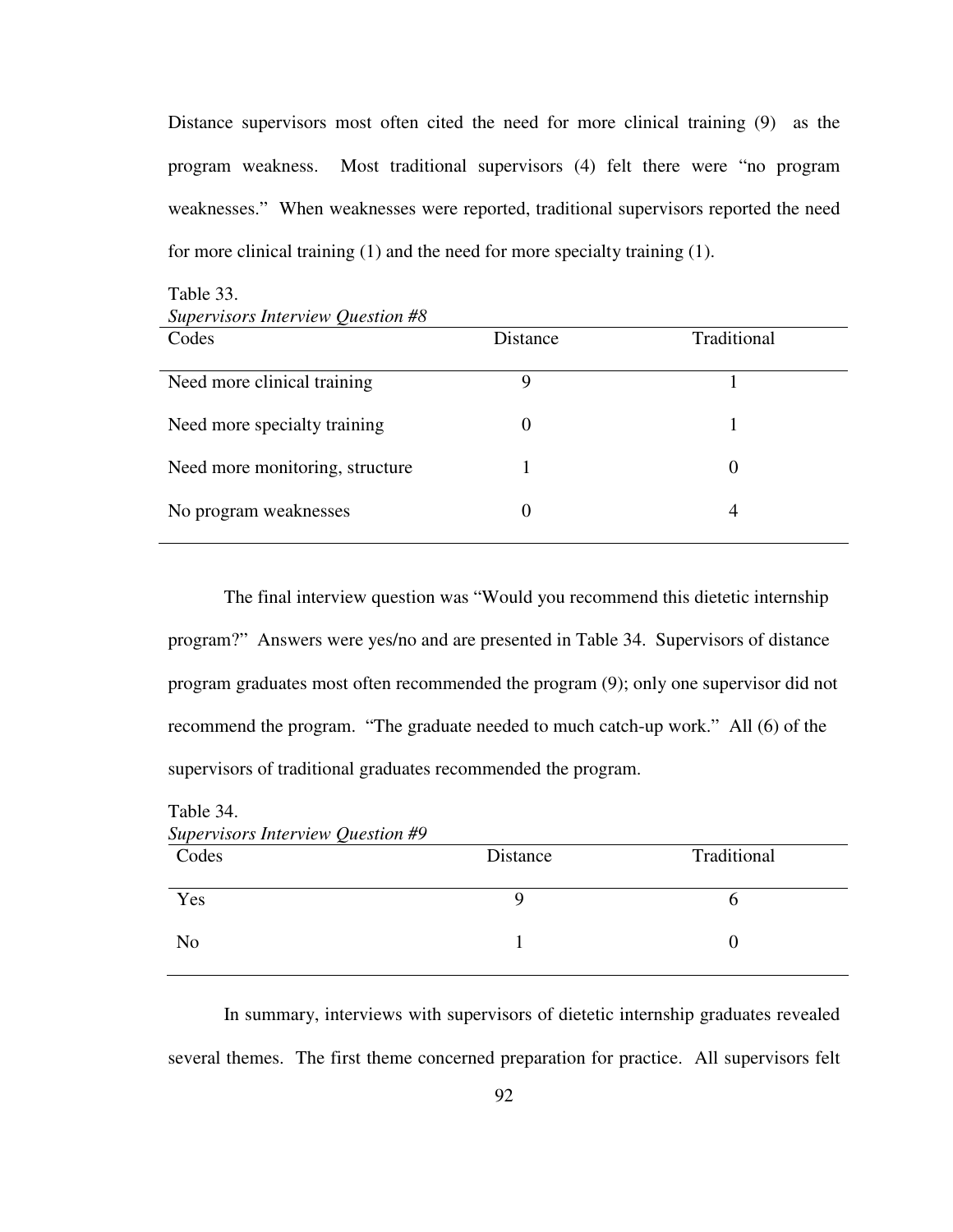the graduates were prepared and competent for practice, but traditional supervisors rated their graduates "well prepared" and "above average" competency while distance learning supervisors rated their graduates as "average" competency. The distance learning supervisors' responses may have been biased by underlying preconceptions about distance internships. Traditional supervisors also ranked graduates' clinical judgment higher. The next theme related to graduate strengths and weaknesses. The common graduate strength cited by all supervisors was independence/maturity. It was expected that the distance graduates would have this listed as a strength, since they tend to be older and more experienced, but it was a surprise that this was a strength listed for traditional graduates, since they tend to be younger and inexperienced. It may be that the internship programs develop students' maturity. Divergent graduate strengths were: 1) distance supervisors also ranked the graduates higher in entry-level skills such a clinical and counseling; 2) traditional supervisors ranked their graduates higher in the more advanced level skill of clinical judgment. Alternatively, supervisors of distance programs cited areas for graduate improvement as the need for more medical nutrition therapy while traditional supervisors cited no areas for graduate improvement. The final theme involved program strengths and weaknesses. Based on their experience with the distant graduate, their supervisors felt the programs' strength was independent graduates, while supervisors of traditional graduates felt the programs strengths were above entry-level preparation and a variety of experiences. Supervisors of distance graduates felt the program's primary weakness was the need for more clinical training, while the most supervisors of traditional graduates cited no program weaknesses. As one supervisor said, "Graduates need to be able to hit the ground running." While distance graduates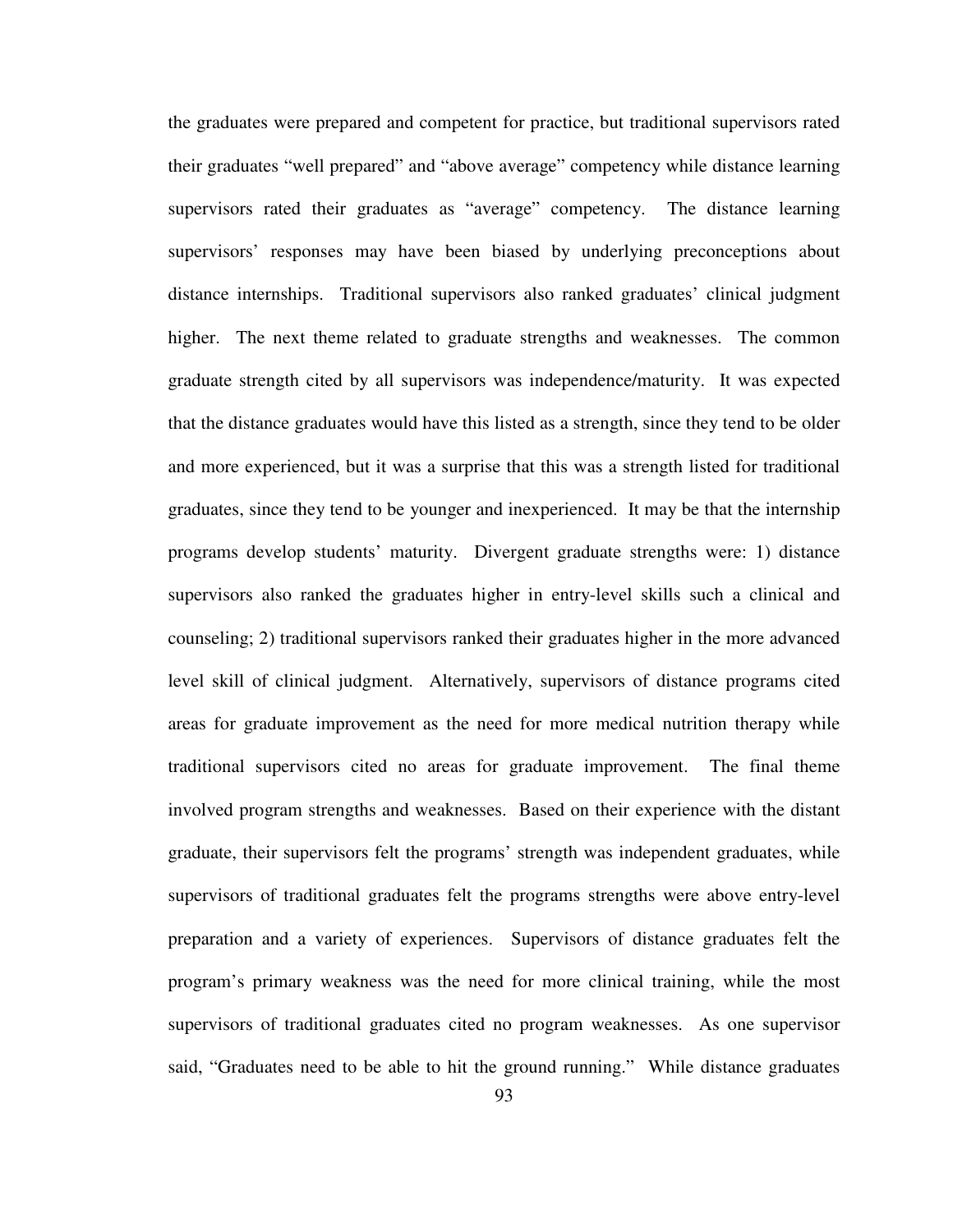may be very independent, they may not have the clinical skills necessary to "hit the ground running." The implications of the overall findings from the interviews with supervisors is all graduates seem to be prepared at the entry-level, but traditional graduates seem to have more advanced preparation and skills from their supervisors' perspective.

## *Summary*

This research project was governed by four questions. The first research question was "Does the registration exam pass rates differ between distance learning and traditional dietetic internships?" The results of the study found no significant difference in the pass rates between the traditional programs and the distance programs. The second research question was "Do program graduates of distance learning and traditional dietetic internships differ in their assessment of their preparation for practice?" The study results indicated the traditional program graduates rated their preparedness significantly higher on the following competencies and areas of practice: ability to communicate effectively, ability to provide comprehensive nutrition care, clinical judgment, independence and work ethic, and professionalism. There was no significant difference found on the questions concerning ability to counsel patients and ability to effectively manage foodservice systems. The next research question was "Do supervisors of graduates of distance learning and traditional dietetic internships differ in their assessment of their preparation for practice?" The study results indicated that supervisors of traditional graduates rated their preparedness significantly higher on the following competencies and areas of practice: ability to communicate effectively, ability to provide comprehensive nutrition care, ability to counsel patients, ability to effectively manage foodservice

94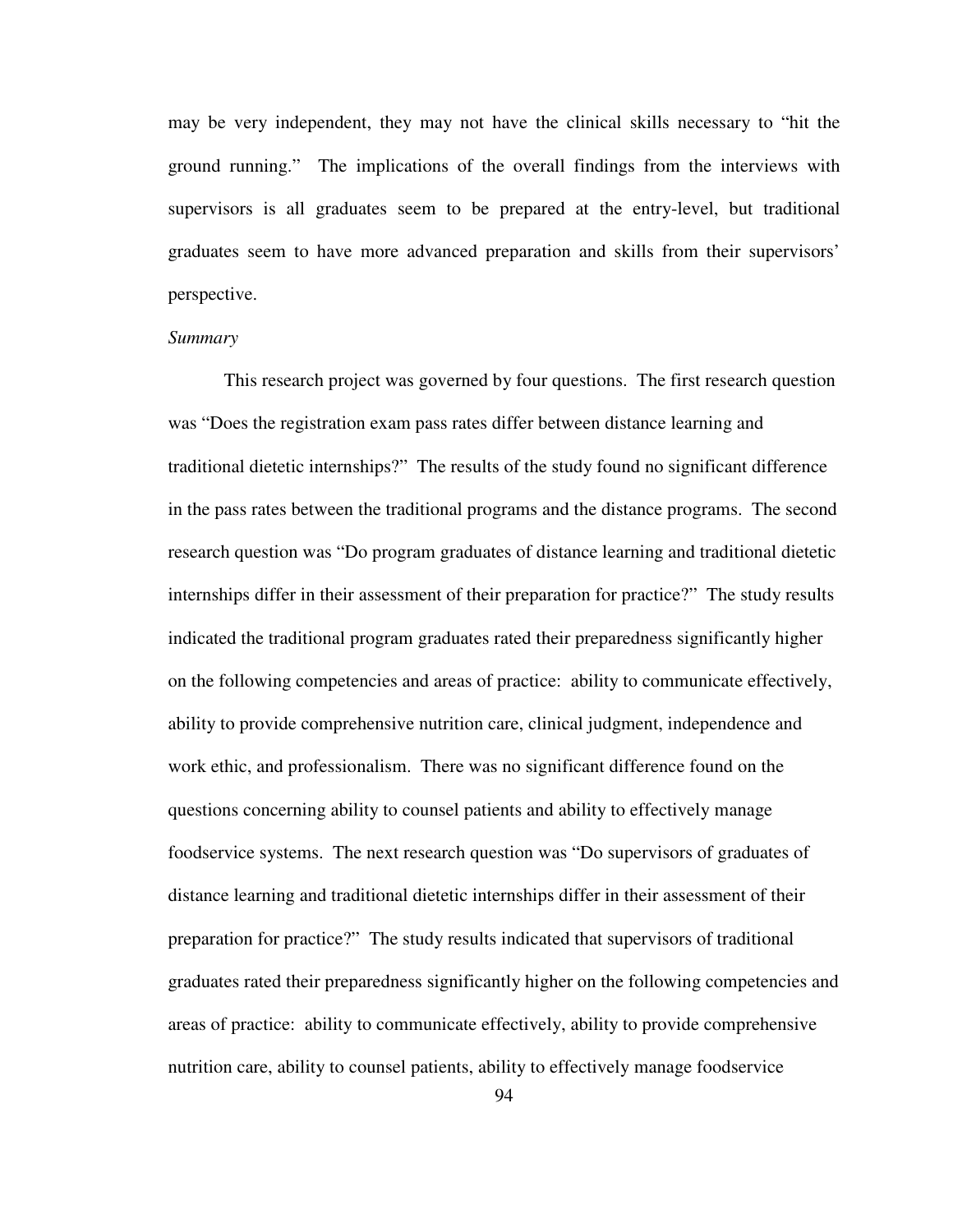systems, clinical judgment, and independence. There was no significant difference found on the question concerning work ethic and professionalism. The final research question was "How do graduates, their supervisors, and program directors of dietetic internships evaluate interns' curricular experience and preparation for practice?" The overall findings from the interviews with graduates indicated that all graduates felt prepared and competent for practice, but traditional graduates felt better prepared for practice. The overall findings from the interviews with program directors were all program directors felt their students were prepared for dietetic practice, but traditional program directors felt their graduates had above average preparation. The overall findings from the interviews with supervisors were all graduates seem to be prepared at the entry-level, but traditional graduates seem to have more advanced preparation and skills from their supervisors' perspective.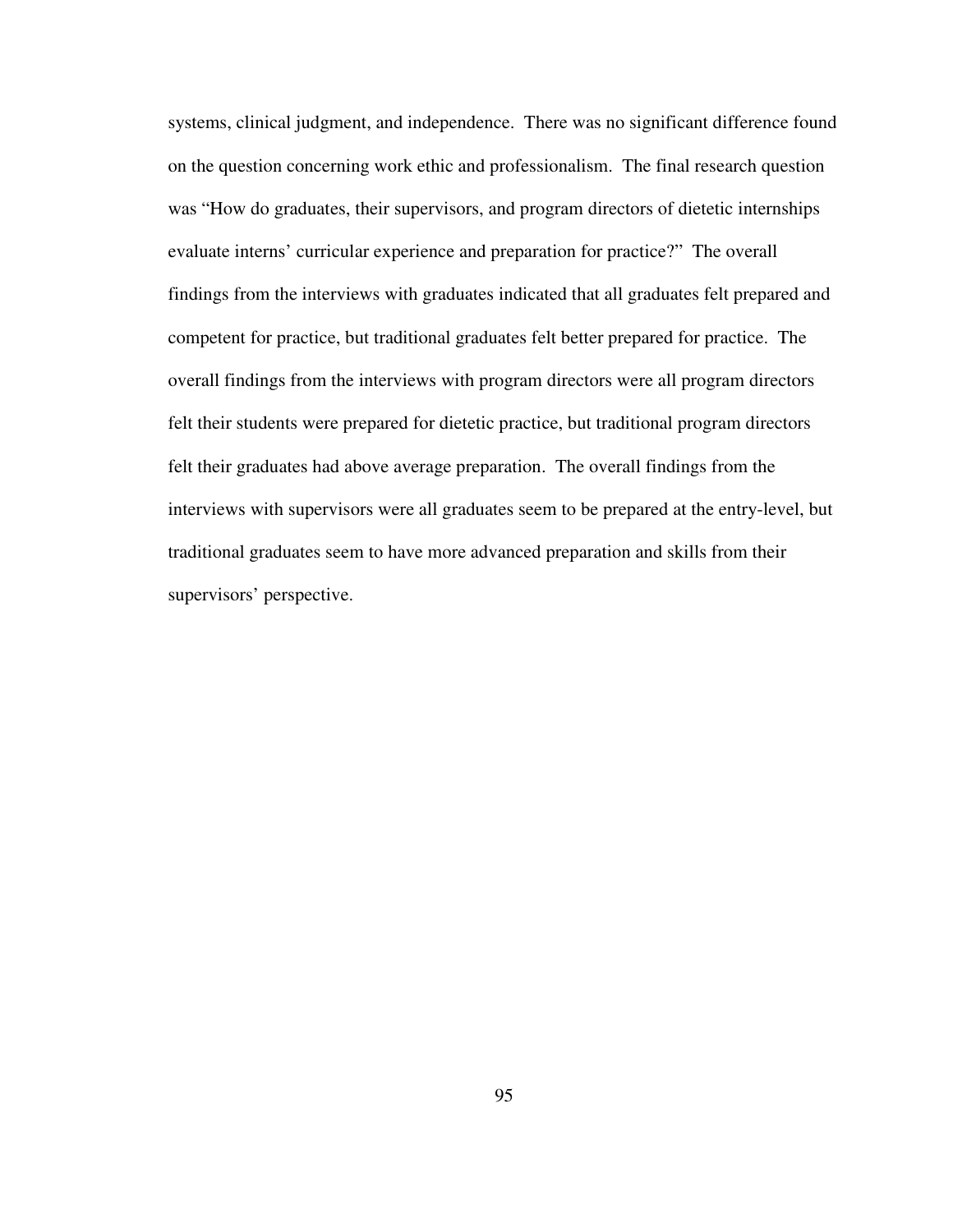#### Chapter Five

## **Conclusions**

The purpose of this study was to compare outcomes in distance learning dietetic internships to traditional dietetic internships. Specifically, the pass rate of the registration exam for dietitians, levels of perceived preparation for practice, and evaluation of curricular experiences were compared. The study was divided into three phases. The first phase of the study was the recruitment of dietetic internship directors and program information, including registration exam pass rate. The second phase of the study consisted of surveys on preparedness for practice to the graduates and supervisors. The third phase of the study involved interviews of traditional and distance program graduates, their supervisors, and internship directors on curricular experience and preparation.

This chapter will integrate the discussion of the data collected and analyzed with the theoretical underpinnings of the Equivalency Theory, and consists of three sections. A discussion of findings for each research question is included in the first section of this chapter. The second section presents the implications for practice. Recommendations for further study are featured in the third section.

# *Discussion of Findings for Research Questions*

 In this study, there were four research questions guiding the comparison of student outcomes in distance learning dietetic internships to student outcomes in traditional dietetic internships.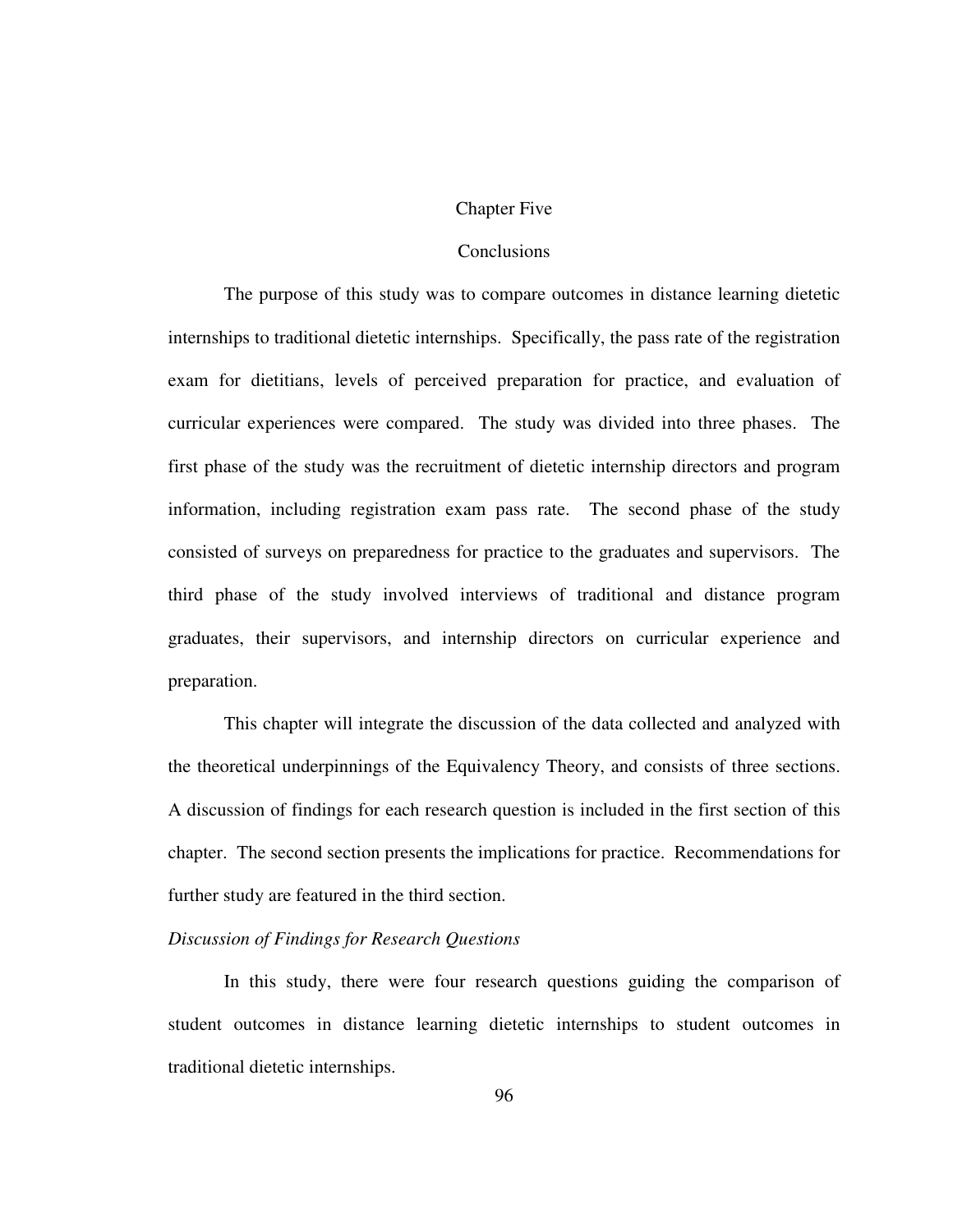Pass rate data was used to answer the research question, "Does the registration exam pass rate differ between distance learning and traditional dietetic internships?" The registration exam for dietitians is a national, validated test. Program pass rate is the primary objective measure used to evaluate student outcome in dietetic education. Student t-test demonstrated no significant difference in total pass rates between traditional dietetic internships and distance dietetic internships. A larger sample size or specific information on domain scores may have detected more differences between groups. The answer to this research question is pass rates do not differ between traditional and distance dietetic internship programs. Therefore, results of this research question support equivalency between traditional distance learning graduates using this objective measure. This finding, however, is most likely attributed to similar undergraduate training rather than the difference in internship program types.

GPA and question responses from the surveys were used to answer the research questions "Do program graduates of distance learning and traditional dietetic internships differ in their assessment of their preparation for practice?" and "Do supervisors of graduates of distance learning and traditional dietetic internships differ in their assessment of graduates' preparation for practice?" Although developed for this study, the study survey was based on surveys used in the field and was specific for major areas and skills of dietetic practice. Student t-tests were conducted comparing the responses from traditional internship participants with distance internship participants overall, as well as comparing traditional graduate with distance graduates and traditional supervisors with distance supervisors. Survey numbers were larger so the measure had a greater power to detect differences. Overall comparison demonstrated traditional program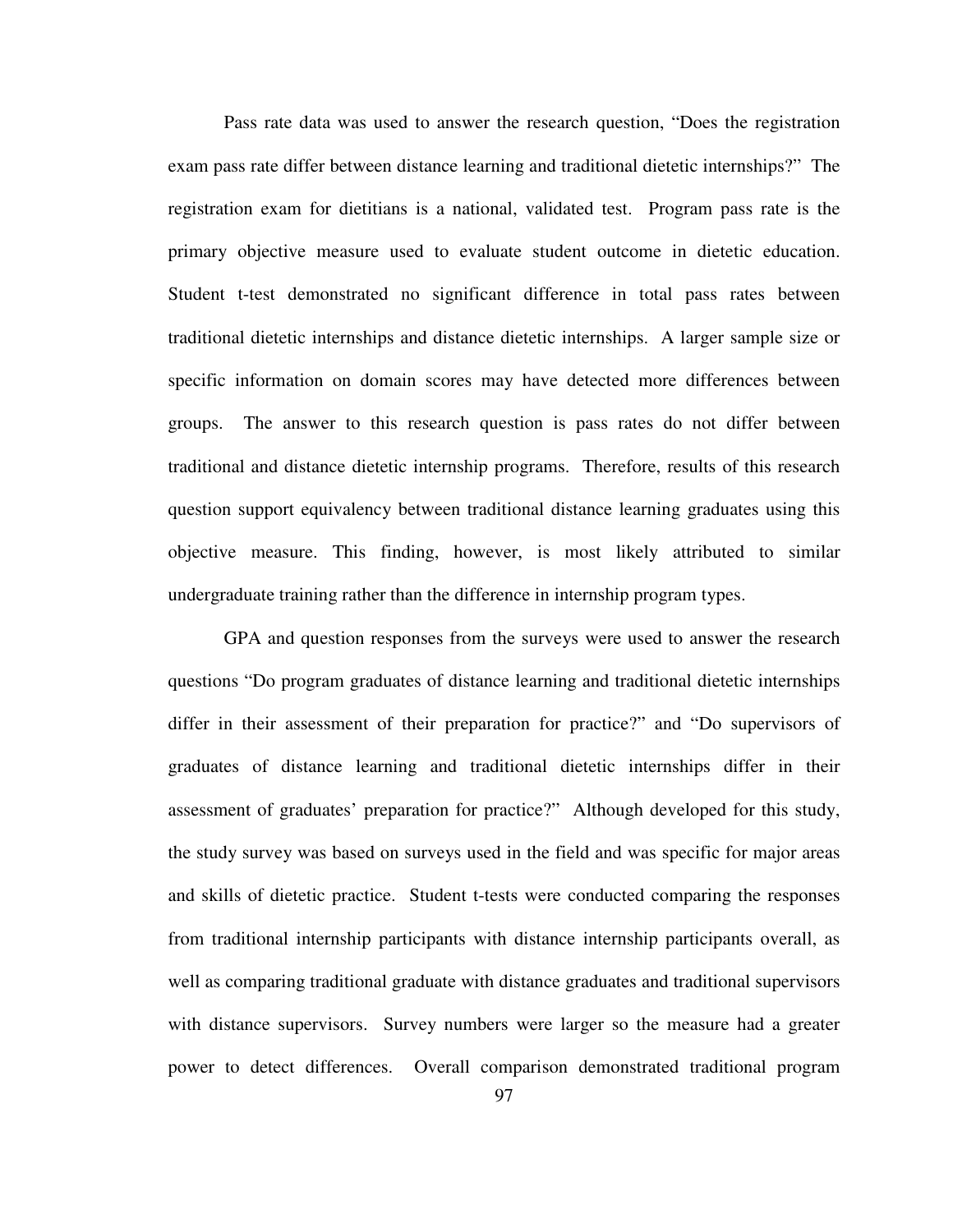graduates had a significantly higher GPA. In the comparison of traditional graduates with distance graduates, traditional graduates scored themselves significantly higher than distance graduates on all constructs of preparation except ability counsel patients and ability to effectively manage foodservice systems. In the comparison of supervisors of traditional graduates with supervisors of distance graduates, supervisors of traditional graduates scored traditional graduates significantly higher on all constructs of preparation except professionalism. The answer to both of these research questions is that graduates and their supervisors differ in their assessment of graduates' preparation, with traditional graduates ranked significantly higher in virtually all areas of preparation. Therefore, the results for these two research questions do not support equivalency in preparation for practice.

 Interviews were conducted to answer the final research question, "How do graduates, their supervisors, and program directors of dietetic internships evaluate interns' curricular experience and preparation for practice?" All graduates were very positive about their curricular experiences. Traditional graduates felt preceptors and the variety of experiences were the strengths of their programs. Distance graduates also felt preceptors were the strength their program, as well as the flexibility of the program. In fact, the flexibility of the distance program allowed these graduates access to a dietetic internship that they didn't have through traditional programs. All of the graduates recommended their respective programs, but distance graduates recommended their programs only for self-directed, experienced learners. All graduates felt prepared for entry-level dietetic practice. Traditional graduates, however, felt they were better prepared for practice, were more competent than other entry-level practitioners, had a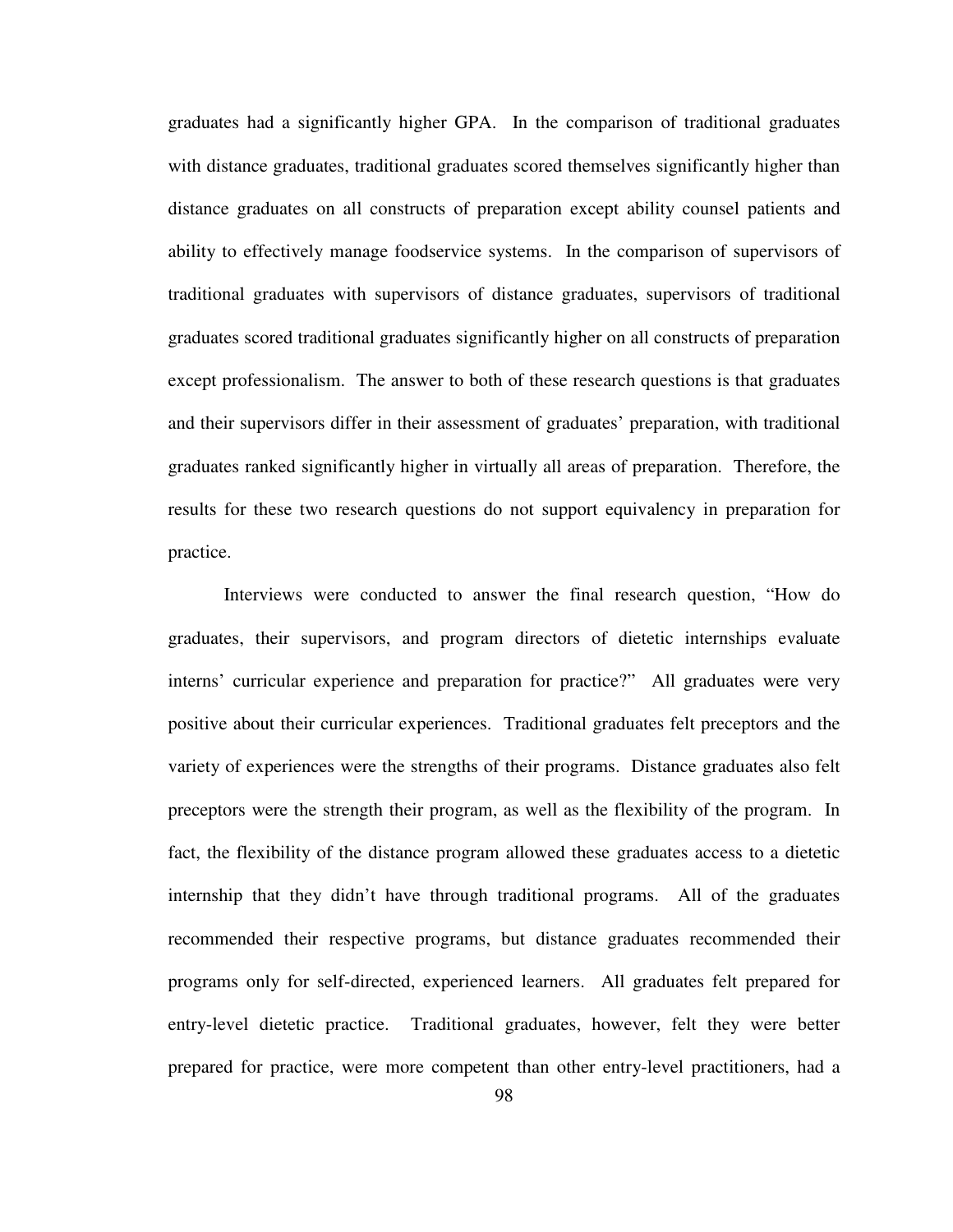higher level of clinical judgment, and were better prepared for the registration exam than the distance graduates reported. Results from the interviews with the graduates' supervisors were similar to the results of the graduate interviews. All supervisors listed independent graduates as a strength of the program. Supervisors of traditional graduates also listed clinical judgment, advanced practice training, and variety of experience as strengths of the traditional programs. There were no similarities in perceived program weaknesses. Supervisors of distance program graduates felt clinical training was a weakness of the distance programs. Supervisors of traditional graduates cited no program weakness. Supervisors of distance graduates felt their employees were prepared and competent for entry-level practice with the corresponding clinical judgment. Supervisors of traditional graduates, however, felt their employees' clinical judgment, preparation and competence were above entry-level practice. Results from interviews with the program directors reflected themes found in interviews with graduates and their supervisors. All program directors, distance and traditional, felt preceptors are the strength of their programs. Directors of distance programs cited certain student qualities as the weakness of their programs while directors of traditional programs cited limited pediatric experience as the weakness of their programs. Distance program directors felt their graduates were prepared and competent at the entry-level of practice. Traditional program directors felt their graduates' clinical judgment, preparation, and competence was above entry-level practice. Therefore, the answer to this study question is that traditional graduates, their supervisors, and program directors differ from distance graduates, their supervisors, and program directors in their evaluation of interns' curricular experience and preparation for practice. All interview participants evaluated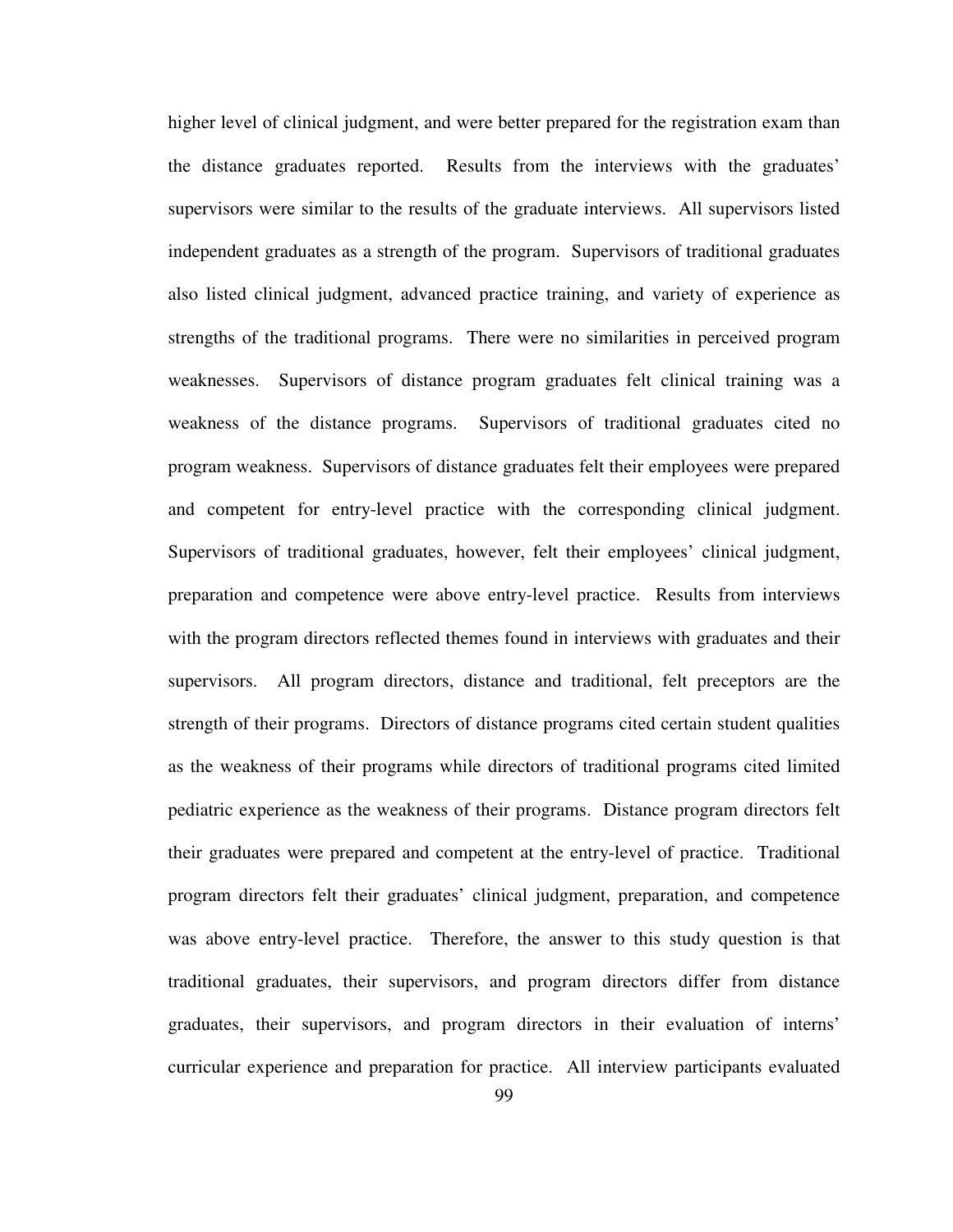graduates as prepared for entry-level practice but traditional graduates were evaluated as prepared at a higher level of dietetic practice. The results for this research question, then, do not support equivalency in preparation for practice either.

 In conclusion, the results of this research do not support equivalency in preparation for practice between distance and traditional dietetic internships. Although there was no significant difference in pass rates for the registration exam, significant differences were found in constructs of dietetic practice based on surveys with graduates and their supervisors. Common themes from interviews with graduates, their supervisors, and program directors confirmed survey results showing graduates of traditional dietetic internship were prepared at a higher level of practice, competence and clinical judgment. These differences in preparation were despite a common undergraduate preparation, which suggests the differences can be attributed to the different type of internship.

### *Implications and Recommendations for Future Practice*

This study addressed the equivalency of student outcomes in distance versus traditional dietetic internships. Overall, the study results did not support equivalent outcomes between traditional and distance learning internships. One of the primary consumers of dietetics education is the employer of the graduates. Due to issues such as staffing and higher patient acuity, employers are expecting graduates' clinical judgment and competence to be at a level more advanced than entry-level. Traditional internship programs seem to be meeting this expectation while distance programs are not. The question then, is how to build an internship program that provides graduates with the appropriate level of clinical judgment and competence. Themes from the research can be used to build a distance program that provides equivalent outcomes. One important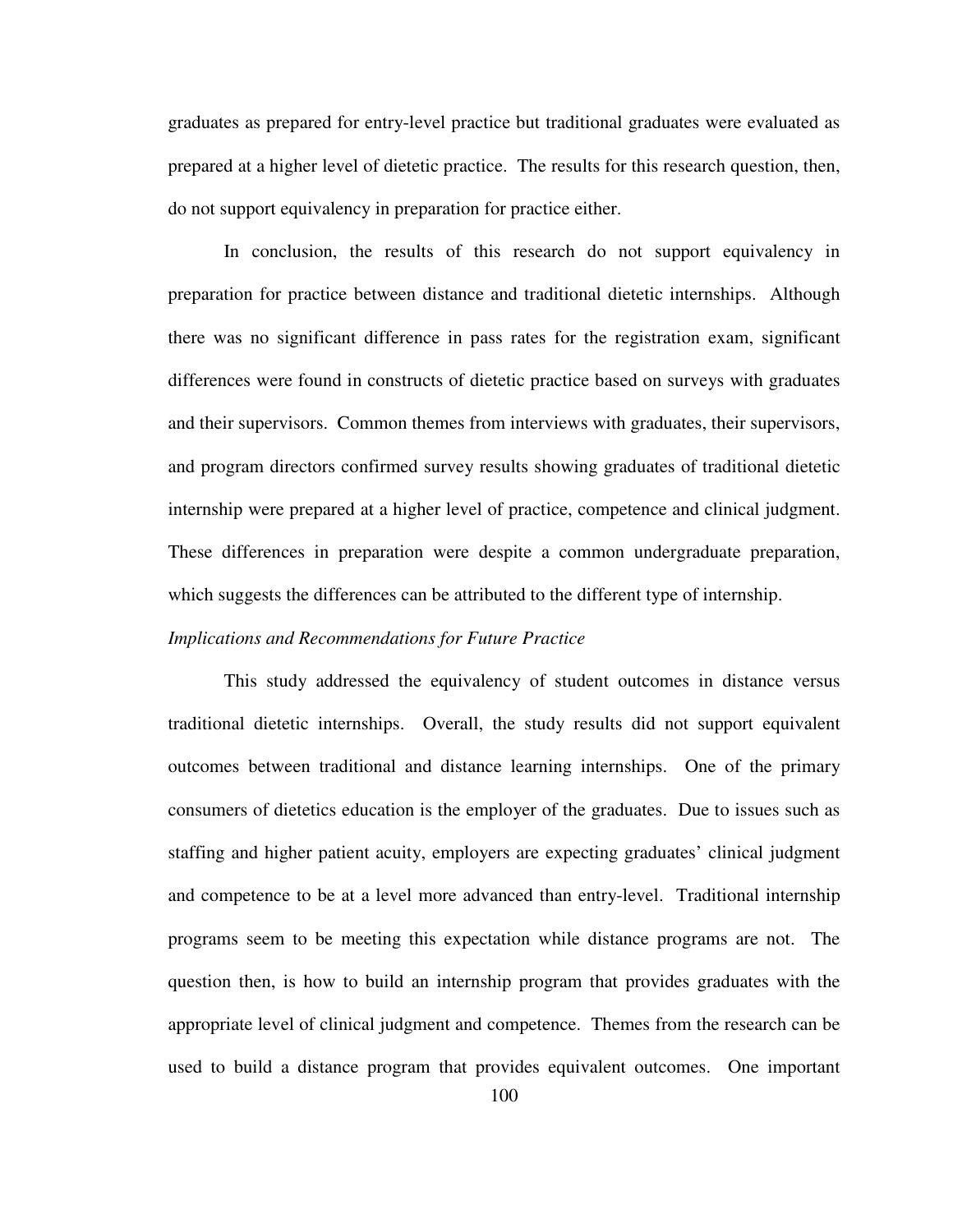theme that was identified from the interviews concerned equivalent learning experiences. Many traditional program directors reported using leveling experiences such as case scenarios in lieu of same-site rotations to assure equivalent learning experiences among students within the program. Case scenarios not only develop clinical competence, but they also aid in the development of clinical judgment. It appears that leveling experiences among internships might help improve equivalency of program outcomes between programs. Therefore, one practice recommendation to assure equivalency of experiences for interns is for all internships to include leveling experiences.

Related to this theme is the issue of equivalent preceptors. Interviews in this study indicated that preceptors can be a major strength of an internship program. Several programs reported using preceptor training to improve compliance with practice expectations. Preceptor training should include methods to develop clinical judgment such as processing nutritional interventions. In fact, CADE is developing a national preceptor training and certification program. Therefore, a second practice recommendation is for preceptor training to be standard in all dietetic internships.

The study results confirmed the literature reviewed on distance learners. This new subpopulation of higher education learners tend to be older, have many conflicting responsibilities, and need flexible learning experiences. Because of these characteristics and the nature of distance learning, the onus for learning is placed on the student. Despite this recognition of the characteristics of a distance learner, interviews in this study revealed that these student characteristics are seen as a program weakness because they can make it more difficult to succeed in an internship. The distance learning programs have built ultimate flexibility within their programs to help with these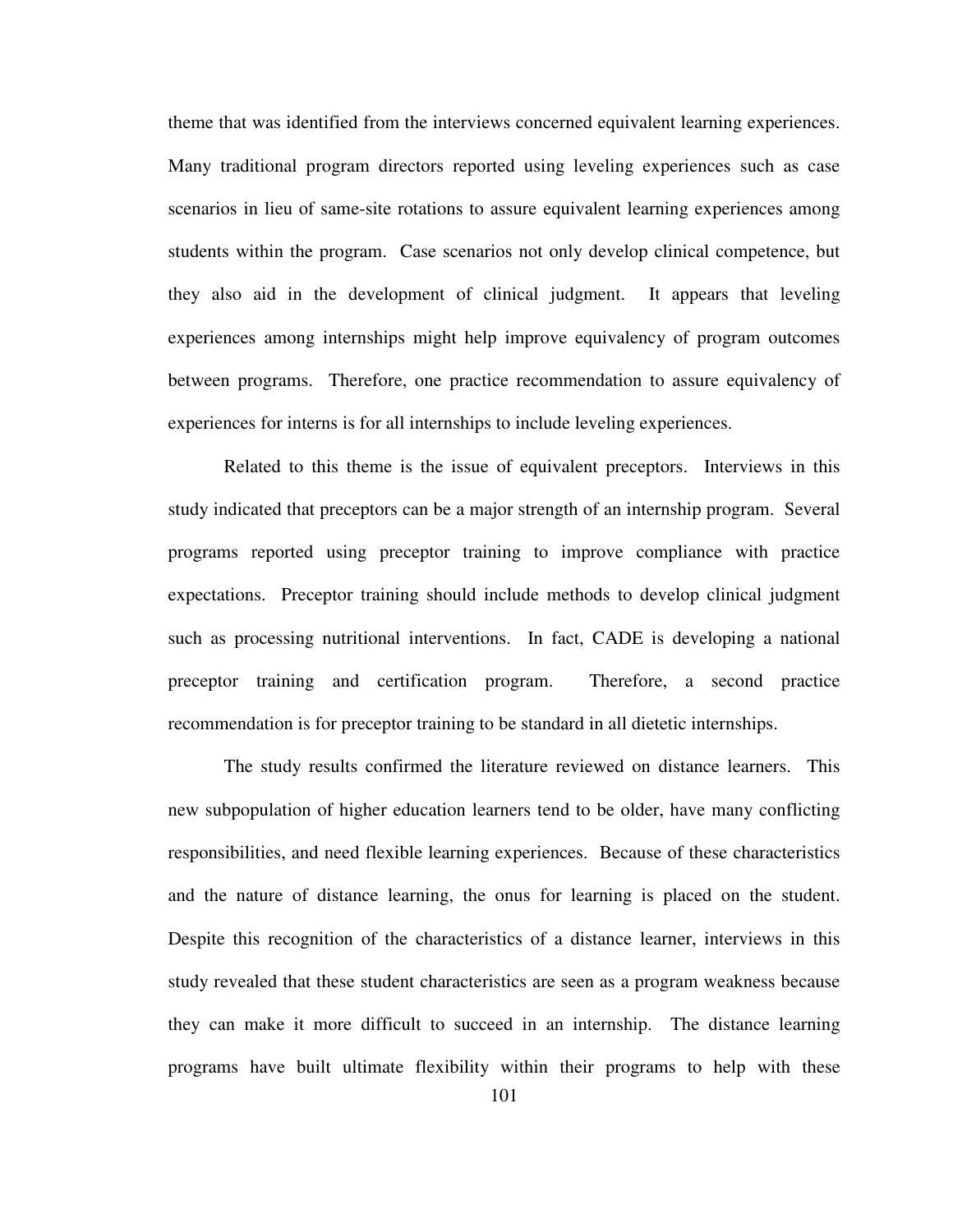characteristics but more needs to be done. The recommendation for future practice, then, is to use the literature on distance learning along with program experience to determine characteristics associated with success in the distance learning internships. These characteristics can then be used to develop a screening method that ascertains a student's appropriateness for a distance learning internship programs.

One of the reasons this research topic was untaken is a perceived bias by traditional dietetic educators against the distance learning programs. That bias against distance learning programs was also evident in the interviews with employers of internship graduates. This is an important point for students to be aware of when choosing the type of dietetic internship they wish to complete. The implication is that graduates of distance learning programs may experience prejudice when applying for dietitian positions.

The Task Force on Dietetics Education is recommending major alterations in the models of dietetics education. Rather than the traditional model of a bachelor's degree in dietetics followed by a dietetic internship, the new model calls for the coordination of the internship within the course work, culminating in a master's degree. All programs will be university-based and have affiliations with hospital sites. This new model could foreseeable increase the use of distance learning dietetic internships because of limitations in the number of clinical sites immediately around the university. With an increase use of distance internships, it is critical that the distance learning dietetic internships assure learning and outcomes equivalent to traditional dietetic internships.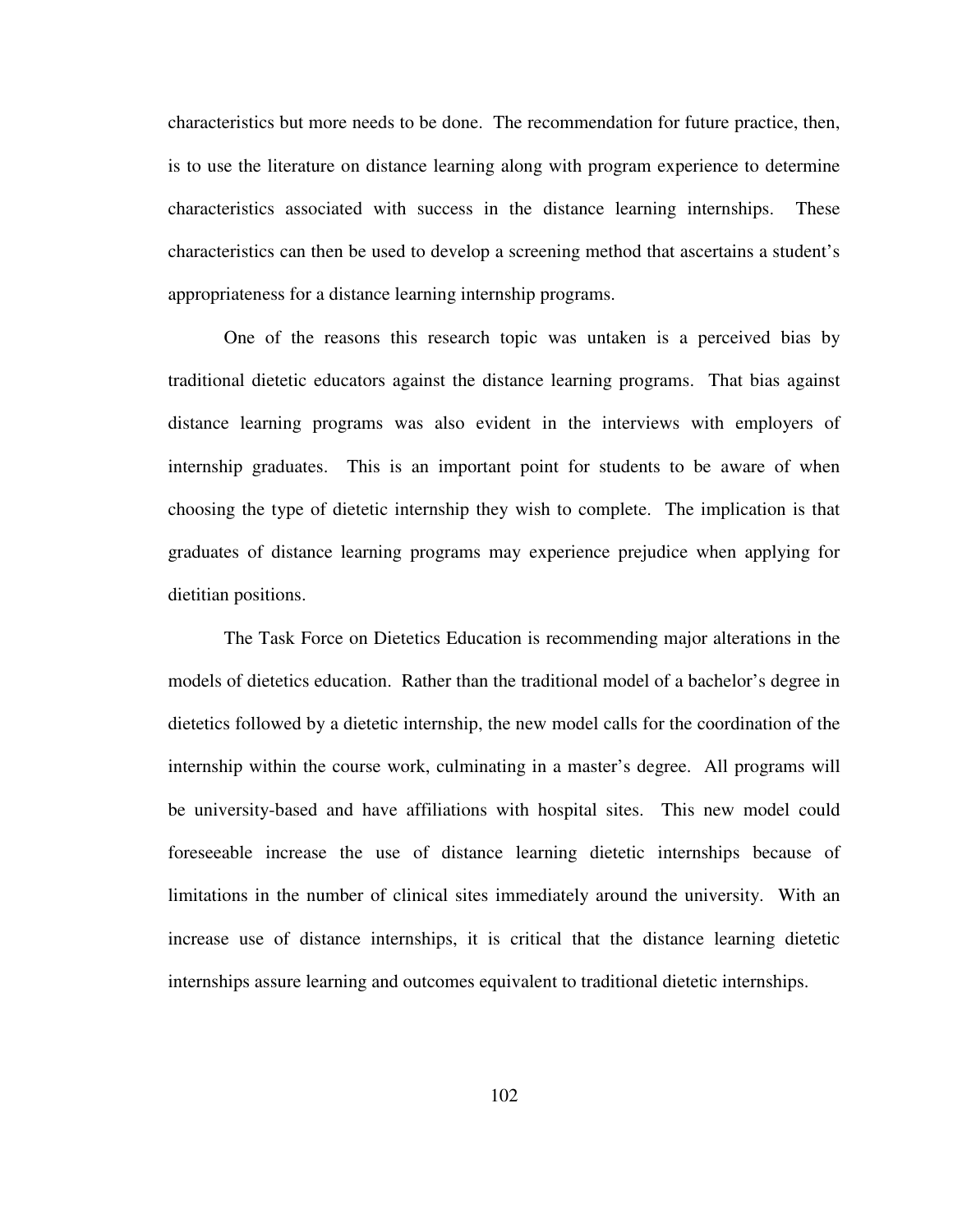#### *Recommendations for Future Research*

 The major recommended areas for research involve the registration exam pass rates. The current study only contained overall pass rates for 12 programs. Further research with a larger sample size is needed to increase the power to detect potential differences between groups. Additionally, research on the domain scores would be beneficial to determine more subtle differences between groups.

Another recommendation for further research concerns the age of the internship programs. Age of a program can have a significant impact on the success of the program due to the experience of the preceptors and internship director. The distance learning internship programs in this study were younger than the traditional internship programs. Further research is needed to compare student outcomes between distance and traditional programs that are more similar in age.

#### *Conclusion*

In summary, the results of this study did not demonstrate equivalency between the two types of dietetic internship in preparation for entry-level dietetic practice. There were no significant differences between the two types of internship programs in pass rates. Based on the survey and interview findings, distance-learning graduates appear to be prepared and competent for practice as an entry-level dietitian. Traditional internship graduates in this study, however, appeared to have a higher level of preparation and competence for practice and clinical judgment. The recommendations for future practice and research provided may help lessen the differences found between the two types of internship programs. Overall, this study will aid the field and accrediting body of The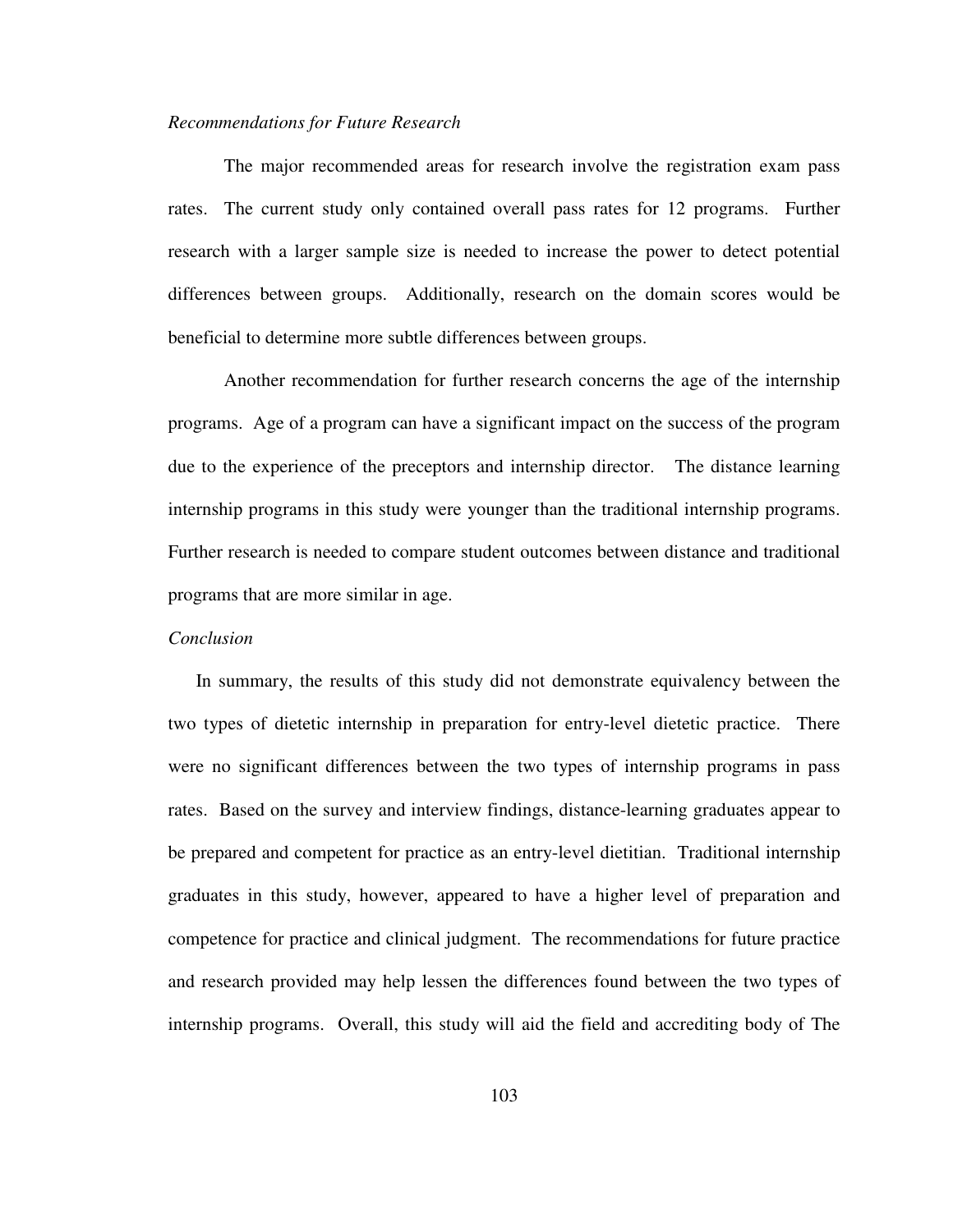American Dietetic Association to demonstrate the effectiveness and appropriateness of this new form of internship.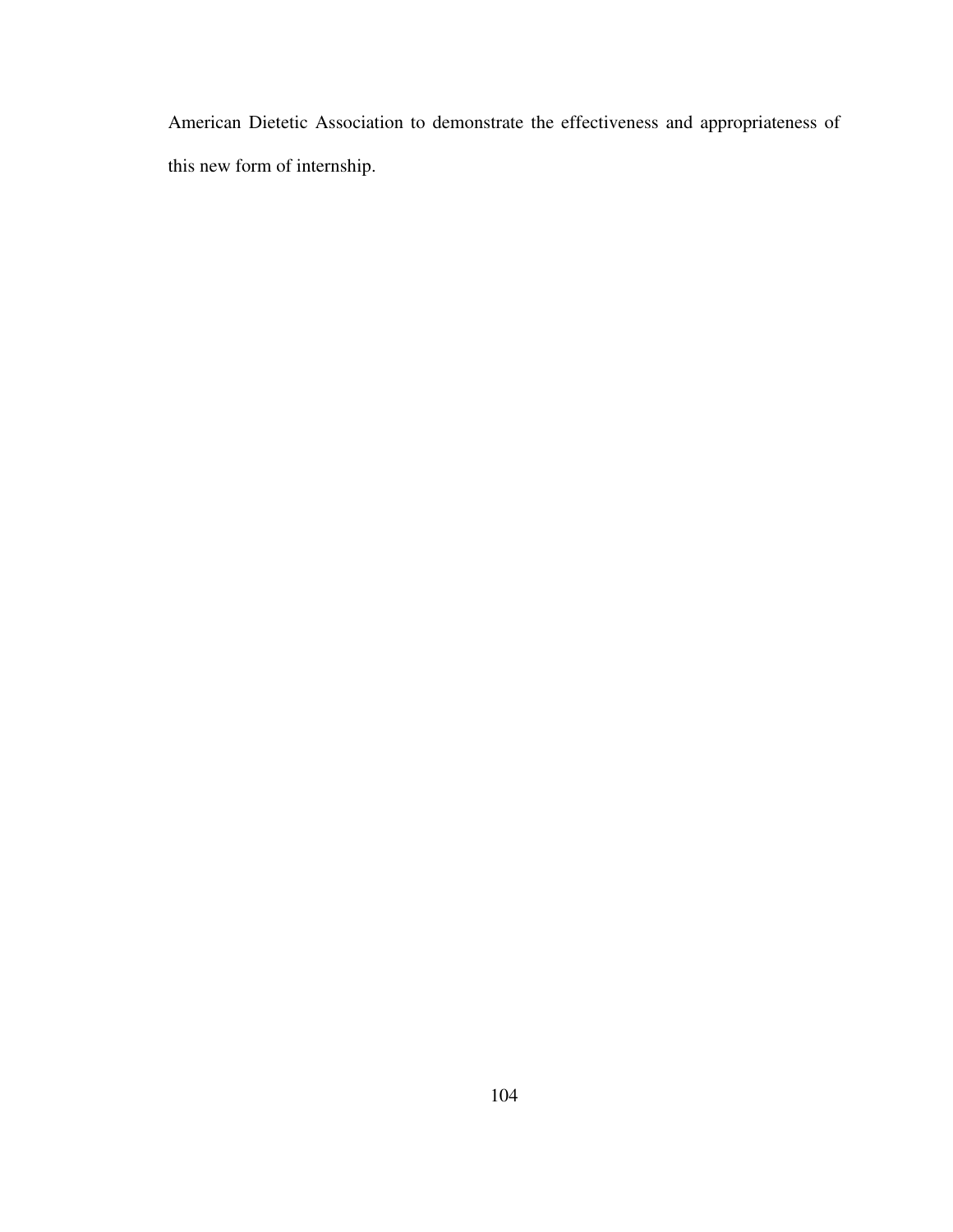#### References

- Allen, M., Mabry, E., Mattrey, M, Bourhis, J, Titsworth, S and Burrell, N. (2004). Evaluating the effectiveness of distance learning: A comparison using meta-analysis. *Journal of Communication*, 54, 402-420.
- Allen, M., Bourhis, J., Mabry, E., Emmers-Sommer, T., Titsworth, S., Burrell, N., Mattrey, M., Crowell, T., Bakkar, A., Hamilton, A., Robertson, T., Scholl, J., & Wells, S. (2002). Comparing student satisfaction of distance education to traditional classrooms in higher education: A meta-analysis. *American Journal of Distance Education*, 16, 83-97.
- American Dietetics Association. (2003). *Dietetics education and the needs for the future: HOD Report*. Chicago: ADA.
- American Dietetics Association. (2004). *What is ADA?* Retrieved February 5, 2004 from http://www.eatright.org/Public/index\_adafaq.cfm
- Apple, M.W. (1991). The new technology: Is it part of the solution or part of the problem in education? *Computers in Schools*, 8(1), 74-81.
- Ary, D., Jacobs, L. C., & Razavieh, A. (2002). *Introduction to research in education.* Belmont, CA: Wadsworth.
- Barron, A. (1999). *A teacher's guide to distance learning*. Accessed 2/18/2004 from http://fcit.usf.edu/distance/chp3.htm
- Blackboard, Inc.(2002.). *Product Learning System.* Retrieved from http:// www.blackboard.com/docs/wp/LSR6WP.pdf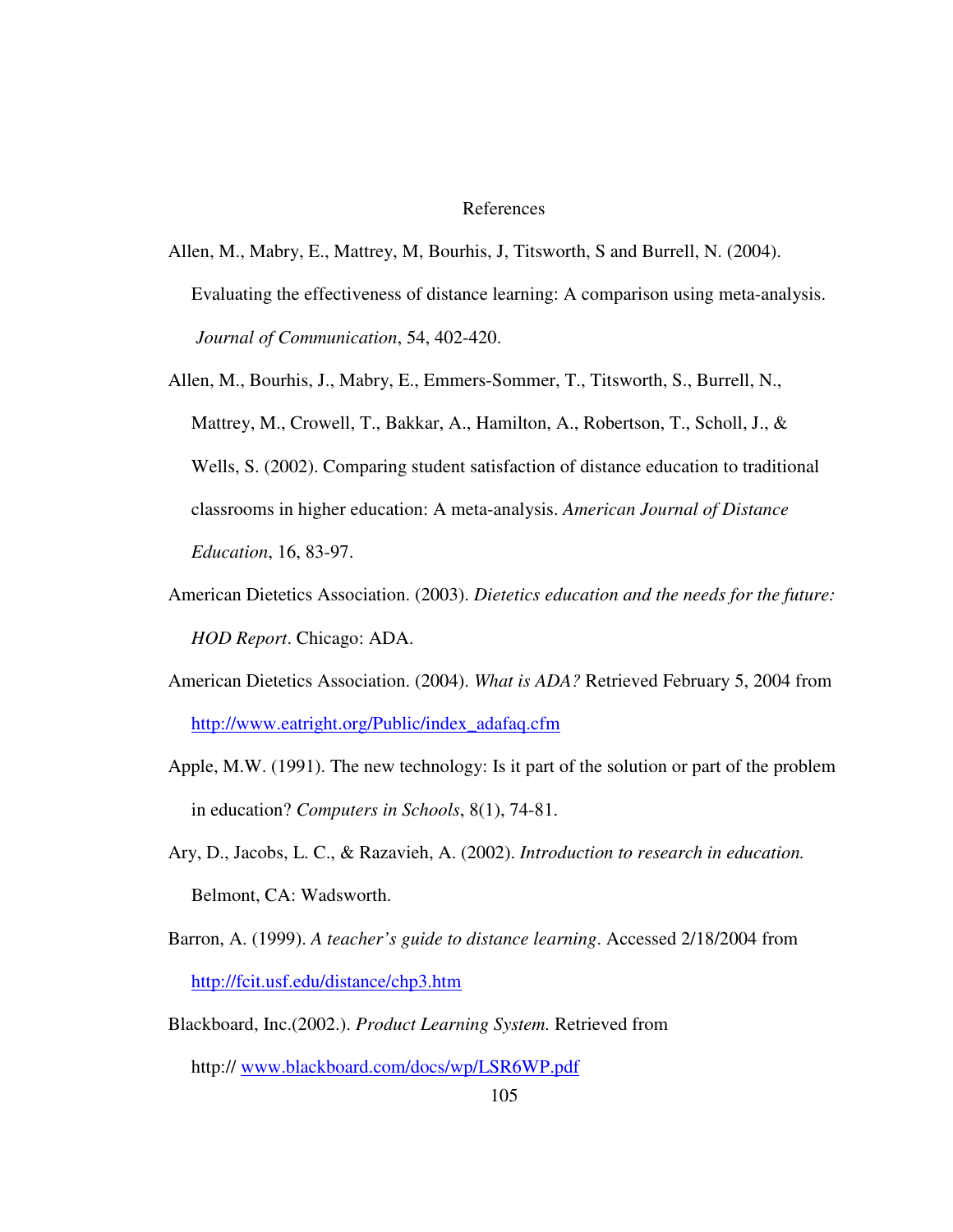- Boettcher, J. (1996). *Distance learning: looking into the crystal ball*. Accessed 2/3/2004 from http://www.cren.net/~jboettch/jvb\_cause.html.
- Bogdan, R.C. and Biklenk, S.K. (1998). *Qualitative research for education: An introduction to theory and methods*  $(3<sup>rd</sup>$  ed.). Boston: Allyn and Bacon.
- Bruening, K. S. and Pfeiffer, M. M. (2002). Accreditation standards for dietetics education. *J Am Diet Assoc,* 102(4), 566-577.
- Buckley, K.M. (2003). Evaluation of classroom-based, web-enhanced, and web-based distance learning nutrition courses for undergraduate nursing. *Journal of Nursing Education*, 42, 367-370.
- Carr, S. (2000). Online psychology instruction is effective, but not satisfying, study finds. *The Chronicle of Higher Education*. 46, A39.
- Cody, R.P and Smith, J.K. (2006). Applied statistics and the SAS programming language

(5th ed.). Upper Saddle River, NJ: Pearson Prentice Hall, 190-193

Commission on Accreditation for Dietetics Education. (2005). Accredited or Approved Dietetic Education Programs. Accessed 7/19/05 from

http://www.eatright.org/Member/9852\_13289.cfm

- Commission on Dietetic Registration. (2004). *2003 CDR Report*. Chicago: ADA.
- Cook, T.D., & Campbell, D. T. (1979). *Quasi-experimentation: Design and analysis isssues for field settings*. Boston: Houghton Mifflin.
- Crane, J.P. (2004). *Triangulation in Psychology*. Accessed 8/31/04 from http://web.isp.cz/jcrane/IB/triangulation.html
- Creswell, J. W. (1998). *Qualitative inquiry and research design: Choosing among five traditions*. Thousand Oaks, CA: Sage.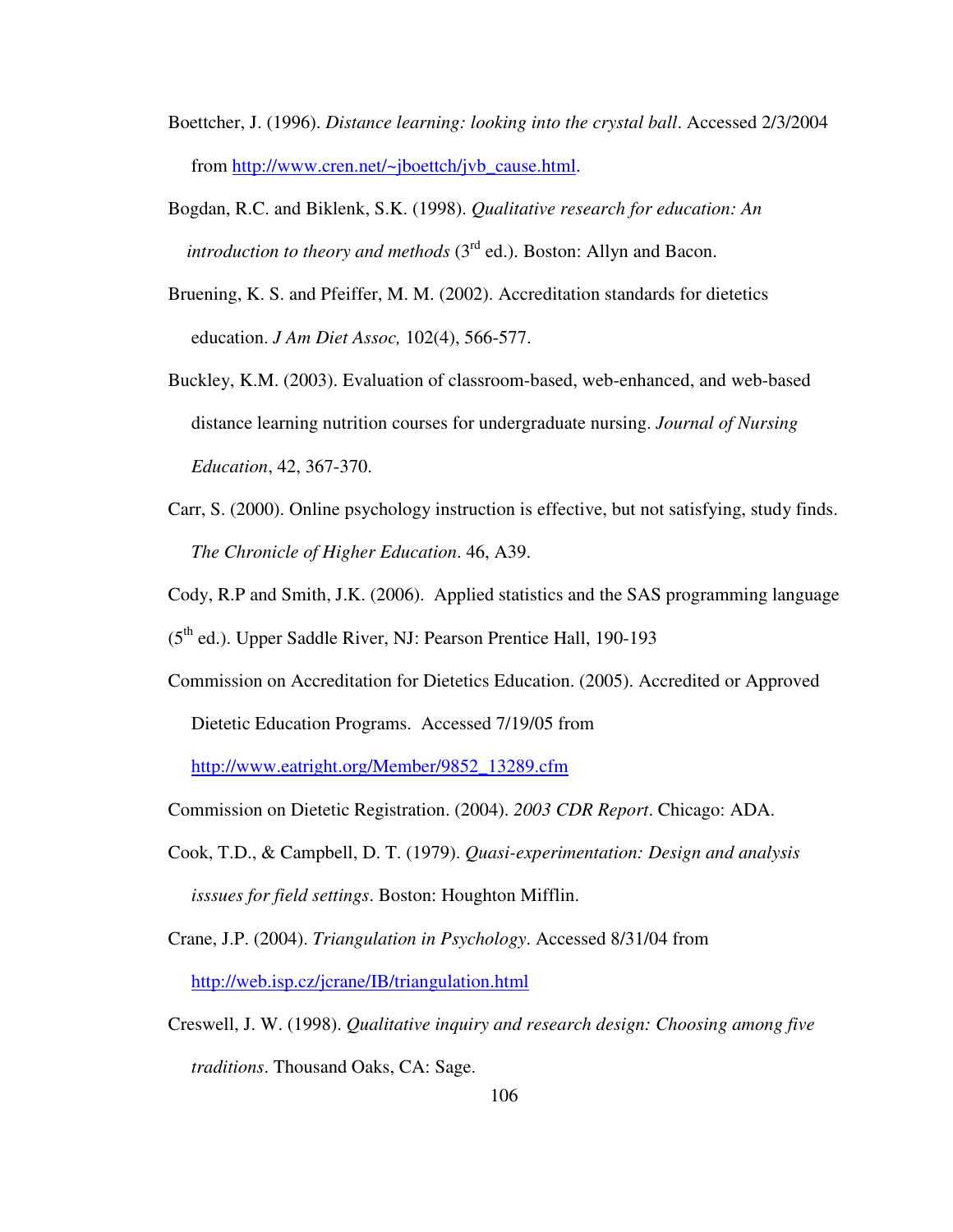- Curzon, A. J. (1977). Correspondence education in England and in the Netherlands. *Comparative Education, 13*(3), 249-261.
- Diaz, D. P. (2002, May/June). Online Drop Rates Revisited. *The Technology Source*. Retrieved June, 2003: http://ts.mivu.org/default.asp?show=article&id=981
- DiMaria, F. (2003). Selection of college and major strongly linked to cost factors. *Hispanic Outlook*, *13*(18), 16.
- DiVito-Thomas, P. (2005). Nursing student stories on learning how to think like a nurse.  *Nurse Educator*, 30, 133-136.
- Dortch, K. D. (2003, April 13-15) "How to get learners to learn." Distance Education and Training Council: Report on the DETC 77th Annual Conference.
- Engel, S. S., Crandall, J. Basch, C. E., Zybert, P., and Wylie-Rosett, J. (1997). Computer assisted diabetes education increases knowledge and self-efficacy of medical students. *Diabetes Educ*, 23, 545-549.
- Epstein, R.M. (1999). Mindful practice. *JAMA*, 282, 833-839.
- Fletcher, J. D. (2001). Technology, the Columbus effect, and the third revolution in learning. Institute for Defense Analyses Paper D-2562.
- Forker, J. E. (1996). Perspectives on assessment: assessing competency for community focused nursing practice. *Nurse Educ*, 2, 6-7.
- Gagne, M. and Shepherd, M. (2001). Distance learning in accounting: a comparison between a distance and traditional graduate accounting class. *T.H.E. Journal*. 28(9), 58-65.
- Gale, C. (2000). Online learning: a student perspective. *Syllabus*. 12, 52-53.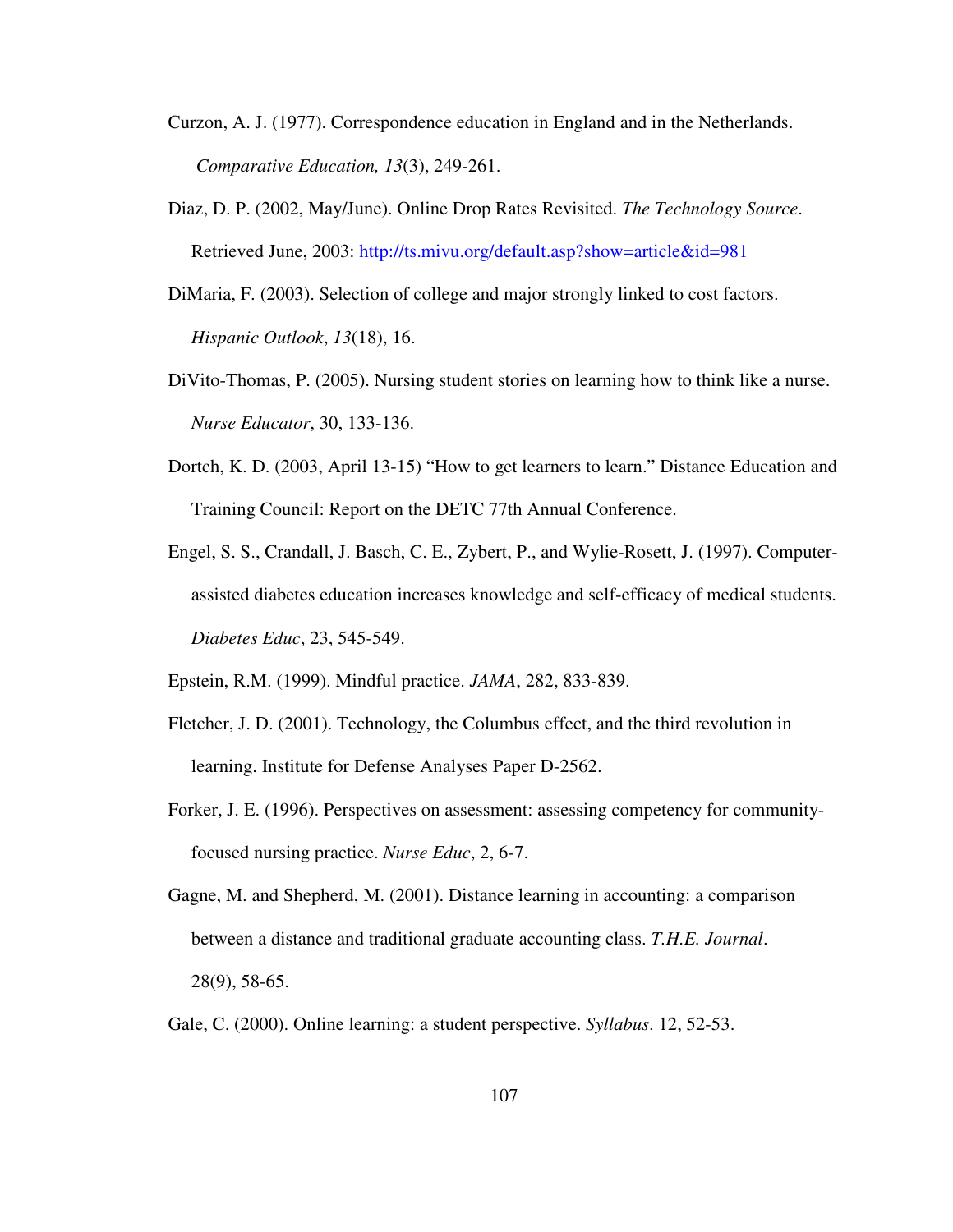- Galusha, J. M. (1997). *Barriers to learning in distance education*. Accessed 2/22/2004 at http://www.infrastruction.com/barriers.htm
- Gates, G. and Sandoval, W. (1998). Teaching multiskilling in dietetics education. *J Am Diet Assoc*, 98, 278-284.
- Gay, L. R., & Airasian, P. W. (2000). *Educational research: Competencies for analysis and application (6th ed.)*. Englewood Cliffs, NJ: Prentice Hall.
- Greene, J. C., Caracelli, V. J., & Graham, W. F. (1989). Toward a conceptual framework for mixed-method evaluation designs. *Educational Evaluation and Policy Analysis*, *11*, 255-274.
- Hofmann, D. W. (2002). Internet-based distance learning in higher education. *Tech Directions* 62(1), 28-32.

Holmberg, B. (1989). *Theory and practice of distance education*. London: Routland.

- Holmberg, B. (1995). The evolution of the character and practice of distance education. *Open Learning,* 10, 47-53.
- Howell, S. L., Williams, P. B., and Lindsay, N. K. (2003). Thirty-two trends affecting distance education: an informed foundation for strategic planning. *Online Journal of Distance Learning Administration,* 6(3) *,* 34-53.
- Israel, G.D. (1992). Determining sample size. *Florida Cooperative Extension Service Fact Sheet* PEOD-6.
- Johnson, B., & Christensen, L. (2000). *Educational research: Quantitative and Qualitative approaches*. Boston: Allyn & Bacon.

Keegan, D. (1986). *The foundations of distance learning*. London: Croom Helm.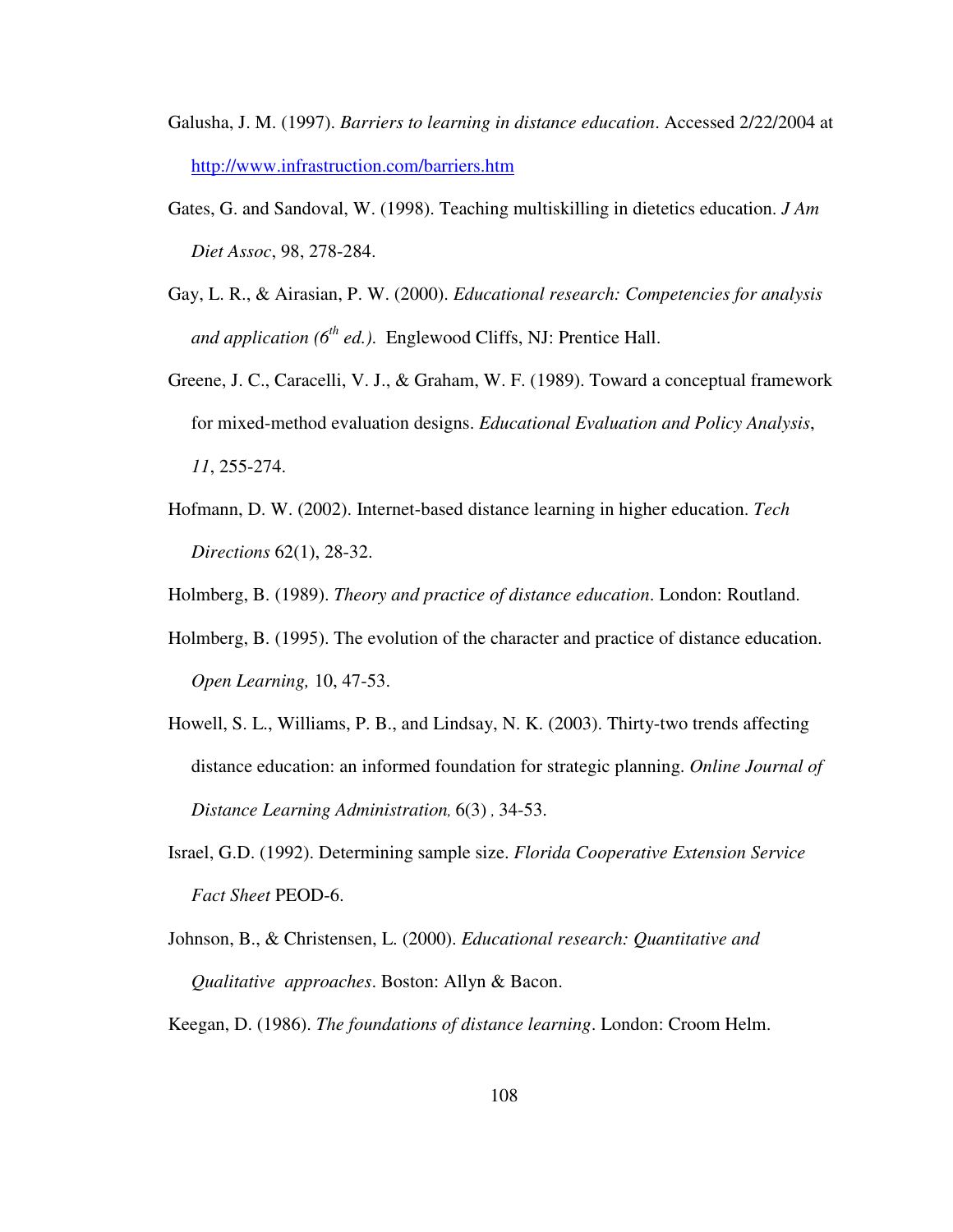- Keegan, D. (1995). Distance education technology for the new millennium: Compressed video teaching. *ERIC*, ED 389931.
- Klas, K.J. (2004). Will e-learning improve clinical judgment? *BMJ* 328, 1147-1150.
- Knapper, C. (1988). Lifelong learning and distance education. *American Journal of Distance Education*, 2(1), 63-72.
- Lincoln, Y. S., & Guba, E. G. (1985). *Naturalistic inquiry*. Beverly Hills, CA: Sage.
- Litchfield, R. E., Oakland, M. J., and Anderson, J. (2002). Promoting and evaluating competence in on-line dietetics education. *J Am Diet Assoc*, 102, 1455-1458.
- Lyons, J., Miller, M. and Milton, J. (1998). Learning with technology: use of case-based physical and computer simulations in professional education. *Contemp Nurse*, 7, 35- 39.
- Malloy, S.E. and DeNatale, M.L. (2001). Online critical thinking: A case study analysis.  *Nurse Educator*, 26, 191-197.
- Mattheos, N., Schittek, M., Attstrom, R., and Lyon, H. C. (2001). Distance learning in academic health education: a literature review. *Eur J Dent Educ* 5, 67-76.
- McRoy, R.G. (1996) *Qualitative research*. Retrieved March 27, 2004 from http://www.uncp.edu/home/marson/qualitative\_research.html
- Moore, M.G. (1994). Autonomy and interdependence. *The American Journal of Distance Education*, 8, 1-5.
- National Center for Education Statistics. (2003). *Distance Education at Degree-Granting Postsecondary Institutions: 2000–2001*. Washington, DC: U.S. Department of Education.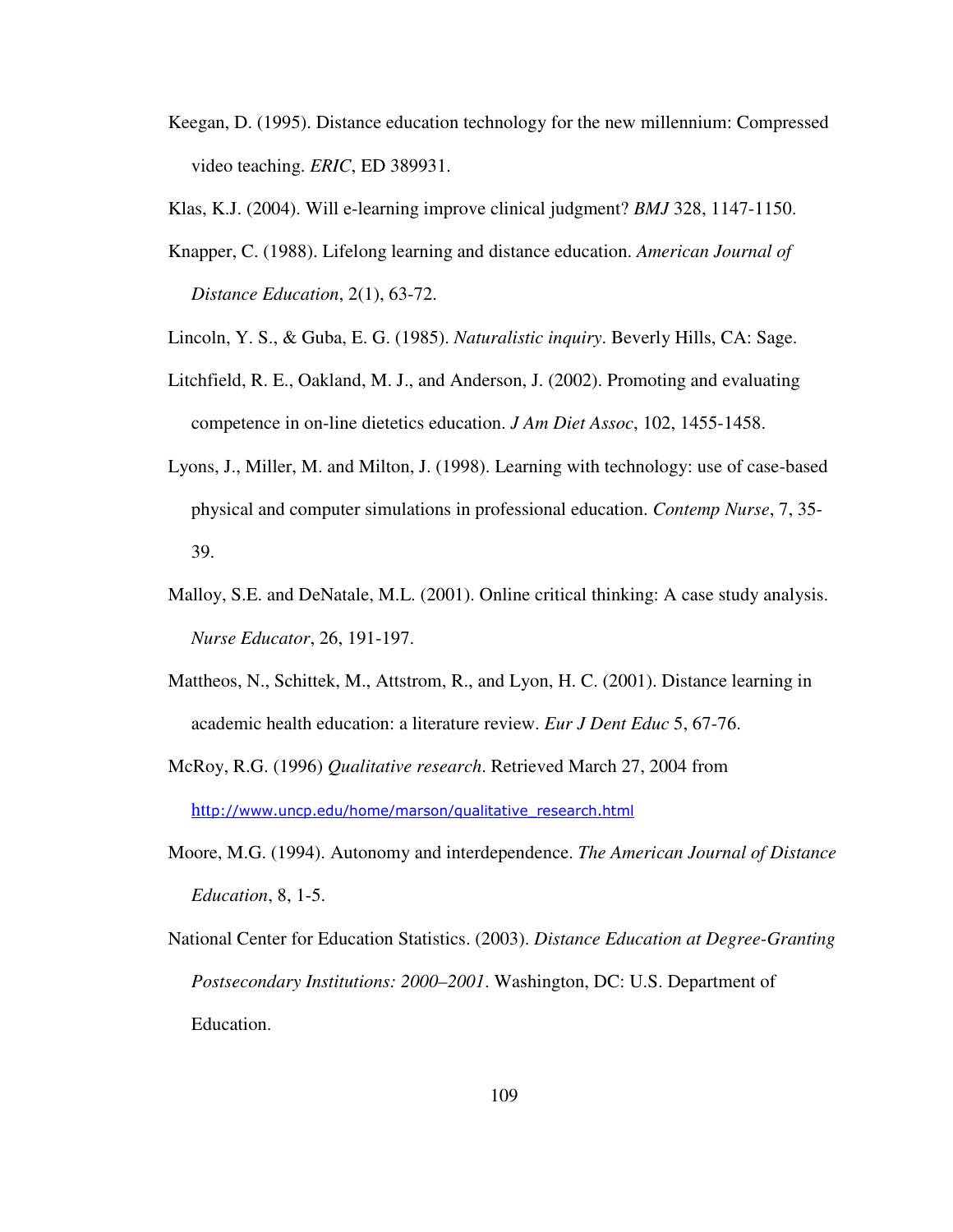- National Center for Education Statistics. (1999). *Distance Education in higher education institutions*. Washington, DC: U.S. Department of Education.
- National Council for Accreditation of Teacher Education [NCATE] Task Force on Professional Development. (1997). Technology and the new professional teacher: Preparing for the  $21<sup>st</sup>$  century classroom. Retrieved March 27, 2004 from http://www.ncate.org/accred/projects/tech/tech-21.htm
- National Education Association. (2000). *A survey on traditional and distance learning higher education members.* Accessed 2/22/04 from http://www.nea.org/he/abouthe/dlstudy.pdf
- Olson, T. M. and Wisher, R. A. (2002). The effectiveness of web-based instructions: an initial inquiry. *International Review of Research in Open and Distance Learning* 3(2),  $2 - 17$ .
- Onwuegbuzie, A. J., and Teddlie, C (2003). *A framework for analyzing data in mixed methods* research. In Tashakkori, A. & Teddlie, C. (2003). *Handbook of mixed methodology in social & behavioral research*. Thousand Oaks: Sage.
- Peters, O. (1988). Distance teaching and industrial production: A comparative interpretation in outline. In *Distance Education: International Perspectives*. New York: Routledge.
- Petracchi, H.E. (2000). Distance education: What do our students tell us? *Research on Social Work Practice*. 10(3), 362-376.
- Phipps, R., & Merisotis, J. (1999). *What's the difference? A review of contemporary research on the effectiveness of distance learning in higher education*. Washington, DC: The Institute for Higher Education Policy.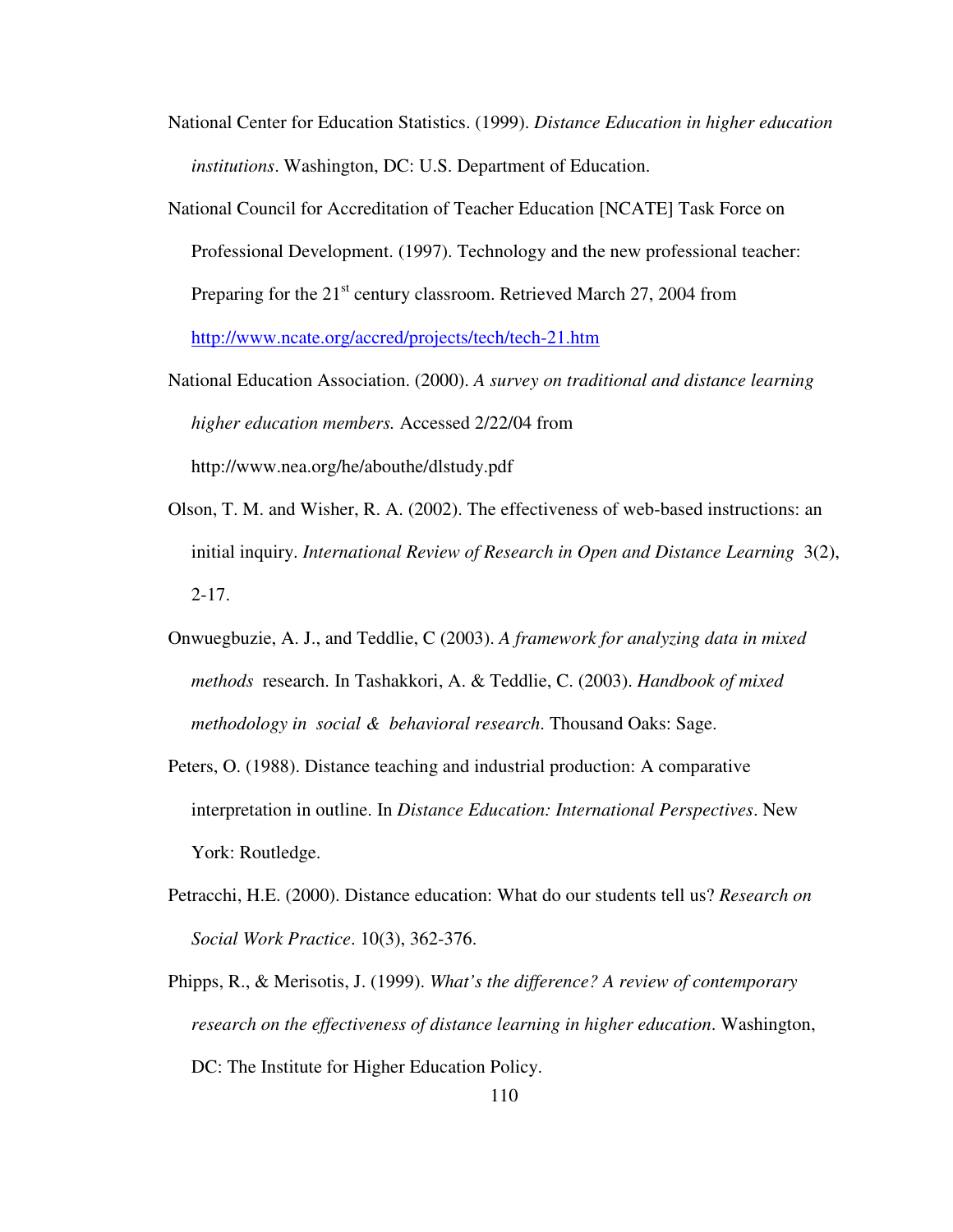- Raidl, M.A., Wood, O. B., Lehman, J. D., Evers, W. D. (1995). Computer-assisted instruction improves clinical reasoning skills of dietetics students. *J Am Diet Assoc* 95 (8): 868-873.
- Reinert, B. R, & Fryback, P. B. (1997). Distance learning and nursing education. *Journal of Nursing Education*, *36*, 421-427.
- Rivera, J.C. and Rice, M.L. (2002). A comparison of student outcomes & satisfaction between traditional & web based course offerings. *Online Journal of Distance Learning Administration*, V, 3-15.
- Rossman, G.B., and Rallis, S.F. (1998). *Learning in the field: An introduction to qualitative research*. Thousand Oaks, CA: Sage.
- Russell, T. L. (1999). *No significant difference phenomenon*. Montgomery, AL: IDECC.
- Schoech, D. (2000). Teaching over the internet: results of one doctoral course. *Research on Social Work Practice*. 10(4), 467-486.
- Simonson, M. (1995). Does anyone really want to learn at a distance? *Tech Trends*, 40, 12.
- Simonson, M., Schlosser, C. and Hanson, D. (2002). Theory and distance education: A new discussion. In *ASHE Reader Distance Education: Teaching and Learning in Higher Education*, Boston: Pearson Custom Publishing.
- Siegel, E., Jennings, J. G., & Conklin, J. (1998). Distance learning in social work education: Results and implications of a national survey. *Journal of Social Work Education, 34*(1), 71-80.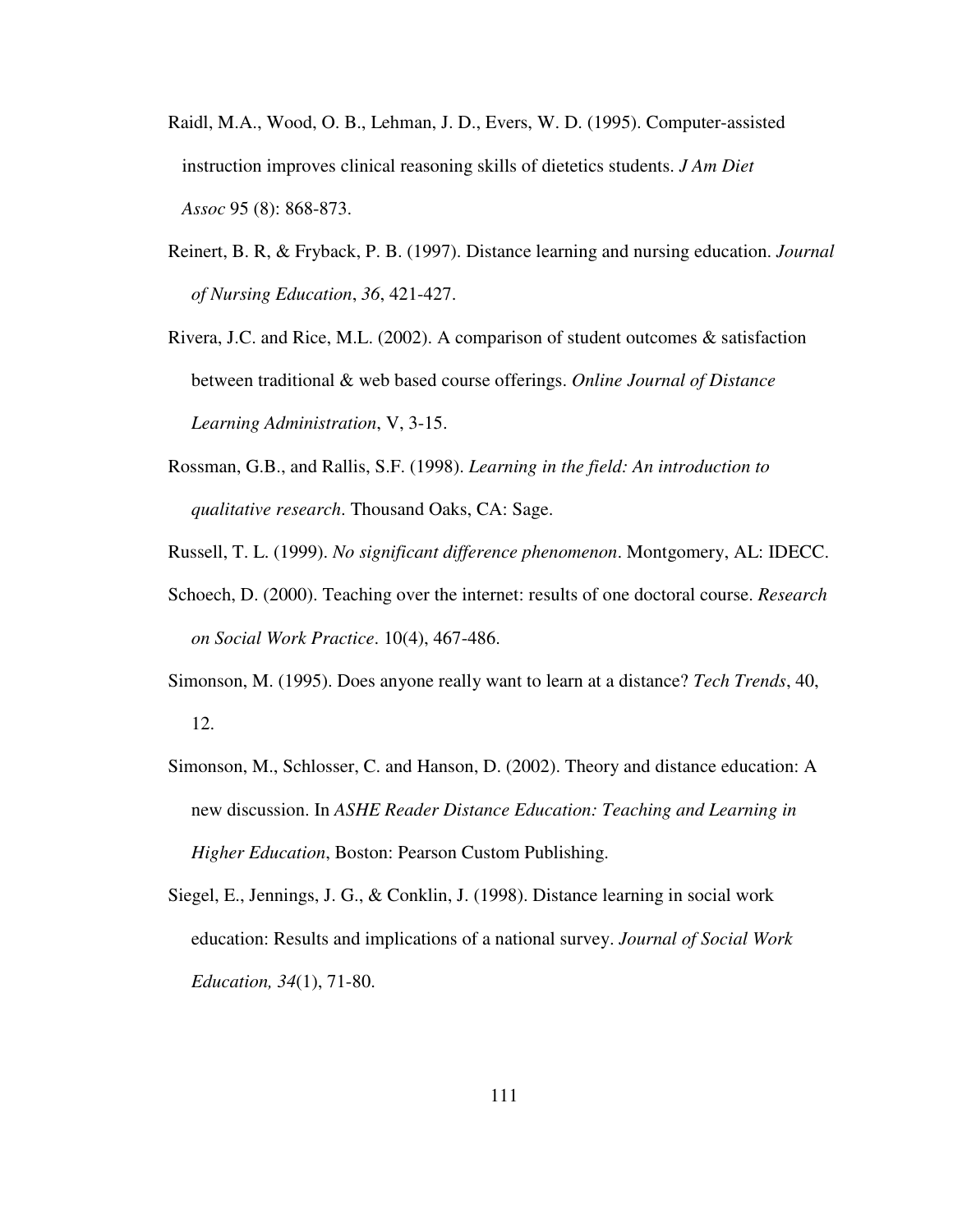- Skipper, A. & Lewis, N. M. (2005). A look at the educational preparation of the health diagnosing and treating professionals: Do dietitians measure up? *J Am Diet Assoc* 105, 420-427.
- Stark, J.S. and Lattuca, L.R. (1997). Recurring debates about the college curriculum. In *Shaping the College Curriculum: Academic Plans in Action*, Boston: Allyn & Bacon.
- Strauss, W.V.and Dahlheimer, S.S. (1998). A study of the effects of computerized multimedia technology on anatomical and physiological concept retention. *J Am Diet Assoc* 98 (9): 39.
- Sweet, R. (1986). Student drop-out in distance education: an application of Tinto's Model. *Distance Education*, 7, 201-213.
- Tashakkori, A. & Teddlie, C. (2003). *Handbook of mixed methodology in social & behavioral research*. Thousand Oaks: Sage.

Thomas, M. (2002). Faculty Satisfaction. *Sloan-C View* 1(2): 6.

- Twigg, C.A. (2003). Improving quality and reducing cost: Designs for effective learning. *Change, 35*(4), 22-29.
- Turner, R. E., Evers, W. D., Wood, O. B., Lehman, J. D., and Peck, L. W. (2000). Computer-based simulations enhance clinical experience of dietetics interns. *J Am Diet Assoc* 100(2): 183-190.
- U.S. Bureau of Labor. (2004). Occupational Outlook Handbook 2003-2004. Retrieved February 28, 2005 from http://bls.gov/oco/ocos077.htm
- Wardlaw, G.M., & Smith, A.M.. (2005). *Contemporary Nutrition*, 6<sup>th</sup> edition. New York: McGraw-Hill.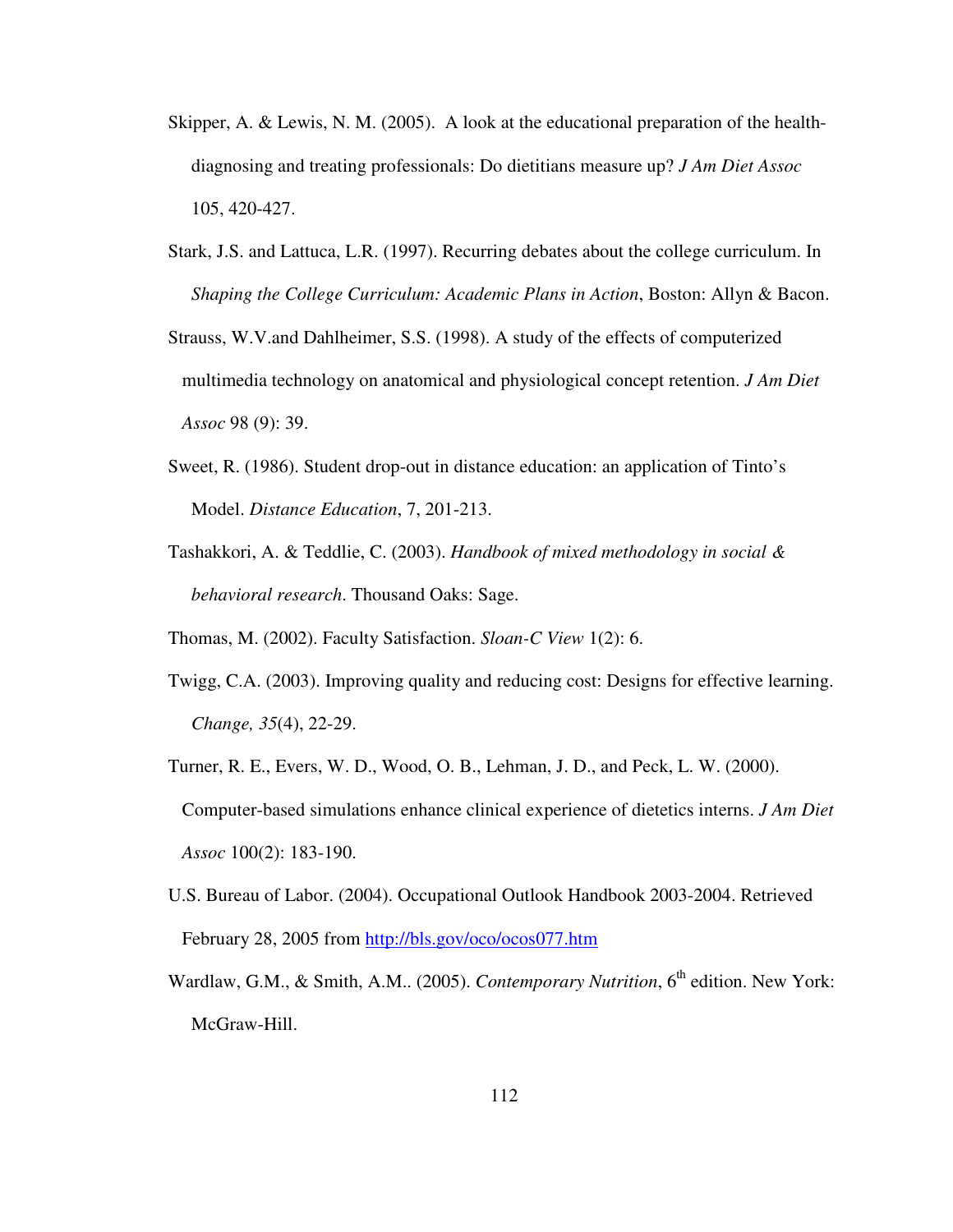- Willis, B. (2003). *Distance education: An overview*. Retrieved September 3, 2003, from University of Idaho Engineering Outreach Web site: http://www.uidaho.edu/eo/dist1.html.
- Woo, M.A., & Kimmick, J.V. (2000). Comparison of internet versus lecture instructional methods for teaching nursing research. *Journal of Professional Nursing*, 12, 154-158.
- Young, J.R. (2002, November). Public-college tuition jumps at highest rate in 10 years. *The Chronicle of Higher Education*, *35*, 1014-1015.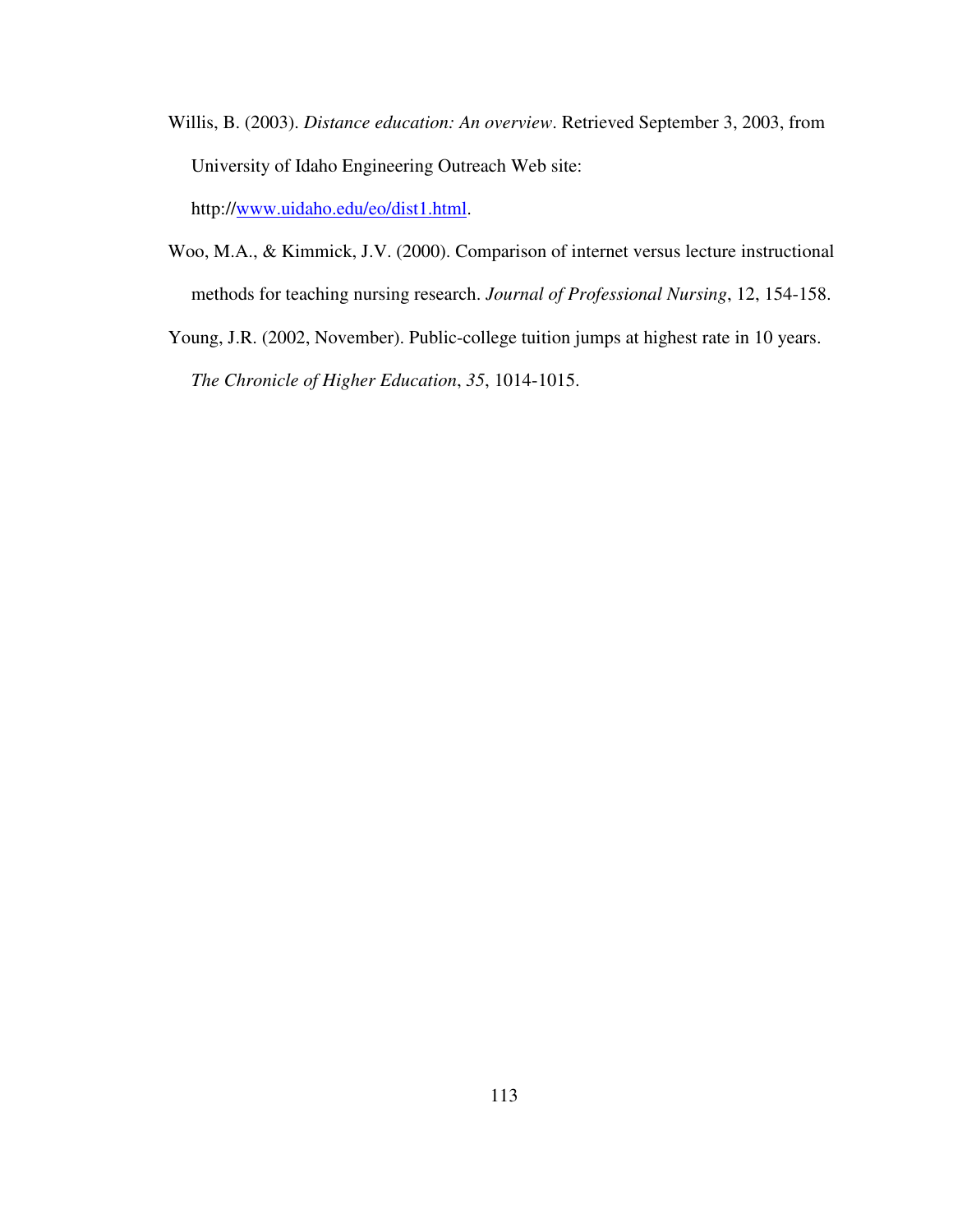Appendices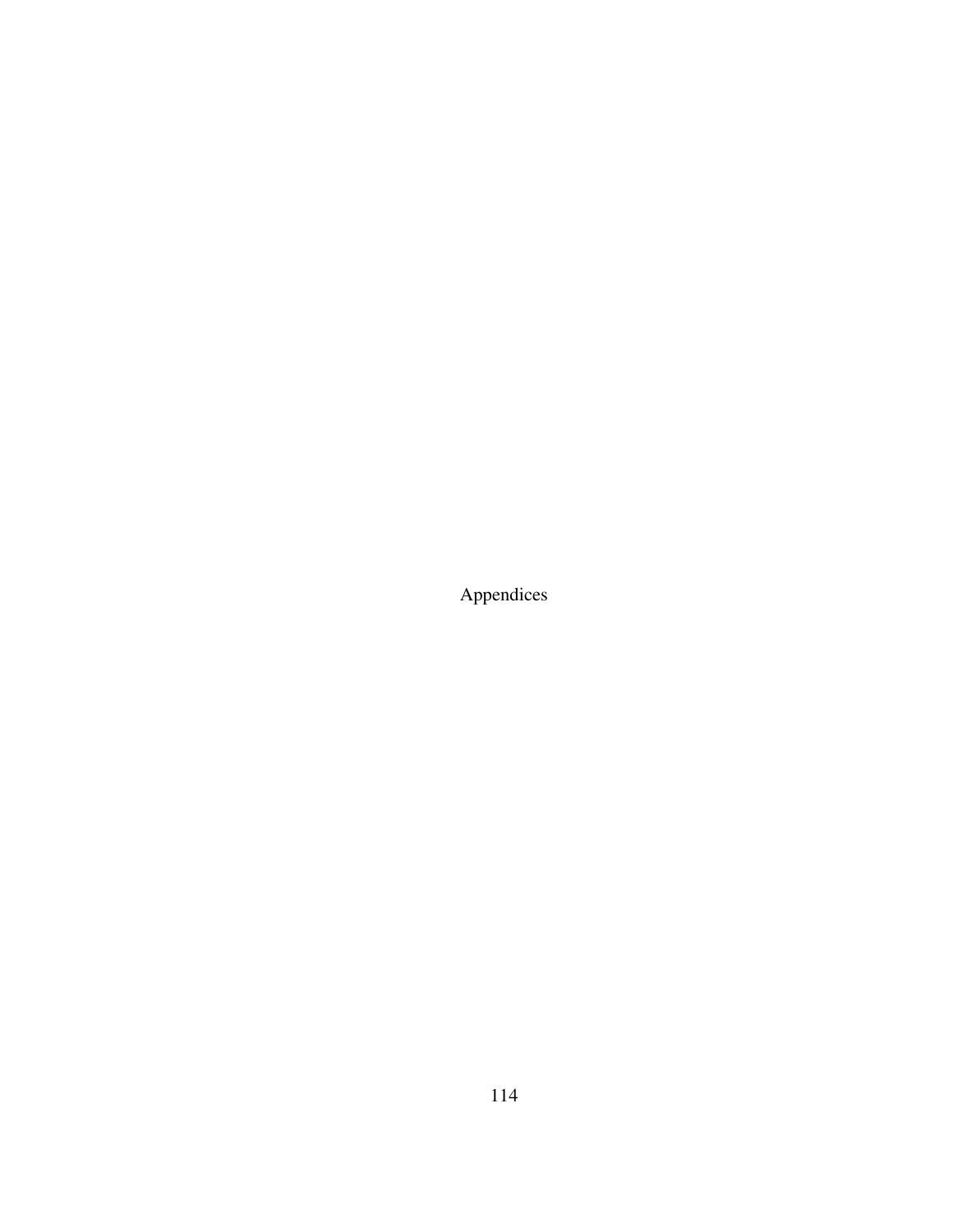Appendix A: Program Information and Registration Exam Pass Rate Review

#### *Dear Internship Directors,*

*Thank you for your willingness to participate in this study. I am studying outcomes in distance learning and traditional dietetic internships. Please provide the following information on your program.* 

- I. Program Demographics
	- a. Name of Program:
	- b. Location (city and state):
	- c. Number of interns per class: Number of classes each year:
	- d. Affiliation (circle one) hospital university other \_\_\_\_\_\_\_\_\_\_\_\_\_\_\_\_\_\_\_\_\_\_\_\_
	- e. Age of Program:

# II. Program Characteristics

- a. Type of Program (circle one) traditional distance learning
- b. Emphasis area (generalist, nutrition therapy, food service, community, sports nutrition, research, other):
- c. Program Completion Rate:
- d. Registration Exam Pass Rate for past five years: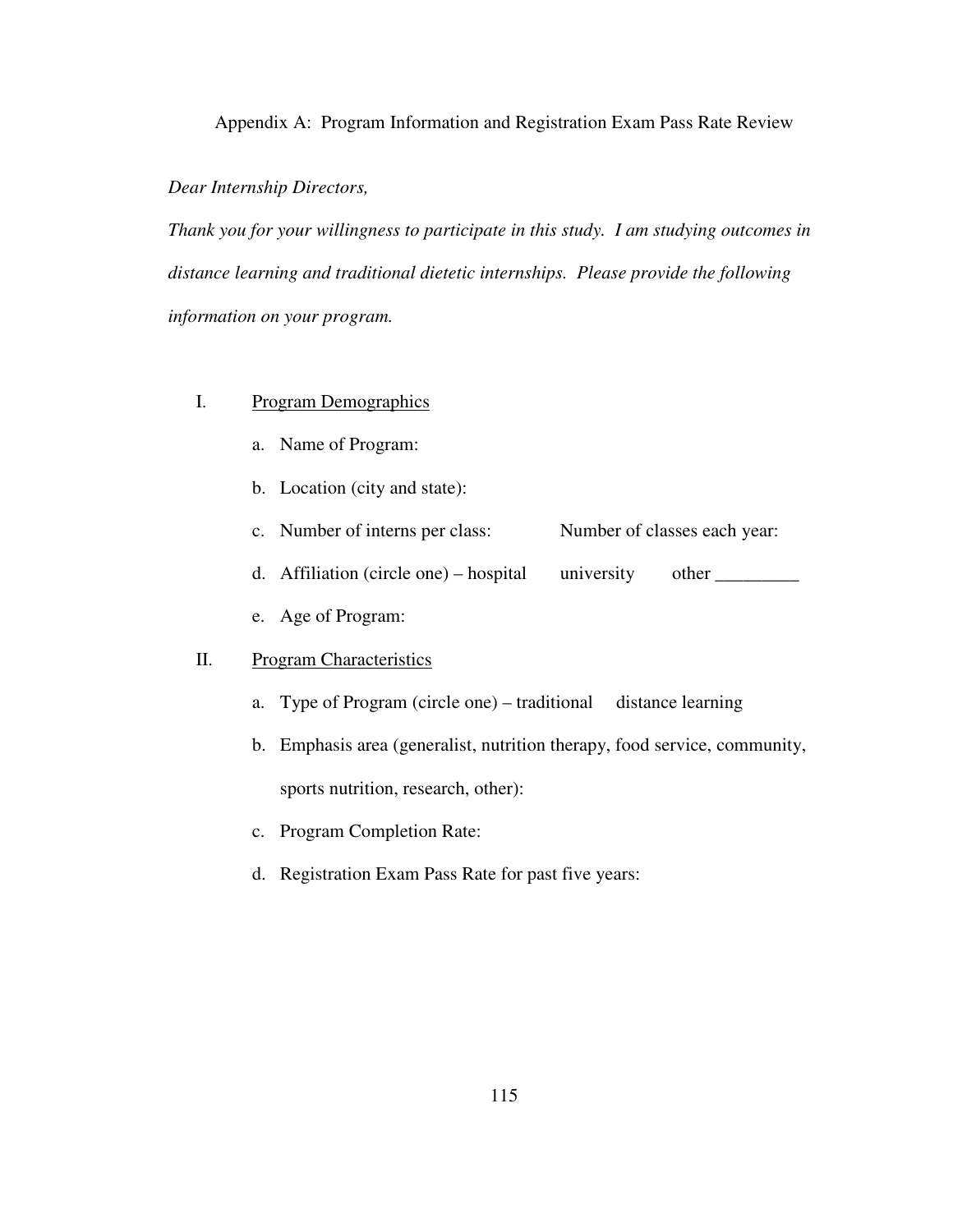Appendix B: Graduate Survey on Preparedness for Practice

Please check the appropriate column to indicate how you perceive your level of preparation for professional practice after graduating from your internship using the 5 point scale shown below.

- 1. Poor
- 2. Below Average
- 3. Satisfactory
- 4. Above Average
- 5. Excellent

| <b>ABILITIES &amp; SKILLS:</b>                                     |  | 3 |  |  |
|--------------------------------------------------------------------|--|---|--|--|
| A. ability to communicate effectively and problem solve            |  |   |  |  |
| B. ability to provide comprehensive nutrition care in a variety of |  |   |  |  |
| settings                                                           |  |   |  |  |
| C. ability to counsel patients, individually and in groups         |  |   |  |  |
| D. ability to use techniques and tools to effectively manage       |  |   |  |  |
| foodservice systems                                                |  |   |  |  |
| E. clinical judgment                                               |  |   |  |  |
| F. independence and self-direction                                 |  |   |  |  |
| G. work ethic and professionalism                                  |  |   |  |  |

Undergraduate Grade Point Average: \_\_\_\_\_\_

Area of Practice:

- \_\_\_\_\_\_a. Clinical Dietetics
- \_\_\_\_\_\_b. Community Practice
- \_\_\_\_\_\_c. Foodservice Systems Management
- \_\_\_\_\_\_d. Education/Research
- \_\_\_\_\_\_e. Other

Would you further assist in the study of student outcomes in dietetic internship by agreeing to a 30 minute phone interview to discuss your experiences and opinions on the internship? If so, please provide you name and contact information below. Thanks!

Name: Phone: Email: Address: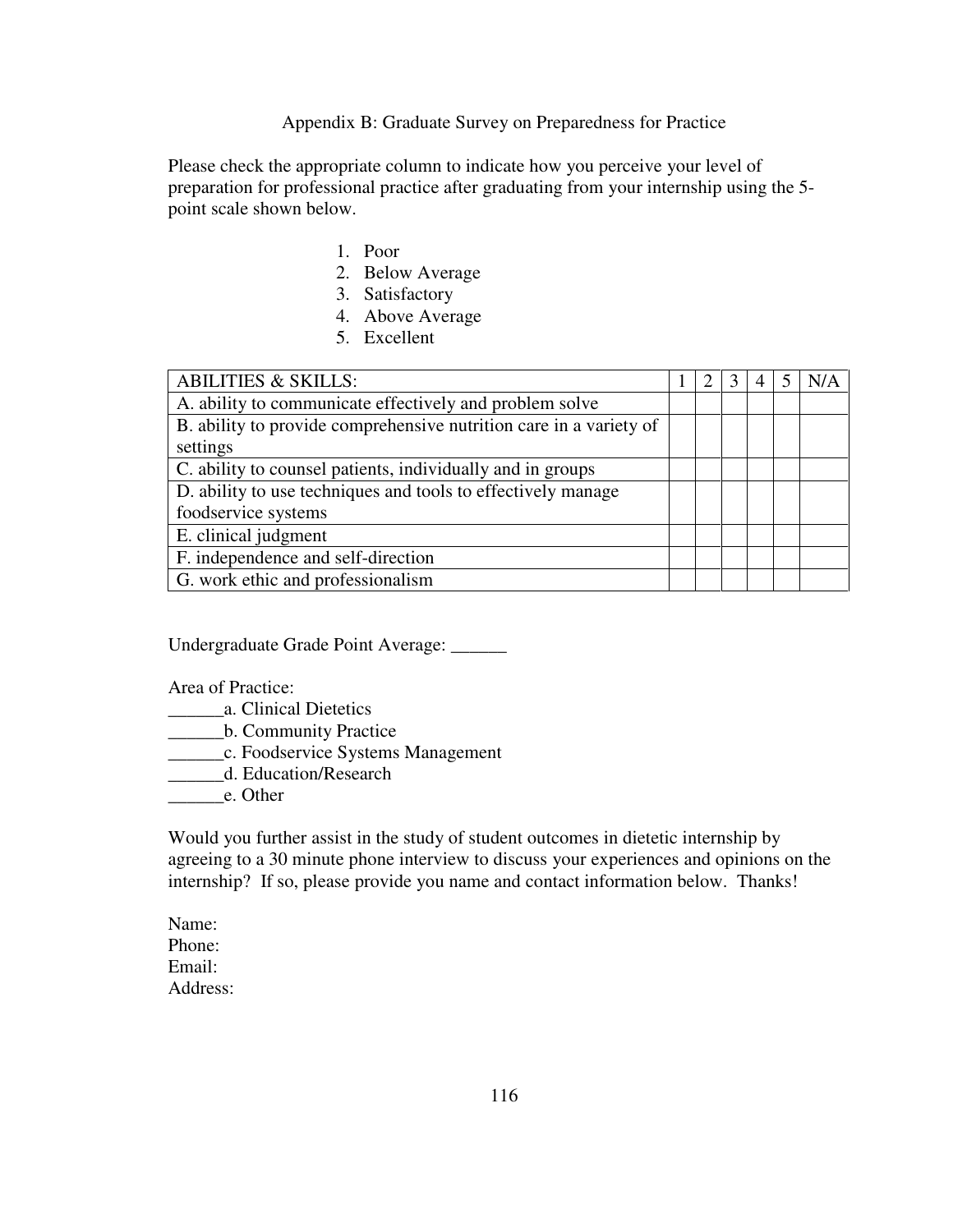Appendix C: Supervisor Survey on Preparedness for Practice

Please check the appropriate column to indicate how you perceive your employee's level of preparation for professional practice after graduating from their internship using the 5 point scale shown below.

- 1. Poor
- 2. Below Average
- 3. Satisfactory
- 4. Above Average
- 5. Excellent

| <b>ABILITIES &amp; SKILLS:</b>                                     |  | 3 | 4 | N/A |
|--------------------------------------------------------------------|--|---|---|-----|
| A. ability to communicate effectively and problem solve            |  |   |   |     |
| B. ability to provide comprehensive nutrition care in a variety of |  |   |   |     |
| settings                                                           |  |   |   |     |
| C. ability to counsel patients, individually and in groups         |  |   |   |     |
| D. ability to use techniques and tools to effectively manage       |  |   |   |     |
| foodservice systems                                                |  |   |   |     |
| E. clinical judgment                                               |  |   |   |     |
| F. independence and self-direction                                 |  |   |   |     |
| G. work ethic and professionalism                                  |  |   |   |     |

Graduate's Area of Practice:

- \_\_\_\_\_\_a. Clinical Dietetics
- \_\_\_\_\_\_b. Community Practice
- \_\_\_\_\_\_c. Foodservice Systems Management
- \_\_\_\_\_\_d. Education/Research
- e. Other

Would you further assist in the study of student outcomes in dietetic internship by agreeing to a 30 minute phone interview to discuss your experiences and opinions on the internship? If so, please provide you name and contact information below. Thanks!

Name: Phone: Email: Address: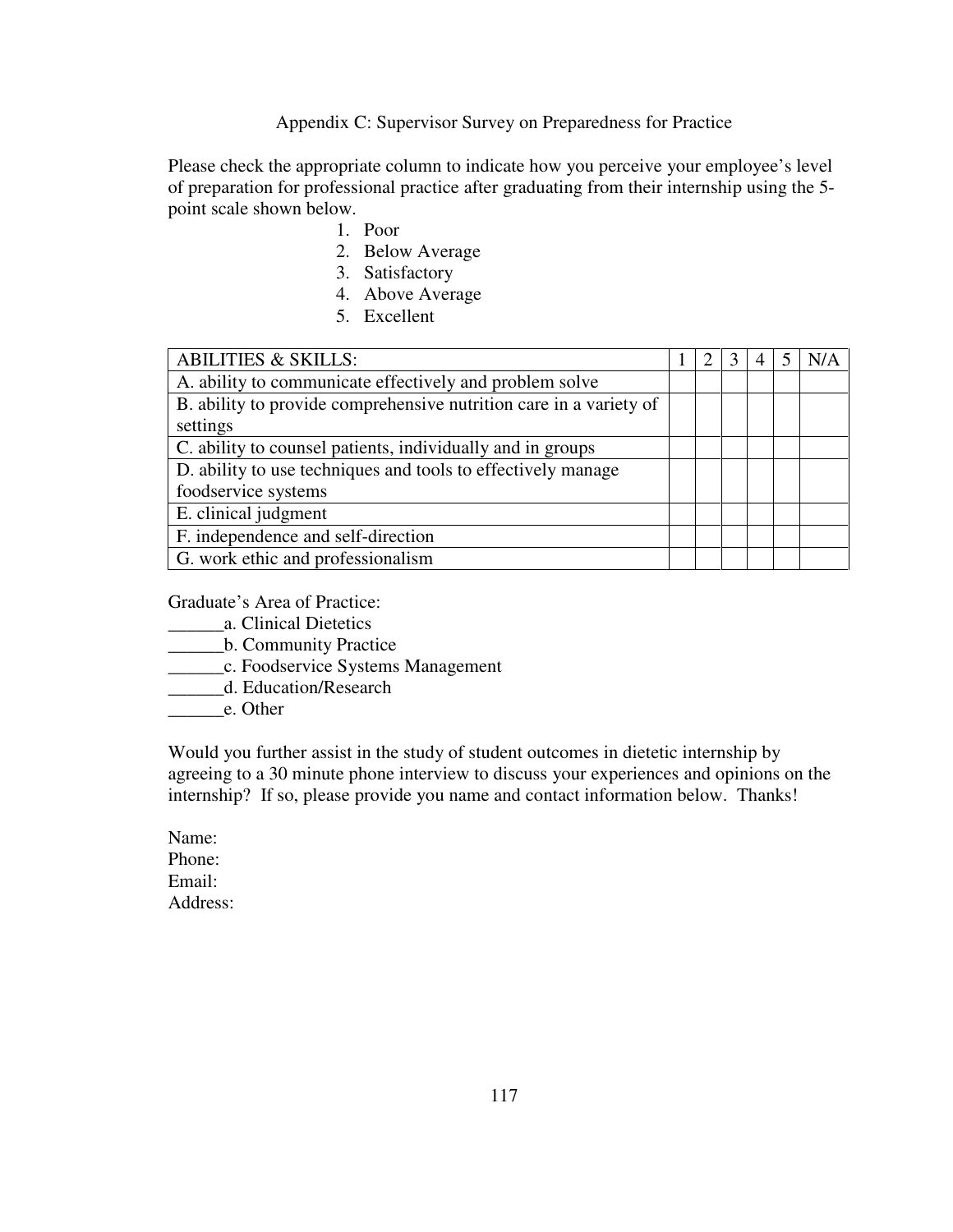## Appendix D: Program Director Interview Guide

BRIEFING: *Thank you for your willingness to participate and be interviewed. I am studying outcomes in distance learning and traditional dietetic internships. This interview will take approximately 30 minutes.* 

# INTRODUCTION:

*Introduction of interviewer.* 

*Ask the participate to introduce themselves.* 

# WARM-UP:

*How long have you been in charge of the program? Can you give an overview of your program?* 

# PRELIMINARY QUESTIONS:

*We are going to start first with the two questions I sent you in advance.* 

## QUESTION #1

*Could you describe the internship curriculum?* 

## QUESTION #2

*How well are your graduates prepared for practice in clinical, food service and* 

*community?* 

## FOLLOW-UP QUESTIONS

What do you see as the program's strengths?

What do you see as the program's weaknesses?

Describe areas of the curriculum that could be improved.

How do you assure equivalency of learning experiences among interns?

Do you feel your students are competent to practice?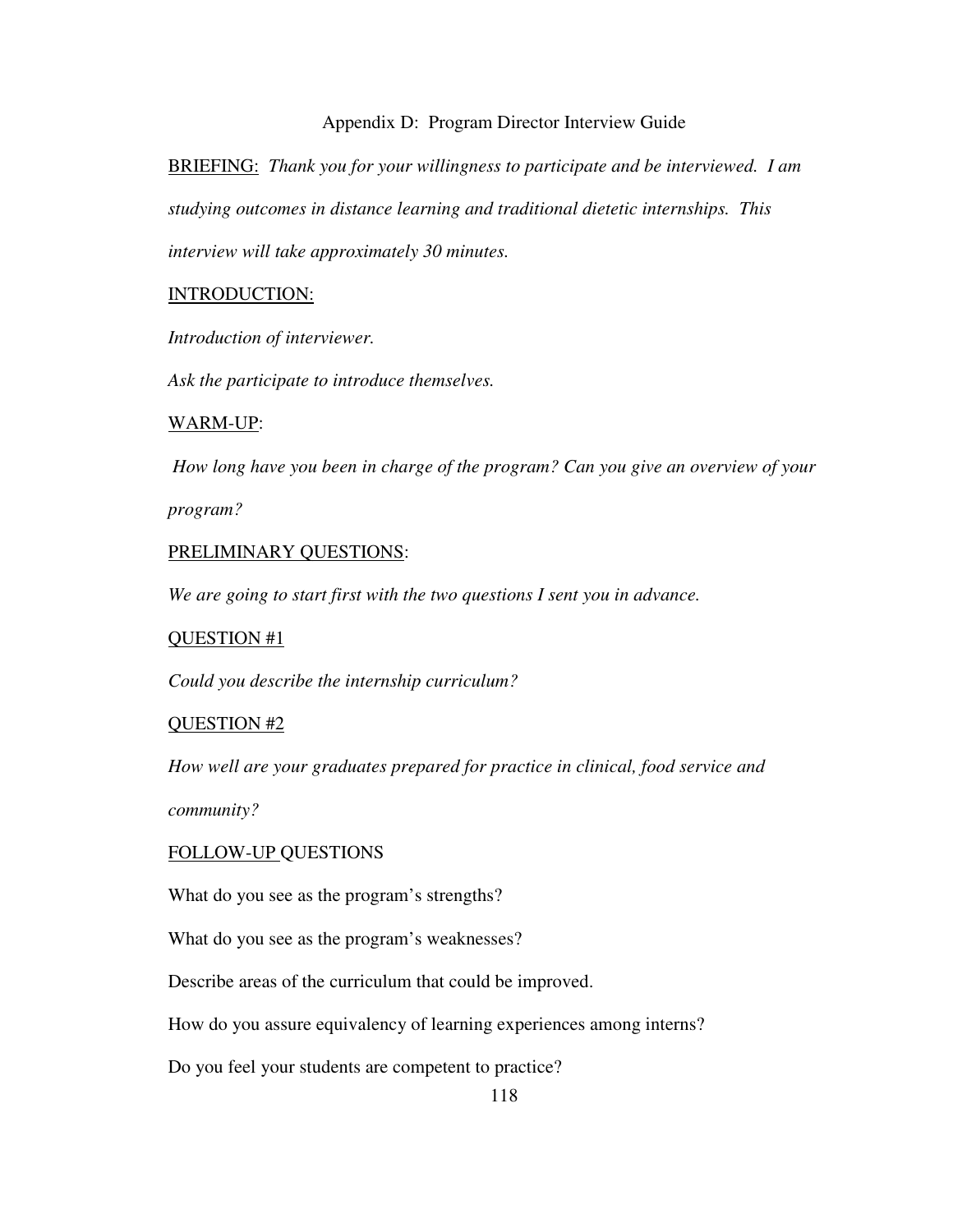# Appendix D: (Continued)

How would you rate the graduates' clinical judgment?

How do you feel your graduates' skills compare to other graduates?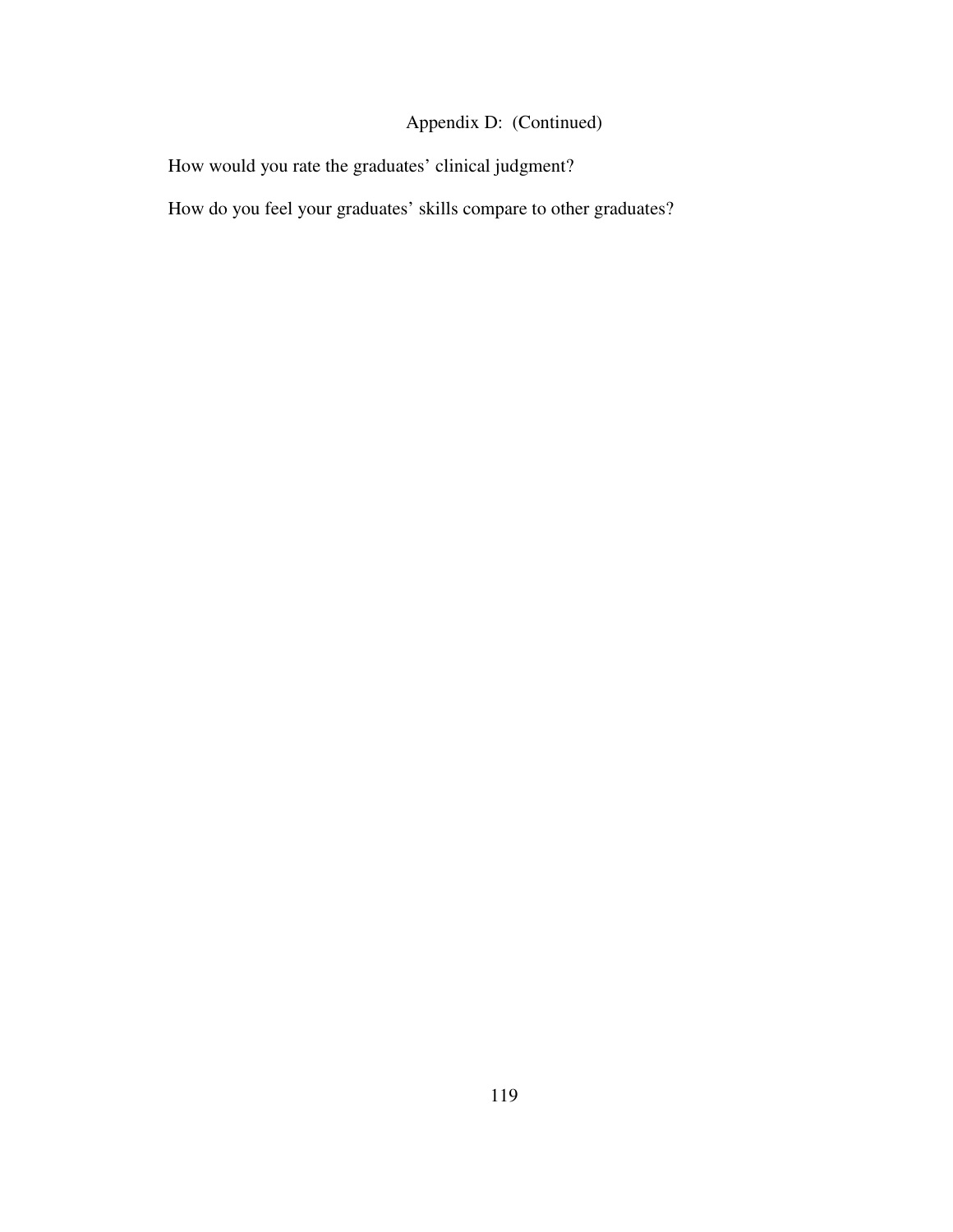## Appendix E: Graduate Interview Guide

BRIEFING: *Thank you for your willingness to participate and be interviewed. I am studying outcomes in distance learning and traditional dietetic internships. This interview will take approximately 30 minutes.* 

### INTRODUCTION:

*Introduction of interviewer.* 

*Ask the participate to introduce themselves.* 

#### WARM-UP:

(Graduate) *Which program did you attend and when. Why did you choose the program?* 

#### PRELIMINARY QUESTIONS:

*We are going to start first with the two questions I sent you in advance.* 

#### QUESTION #1

*Describe your internship experience.* 

#### QUESTION #2

*How well did the internship prepare you for your first job?* 

*What was your first job?* 

#### FOLLOW-UP QUESTIONS

What do you see as the program's strengths?

What do you see as the program's weaknesses?

Describe the most beneficial learning experience that prepared you for practice.

Describe areas of practice that you needed more learning experiences.

How would you rate your clinical judgment upon graduation?

Describe any technical or logistical problems encountered during the internship.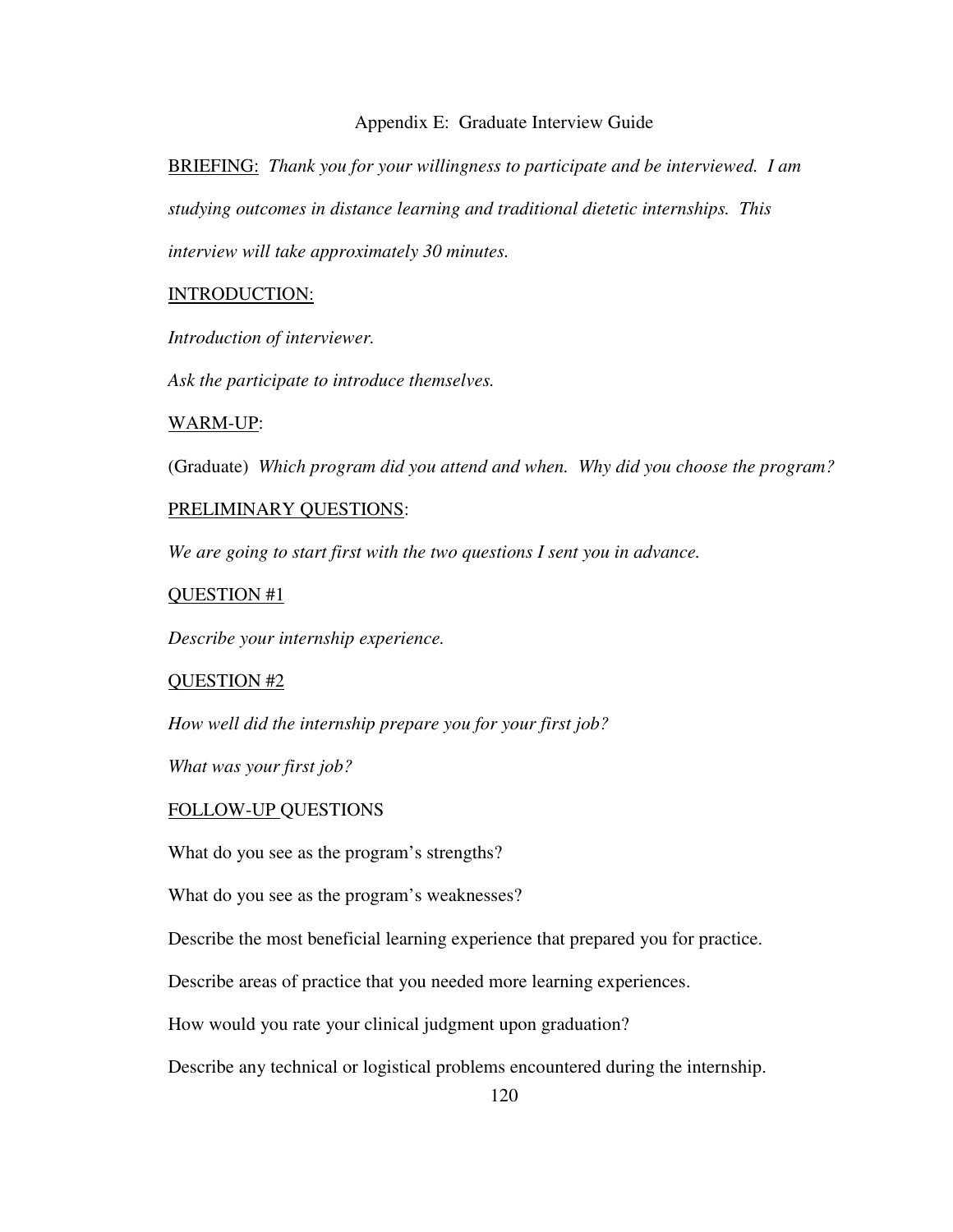# Appendix E: (Continued)

Describe areas of the curriculum that could be improved.

Would you recommend this internship? Why or why not?

How would you compare your preparation compared to other entry-level dietitians?

Did you feel competent to practice?

Have you taken the registration exam? If so, did you feel adequately prepared?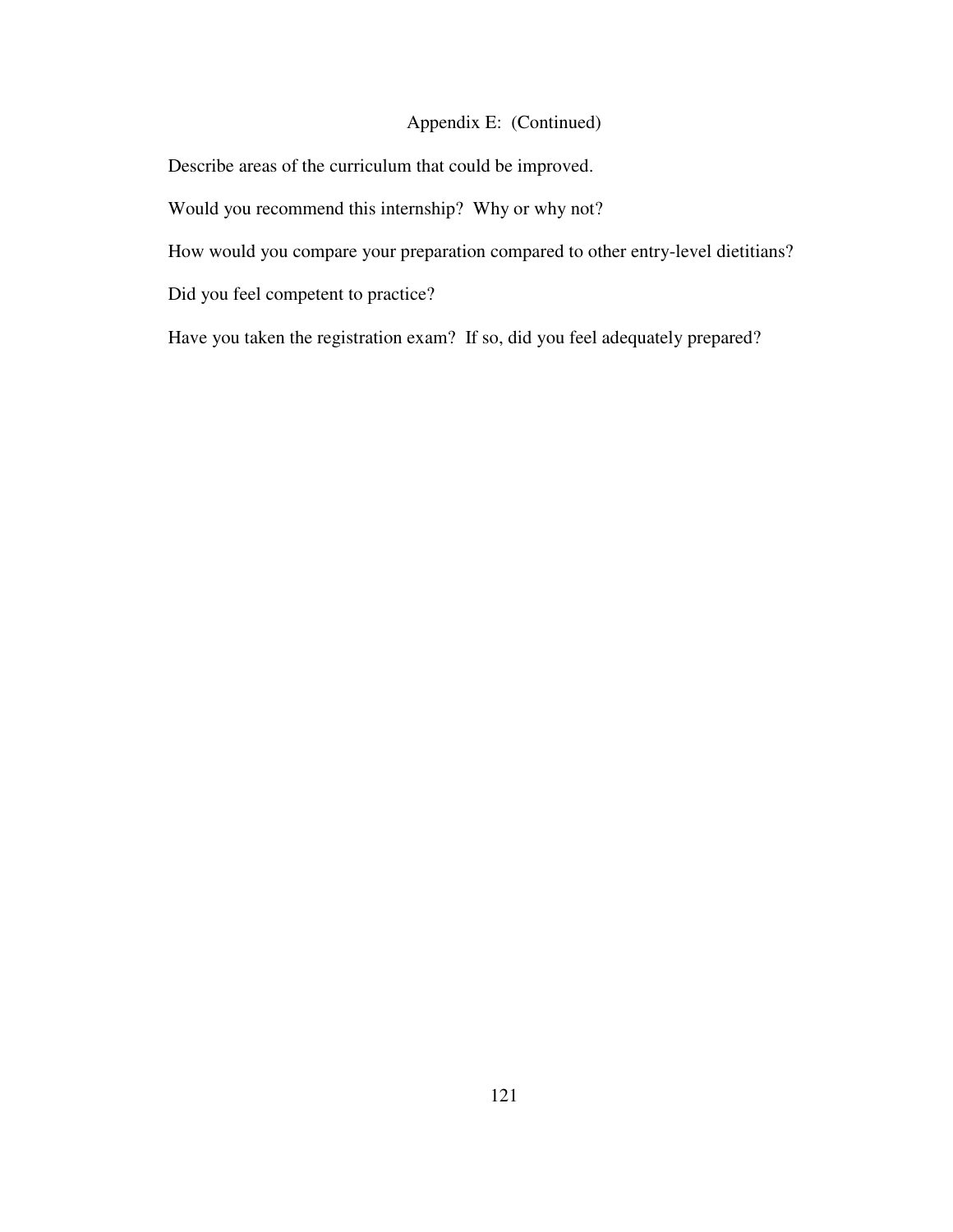### Appendix F: Supervisor Interview Guide

BRIEFING: *Thank you for your willingness to participate and be interviewed. I am studying outcomes in distance learning and traditional dietetic internships. This interview will take approximately 30 minutes.* 

## INTRODUCTION:

*Introduction of interviewer.* 

*Ask the participate to introduce themselves.* 

#### WARM-UP:

*How long have you been at this facility? Can you tell me about the facility and your department?* 

# PRELIMINARY QUESTIONS:

*We are going to start first with the two questions I sent you in advance.* 

#### QUESTION #1

*How well was this employee prepared for practice?* 

## QUESTION #2

*How does their preparation compare to other newly hired graduates of internship* 

*programs?* 

## FOLLOW-UP QUESTIONS

Overall, was the graduate competent for practice?

In what areas was the graduate strongest?

In what areas could the graduate have been better prepared?

Were there any skills that need remediation?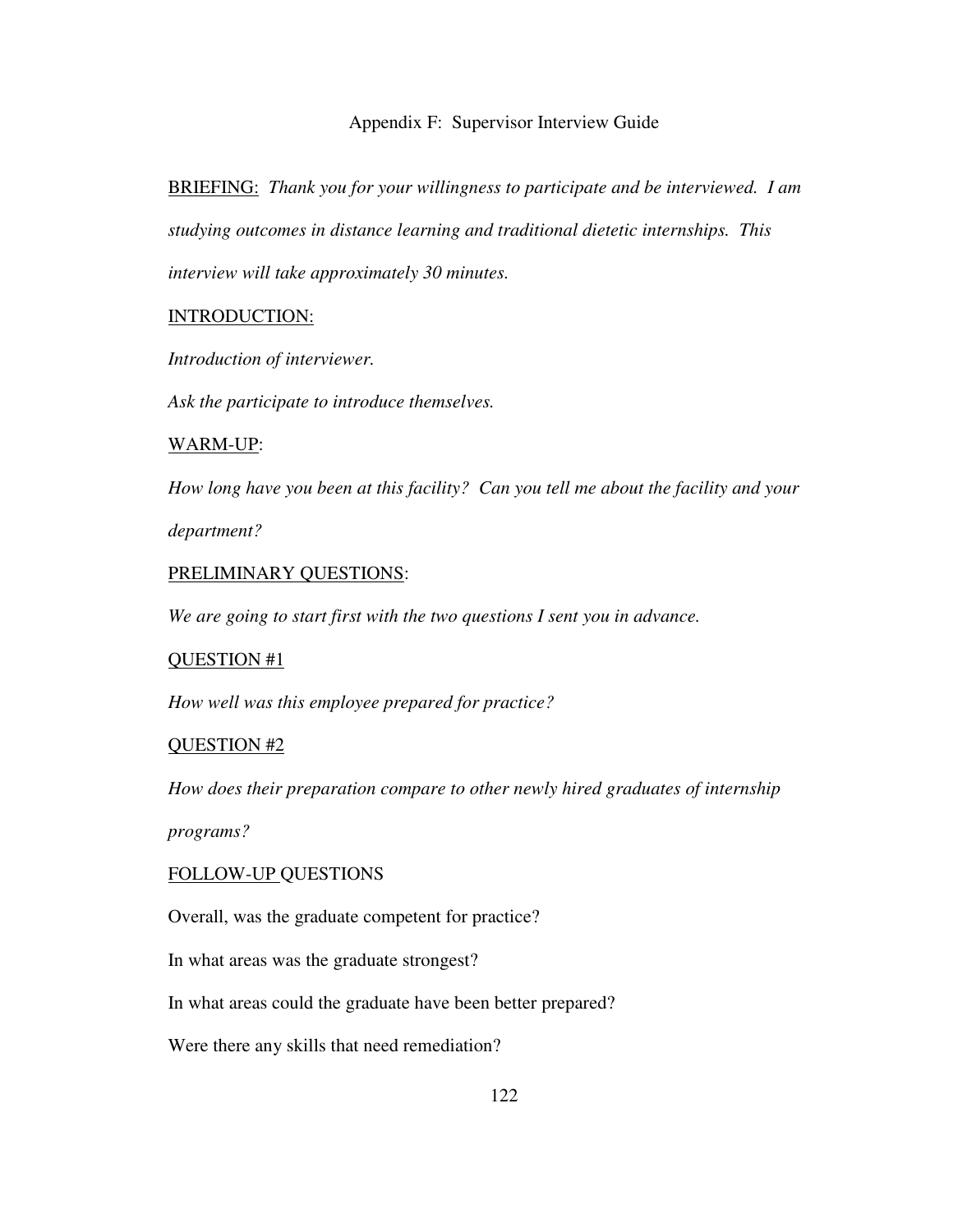# Appendix F: (Continued)

How would you rate the graduate's clinical judgment?

From you experience with this graduate, what do you see as the program's strengths? From you experience with this graduate, what do you see as the program's weaknesses? From you experience with this graduate, would you recommend this internship? Why or why not